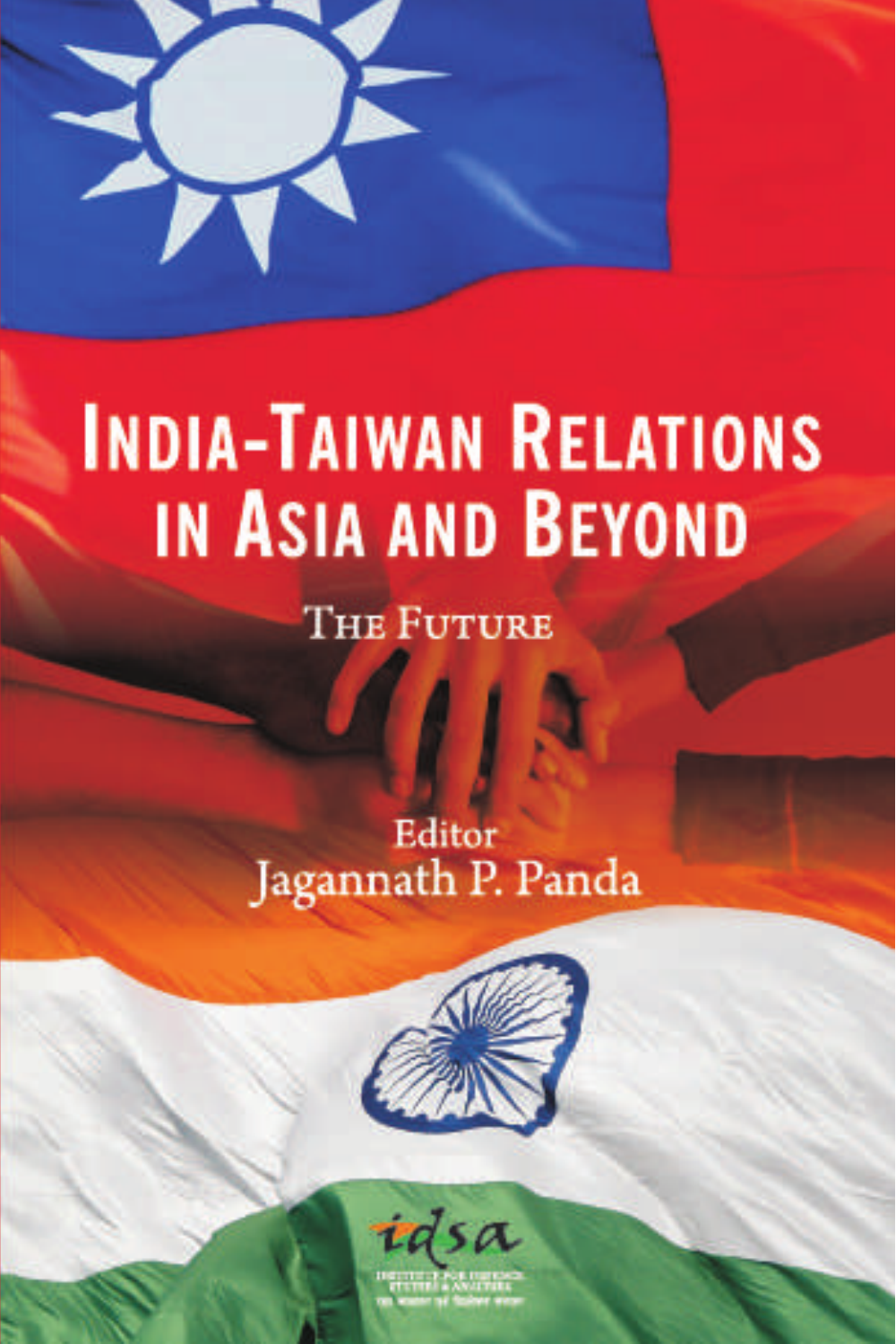### INDIA-TAIWAN RELATIONS IN ASIA AND BEYOND

*The Future*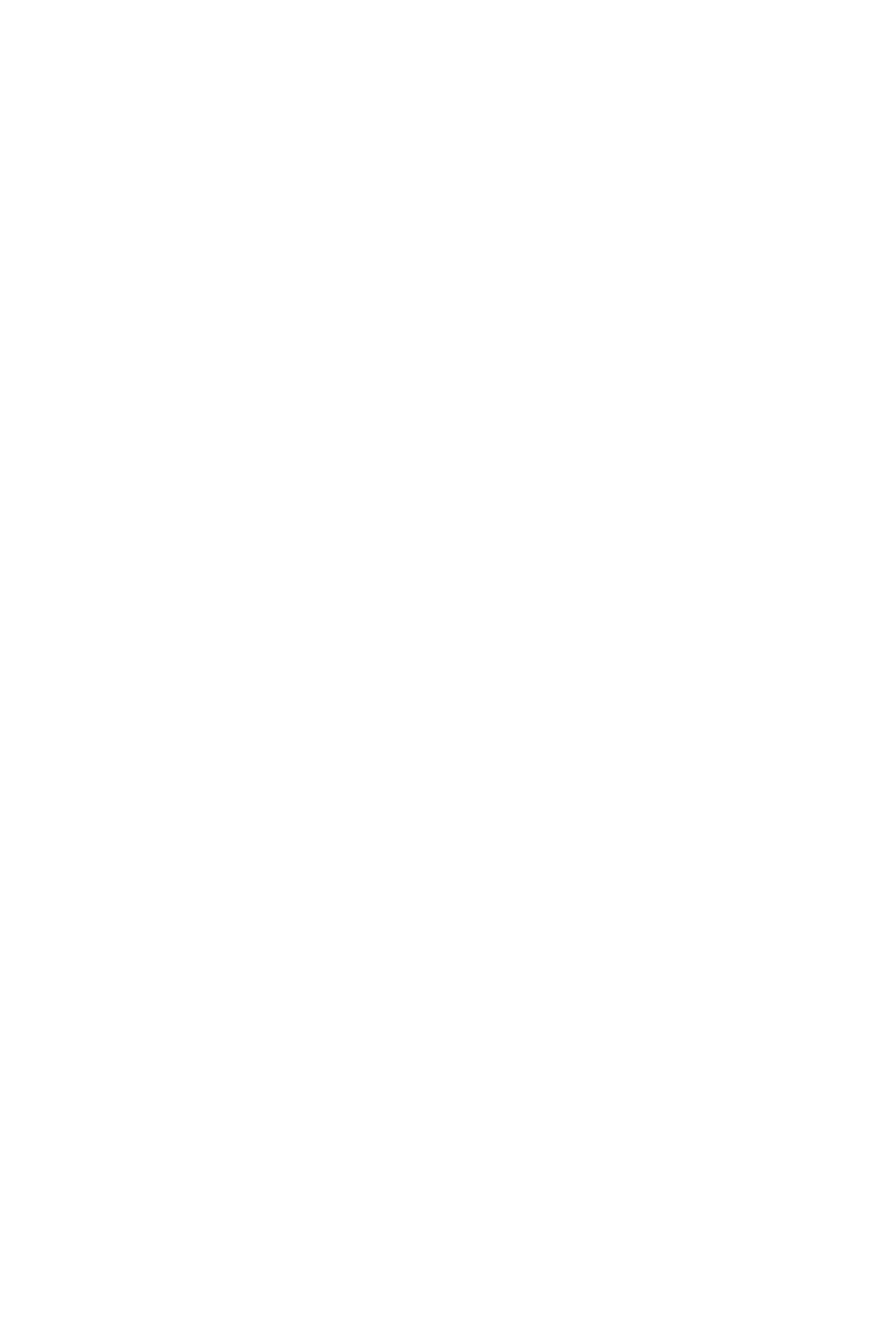## INDIA-TAIWAN RELATIONS IN ASIA AND BEYOND

### *The Future*

*Editor* Jagannath P. Panda

*Foreword by*

### Jayant Prasad

Director General Institute for Defence Studies and Analyses

idsa

INSTITUTE FOR DEFENCE STUDIES & ANALYSES NEW DELHI

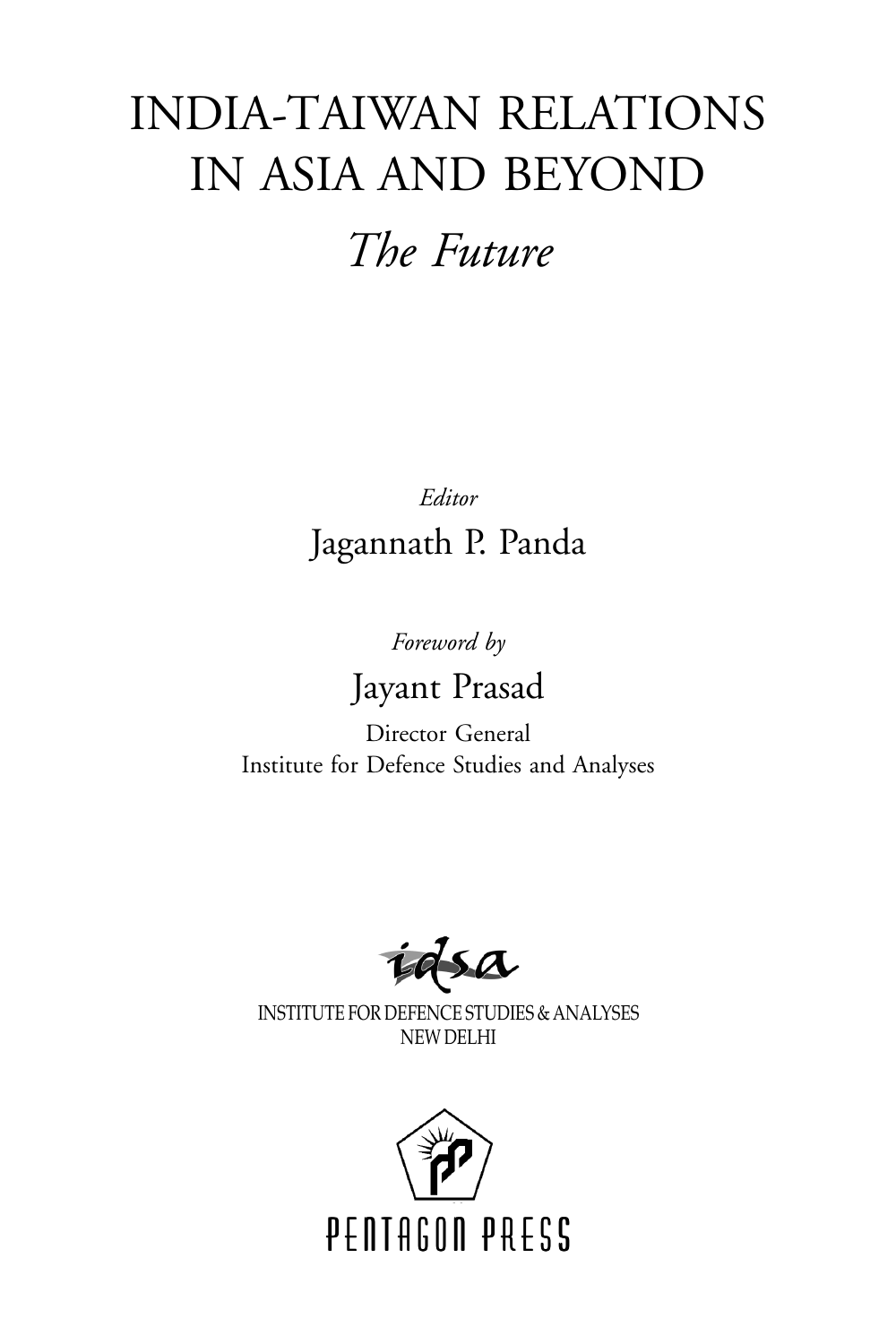#### **India-Taiwan Relations in Asia and Beyond: The Future** *Editor: Jagannath P. Panda*

First Published in 2016

Copyright © Institute for Defence Studies and Analyses, New Delhi

ISBN 978-81-8274-904-7

All rights reserved. No part of this publication may be reproduced, stored in a retrieval system, or transmitted, in any form or by any means, electronic, mechanical, photocopying, recording, or otherwise, without first obtaining written permission of the copyright owner.

**Disclaimer:** The views expressed in this book are those of the authors and do not necessarily reflect those of the Institute for Defence Studies and Analyses, or the Government of India.

*Published by*

PENTAGON PRESS 206, Peacock Lane, Shahpur Jat, New Delhi-110049 Phones: 011-64706243, 26491568 Telefax: 011-26490600 email: rajan@pentagonpress.in website: www.pentagonpress.in

*In association with* Institute for Defence Studies and Analyses No. 1, Development Enclave, New Delhi-110010 Phone: +91-11-26717983 Website: www.idsa.in.

Printed at Avantika Printers Private Limited.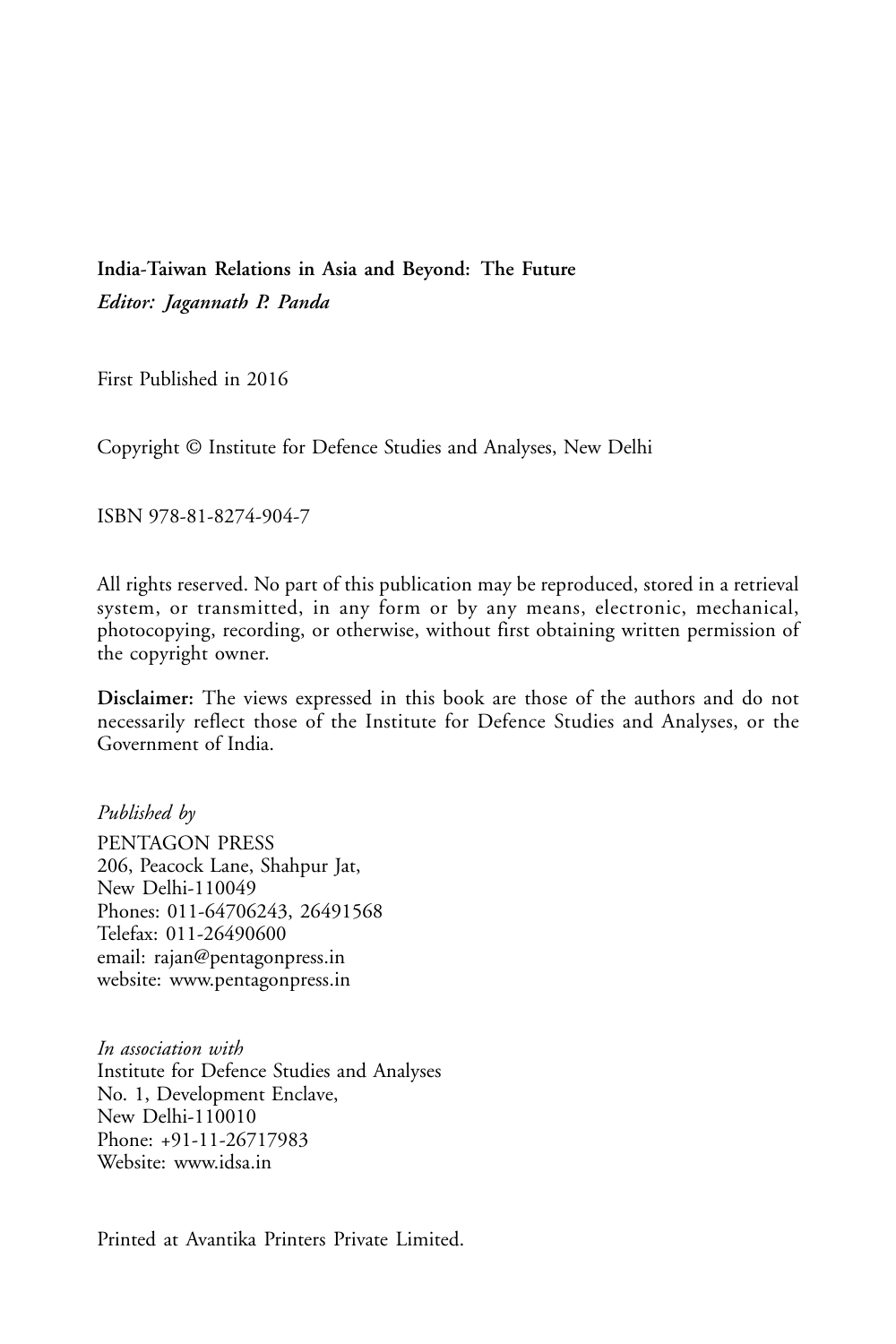### Contents

|    | Foreword: Shri Jayant Prasad, Director General, IDSA                                                                   | vii          |
|----|------------------------------------------------------------------------------------------------------------------------|--------------|
|    | Special Note: H.E. Chung-Kwang Tien, Representative, TECC                                                              | xi           |
|    | Acknowledgements                                                                                                       | xiii         |
|    | List of Contributors                                                                                                   | x v          |
| 1. | Introduction<br>Jagannath P. Panda                                                                                     | $\mathbf{1}$ |
| 2. | The Ma-Xi Summit and Cross-Taiwan Strait Relations:<br>Implications for Taiwan-India Cooperation<br>Francis Yi-hua Kan | 8            |
| 3. | Taiwan: A Forgotten Frontier of India's 'Act East'?<br>Prashant Kumar Singh                                            | 19           |
| 4. | India-Taiwan Relations: Constrained or Self-Constraining?<br>Jabin T. Jacob                                            | 37           |
| 5. | India and Taiwan: Two Democracies and Two Governing<br>Systems—A View from India<br>Ritu Agarwal                       | 48           |
| 6. | India and Taiwan: Potential Regional Partners?<br>Jagannath P. Panda                                                   | 56           |
| 7. | India-Taiwan Economic Partnership in the Asian Era<br>Kristy Hsu                                                       | 69           |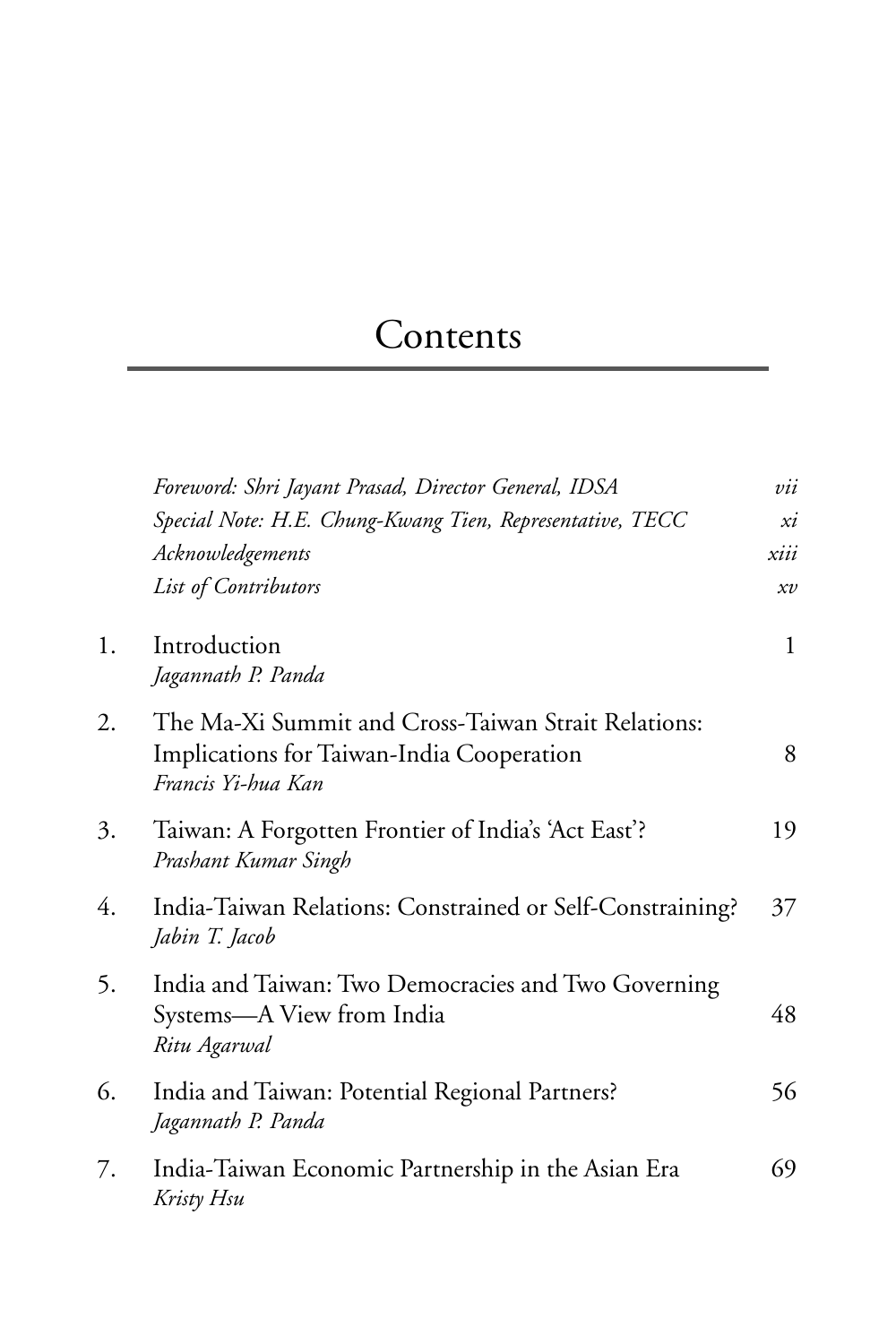| 8.  | India and Taiwan: Emergence of an Economic Convergence<br>Suresh T. Gopalan                                                                           | - 78 |
|-----|-------------------------------------------------------------------------------------------------------------------------------------------------------|------|
| 9.  | India-Taiwan Economic Relations and the China Factor:<br>Prospects of Synergies and Challenges for Regional<br>Economic Integration<br>Aravind Yelery | 88   |
| 10. | Maritime Security and the Indo-Pacific Security Link:<br>The Strategic Reorientation of India and Taiwan<br>Fu-Kuo Liu                                | 101  |
| 11. | India and Taiwan: Partnering in Cyber Security<br>Cherian Samuel                                                                                      | 110  |
|     | Index                                                                                                                                                 | 117  |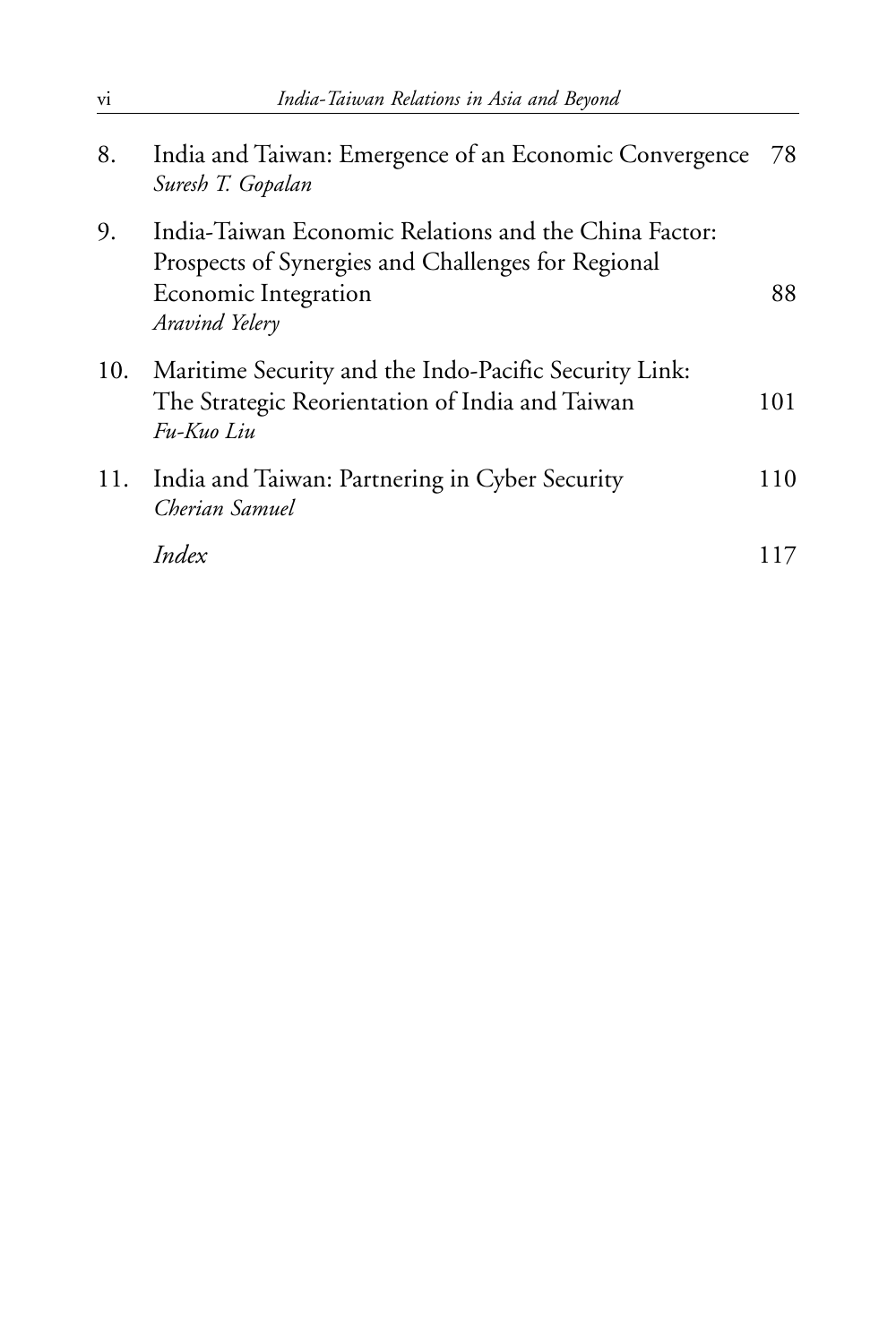### Foreword

It is a pleasure to join the commemorative volume marking the  $20<sup>th</sup>$ anniversary of the establishment, in 1995, of the India-Taipei Association and the Taipei Economic and Cultural Center – the respective representative offices of India and Taiwan in Taipei and New Delhi. These offices immensely contribute to strengthening the friendship and cooperation between our two peoples.

A day-long conference organised in the Institute for Defence Studies and Analyses on the occasion focused on the future of this important relationship. This volume comprises papers presented at the conference, for which the Institute is grateful to the editor and all the contributors.

India remains invested in strengthening its relations with Taiwan, which go back to India's pre-independence days. Indians fondly recall the 1942 visit of Taiwan's great leader, Mr. Chiang Kai-Shek, who later became President of the Republic of China, and his support for India's freedom struggle. This steadily growing relationship has been grounded in a shared commitment to democracy, pluralism, and the rule of law, and increasingly, the common interests of the two economies.

Taiwan remains remarkably well-integrated with the international community, despite its constrained diplomatic space and the volatility of its relations with the People's Republic of China. The People's Republic of China, notwithstanding political tensions, has a strong and multi-faceted engagement with Taiwan. India could follow its example in deepening its economic ties with Taiwan, as many other major countries in Asia and beyond have done. It is an island of opportunities for commerce,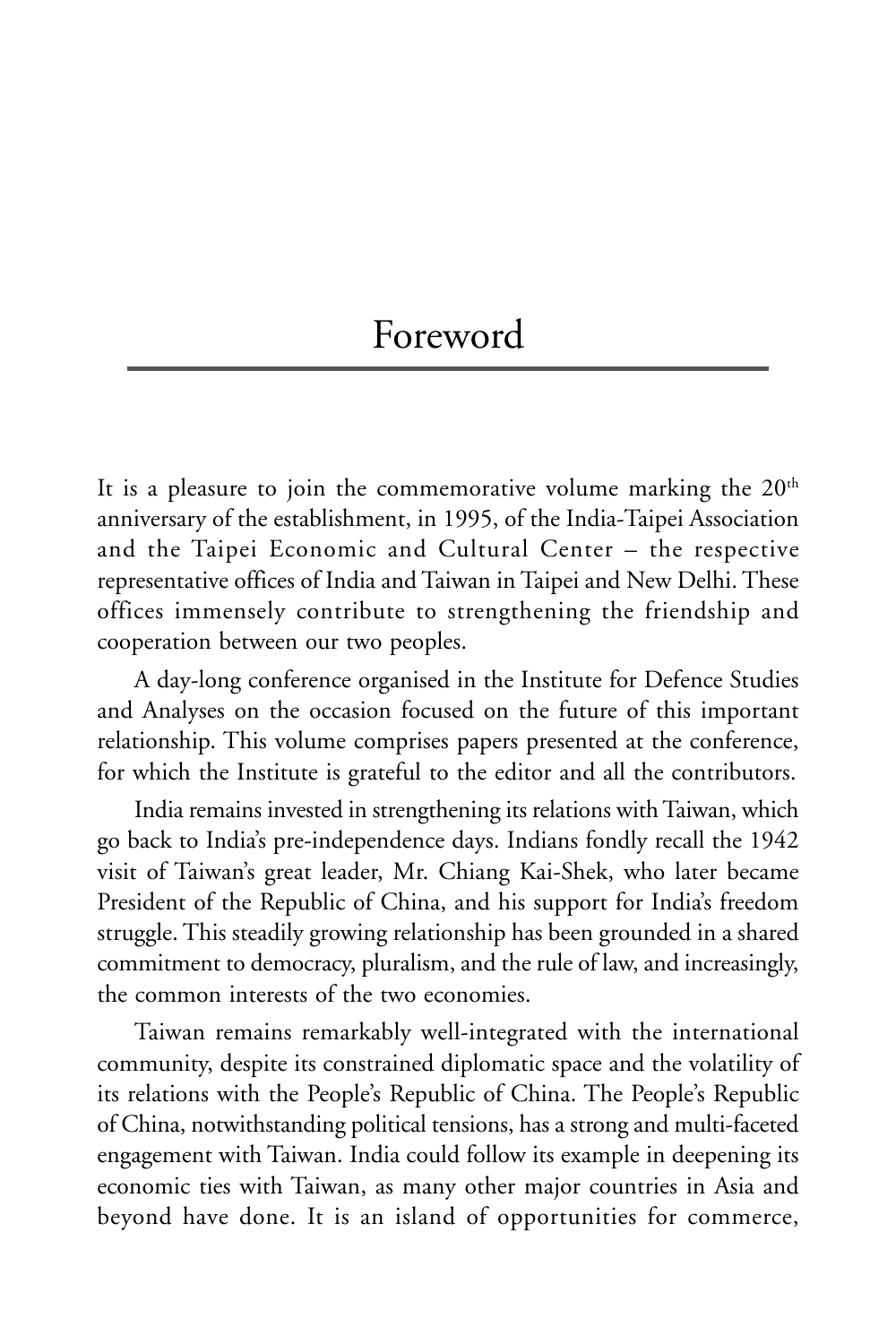investments, education, and scientific innovation, and provides an alternative window to Chinese language, culture, and civilisation. Taiwan, therefore, deserves India's greater attention for collaborative ventures and partnerships – a potential that has not yet been fully realised.

Both India and Taiwan have been responsible for the relative neglect of their mutual economic exchanges. Taiwan has not, so far, been a central element of India's 'Look East', and now 'Act East' policy, nor has Taiwan looked seriously to forging economic ties beyond Southeast Asia. Two way trade, which grew from \$934 million in 1995 to a high point of \$7.569 billion in 2011, showed an early plateauing trend. By the end of 2013, cumulative Taiwanese foreign direct investment (FDI) inflows in India of \$1.4 billion, while three times more than China's investment in India, for the same period, of just under \$500 million, is a very small fraction of Taiwan's overall foreign investment portfolio. Global FDI flows to India have, meanwhile, increased from \$24 billion in 2012 to \$44.2 billion in 2015.

The good news is that several big ticket investments from Taiwan are now on the anvil, straddling areas such as the real estate sector and communications, for projects that could entail investments of many multiples of the existing Taiwanese FDI in India. The 'Make in India' and 'Digital India' initiatives, in particular, offer opportunities for a marriage of Indian human resource and software skills, and Taiwanese technology and electronics. Both sides are also making a more determined effort to promote greater familiarity among their business and industry leaders and people-to-people contacts, which were deficient in the past. Even the strategic communities of India and Taiwan, involving their thinktanks and universities, are now freely interacting with each other.

Over the past two decades, the unofficial relations between India and Taiwan have grown into an interaction of significant potential. Taiwan can contribute to India's ongoing transformation, which has followed the progressive un-fettering of the Indian economy over the past quarter century. At a time when India is stepping up its focus on manufacturing and Taiwan is looking beyond China and Japan in promoting its 'Go South' policy, there is an excellent opportunity for both to deepen their engagement. High-technology trade and investment, and augmented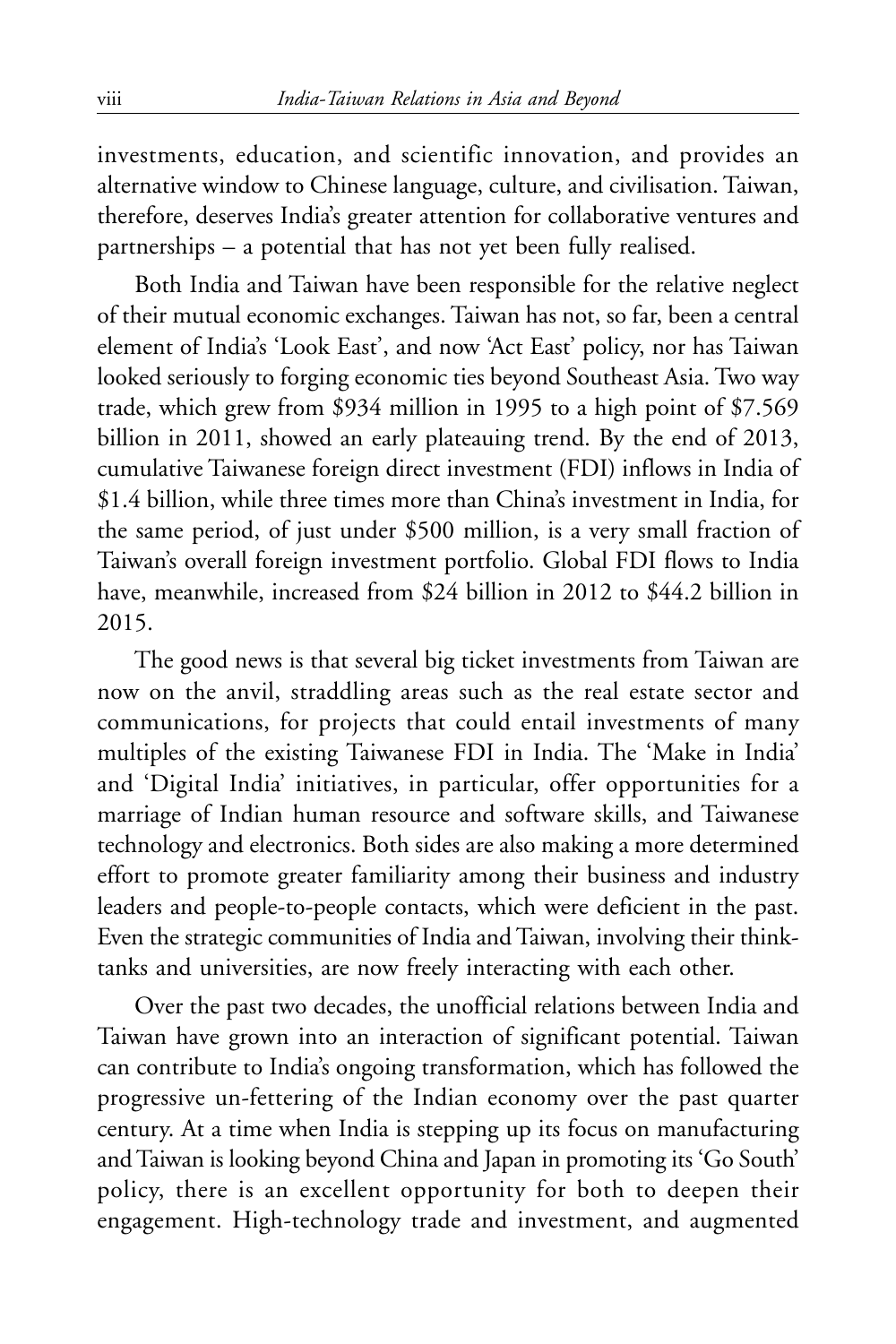educational and scientific exchange programmes, are areas that have perhaps the greatest promise for this. On the 20<sup>th</sup> anniversary of establishing their representative offices in Taipei and New Delhi, India and Taiwan appear poised for a more realistic and forward-looking relationship in the decade ahead.

> **Jayant Prasad** Director General Institute for Defence Studies and Analyses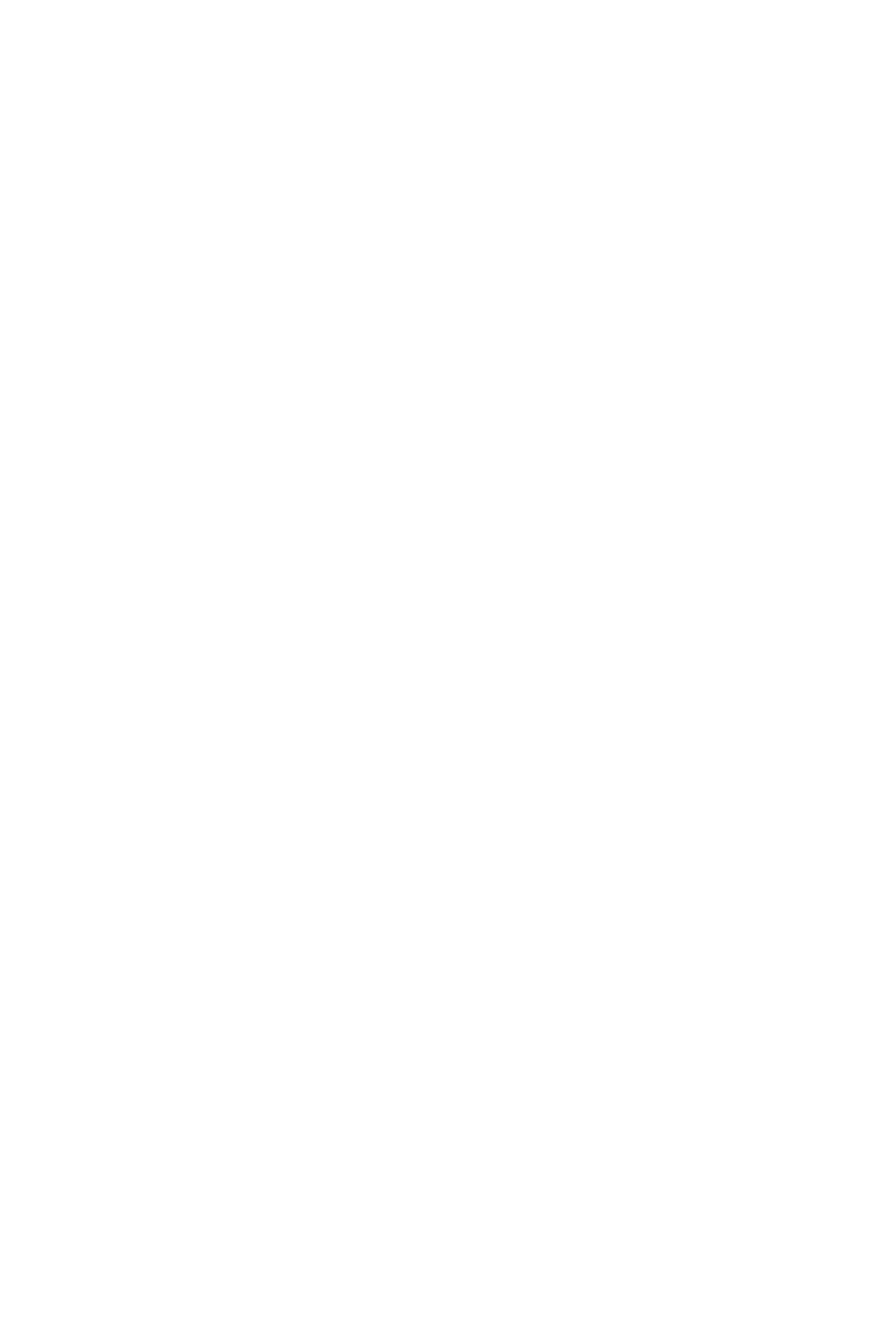### Special Note

This book is a collection of several papers presented at the one-day conference on "*Perspectives in India-Taiwan Relations in Asia and Beyond: The Future*" to commemorate the 20th anniversary of the establishment of the respective Representative Offices in India and in the Republic of China (Taiwan) in 1995. The conference, jointly organized by the Taipei Economic and Cultural Center in India (TECC) and the Institute for Defence Studies and Analyses (IDSA) on 8 December 2015, was mainly to retrospect the relations between India and Taiwan of the past 20 years and to explore ways to enhance the relations from diverse perspectives for the next 20 years. I am glad to see the papers being published today.

TECC was honoured to invite a well-known business leader and five outstanding scholars from Taiwan to participate in the conference. They are: Mr. Theodore M. H. Huang (黃茂雄), Chairman of TECO Group; Dr. Tuan Yao Cheng (鄭端耀), Professor and Dean of the College of Humanities and Information, University of Kang-Ning; **Dr. Francis Yi-hua Kan ( ),** Associate Research Fellow, Institute of International Relations (IIR), National Cheng-Chi University; Dr. Chun Lee (李淳), Deputy Executive Director of WTO and RTA Center, Chung-Hua Institution for Economic Research (CIER), Taipei; **Ms. Kristy Tsun-Tzu Hsu ( )**, Programme Director at the Taiwan ASEAN Studies Center (TASC) and Associate Research Fellow at the Taiwan WTO and RTA Center, Chung Hua Institution for Economic Research (CIER); and Dr. Fu-Kuo Liu (劉復國), Research Fellow, Institute of International Relations (IIR), National Cheng-Chi University. They, along with senior Indian Ambassadors and top international relations experts, conducted a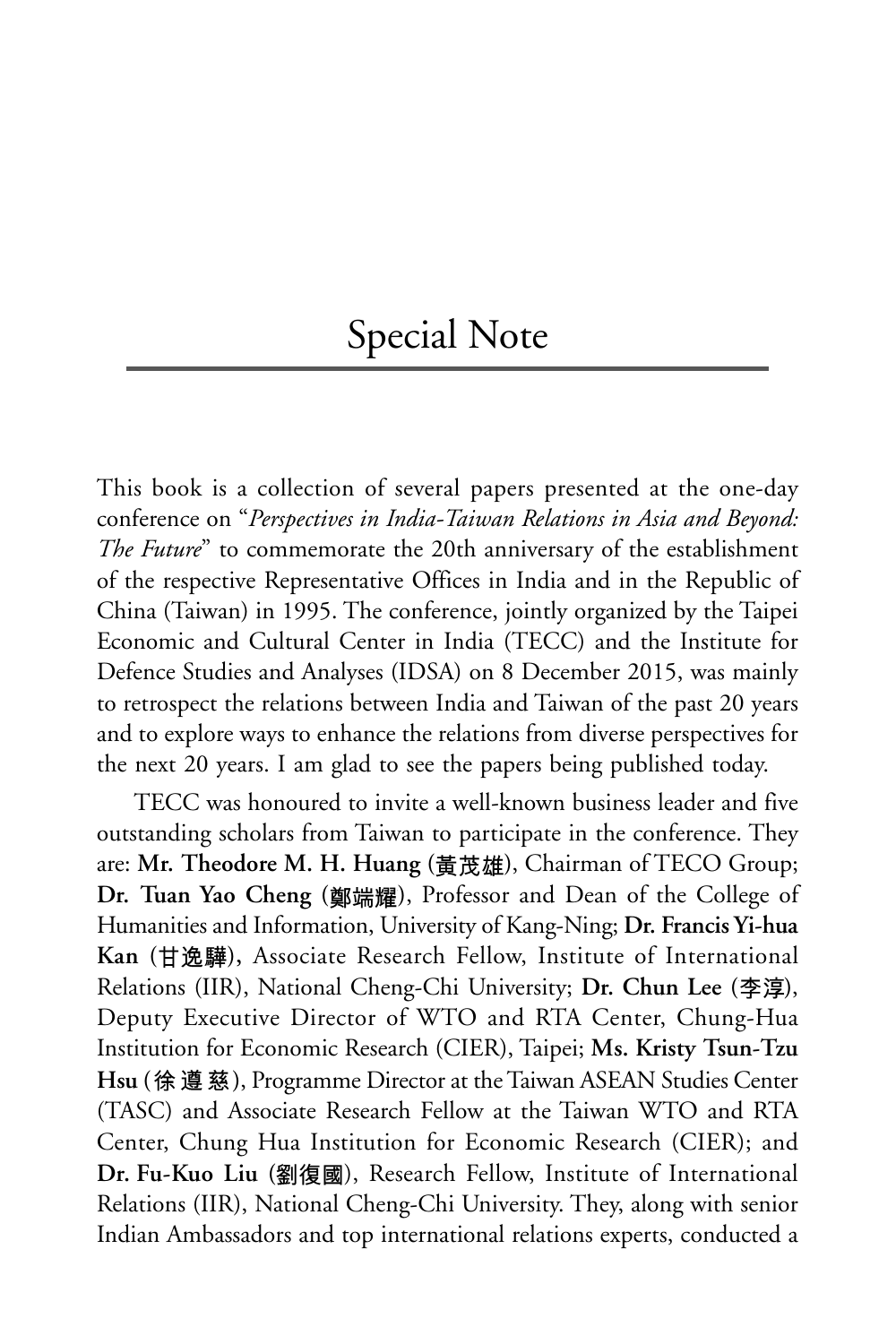comprehensive and in-depth discussion on several important topics, including the Ma-Xi meeting, TPP, RCEP and regional integration, Indo-Pacific peace and prosperity, etc.

I would like to express my deepest appreciation to Shri (Amb.) Jayant Prasad, Director General of IDSA and his capable colleagues for their professional support and participation in organising the conference, as well as for facilitating the publication of the papers. I would also like to thank all the paper presenters and chairpersons of the sessions for their hard work during the conference.

This publication marks a milestone of India-Taiwan relations over the past 20 years. It would be useful to the academic and diplomatic circles interested in further understanding the diverse aspects of the unique India-Taiwan bilateral relations. Looking ahead, our two countries are amidst a sea of potential and possibilities. The scope for collaboration cannot be limited to upgrade trade and business relations but should also further deepen bilateral cooperation in the areas of culture, education and human resources, etc. between our peoples. I believe that there is a huge room to expand and further develop these mutual beneficial exchanges and cooperation. Looking beyond, let us work together to improve upon the cordial India-Taiwan relationship for the next 20 years.

New Delhi **H.E. Chung-Kwang Tien** May 2016 Representative Taipei Economic and Cultural Center in India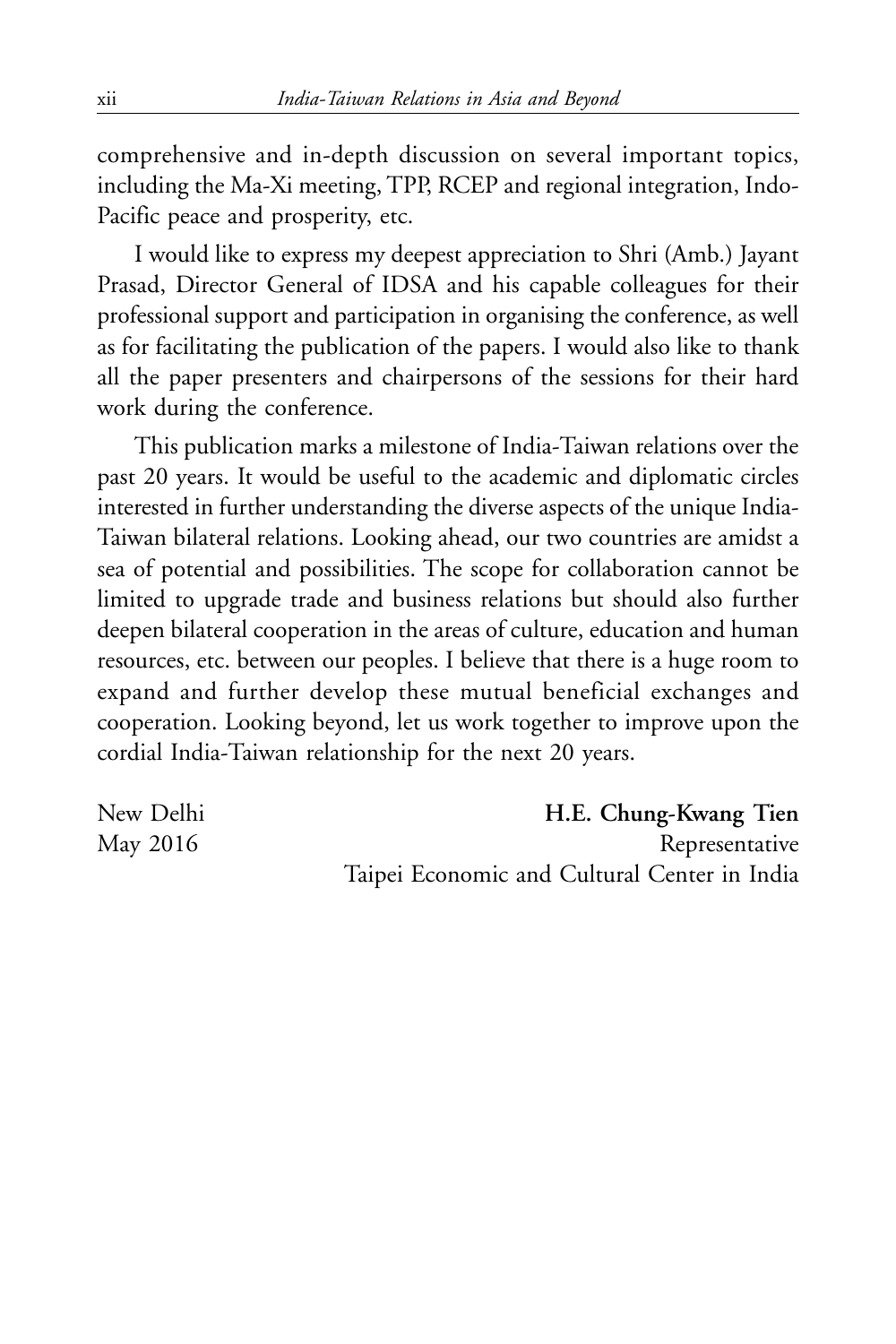### Acknowledgements

This volume is an outcome of the conference that the Institute for Defence Studies and Analyses (IDSA) in collaboration with the Taipei Economic and Cultural Center (TECC) held in New Delhi on 8 December 2015 at IDSA. The conference was organised to commemorate the 20th anniversary of the establishment of their respective Representative Offices in Taipei and New Delhi by India and Taiwan. I am thankful to both IDSA and TECC for extending their support and assistance in conducting the conference and in bringing out this volume.

As the conference coordinator and editor of this volume, I owe much gratitude to a few dignitaries and esteemed persons. I am thankful to Shri Jayant Prasad, Director General of IDSA, for extending all-out support for the conference and taking a serious interest in it. I am also thankful to Brig. (Retd.) Rumel Dahiya for his guidance and suggestions for the conduct of the event. H.E. Chung-Kwang Tien, Representative of TECC in New Delhi, was generous in extending support and encouragement for the event and, most importantly, inviting a set of outstanding Taiwanese experts from Taiwan. A special note of thanks goes to Mr. Theodore Huang, Chairman of the TECO Group and Honorary Chairman of the Chinese National Association of Industry and Commerce (CNIAC), for gracing the occasion. Mr. Pradeep Kumar Rawat, Joint Secretary (East Asia) of the Ministry of External Affairs (MEA) of the Government of India, honoured the occasion with his keynote speech.

In the course of this conference and editing this volume, I have accumulated many debts. I am thankful to Prof. Alka Acharya of the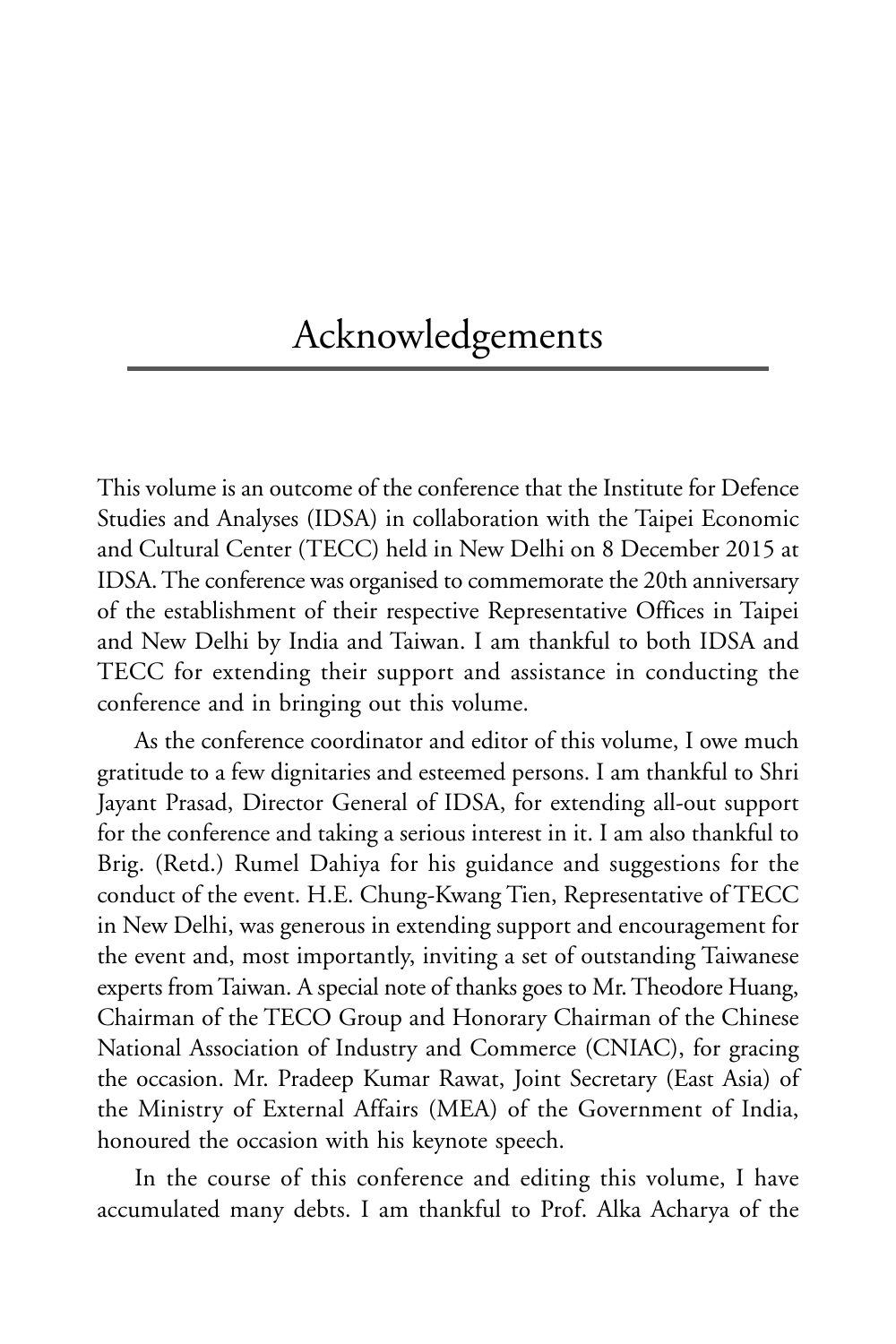Institute of Chinese Studies (ICS) in New Delhi, Prof. B.R. Deepak and Prof. Srikanth Kondapalli of the Jawaharlal Nehru University (JNU), Prof. P. Stobdan of IDSA, Mr. Manoj Joshi of the Observer Research Foundation (ORF) in New Delhi, Prof. Sreemati Chakrabarti of Delhi University, Amb. R. Rajgopalan, Prof. Cheng Tuan Yao of the University of Kang-Ning, and Prof. Lee Chun of the WTO and RTC Center of Taipei. They amplified the conference by chairing the sessions and participating in the panel discussions. I am also thankful to (Late) Isabel Lo, Mr. Oliver Harn and Col. Jung Kee-Chyuan for their timely cooperation and assistance in the conduct of the conference and in bringing out this volume.I appreciate and offer my thanks to my colleagues in the East Asia Centre in IDSA for their cooperation in conducting the conference.

The contributors to this volume have been the linchpin behind the success of the conference and in enabling the production of this volume. Their scholarship enriched the conference. These set of experts and scholars are undoubtedly the backbone of India-Taiwan relations.

**Dr. Jagannath P. Panda**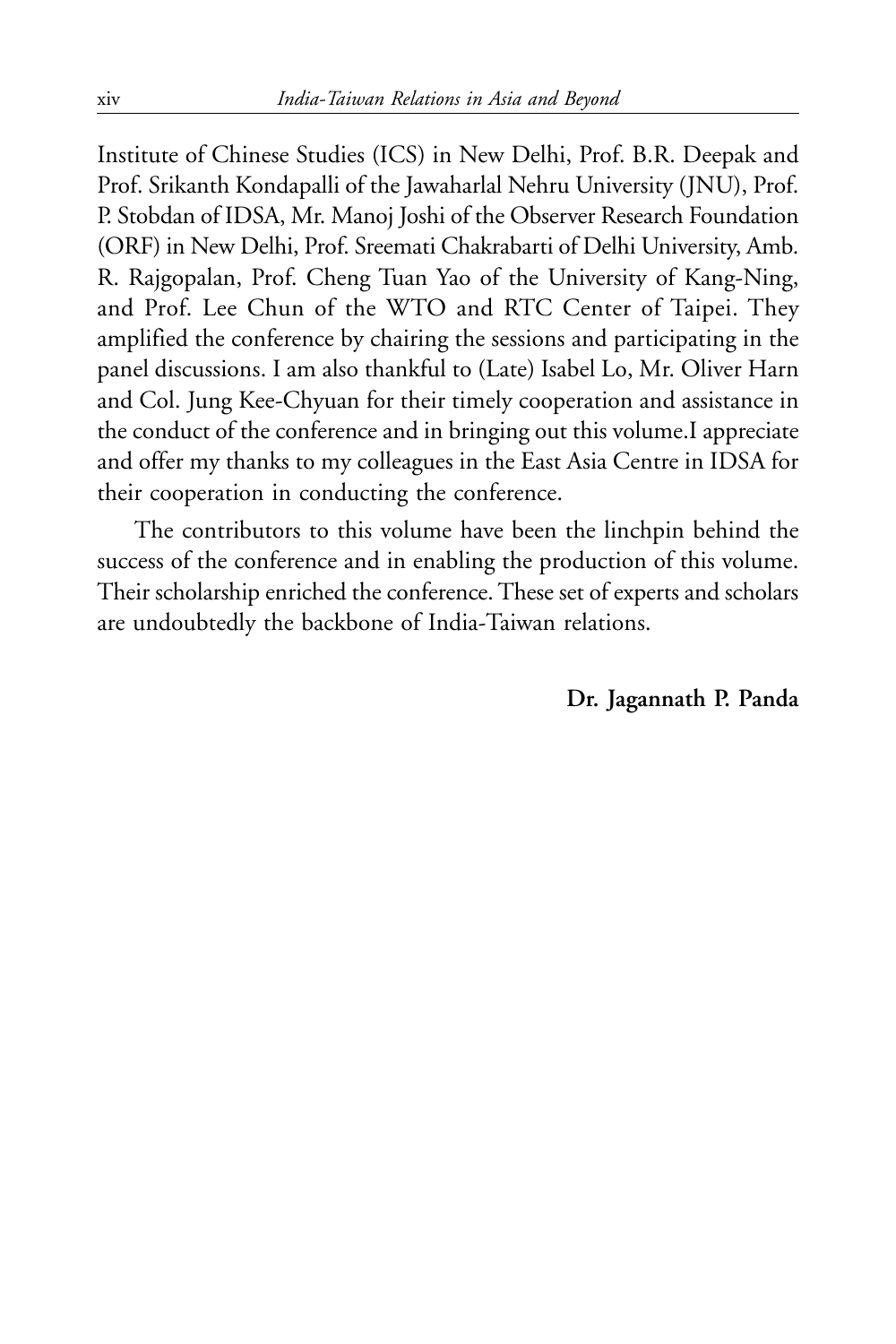### List of Contributors

**Dr. Jagannath P. Panda** is Research Fellow and Centre Coordinator for East Asia at the Institute for Defence Studies and Analyses (IDSA), New Delhi.

**Dr. Francis Yi-hua Kan** is a Fellow at the Institute of International Relations (IIR), National Chengchi University, Taiwan.

**Dr. Prashant Kumar Singh** is Associate Fellow at the Institute for Defence Studies and Analyses (IDSA), New Delhi.

**Dr. Jabin T. Jacob** is Assistant Director and Fellow at the Institute of Chinese Studies (ICS), New Delhi.

**Dr. Ritu Agarwal** is Associate Professor at the School of International Studies (SIS), Jawaharlal Nehru University, New Delhi.

**Ms. Kristy Tsun-Tzu Hsu** is the Director of Taiwan-ASEAN study centre, Chung Hua Institution for Economic Research (CIER), Taiwan.

**Dr. Suresh T. Gopalan** is Associate Professor at the School of Social Science, Jawaharlal Nehru University, New Delhi.

**Dr. Arvind B. Yelery** is Associate Fellow at the Institute of Chinese Studies, New Delhi.

**Dr. Fu-Kuo Liu** is a Fellow at the Institute of International Relations (IIR), National Chengchi University, Taiwan.

**Dr. Cherian Samuel** is Associate Fellow at the Institute for Defence Studies and Analyses (IDSA), New Delhi.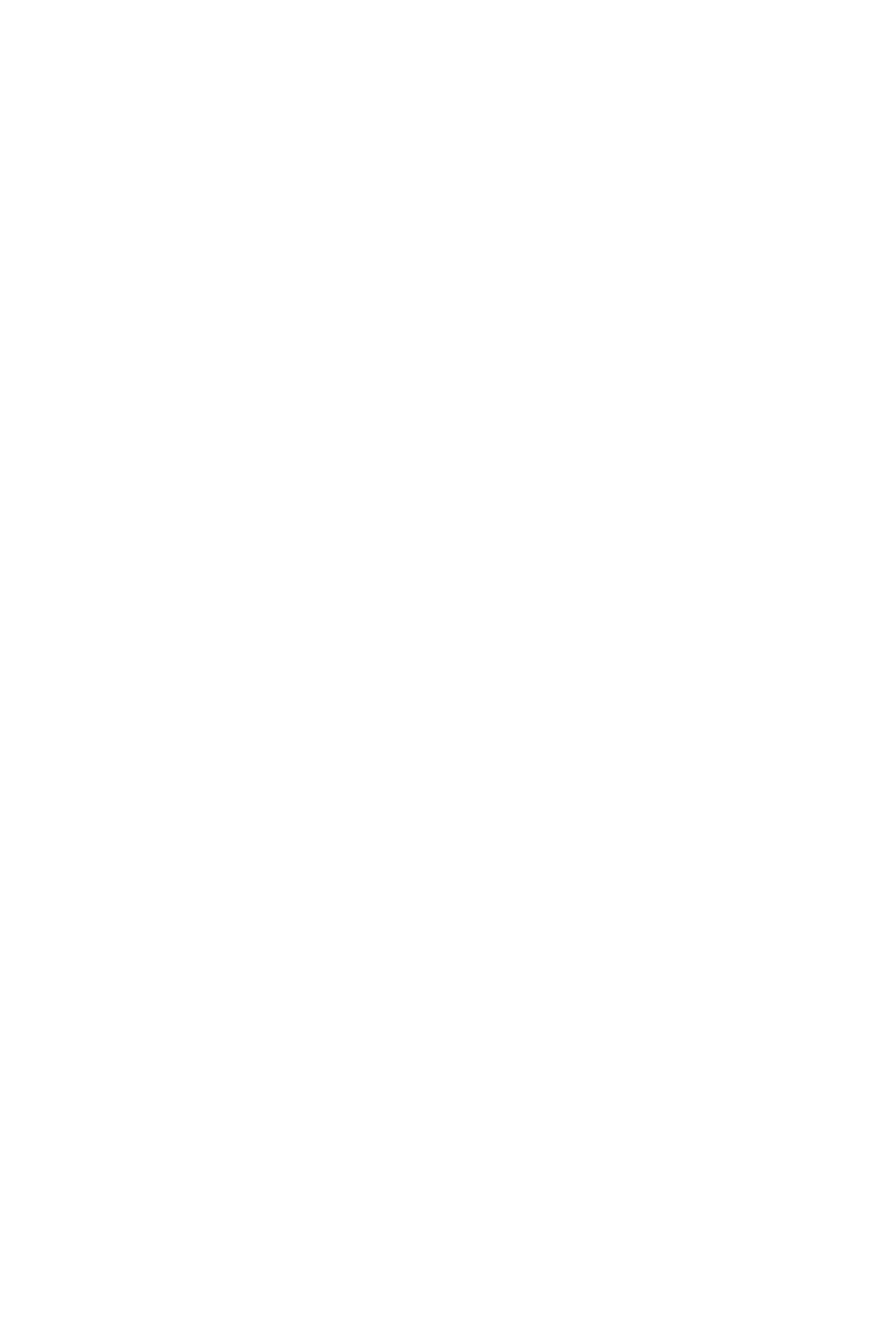# 1

### Introduction

*Jagannath P. Panda*

India-Taiwan relations are a lesser studied subject in the international relations academic discipline. Given the strategic importance both India and Taiwan hold in Asia, the academic and scholarly pursuit has not really matched to discuss and punctuate the importance of this relationship in the bilateral, regional and global contexts. Literature is fast appearing on the subject, which mostly concentrates on the scope and potential of India-Taiwan bilateral relations. Most of it expresses optimism that there are many opportunities for the two countries to cooperate. But it falls short in evaluating the relationship from a comprehensive perspective, taking the contemporary evolving realities into account, which will matter for the future of India-Taiwan relations. This volume is a progressive addition to the newly arrived literature on the subject and covers a wider spectrum of India-Taiwan relations in the bilateral and regional contexts and beyond. It highlights the bilateral and regional contours of these relations and promotes a possible strategic deliberation that the importance of these relations may not necessarily be confined to the bilateral context. It contextualises the vitality of Asia and beyond in India-Taiwan relations and deliberates on the potential areas of strength where they can possibly cooperate in the future.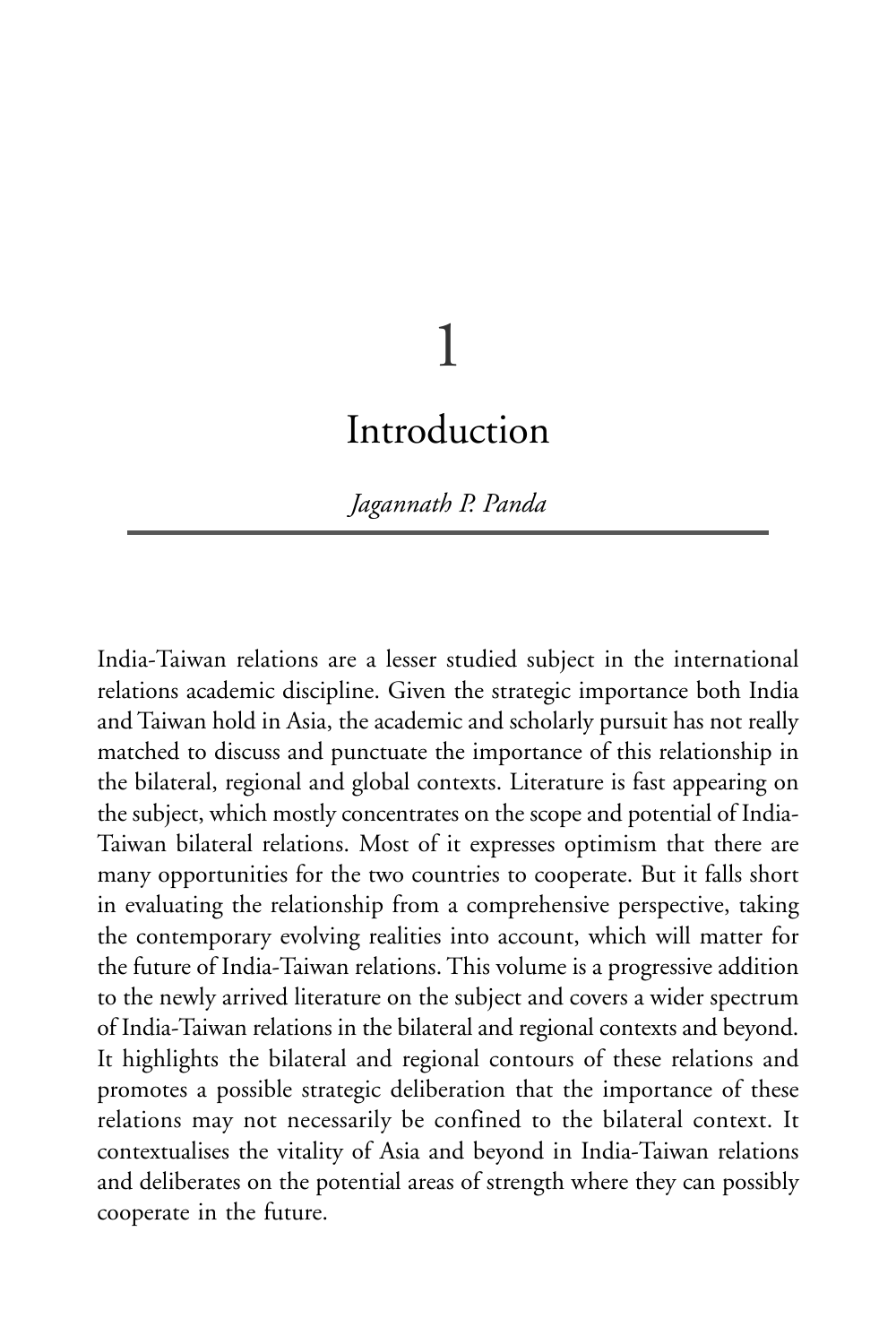Over the last two decades, India-Taiwan relations have progressed considerably despite not having diplomatic status to their ties. Their trade and economic contacts have improved. Taiwanese investments have been promoted in India and educational linkages have also expanded between the two. Although because of the constraints of one-China policy the two sides do not have diplomatic ties, their bilateral working relations have always generated a political context. Political leaders from both sides have intermittently visited each other. This exchange of visits, growth in trade and economic contacts and expanding educational contacts point to the upward trend in their engagement.

The key behind this progressive upward trend has been the establishment of representative offices by both sides in each other's capitals. The India-Taipei Association (ITA) in Taiwan and the Taipei Economic and Cultural Center (TECC) in India were established in 1995, which have functioned to give a direction to the relations between the two countries. They have worked more as official channels without any formal diplomatic attachments. Their nomenclature – 'association' and 'economic and cultural center' – explains this narrative. They have been the official channels of communication to promote the working relations between India and Taiwan on every front – politics to economics, society to culture and think-tanks and universities to civil society interactions.

Today, on the occasion of the commemoration of 20 years of the establishment of the representative offices, one needs to inquire about the future potential and scope of India-Taiwan relations and to what extent the two sides can upgrade their ties further. Three possible conditions that could bring India and Taiwan together in the current and future contexts are: *first*, the current foreign policy course of the two sides is conducive towards a growing relationship between them, which can create better conditions for their cooperation; *second*, the regional economic conditions and integration process allow them to think about a regional mode of contacts today, which was not the case earlier; and *third*, the scope and interest to expand the bilateral contacts without really affecting their relations with the People's Republic of China (PRC).

To begin with, the current foreign policy directions of both India and Taiwan open an optimistic scenario for their future relations. A consonance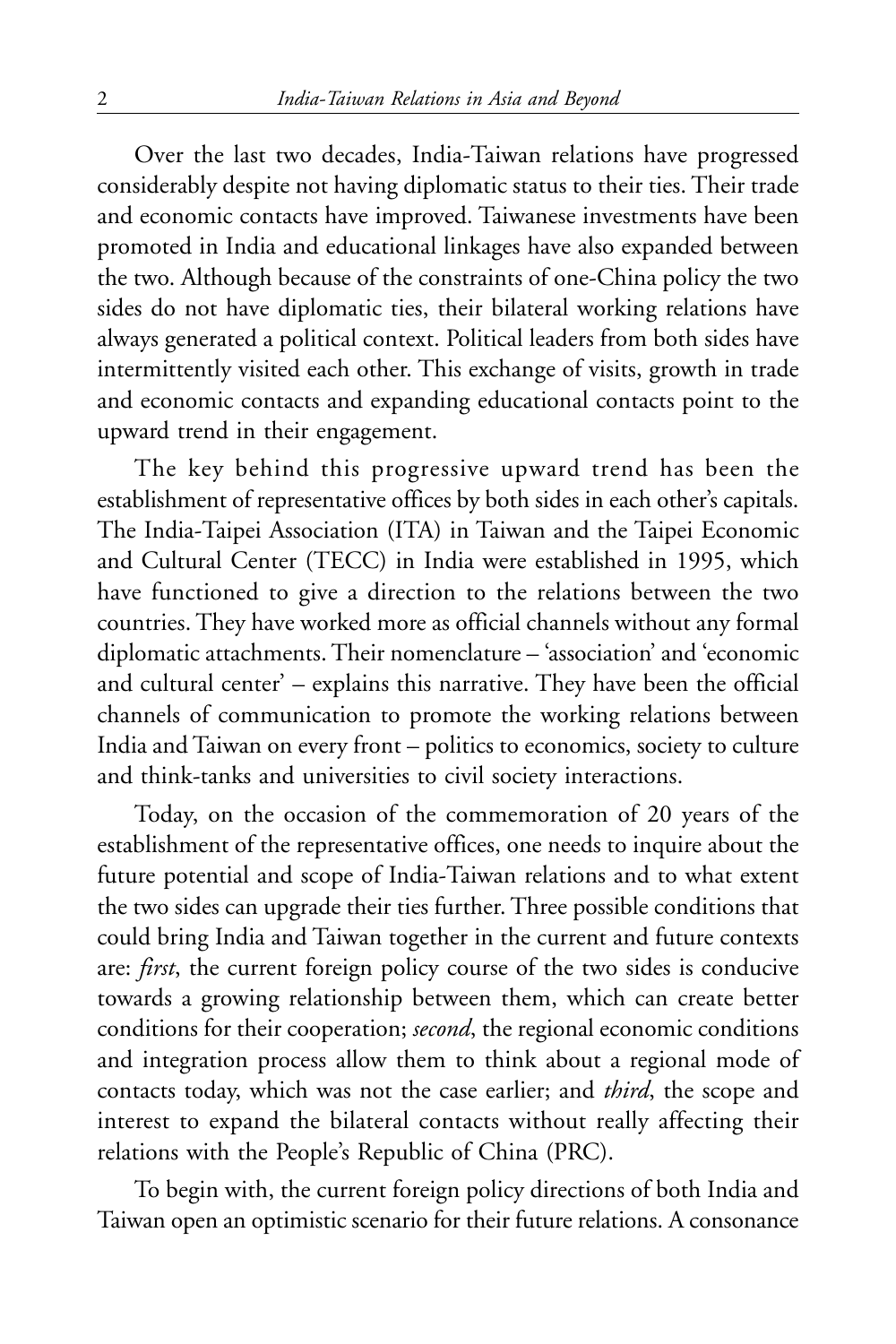exists in India's Act East policy and Taiwan's Go South policy. Go South has pursued a pragmatic approach of establishing representative offices in South-East Asia. Its main intent has been to solidify Taiwan's economic contacts with the countries of the region. Taiwan factors India prominently in its Go South policy. The margin to expand the scope of political contacts may remain low due to the one-China policy, but further economic contacts can create opportunities for better political contacts between the two sides at bilateral as well as regional levels. The newly elected Democratic Progressive Party (DPP) presidential candidate Tsai Ing-wen has long advocated that India is an important factor in Taiwan's Go South policy and the DPP would like to promote Taiwan's 'new southward policy'.<sup>1</sup> This policy is intended to promote Taiwan's economic engagement with countries other than China.<sup>2</sup> India must appreciate this policy direction and identify the consonance factors that will establish synergy between India's Act East and Taiwan's Go South policies. Act East aims to enhance India's engagement with East Asia and the broader Asia-Pacific region. Taiwan can be ranked high in this policy, factoring in as a special economic region for India's overseas economic interests. Besides, Go South will aptly support the Indian government's Make in India campaign, where a lot of Taiwanese investment can flow into India. This synergy between Taiwan and India needs to be established in the foreign policy stratagem.

India and Taiwan must also capitalise on the evolving regional architecture, which offers them new opportunities not only to cooperate but also to enhance their respective regional positions. The regional order is in a flux, where a power transition is taking place amidst a range of economic and strategic competitions. The focus of the ensuing regional order may be on Asia-Pacific, but the construct of Asia-Pacific is gradually being transformed into Indo-Pacific. In this transitional order, countries and their respective policies thrust intently on maritime security, regional economic integration and free-trading economic collaborating models. In these three areas India and Taiwan currently have minimal cooperation though the ideas are unfolding at experts' and scholarly levels that the two sides can start deliberating on a set of engagements which can be strategic yet non-political.<sup>3</sup> Non-traditional security cooperation in maritime areas is one such area. Both India and Taiwan also need greater regional integration through participating in multilateral forums in which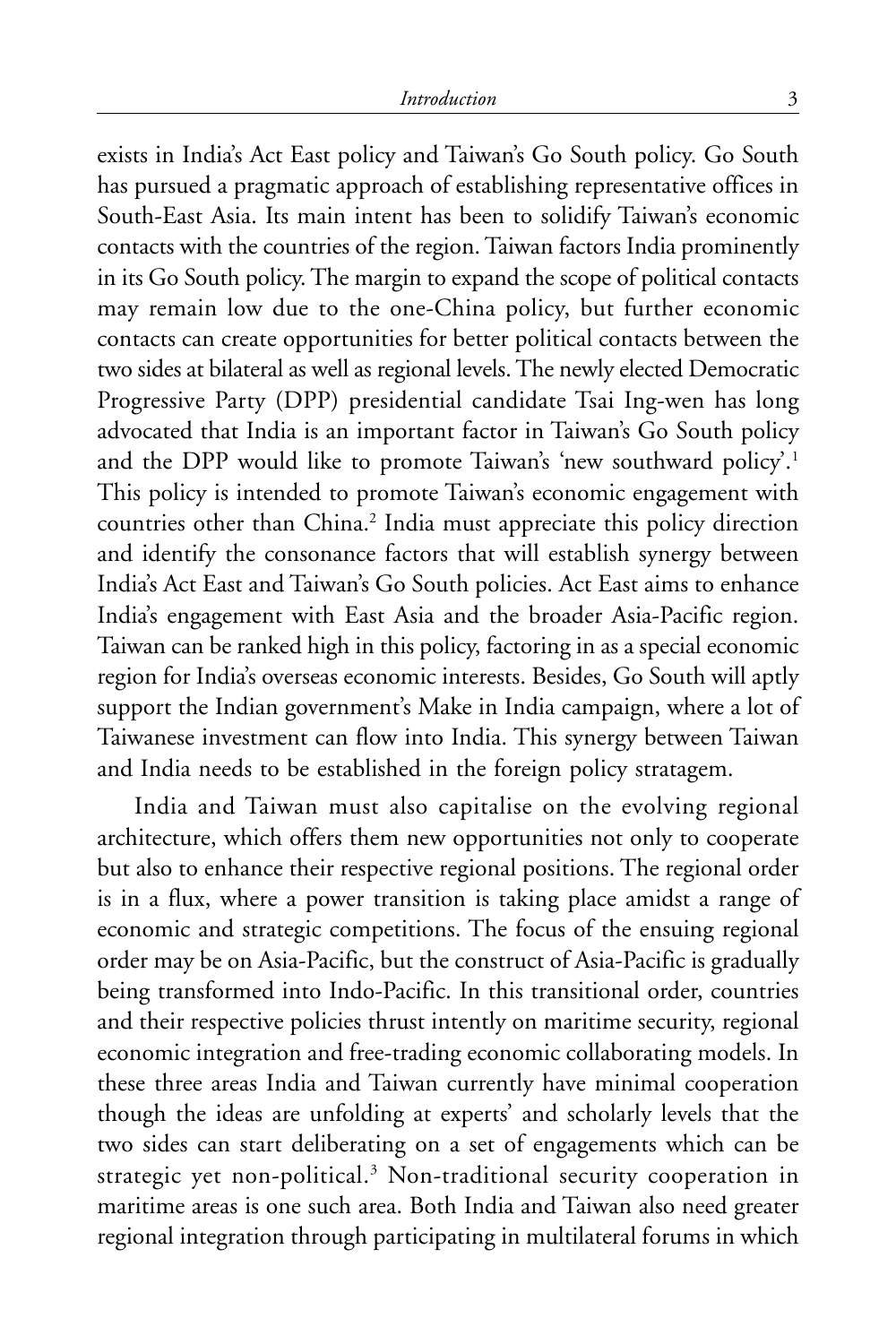both require each other's support and backing. Similarly, against the backdrop of the ongoing trade liberalising economic models like the Regional Comprehensive Economic Partnership (RCEP), the Trans-Pacific Partnership (TPP) and the Free Trade Area of Asia-Pacific (FTAAP), India and Taiwan would need each other in terms of generating support for their participation and, importantly, in the negotiation process.

Regional cooperation between India and Taiwan is still conjectural in nature. Therefore what is important in their relations is the prospect of their bilateral contacts. Even though since the establishment of their representative offices in 1995, India-Taiwan bilateral contacts have progressed to some extent, the potential of this cooperation has not really thrived and has been restricted because of the one-China policy. The obvious query is: how will India and Taiwan approach their future bilateral ties amidst the Chinese obsession over Taiwan's sovereignty issue? Much will depend upon how their governments approach each other in terms of expanding their bilateral ties. It is unlikely that the incoming DPP dispensation will pursue an anti-China foreign policy. But that will not impede it from pursuing a policy that will promote Taiwan's interest beyond the Chinese prism. New Delhi on its part will neither renounce its traditional one-China policy nor interact with Taiwan in a way that will affect its relations with the PRC. What needs to be seen is whether India will enhance its non-diplomatic relations with Taiwan, primarily in areas like economic and cultural engagement. The onus remains on capitalising on the bilateral relations and identifying the specific areas of cooperation.

This volume, which arises from an open spectrum of experts' views and opinions, identifies some of these areas of cooperation. Most of these views may seem gratuitous. Yet, one needs to acknowledge that India-Taiwan relations need a measure of conviction and ambition that will push their relations further both at the bilateral and regional levels. True, progress in India-Taiwan relations is heavily dependent on bilateral contacts, yet the regional context and conditions equally matter. Francis Yi-hua Kan in his paper argues that given the context of Taiwan Strait where mainland China-Taiwan relations and US-China dynamics are always on the threshold, both India and Taiwan must capitalise on the fact to build a regional dimension to their relationship. Both can be facilitators of a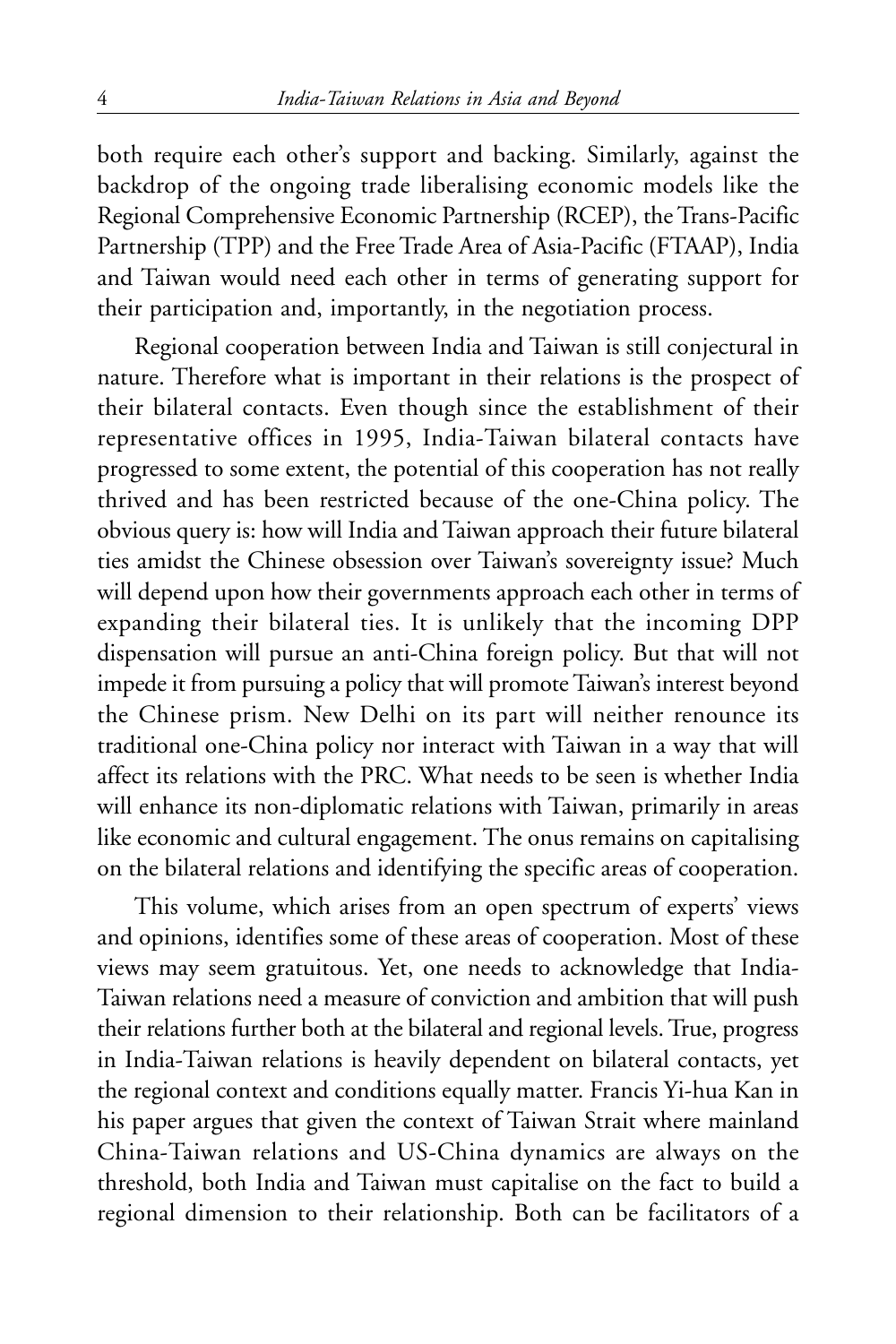'healthy' regional and global order. The author also sees the merit of India-Taiwan cooperation in areas like democracy promotion and high-tech cooperation which can solidify the two sides' relations further. Ritu Agarwal also identifies 'democracy' as a strength in India's and Taiwan's context. Building a context between the 'two democracies' and 'two governing systems', she argues that there is scope for India to learn from Taiwan's democratic system and its practice. Taiwan also must take India's democratic experience as a respected lesson to find synergy both between the two sides and to solidify its own governance system.

Trade and economic cooperation is one area which can be the real basis of India-Taiwan relations. The intent should not only be aimed at maximising the trade contacts between the two sides, which is around US\$6 billion currently, but equally to establish a comprehensive economic partnership that will sustain their overall relations. Educational exchanges, cultural cooperation and science & technology collaboration are potential areas that can be the basis of this cooperation. Cherian Samuel's paper explores how India and Taiwan can cooperate in a potential area like cyber security. The author argues that as titans of hardware and software, Taiwan and India respectively must see cyberspace as one of the potential areas for cooperation. There is a lack of direction between India and Taiwan on how to cooperate in the cyber security area even though both countries are victims of cyber security threats.

There is also a greater regional context to India-Taiwan cooperation. Regional economic cooperation is one such area that can be explored. Kristy Hsu in her paper sees the India-Taiwan economic partnership in the greater Asian context and argues that Taiwan has the potential to emerge as India's 'strategic economic' partner. She further argues that India has to also rise to factor Taiwan in a changing Asia and contribute to Taiwan's global value chain networks. She also sees India-Taiwan economic cooperation in the context of rebalancing Taiwan's economic relations with mainland China.

Prashant Kumar Singh's chapter offers an Indian perspective on India-Taiwan relations and identifying the potential areas for India to build a cooperative relation with Taiwan. Positioning Taiwan in India's current Act East policy more deliberately, the author argues that India's approach towards Taiwan is not entirely restricted within the prism of the one-China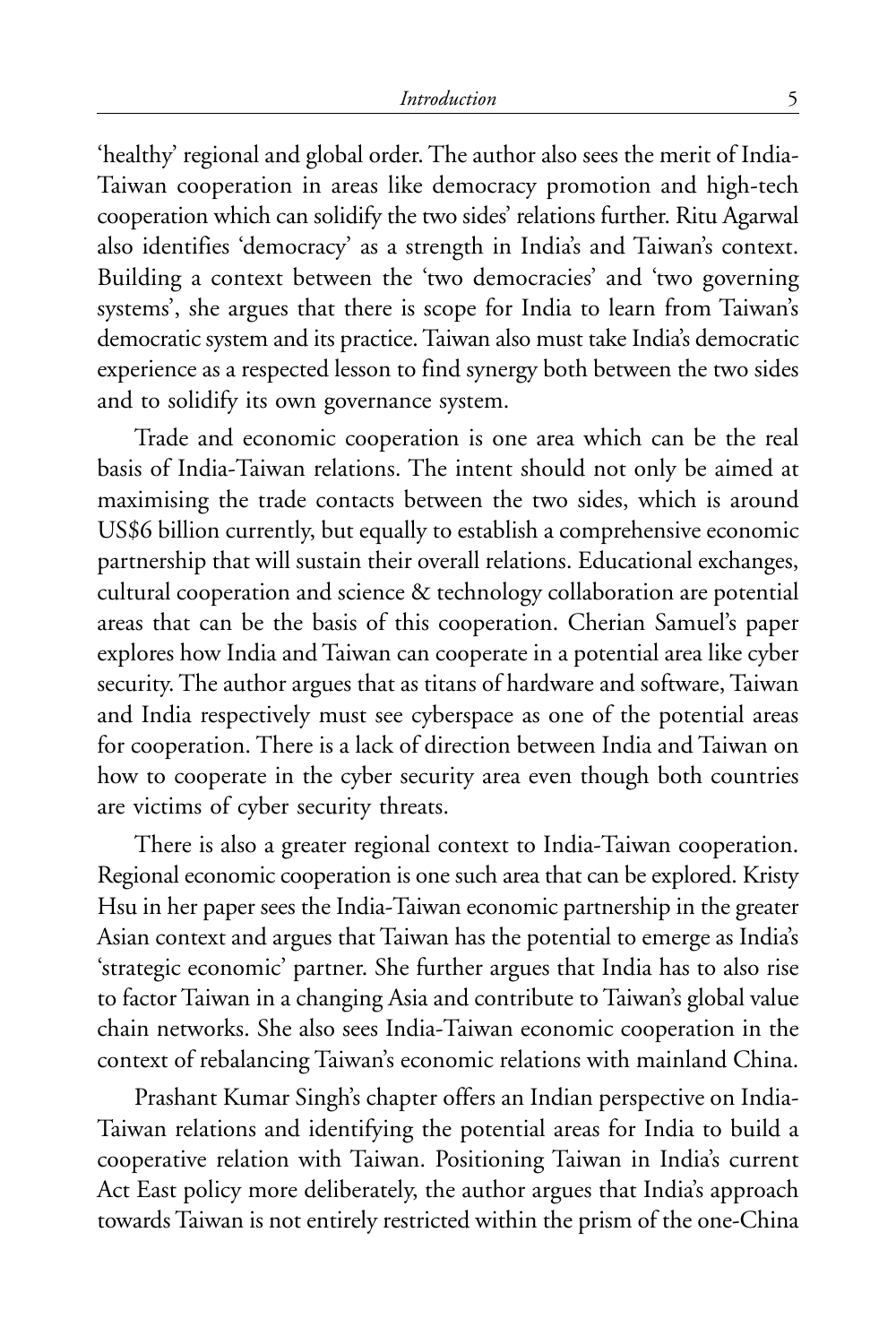policy; rather, India can enhance its Taiwan reach within the broader spectrum of its one-China policy – that Taiwan is a Chinese province yet an exclusive cooperation between the two sides is permissible. Jabin T. Jacob endorses such a perspective and argues that Taiwan must factor more intently in India's Act East policy if New Delhi intends to see its engagement with East Asia purposive. The author further argues that there are many opportunities in India-Taiwan relations, but the problem in these relations is the lack of ambition and creativity to nurture them further.

Suresh T. Gopalan sees the emergence of a new context in India-Taiwan relations. In the author's view, the two sides may have distinctive historical routes but there was always a sense of consonance between them. The recent mutual discovery of both India and Taiwan as a palatable factor in each other's rising sphere is an interesting and welcome development. Besides, one of the highlights of the arguments in this book are the views on India-Taiwan relations in an Indo-Pacific construct. Jagannath P. Panda in his paper foresees that India and Taiwan need to tap the growing potential areas in the Indo-Pacific region to cooperate. The author argues that even though India and Taiwan do not have formal diplomatic ties, diplomacy has many nuances and gradations, which India and Taiwan can exploit to enhance their relations in an evolving Indo-Pacific order. Taiwan has to carefully prepare a path for itself in the regional order to seek India's support, whereas India has also equally to take an interest to cooperate with Taiwan in regional mechanisms and institutions. Both need to think ambitiously, not ambiguously, to enhance their regional cooperation.

Arvind Yelery argues that the economic integration process is one of the challenging aspects in regional politics currently, which India and Taiwan should not overlook. The author argues that China is undoubtedly an influential actor in the regional economic integration process but a synergy of cooperation and tapping the emerging potentials may emerge among India, China and Taiwan. India must take note that the Chinese are taking an interest in infrastructural development projects whereas Taiwanese companies are thrusting on innovation-led technologies and soft skills projects. Fu-Kuo Liu's chapter foresees a maritime strategic perspective in India-Taiwan relations in the context of Indo-Pacific. The author argues that both India and Taiwan must comprehend the importance of Indo-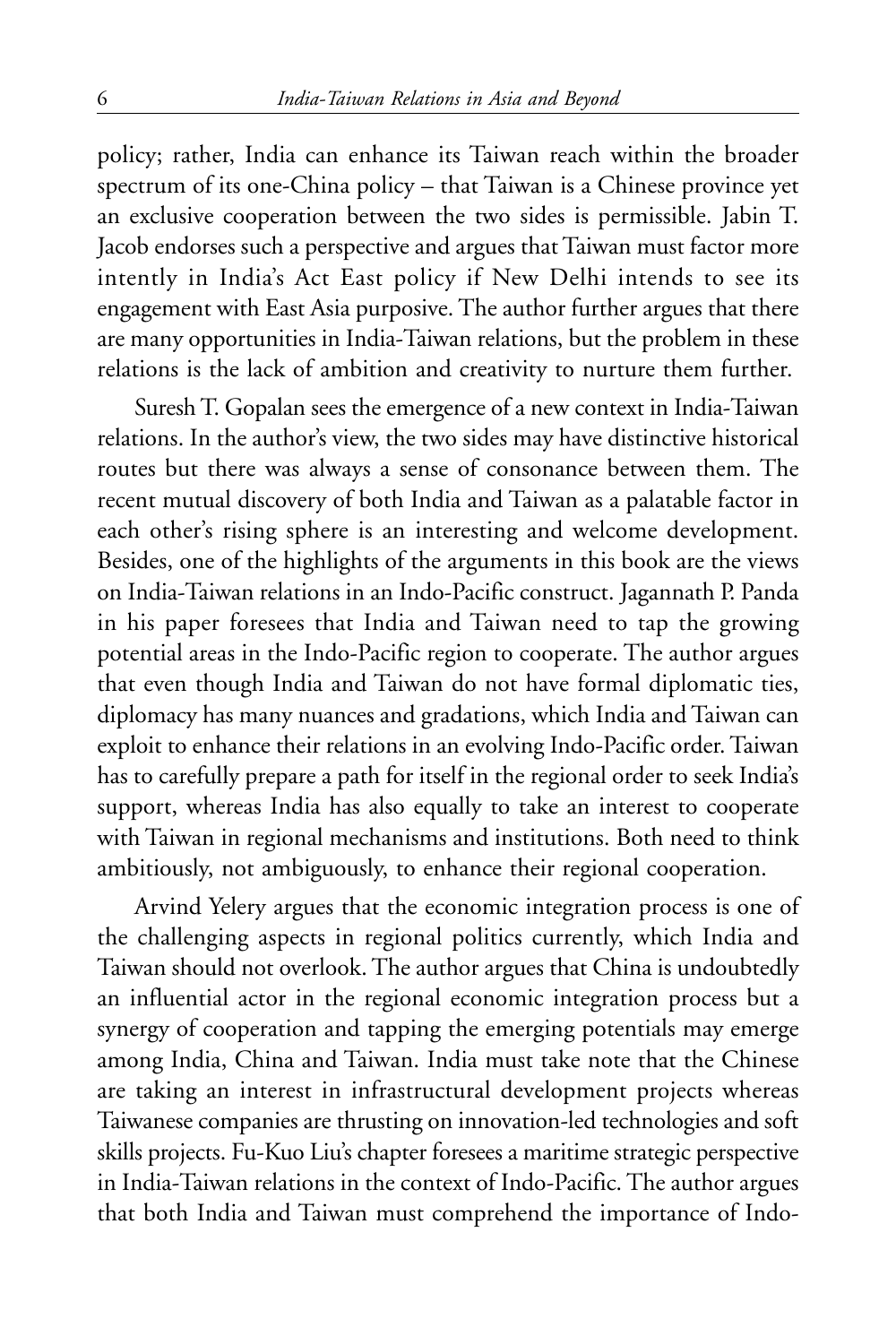Pacific in their relationship from a 'non-political' prism and should develop a new ground of common interest. He carefully builds a perspective to argue that India and Taiwan can cooperate in the maritime domain.

This book builds many perspectives on India-Taiwan relations. Most of these perspectives are essentially longstanding and conditioned by their relations which do not have a diplomatic status. What is new in this book is that there are new contexts emerging in India-Taiwan relations and which need to be capitalised on in bilateral, regional and global contexts. The issues may be established, but the conditions are new and emerging. The book not only puts India-Taiwan relations in a new milieu but also generates an improved regional standing for both sides that is a key to the regional order and condition. The relevance of this book is therefore projected to be timely and enduring.

#### **NOTES**

- 1. 'Taiwan has long followed "go south" policy: ministry', *Taipei Times,* 5 October 2015, http://www.taipeitimes.com/News/taiwan/archives/2015/10/05/2003629318 (accessed on 10 May 2016).
- 2. Matthew Strong, 'Tsai unveils Go South policy', *Taiwan News,* 22 September 2015, http://www.taiwannews.com.tw/etn/news\_content.php?id=2808338 (accessed on 10 May 2016); see also Goh Sui Noi, 'Taiwan looks beyond China for growth', *Strait Times,* 16 October 2015, http://www.straitstimes.com/opinion/taiwan-looks-beyondchina-for-growth (accessed on 10 May 2016).
- 3. Jonathan Chin, 'Taiwan, India advised to counter Chinese expansion', *Taipei Times,* 23 January 2016, http://www.taipeitimes.com/News/taiwan/archives/2016/01/23/ 2003637871 (accessed on 10 May 2016).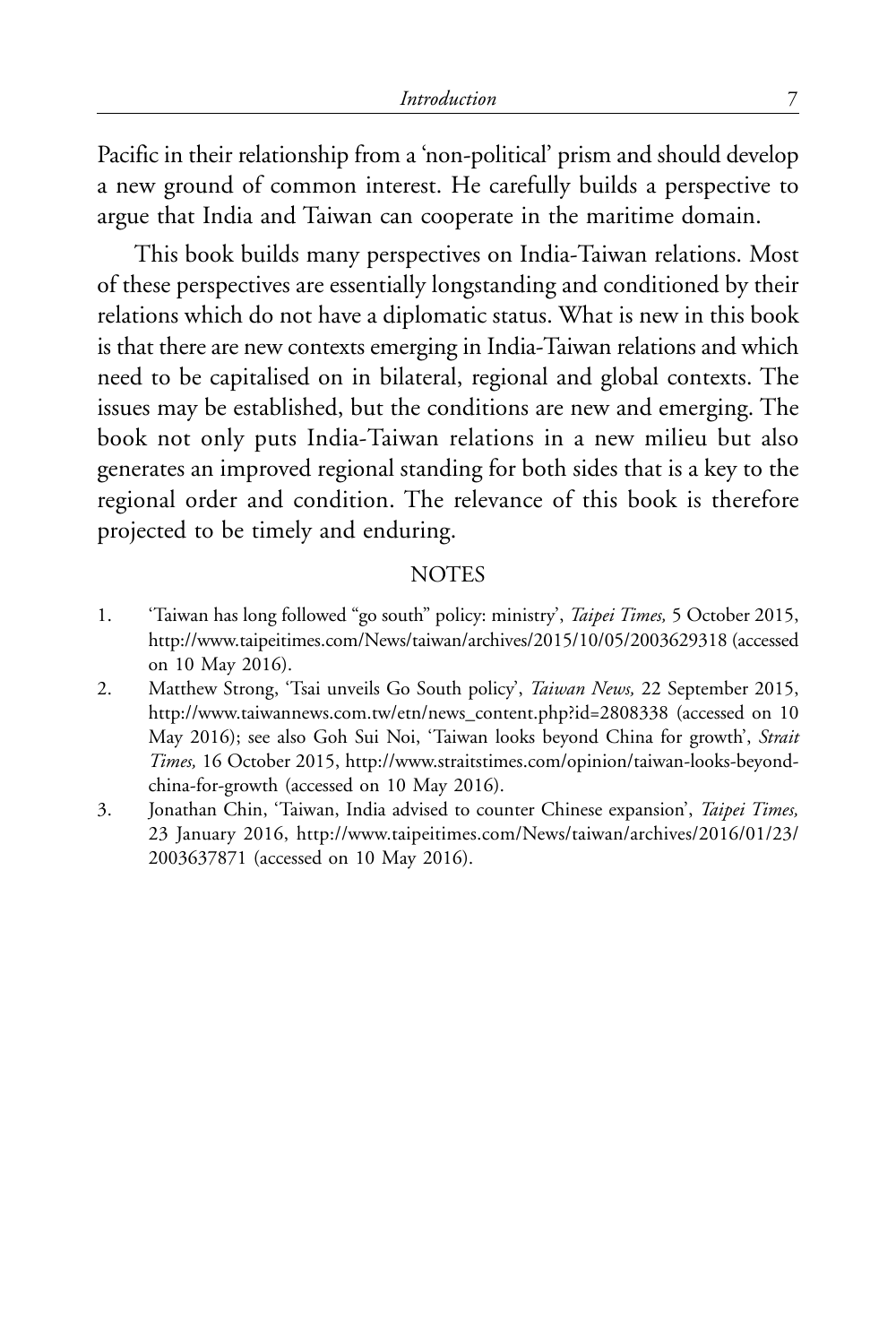### 2

### The Ma-Xi Summit and Cross-Taiwan Strait Relations: Implications for Taiwan-India Cooperation

*Francis Yi-hua Kan*

The ground-breaking summit between the leaders of Taiwan and mainland China, held in Singapore on 7 November 2015, was a remarkable development in cross-strait history as well as East Asian security. It was the first such meeting since 1949, when the two sides across the Taiwan Strait split as a result of the end of the civil war. President Ma Ying-jeou and President Xi Jinping met at a time when the chronic tension between the two sides has considerably eased owing to Ma's rapprochement policy towards the mainland in the past seven and a half years. At the same time, the future of cross-strait relations could be volatile, depending upon whether the peace process will be kept on track after 2016. Stability and peace in the Taiwan Strait is an extraordinary case of conflict resolution and peace building in East Asia, where domestic and international strife has constantly looked imminent and the maritime powers are contending with territorial water disputes. In addition to its significance for Taiwan Strait security, the meeting between the two leaders also presents an outstanding model for the resolution of other international conflicts.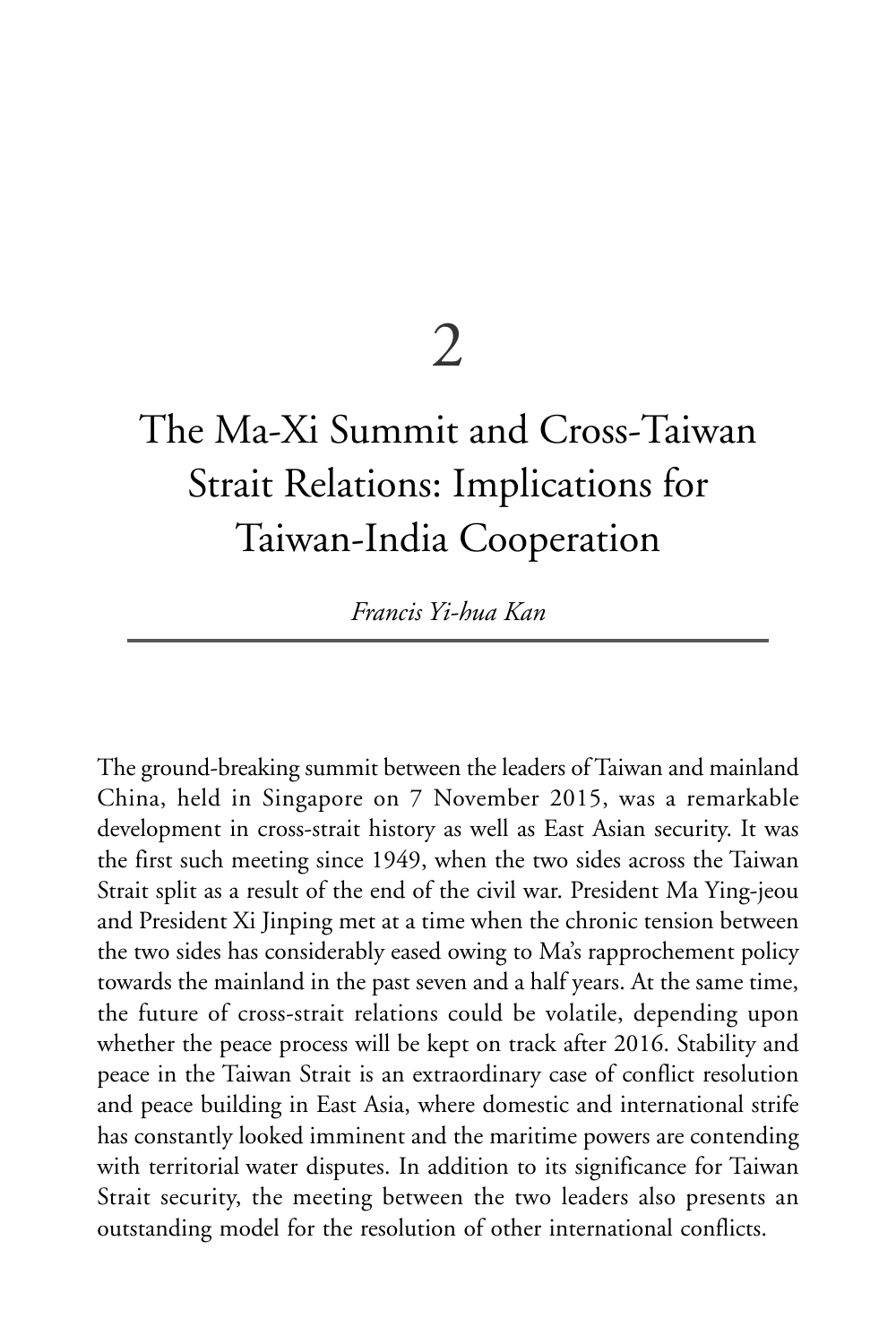The cross-strait amelioration is unique in that it has been a bottomup process of revolutionising ties, gradually and steadily. Many international conflicts elsewhere have been handled with a top-down approach, starting with high-level summits and grandiose agreements in times of escalating hostility, in the hope that they could result in workable relations and people-to-people interactions. Actually, they often lead nowhere.

Taiwan-mainland relations began with Taiwanese investors pouring resources and technologies into the mainland over the past thirty years; 8 million people visiting the other side this year; 40,000 students studying across the strait; a hundred flights crossing the borders weekly; 23 agreements aiming at improving people's well-being signed; and more than \$170 billion bilateral annual trade. Semi-official talks over issues of direct interests of people started more than 20 years ago, followed by lower-rank officials' dialogues, and then ministerial-level meetings. The improvement of Taiwan-mainland relations has undergone a long process of tension reducing, confidence building, and peace-making. The cross-strait summit is a natural outcome.

After the level of negotiations between Taipei and Beijing has been upgraded to the top, the base of cooperation would be wider (direct contacts between more ministries) and deeper. Also, the summit meeting may stimulate governmental bureaucracies in charge of cross-strait policy to be more creative in cooperation with the other side. There maybe no treaties signed, no pretentious ceremonies held, and no joint statement issued, but more importance will be attached and more implications will be explored as a result of this landmark summit.

#### **The Leaders' Incentives**

Relations between the two sides had long been strained due to ideological and political divergences, keeping their ties on knife edge before 2008. Since his inauguration, President Ma over a relatively short period of time has proactively been committed to transforming the war-prone strait into peaceful waters. The news release of the Ma-Xi meeting came as a surprise and even consternation, with some analysts arguing that the meeting was a 'gamble'.1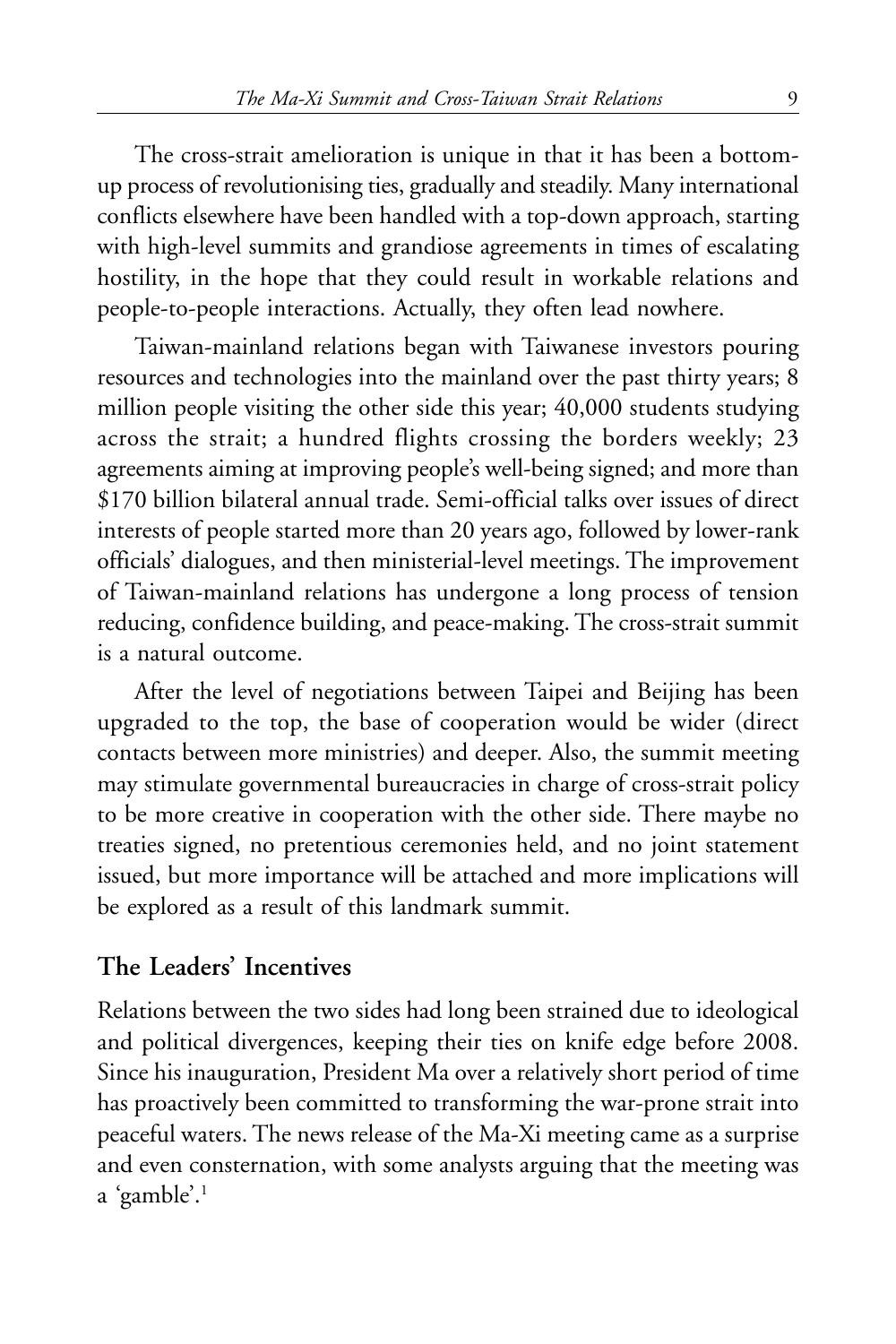#### *Xi's Possible Audience*

*Domestic audience*: The meeting posed a chance for Xi to show the domestic audience his confidence as a strong leader in dealing with external relations, including Taiwan. One way used by Xi to reinforce his image of strong leadership is to be assertive and forceful in foreign policy, such as China's intransigent stance over the South China Sea. Yet, President Xi took risks of initiating the cross-strait talk without aiming at any concrete 'political' compromise that had long been demanded by the mainland side. The ability of flexibility reinforces, rather than weaken, his image.

*Taiwan's future leadership*: As Dean Cheng, a China specialist of the Heritage Foundation indicates, Beijing would do whatever it could to forestall any sea-change in cross-strait relations caused by Taiwan's election results. While taking into account the foreseeable outcomes of Taiwan's presidential and parliamentary elections, President Xi may have intended to set a high bar for Taiwan's future leader, to be elected only a few months after the summit. He must also have realised the necessity of institutionalising the two-way communication mechanism and process which could facilitate future high-level dialogues with his Taiwanese counterparts, who may find it hard to reverse the trend. It would look problematic if Ma's successor is not able to create opportunities to meet their Chinese counterpart.

*Taiwan people*: The mainland side may have also tried to impress Taiwan's general public with Xi's charm offensive by initiating this summit meeting, argues Jerome A. Cohen, professor at School of Law, New York University. 2 China's soft image is a well-designed strategy to assuage the concerns of China's neighbours and beyond about its increasing capabilities and compelling ambition. An olive branch extended by President Xi in the run-up to Taiwan's general elections might neutralise the 'China factor' in the electorate's deliberations. Alternatively, President Xi may have hoped that a summit meeting of this kind might boost the ruling KMT government's popularity that has plummeted to an all-time low.

*President Ma*: As a typical example of Chinese-style strong leadership, President Xi maintains the formula of 'repayment for grace; grudges against revenge'. President Xi may have simply given credit to President Ma in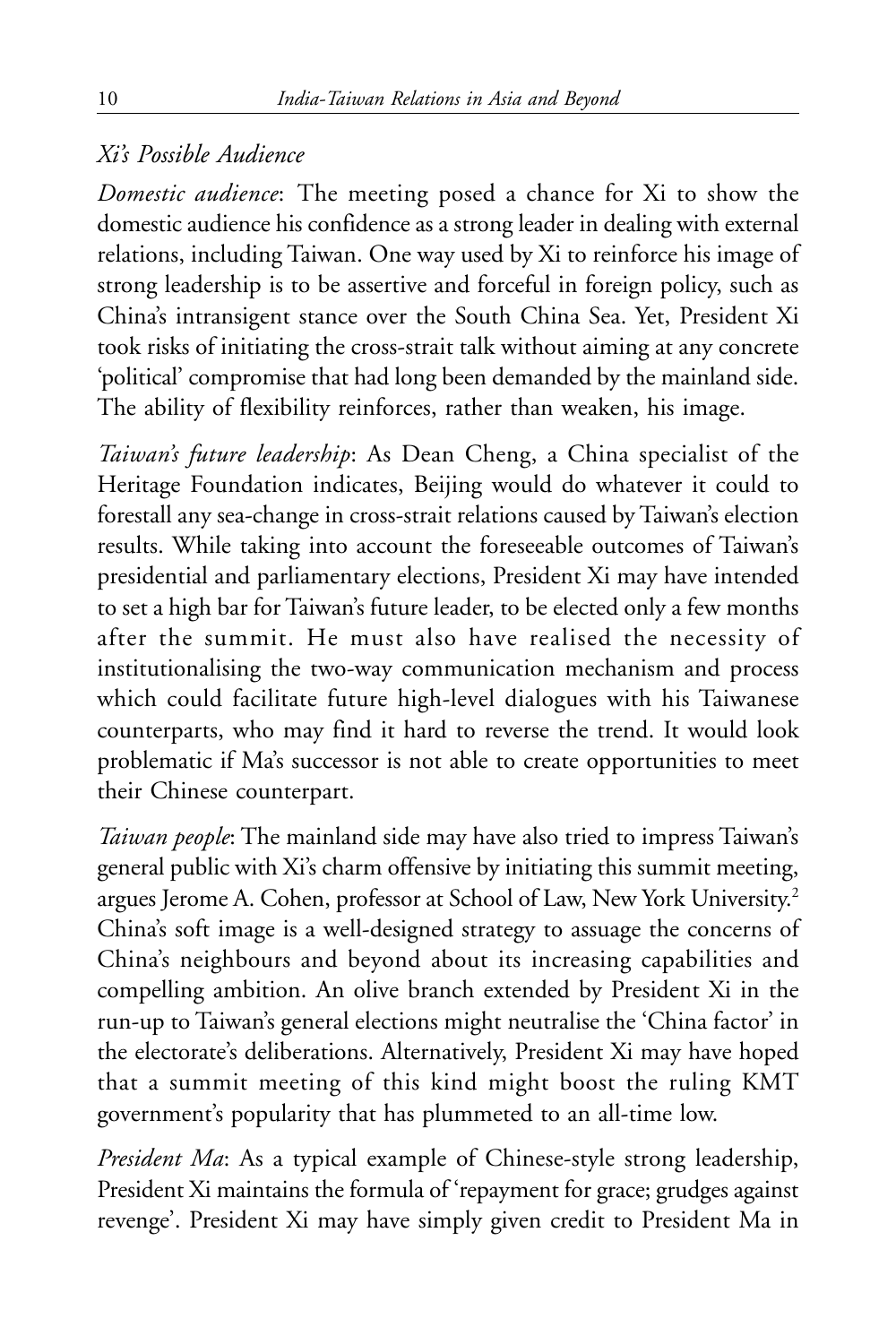recognition of his contributions to cross-strait stability. He therefore presented Ma an unprecedented amount of respect and dignity.

#### *Ma's Possible Audience*

*History*: The cross-strait reconciliation has been President Ma's flagship political achievement. An unexampled meeting between the heads of the formal rivals would enhance his image of a peace icon and solidify his legacy. Ralph Cossa, President of the Pacific Forum at the Center for Strategic and International Studies (CSIS), believes that this was Ma's primary objective and he achieved it. In retrospect, President Ma's contribution to a calm and peaceful cross-strait relationship has largely been ignored or demonised, particularly by the domestic audience. His mainland policy has strengthened – not undercut – Taiwan's security and strategic interests. Cossa maintains that Ma has not been given enough credit.<sup>3</sup> History will look favourably on him for being the first democratically elected Taiwan president to meet his counterpart from China.

*Opposition party*: A high-profile meeting between the Taiwanese and mainland leaders would exert great pressure on the Democratic Progressive Party (DPP) and its leader in making and adapting the party's China policy. The summit has helped President Ma assure his people that the course of wisdom is to continue cooperation with the mainland. The DPP Chairwoman, Tsai Ing-wen, considered *a presidential hopeful* for the 2016 election, may have to acknowledge the value of the 1992 consensus and the benefits of the cross-strait peace, and to preserve them accordingly.

*The KMT*: Domestic and international media widely speculated that President Ma might attempt to drum up voters' support desperately needed by his party. But Andrew J. Nathan, professor of political science, Columbia University, disagrees that Ma attended the summit with the expectation of altering the outcome of the upcoming elections.<sup>4</sup> Instead, he may contemplate that a special role as a peacemaker in cross-strait relations could be bestowed upon him after his retirement from government.

#### **The Leaders' Appeals**

The two leaders seized the opportunity of the world's media focus on the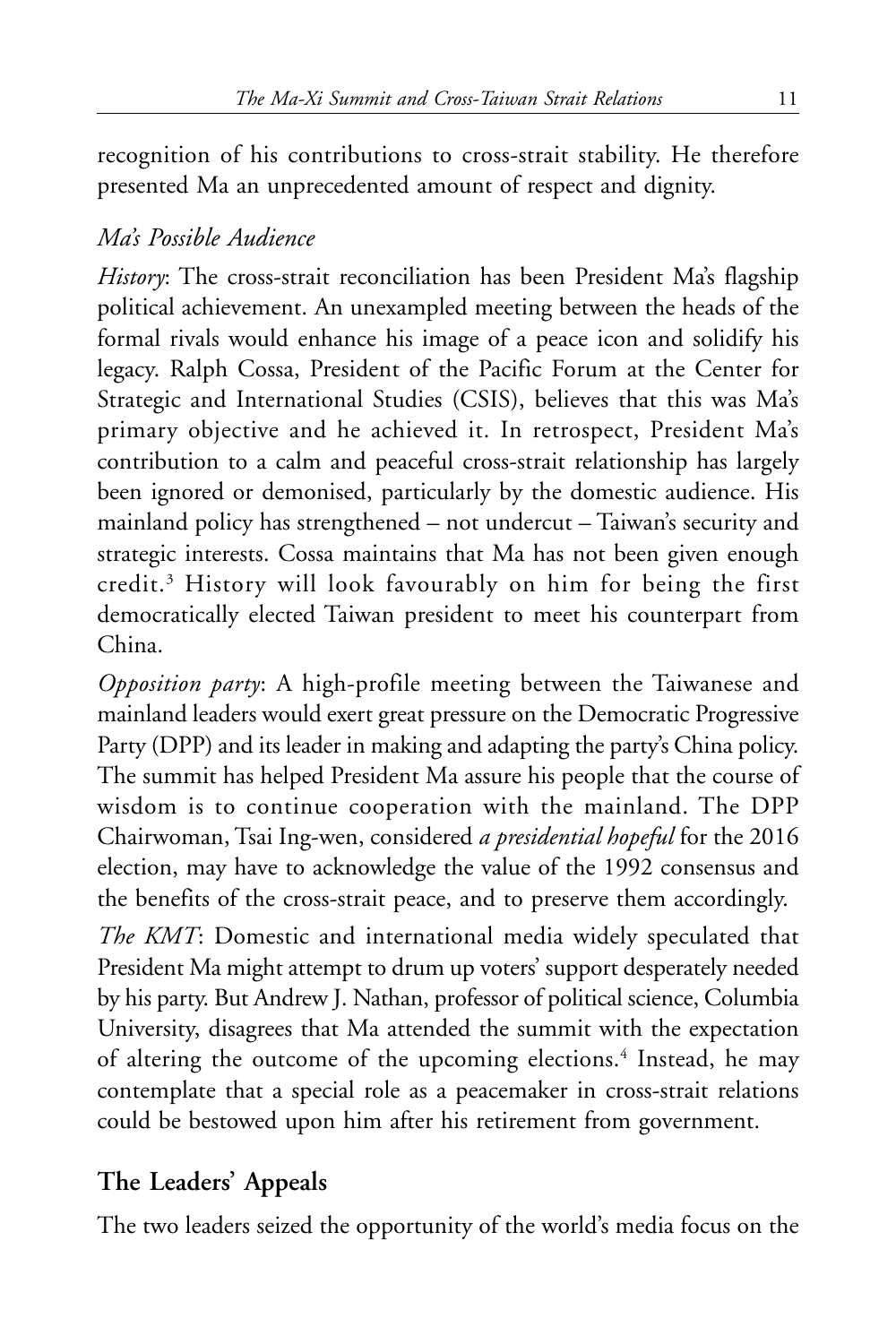summit to send the message that they intended to deliver. They voiced their respective convictions as well as concerns publicly or behind the scene.

#### *Xi's Appeals*

*Ethnic solidarity and national unity*: President Xi attempted to communicate with the Taiwan people with the aim of winning hearts and minds by emphasising that, despite the cross-strait divide in the past several decades, the peoples across the strait belong to one big family. He believed that the reconciliation and cooperation committed by both sides in the past seven years reinforced the bonds. He continued that the dream of a Chinese rejuvenation crucially depends upon the end of the political separation that would restore China's pride.

*Taiwan's future government*: Xi was also raising the red flag that a critical crossroads was ahead for the next administration of Taiwan to take. One is a path of peaceful development, which has been taken in the last several years. To continue on this path, Taiwan should unswervingly oppose its independence and adhere to the 1992 consensus, the pivot of cross-strait reconciliation. The alternative is full of confrontation, separation and zerosum-game hostility, leading Taiwan to lose in its course of peaceful development.

*Taiwan independence*: If Tsai's party wins in Taiwan's presidential and parliamentary elections, there is the challenge of her independence-leaning policy. The Taiwanese, particularly the younger generation, are increasingly attached to Taiwan's distinct identity separate from China's. Xi sent a blunt message to Taiwan that the most serious threat to cross-strait peaceful development is the Taiwan independence force and the separatist movements, which he accused of provoking cross-strait hostility and confrontation, jeopardising peace and stability.

#### *Ma's Appeals*

*Don't rock the boat*: The Ma administration designated the goals of the summit meeting as being in pursuit of 'consolidation of the 1992 consensus and maintenance of cross-strait peace'. Cross-strait stability and peace is a remarkable achievement, widely recognised by the international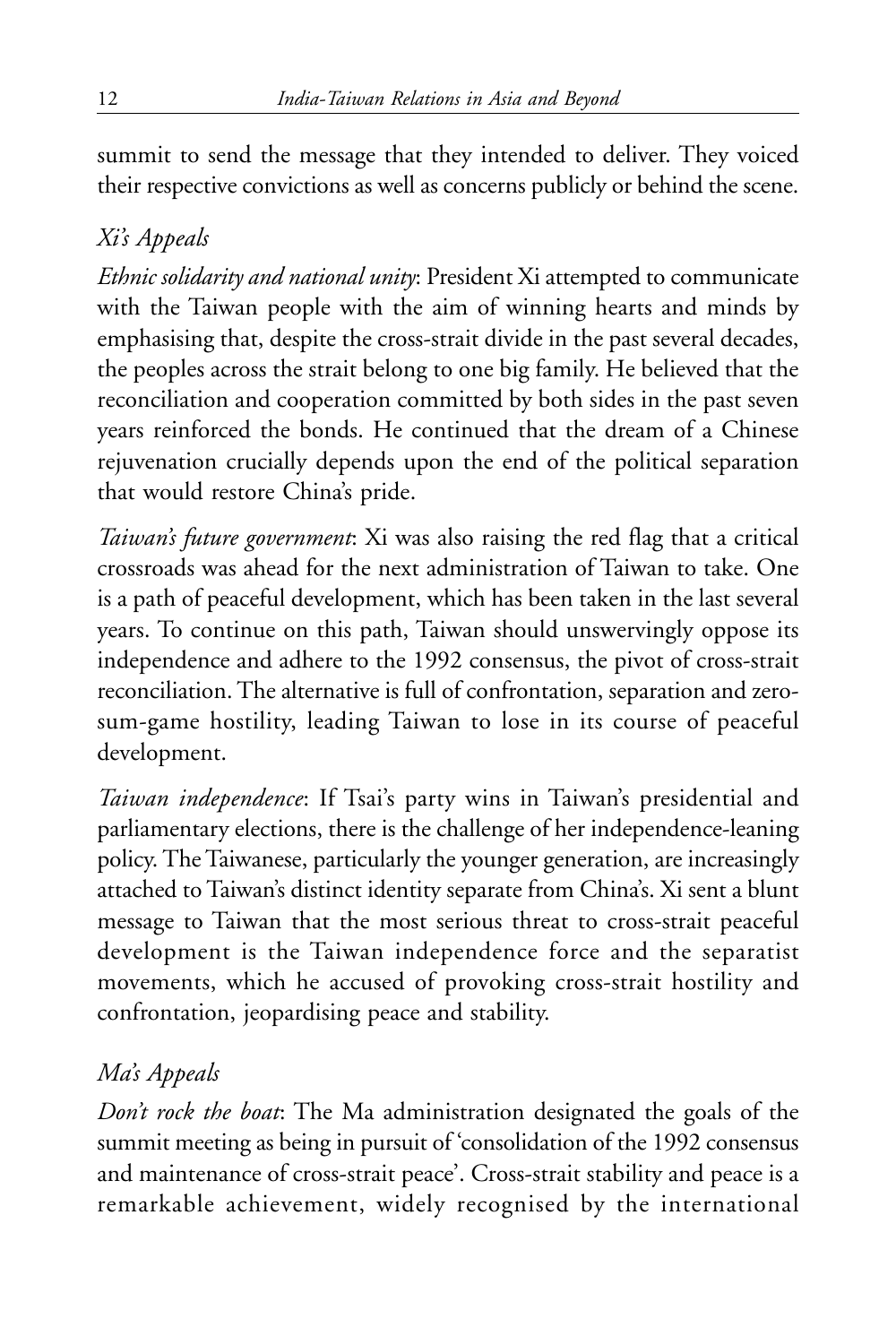community. Ma would be averse to any reversal of course against this legacy of his.

*Be patient*: Future dialogue between the two sides should follow the stepby-step approach that has proved useful and practical. Any haste to touch upon political sensitivities, if chased after by the Chinese side, will do no good for cross-strait rapprochement.

*Mainland's threats*: The mainland continues to overlook the aspiration of the Taiwanese people for international space and national security. The latter resent China's stubborn efforts to marginalise Taiwan internationally. Also, China has continued to pose a serious threat to Taiwan's security with its advanced missiles and other military deployments.

*Regional integration*: The countries around Taiwan have strenuously cooperated in constructing various forms of regional integration, but Taiwan has been excluded from them mainly because of China's objection. President Ma has stressed that Taiwan's participation will be in the interests of all.

#### **Both Symbolism and Substantiality**

The Ma-Xi meeting was viewed by many as merely symbolic. But symbols can indeed create substance.<sup>5</sup> The summit has genuinely proven both its symbolic and substantial significance.

#### *Symbolism*

*Equality and reciprocity*: The fact that the two leaders, from once belligerent parties, now can shake hands and sit across the negotiating table is a phenomenal achievement. The meeting taking place in a third-party venue also indicates that it was not a low-key event, even from the mainland's perspective. It actually created an occasion of 'mutual non-subordination' between the two sides, something Beijing had long seen as a dangerous precedent and had fervently avoided.

*Mutual non-denial*: The meeting represented an indication, though indirect, of 'mutual non-denial' or even *de facto* 'mutual recognition' elaborated by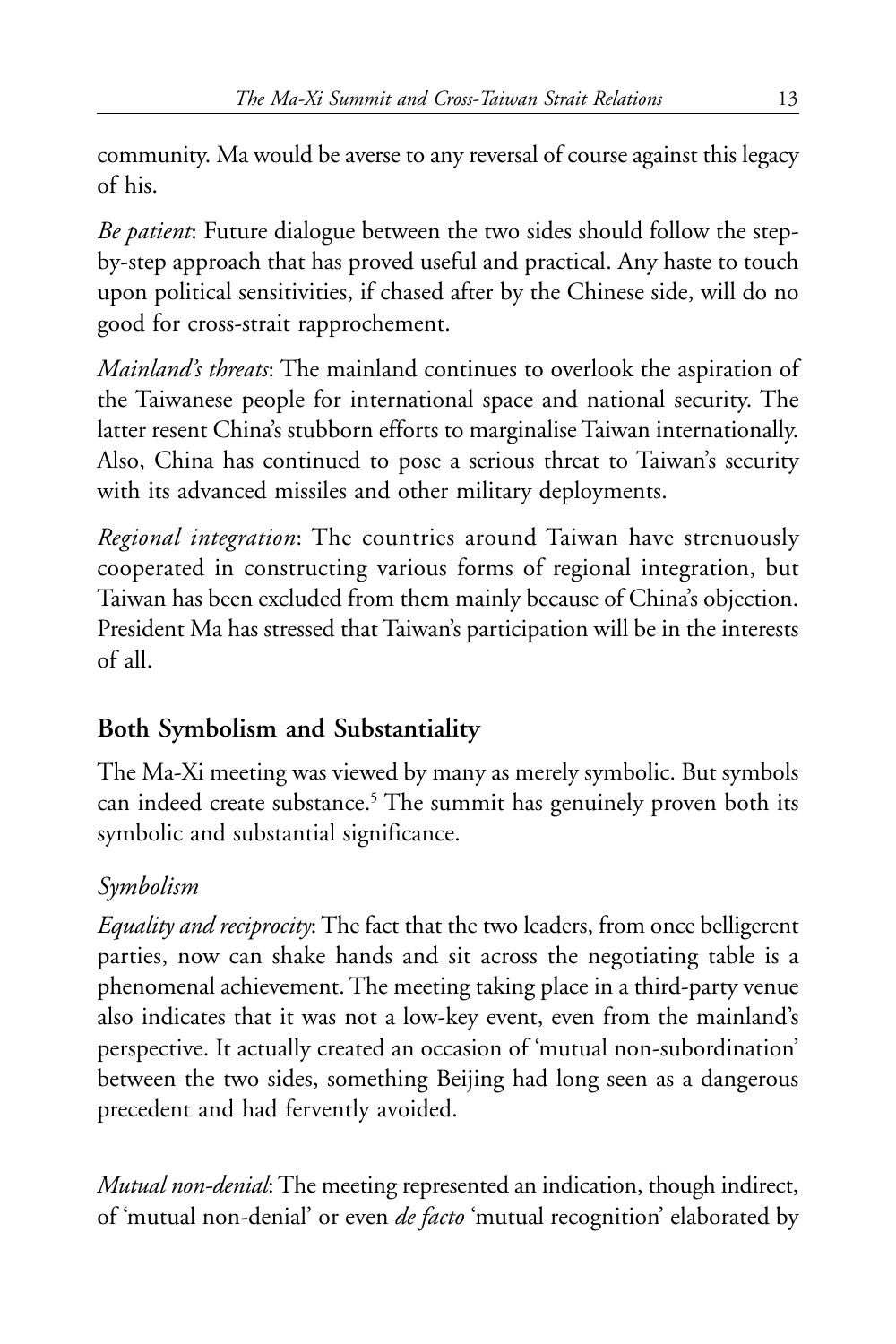President Ma. The principles of Taiwan's dignity and equality between them have conspicuously been observed.

*Taiwan's international standing*: On the whole, the international community has assessed the Ma-Xi meeting positively. President Ma has been widely praised for his contribution to converting the sour cross-strait relations into amicable ties and to enhancing regional stability. For instance, the US has publicly acknowledged the success of the meeting and supported Taiwan by announcing a new package of arms sales to Taipei a fortnight after the meeting.

*Confidence building*: Sitting across the table with President Xi Jinping, President Ma earnestly expressed the concern of his people about the mainland's chronic threat to the island's security. He suggested that a hotline between the two sides should be installed to avoid any miscalculation. Gestures like this could lay a solid groundwork for mutual trust building.

#### *Substantiality*

*Institutionalisation and normalisation*: The bilateral relations have become more systematised. The meeting gives rise to the hope that summits would be routinised.<sup>6</sup>

*Set a positive tone*: The two leaders confirmed the common ground on which bilateral negotiations have been conducted and some mutual trust has been built. It is especially meaningful for Taiwan since dialogue and negotiations may become common in cross-strait interaction.

*Gradual and steady approach*: The agreement to set up a hotline between the agencies in charge of the bilateral relations is a sound example of the accumulation of small steps towards bigger projects.

#### **What Should Be Done**

The sustainability of the cross-strait rapprochement will depend on how serious Taiwan's next administration would be to adapt itself to the 1992 consensus and how flexible the mainland would be to respond. Both sides have to stick to the common ground on which they have strenuously built in the past several years and come up with possible alternatives acceptable to both. A serious standoff would kill the momentum of improvement.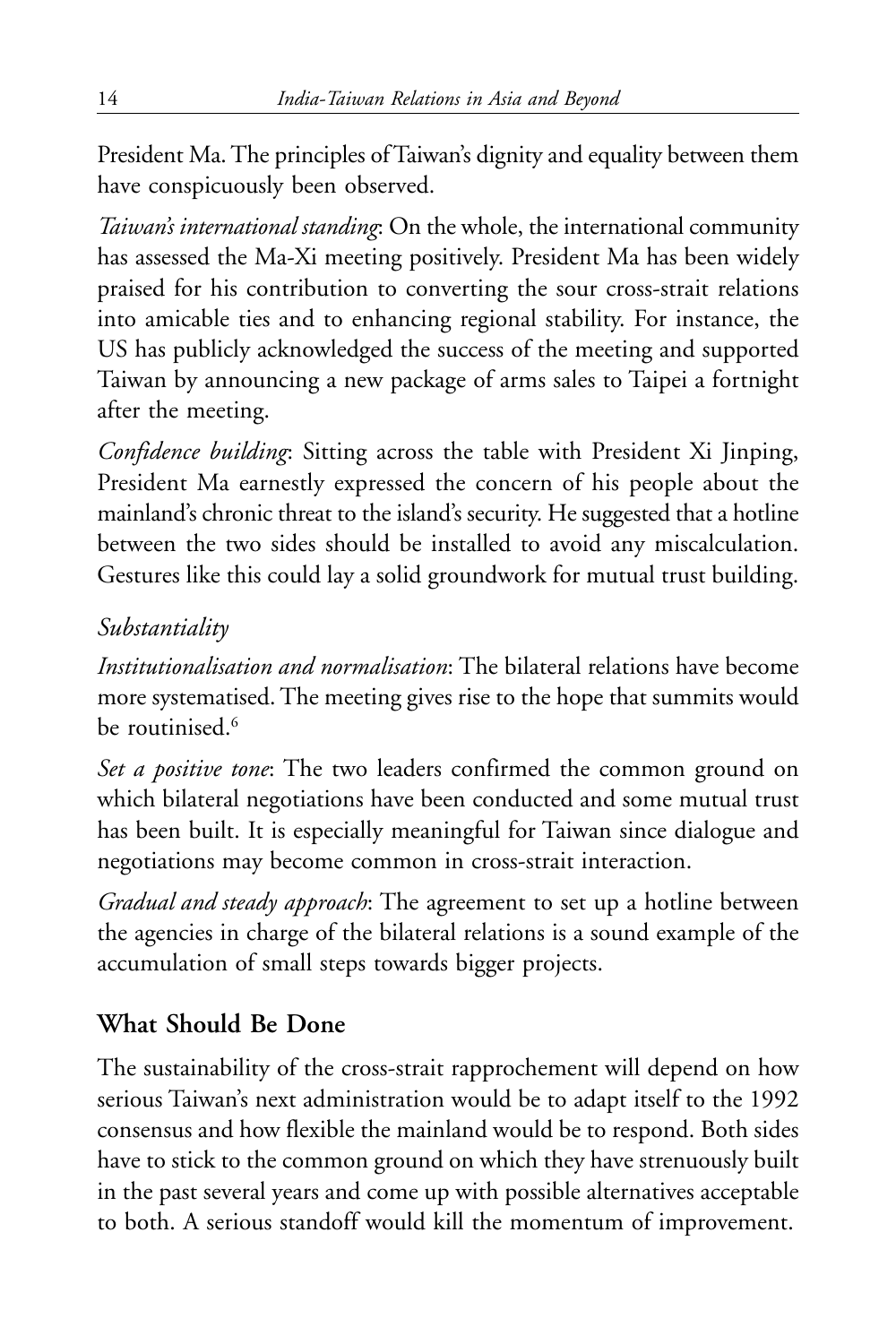#### *On the Mainland Side*

*Taiwan's international space*: China needs to answer Taiwan's aspirations for wider international participation, including regional cooperation like Regional Comprehensive Economic Partnership (RCEP) and Trans-Pacific Partnership (TPP). President Ma's call for Taiwan's better access to the international community was met by President Xi's partial agreement on a case-by-case basis and under appropriate titles, such as membership of the Asian Infrastructure Investment Bank (AIIB) and participation in China's One Belt, One Road (OBOR) initiative. The mainland should do much more to convince the Taiwanese people of its sincerity of taking care of their well-being, which can be enhanced by Taiwan's wider international participation.

*Military threat*: Mainland China should also seriously contemplate how to eliminate its military threat to Taiwan in terms of dispute solving between the two sides. Some American military experts, e.g. Richard Fisher of the International Assessment and Strategic Center, suggest that China should consider making some moves for genuine confidence building, including demilitarising the Nanjing Military Region, which currently is improving amphibious assault capabilities targeting Taiwan.

*Seize the momentum*: The Singapore meeting was a good start. To keep up the momentum, the mainland has to create a friendly environment and lift the barriers for future bilateral summits with whoever will be Taiwan's next president. Overall, the mainland has to take a concrete approach to convince the Taiwanese people that their demands for dignity, respect, sincerity and goodwill have been observed.

#### *On the Taiwan Side*

*Informing the general public*: The Taiwanese administrations have to double their efforts in informing the general public of the reality of a rising China with which Taiwan has to work and in convincing the people, particularly the young generations, of the necessity and importance of improving relations with the mainland.

*The 1992 consensus*: Whoever succeeds President Ma should value the crossstrait achievements hard earned by him. The 1992 consensus has laid a solid foundation for resumption of peace negotiation and constituted a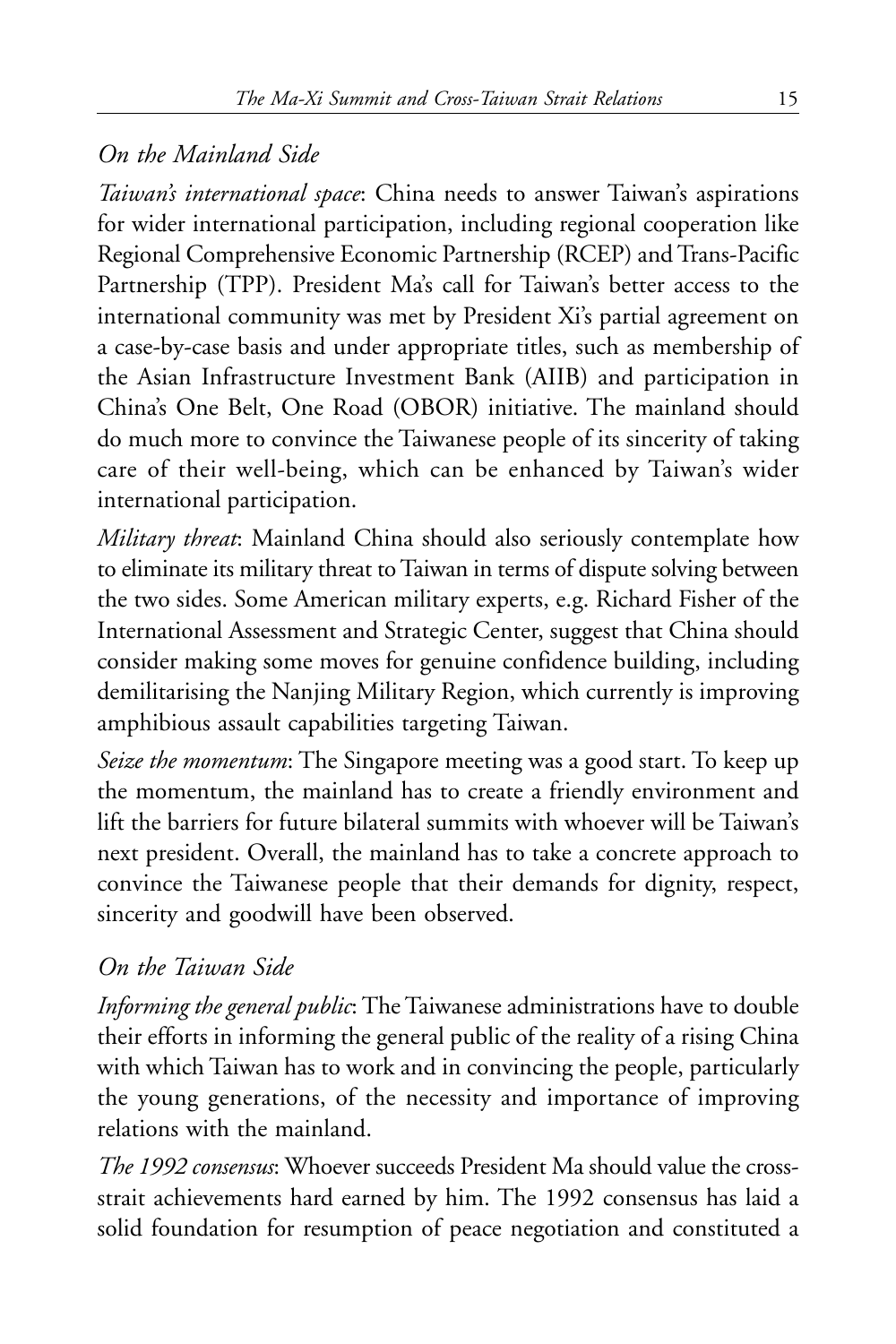framework where interactions and cooperation are conducted. The future president should respect and adhere to this consensus.

*To understand the mainland better*: With shared historical and cultural heritage and geographic proximity, Taiwan is advantageously placed to understand the Chinese politics, ideology, society, and mindset. It would be in Taiwan's interest to be most familiar with the mainland, particularly at this time of China's rapid rise to be a world-class power.

#### **India-Taiwan Cooperation**

The Taiwan Strait may now appear relatively calm, but this region has been the centre of gravity for the world economy and also the focus of the world's instability. It is also an area on which the cooperation and conflict between the US and China would have great impact. Taiwan and India should reach out to each other to extend their benevolent influence in promoting cooperation and preventing conflict among major powers and smaller players alike.

*Partnership of civilian powers*: In contrast to the concept of a military power, a civilian power centres on the normative dimension of the country's role as a substantial contributor to others, devoted to disaster relief, humanitarian assistance and development aid. It should focus on the promotion of democracy, human rights, rule of law, human dignity, civil liberty, as well as participation in post-conflict peacekeeping and stability promotion efforts. These are values shared by both Taiwan and India, who might form a partnership of civilian powers which could invite more likeminded countries to join. Taiwan and India could work together to promote a civilian, not military, global order.

*Economic partners*: Taiwan and India are trading powers too. India's current economic performance is distinctly impressive. It is experiencing an economic growth that China has enjoyed in the past two or three decades. At the PPP rate, India is already the world's third-largest economy worth \$2 trillion and it might become number one by the mid-century. It will also enjoy a long-term demographic dividend, with 11 million extra people every year over the next 40 years, making India a youthful country. There will be 10 million additional jobs to be created, mostly non-agricultural work. This vast nation needs some reliable partners like Taiwan whose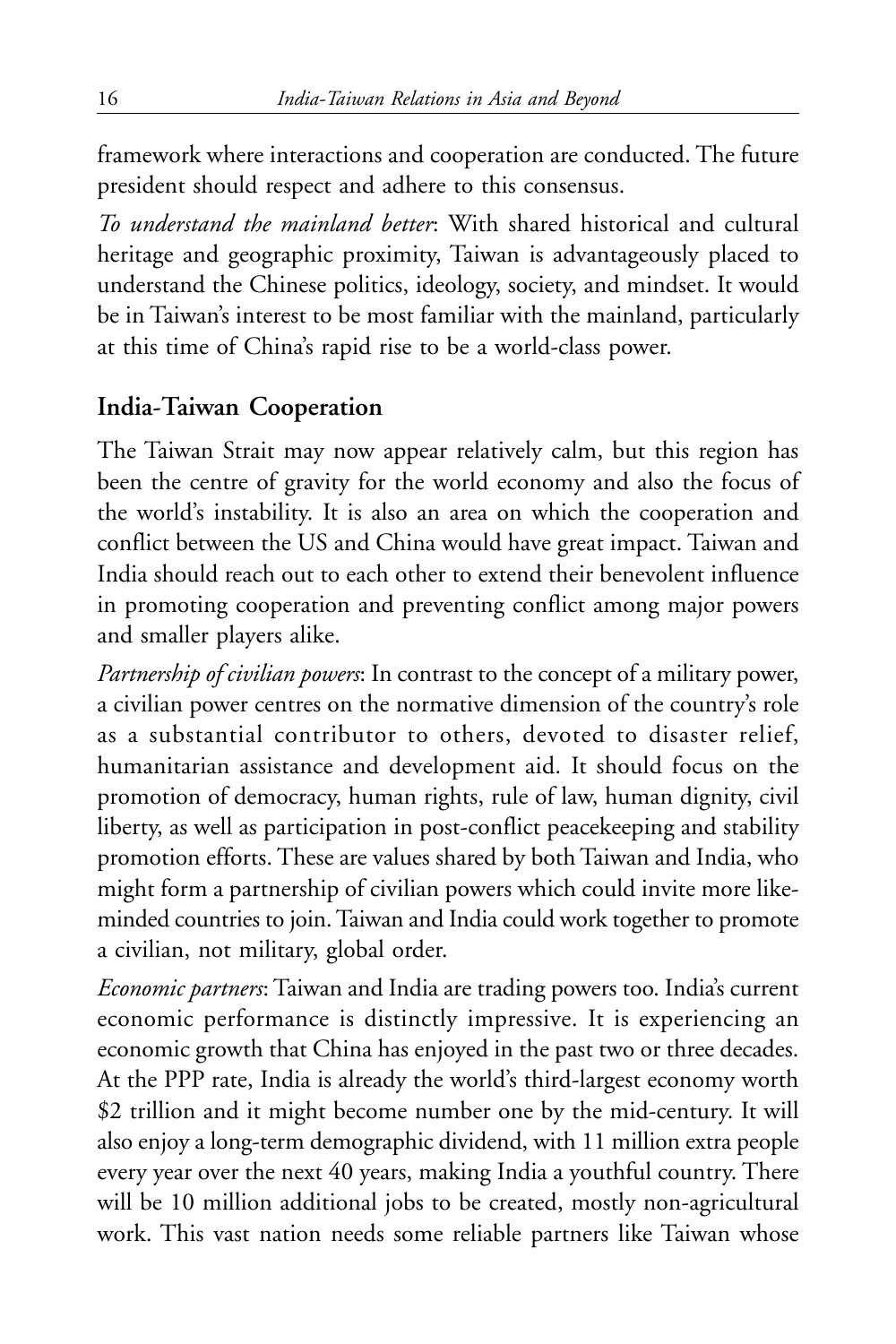SMEs (small and medium enterprises) and 'hidden champions' could contribute to India's continuing growth and ecological sustainability.

*Hi-tech Cooperation*: Both Taiwan and India possess the best strategic leverage for lasting success, i.e. human capital. Both countries also target hi-tech industries as the core of economic transformation. Today India is 'playing leapfrog',7 facilitated by its Make in India initiative, which not only champions manufacturing industries but also stimulates hi-tech industries like renewable energy (e.g. Suzlon, the world's fifth-largest wind turbine manufacturer), healthcare industry (a target for eradicating tuberculosis and measles and immunising 90 per cent of children against a host of diseases; set up the world's biggest biometric database, 1 billion people, called Aadhaar), science and technology (in cities like Bengaluru and Hyderabad and brands like Infosys and Wipro), digital start-ups (more than 3,100 tech start-ups in 2014 alone), and e-commerce markets. Moreover, the Modi government plans to build 100 'smart cities' by 2020, generating millions of jobs. Taiwan has more than 30 years experience in making it a shining brand of innovation. Furthering cooperation in science and hi-tech industries between Taiwan and India will be highly complementary and reciprocal.

*Facilitators of a 'healthy' regional and global order in the making*: Confronting the continuing rise of China, both Taiwan and India, in being this great power's neighbours, share strategic interests. Taiwan has inherited the essence of Chinese cultural heritage. India is China's most populous and democratic bordering country. Both are well placed to influence the direction of China's rise and hence the region's stability. While Beijing promotes a 'Chinese way' for other developing countries to follow, the world's largest democracy could raise high the flag of an 'Indian way' with its free press, an independent judiciary, rapidly rising economy, and innovative entrepreneurship. 8 Prime Minister Narendra Modi proposes that it will be clear that this is 'India's century' by 2022 when the country celebrates its 75th anniversary of independence. Our two democracies share common interests in influencing the emerging regional and global order where a healthy US-China great-power relationship can enhance peace and where we can all thrive.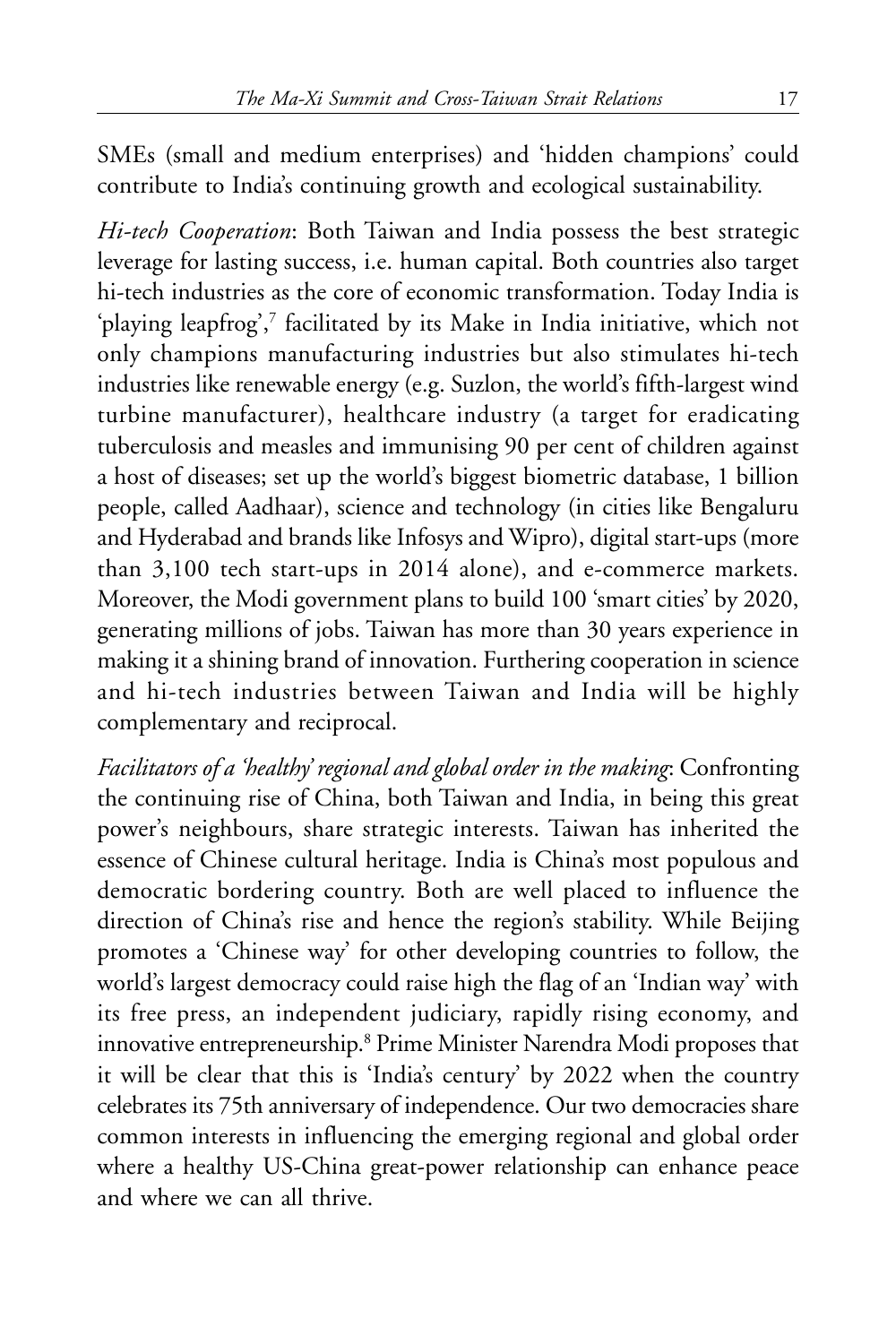#### **NOTES**

- 1. For instance, 'Hands across the water', *The Economist*, 7 November 2015, http:// www.economist.com/news/asia/21677559-leaders-china-and-taiwan-are-meet-firsttime-their-history-hands-across.
- 2. 'Cross-Strait Summit: a win for Taiwan's President?' *Foreign Policy*, 8 November 2015, http://foreignpolicy.com/2015/11/08/cross-strait-summit-a-win-for-taiwans-president.
- 3. Quoted from 'Analysis: was Ma-Xi meeting a historic summit or farewell dinner?' *Defense News*, 15 November 2015, http://www.defensenews.com/story/defense/ international/asia-pacific/2015/11/13/analysis-ma-xi-meeting-historic-summit-farewelldinner/75694816.
- 4. 'Cross-Strait Summit: a win for Taiwan's President?' *Foreign Policy*, n. 2.
- 5. Richard C. Bush III, 'What the historic Ma-Xi meeting could mean for cross-strait relations', Brookings Institution, 9 November 2015, http://www.brookings.edu/blogs/ order-from-chaos/posts/2015/11/09-ma-xi-meeting-singapore-bush.
- 6. 'Xi-Ma Summit has changed the status quo', *Asia Times*, 9 November 2015, http:// atimes.com/2015/11/xi-ma-summit-has-changed-the-status-quo.
- 7. 'Government and technology: playing leapfrog', *The Economist*, 23 May 2015, http:/ /www.economist.com/news/special-report/21651330-wonders-smart-systems-playingleapfrog.
- 8. 'India at crossroads on path to superpower status', *ABC News*, 9 September 2012, http:/ /abcnews.go.com/International/india-crossroads-path-superpower-status/ story?id=17173228.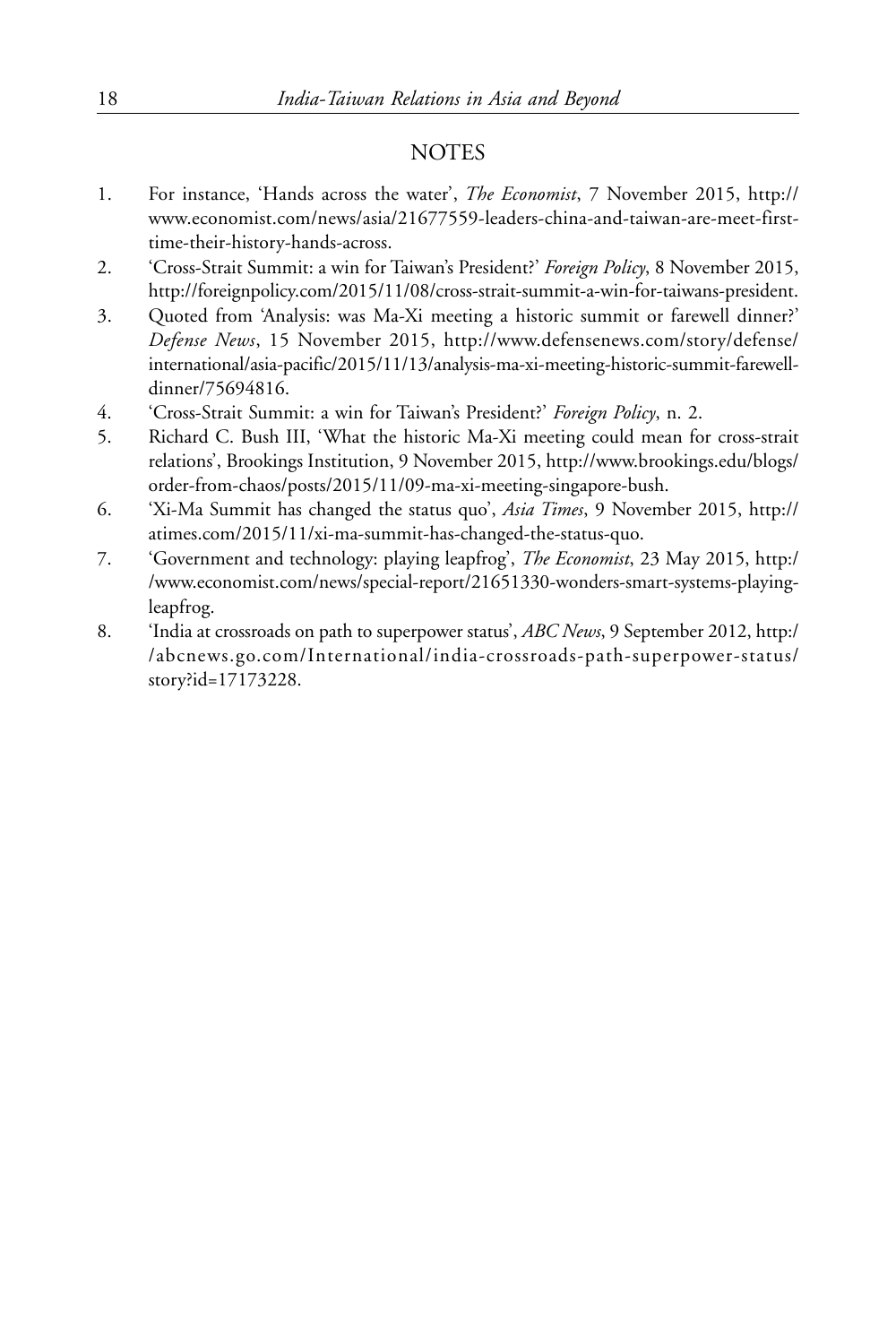3

### Taiwan: A Forgotten Frontier of India's 'Act East'?

*Prashant Kumar Singh*

The year 2015 marked the 20th anniversary of the establishment of the India-Taipei Association (ITA) in Taiwan and the Taipei Economic and Cultural Centre (TECC) in India. The journey of 20 years now requires stock-taking of the progress and the current state of India-Taiwan relations.<sup>1</sup> This author is of the view that India's investment in relations with Taiwan will innovatively redefine its Act East policy (an evolution from the Look East policy).<sup>2</sup> The underlying assumption here is that India, which aspires for great-power status and a greater role in international affairs, should not uncritically follow the international community's, or for that matter, its own, conventional attitude towards Taiwan. There is enough space within the perimeters of India's support for the People's Republic of China's One-China policy, which obligates countries to recognise Taiwan as a Chinese province, to strengthen relations with Taiwan.

#### **A Case for Enhancing Relations with Taiwan**

In September 2015, in an important development, Minister of State for Home Kiren Rijiju, after participating in an event at the North Korean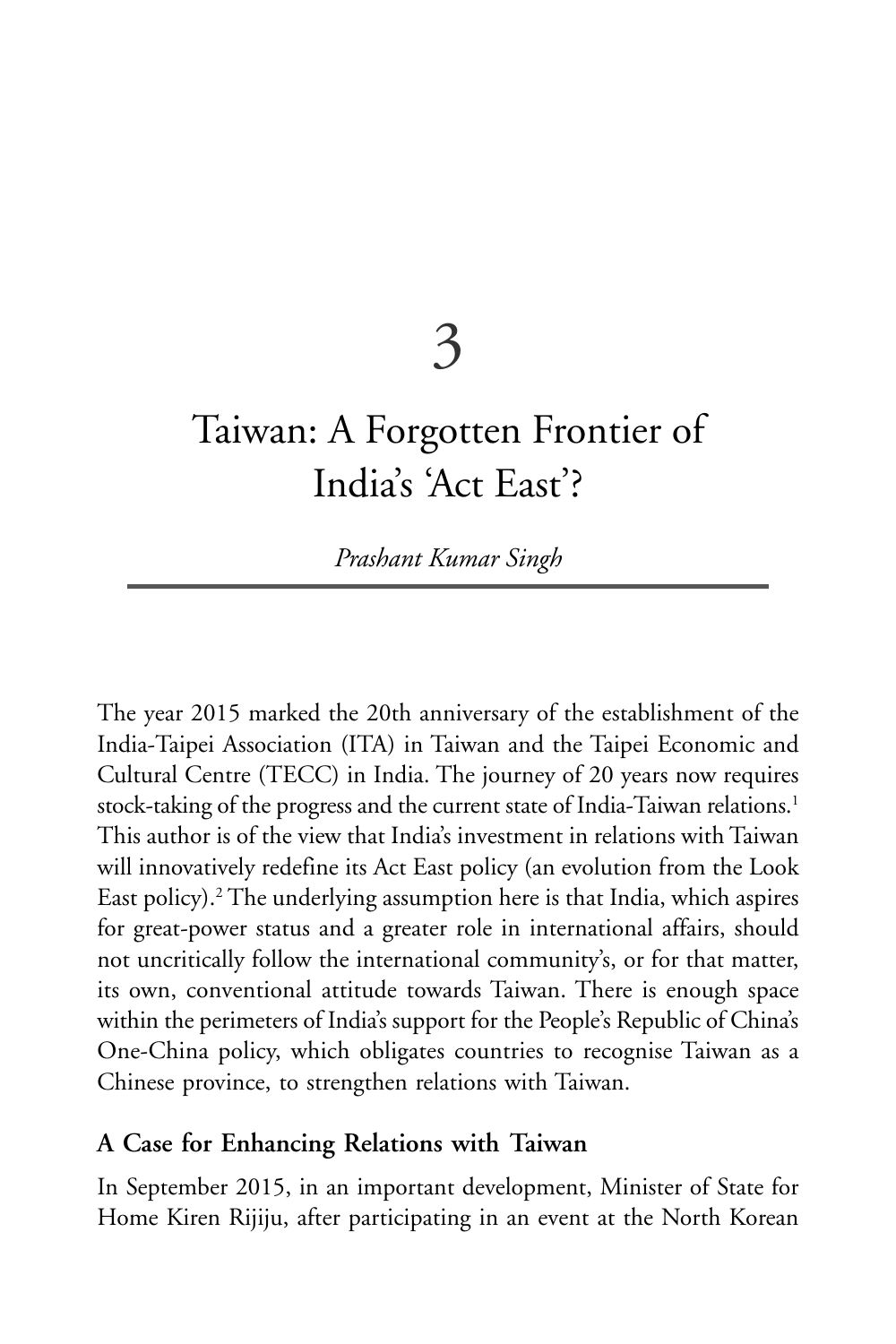Embassy in New Delhi on the occasion of North Korea's National Day, made a public announcement that the government had been discussing 'ways and means of upgrading bilateral ties with North Korea'.<sup>3</sup> The statement prompts one to also consider India's relations with another entity in North-East Asia, namely Taiwan. Although India-North Korea relations are not very significant, they still have a framework; whereas India-Taiwan relations do not have a framework.<sup>4</sup> The international community at large, India included, may not recognise the Republic of China (ROC) or Taiwan as a sovereign state. It, nevertheless, remains a territorial and governmental entity in East Asia that operates in the world independently of China. Perhaps the only gap in the entire geographical canvas of India's Act East policy, Taiwan deserves India's attention in this policy. As of now, India does not have any diplomatic relations with Taiwan, nor does it encourage minister and senior official-level visits to Taiwan with some exceptions. Moreover, India hardly expresses its views on issues related to Taiwan. This situation ensures Taiwan's absence in India's vision for its external relations, causing the *unofficial* ties to move at snail's pace and in a somewhat piecemeal fashion.

The current situation provides an opportunity for India to think of ways and means to upgrade its relations with Taiwan without impacting the relations with the PRC. If the present government could bring India-Taiwan relations into a well-defined framework with a long-term vision, it would not only calibrate the Act East policy to a higher level of engagement in East Asia but it would also be yet another example of its attempt to free India's foreign policy from the old ideological remnant.<sup>5</sup> The idea is not to undermine India's support for the PRC's One-China policy but to recast India-Taiwan ties to project India as a serious stakeholder in regional peace, stability and prosperity. The underlying assumption here is that a more constructive, innovative and proactive strategic engagement in Asian affairs would help enhance India's status even if India is not a P-5 power. <sup>6</sup> This is also an opportune time for redefining the relations, as any attempt in this direction would meet with an enthusiastic response from Dr. Tsai Ing-wen of the Democratic Progressive Party (DPP), who is all set to become Taiwan's President on 20 May 2016 after winning the Presidential election in January 2016. She characterises relations with India and ASEAN as a high priority in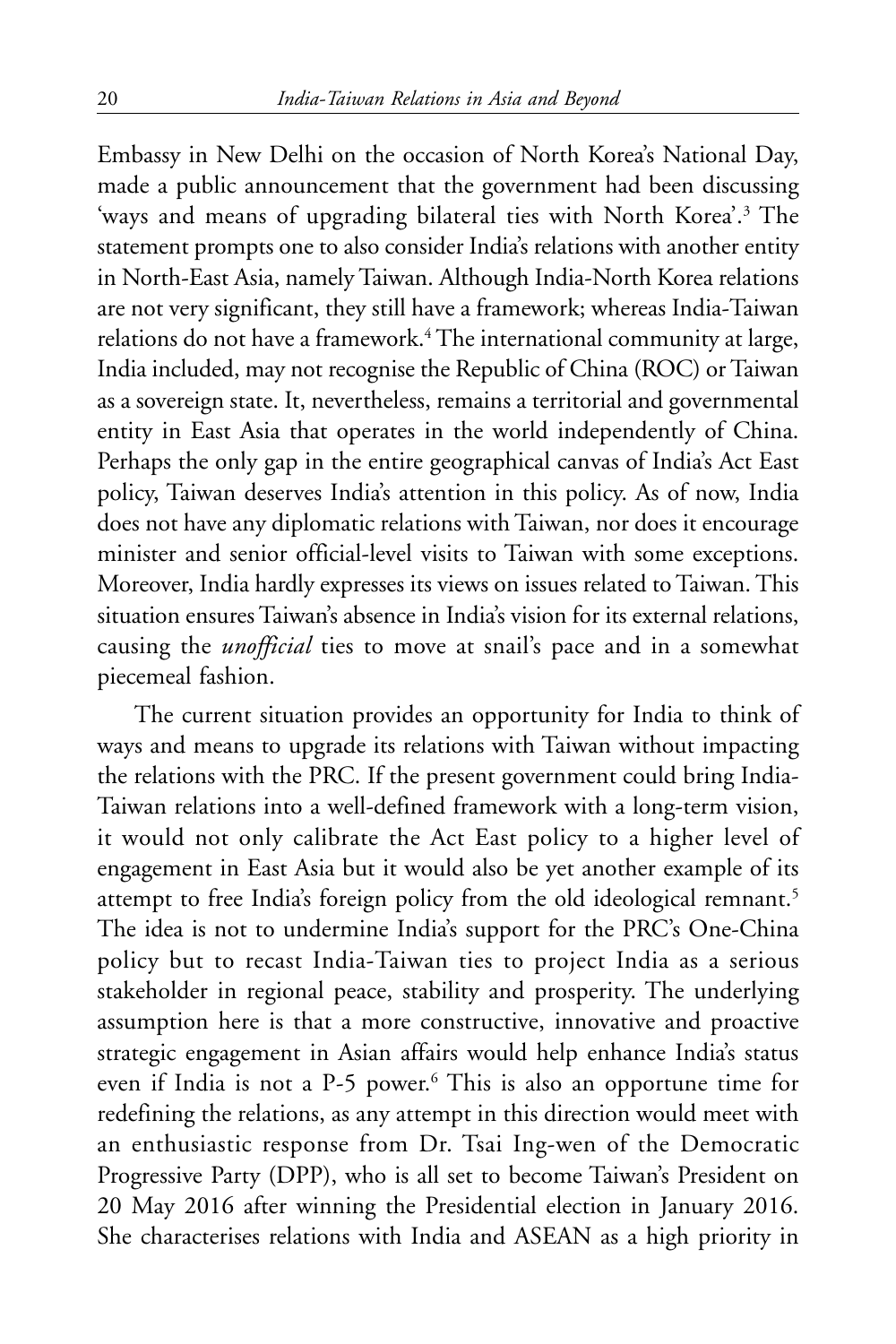her new south-bound foreign policy for Taiwan. She also describes India as a pivotal force in her vision for cooperation among democracies in the world.<sup>7</sup>

The proposed relook would have enough justification. Taiwan has thrived as a *de facto* independent governmental entity in the realm of people-to-people relations in the international community despite the PRC's incessant pressure for unification. A full-fledged functional engagement with Taiwan with a long-term vision has a lot to offer to India in the domains of education, science and technology and economy. On a principled note, a mechanical application of the One-China policy,<sup>8</sup> along the lines of the old Communist Party of China (CPC)-Kuomintang (KMT) divide, to post-democratisation Taiwan is unfair. This divide shaped India's position on the Formosa problem in the 1950s like most other countries. (Formosa is a Portuguese name for Taiwan. It remained in international vogue for many centuries. In the 1950s and 1960s, the Formosa problem meant what the Cross-Strait issue is now.) However, the advent of democracy in Taiwan has obliterated the divide. Contrary to KMT's oneparty authoritarian rule for around five decades since 1945, present-day democratic Taiwan has multiple voices regarding the Cross-Strait problem. They need to be heard. Besides, Cross-Strait dialogue resumed in 2008 after its breakdown in 1999 and has led to remarkable intensification of cooperation in functional areas such as economy, culture, people-to-people exchanges, and tourism. China has also taken a much more relaxed view of the international community's non-diplomatic economic and cultural engagement with Taiwan. Taiwan has entered the World Health Assembly (WHA) and International Civil Aviation Organisation (ICAO) as an observer during this period. Thus, India's restraint in enhancing engagement with Taiwan is without any substantial reason. A nuanced and imaginative relook at ties with Taiwan will add a distinct flavour of novelty to India's Act East policy, placing it in the league of powers such as the US, Japan and the EU, which have a very substantial cooperative relationship with Taiwan. Moreover, it will help reduce Taiwan's sense of isolation and contribute to its confidence to negotiate peace and stability in Cross-Strait relations.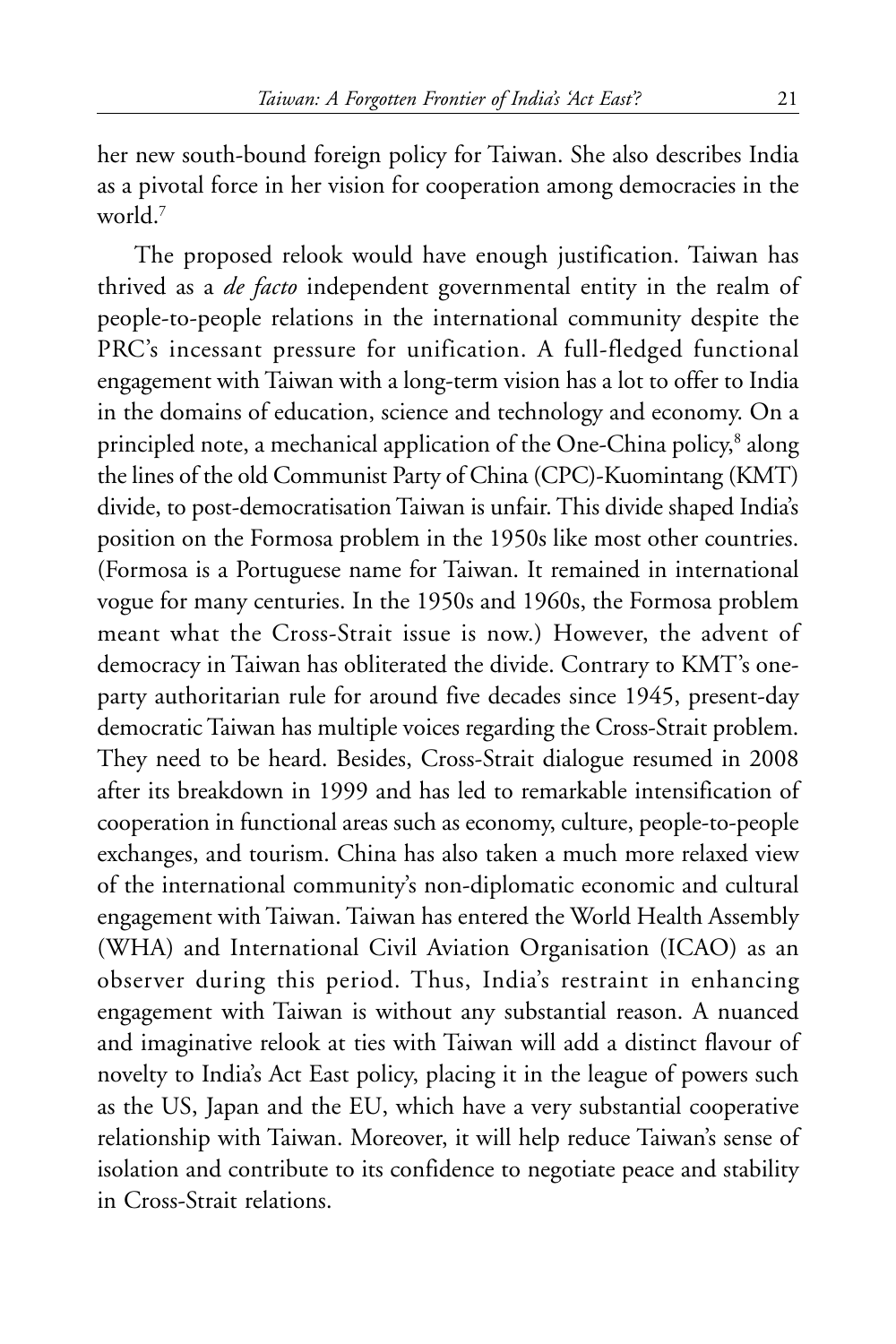## **Picking up the Threads from History**

Contrary to what the silence and mutual oblivion of four decades after India switched its diplomatic recognition from the ROC to the PRC in 1949 might suggest, India in the 1950s and 1960s was not reticent about the Formosa problem. It is true that contrary to his previously famous congeniality and bonhomie with Generalissimo Chiang Kai-shek and his family, Nehru's views on him and the KMT government hardened due to Chiang's attempts to undermine, in Nehru's view, peace efforts in the Korea War (1950-53) and his refusal to recognise the changed course of history. Nevertheless, he was closely following the Formosa problem in order to take an objective view of it. Formosa was equally an object of ideological interest for many opposition parties and leaders in India, who offered their critique of Nehru's China policy and his non-aligned foreign policy, citing his government's stand on Formosa.

Although India had no space to play any conciliatory role in the Formosa problem unlike the Korean issue because both the PRC and the ROC were vehemently opposed to any international mediation in the problem,<sup>9</sup> Nehru did take a stand and cogently expressed India's position on Formosa. He had opposed international intervention in the Chinese civil war, arguing that the world should await the verdict of the Chinese people.<sup>10</sup> His government switched the diplomatic recognition, maintaining that 'as for recognition, there is no doubt that recognition has to be given to a fact'.<sup>11</sup> Once the fact that the PRC had been founded and had effective control on mainland China was established with maximum certitude, his government recognised it as the sole Chinese state in the historical and civilisational continuum of China and accepted Taiwan as historically a Chinese territory. Although his government agreed that the Formosa problem was a continuation of the civil war, it was opposed to the problem being left to the two belligerents to resolve it through military methods, as the problem had been aligned with the superpower rivalry after the outbreak of the Korea War. The Indian government advocated for a negotiated settlement through political means under the UN principles. India as part of the three-member group along with Iran and Canada, was for negotiating the ceasefire in the Korean peninsula and for setting up a body comprising the representatives of the UK, the US, the USSR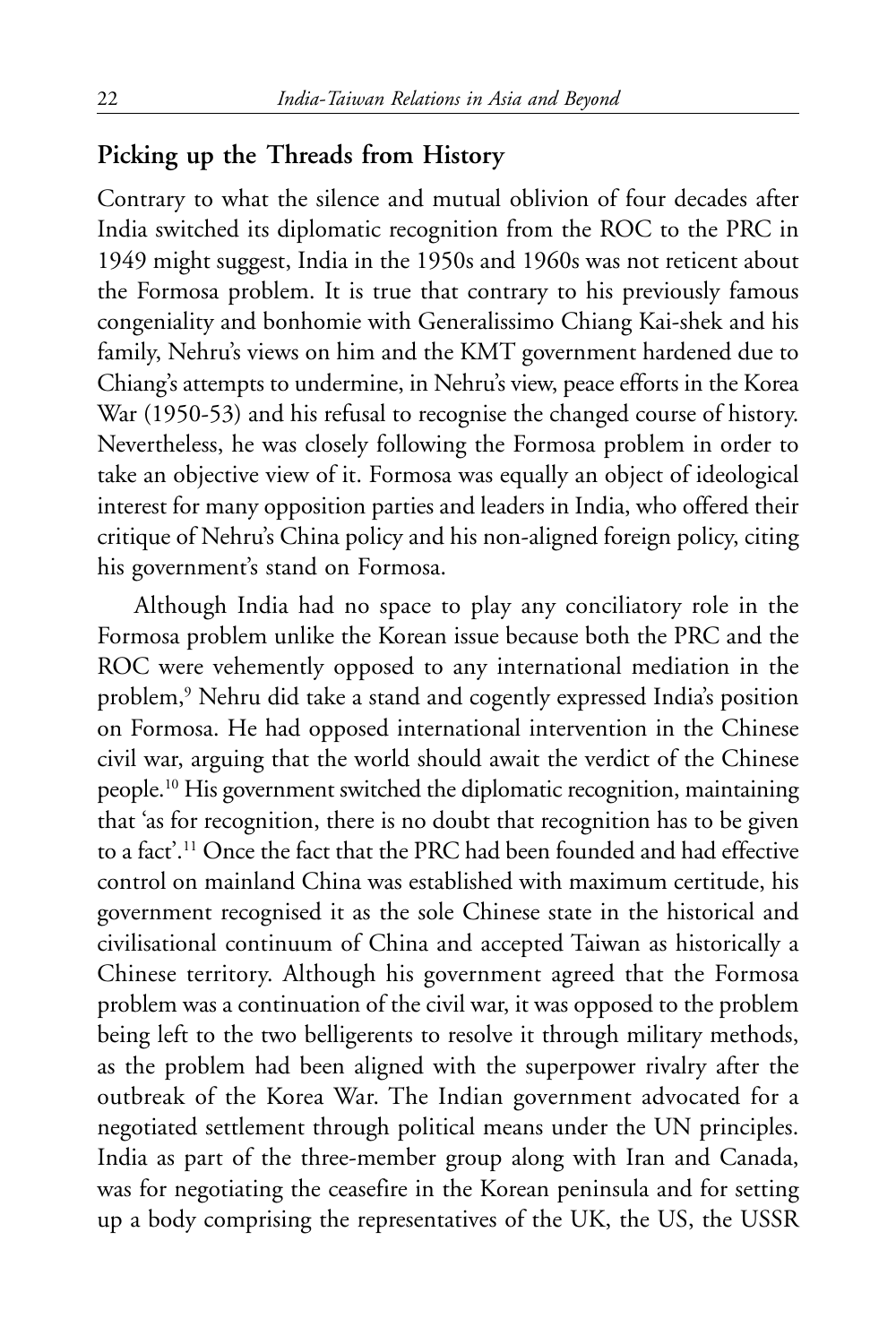and the PRC to resolve all the Far Eastern problems in accordance with the UN principles, including the Formosa problem, which had potentially grave implications for world peace.<sup>12</sup> Even though the Nehru government accepted Taiwan as historically a Chinese territory, it acknowledged that Taiwan had acquired a 'distinct individuality' in the course of history (an allusion to the five-decades-long Japanese rule in Taiwan) and saw the prospect of autonomy for Taiwan.<sup>13</sup>

Nehru also voiced his concerns during the first Taiwan Strait crisis (1954-55) and the second Taiwan Strait crisis (1958) in Parliament and outside. The two crises were about the control over offshore islands lying between the PRC and the ROC and held by the KMT forces. During the second crisis, Nehru exchanged correspondence with British Prime Minister Harold Macmillan regarding the crisis. He was of the view that from a security point of view, the islands should have been under the PRC's possession as they were vital for its security due to their geographical proximity with the mainland. However, the Taiwan issue was a separate and larger political problem which needed more time for its resolution.<sup>14</sup>

The Indian government was generally not heard on the Formosa problem or in general about Taiwan after 1958, a feature that characterises India-Taiwan ties at present too. This was the time when India's own relations with the PRC were taking a bitter turn, eventually culminating in the 1962 war.

In addition to Prime Minister Nehru, many opposition leaders showed an equal interest in Formosa. They included Ram Manohar Lohia, the socialist leader, J.B. Kripalani and Ashok Mehta of the Praja Socialist Party (PSP), M.R. Masani of the Swatantra Party, Balraj Madhok of the Jan Sangh, and V.G. Deshpande and N.B. Khare of the Hindu Mahasabha. Congress parliamentarians such as Ila Pal Choudhury and M.K. Krishna too had their views on Formosa divergent from the government. Many of the opposition leaders were formerly in Nehru's Congress Party and had criticised his policies on China and Formosa. The essence of their critique was that the government demonstrated double standards as it recognised the effective possession of Communist China on the mainland but not of Nationalist China on Taiwan. The Nationalists' effective possession of Taiwan was as much a fact as the Communists' effective possession of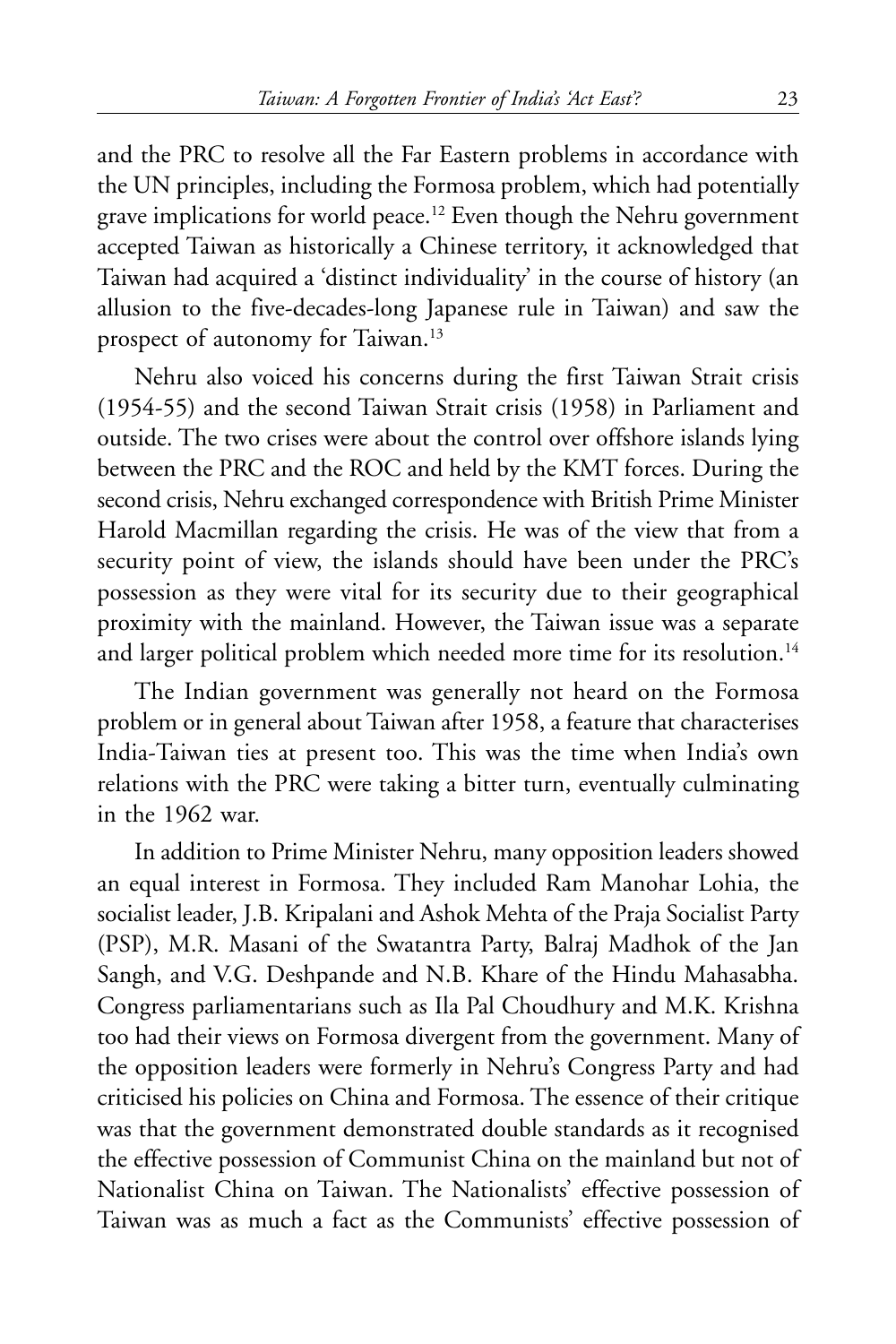mainland China. The Indian government fought communists at home (an allusion to the armed communist rebellions in some parts of India after independence) but was supporting them internationally. It ignored the Formosans' right to self-determination and did not appreciate Formosa's strategic value vis-à-vis communist China. These opposition leaders even pitched for diplomatic recognition for the ROC. They had been criticising Nehru almost since the switch of the recognition, particularly after the PRC's march into Tibet in 1950. Their criticism grew louder after the 1962 War. 15

Nehru, however, correctly recognised that the course of history was against ROC. The opposition also ignored the repressive nature of the KMT regime in Taiwan. The Chiang Kai-shek government was staunchly opposed to simultaneous recognition of the PRC and the ROC. Besides, the Taiwan government had the same understanding on the Sino-Indian border dispute as the mainland government.

A recently published book, *India and Taiwan: From Benign Neglect to Pragmatism* (edited by D.P. Tripathi and B.R. Deepak, Vij Books, New Delhi, 2016) informs in its introductory chapter, on the basis of Zhao Weiwen's *Records of Turbulences in Sino-Indian Relations: 1949-1999* (in Chinese; Current Affairs Press, Beijing), that quite a few governmental, including military, parliamentary and media exchanges between India and Taiwan took place in the 1960s. This information changes the commonly held perception that there was total silence between India and Taiwan till the early 1990s after India switched the recognition. Nevertheless, this information does not alter the understanding of the course of India-Taiwan relations, as the activities in the 1960s did not change India's essential policy towards the PRC and Taiwan.<sup>16</sup>

Newly independent India had a clear thinking on Taiwan and the Cross-Strait problem at the time when it was a weak country. Now India is a much more assured country in terms of national power and is far more active in East Asia, but it hardly expresses any views about Taiwan and the Cross-Strait issue. Some vital facts concerning Taiwan and Cross-Strait relations have changed since 1949, and Taiwan has shown tenacity to sustain itself as an entity separate from the PRC. The CPC-KMT frame of the problem is no longer relevant. The international community's non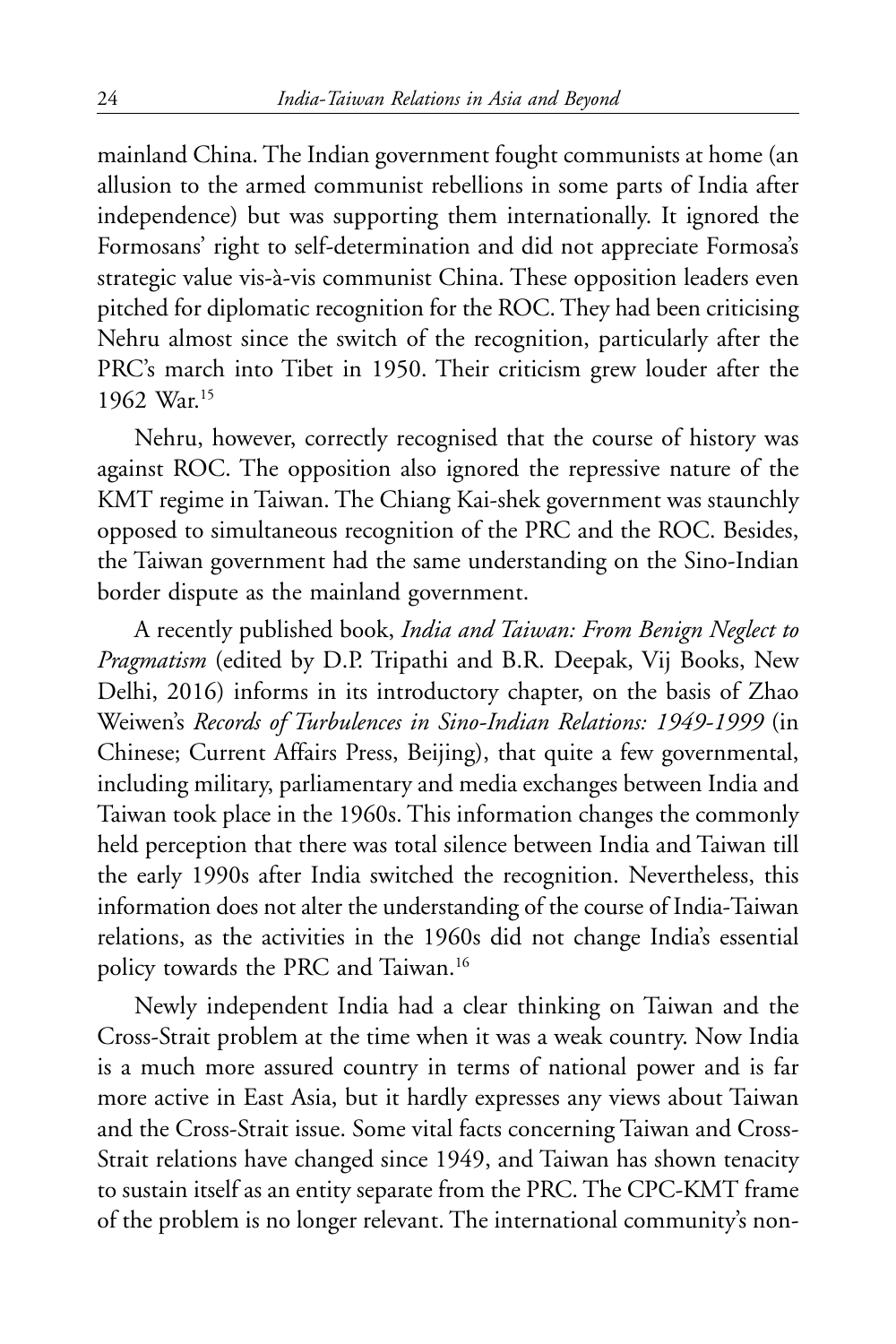appreciation of the changed frame of Cross-Strait relations and a mechanical adherence to the PRC's One-China policy amounts to intercession and exerting weight on behalf of China in Cross-Strait relations, which goes against Nehru's principled opposition to international interference in the Chinese people's affairs.

# **Present State of India-Taiwan Ties**

So far, the nature of India's ties with Taiwan has been in tune with the mainstream international community's conventional attitude towards Taiwan, which adheres to the PRC's claim over Taiwan. The PRC insists that countries wanting to have diplomatic relations with it must acknowledge that there is only 'One China' that is PRC, the ROC no longer exists and Taiwan is a province of China. It does not object to countries having economic and cultural relations with Taiwan but takes umbrage to political relations in any semblance, and any signs that may be construed as recognising Taiwan's sovereignty. As of today, only 22 small Central American, African and Pacific countries, and also the Holy See, recognise the ROC diplomatically. Taiwan conducts its relations with members of the international community in a non-diplomatic and nonsovereign fashion through its offices under various nomenclatures, generally terming them as economic and cultural centres. Similarly, India conducts transactions with Taiwan through the quasi-official ITA, and its Taiwanese counterpart TECC. Incidentally, the Indian Ministry of External Affairs (MEA) website does not mention Taiwan.

India approaching Taiwan for investment in the early 1990s, followed by the establishment of *unofficial* relations in the mid-1990s, could be considered an outcome of its then unfolding Look East policy. <sup>17</sup> However, the scale and intensity of the relations have all along been so low that the ties with Taiwan do not demonstrate any effective application of the Look East or Act East policy. If we compare India's relations with China, Japan and South Korea with those with Taiwan, it is evident that Taiwan is off the radar of its Act East policy.

## *Mapping the Present State of the Relations*

India unqualifiedly severed relations with the ROC in 1949, and did not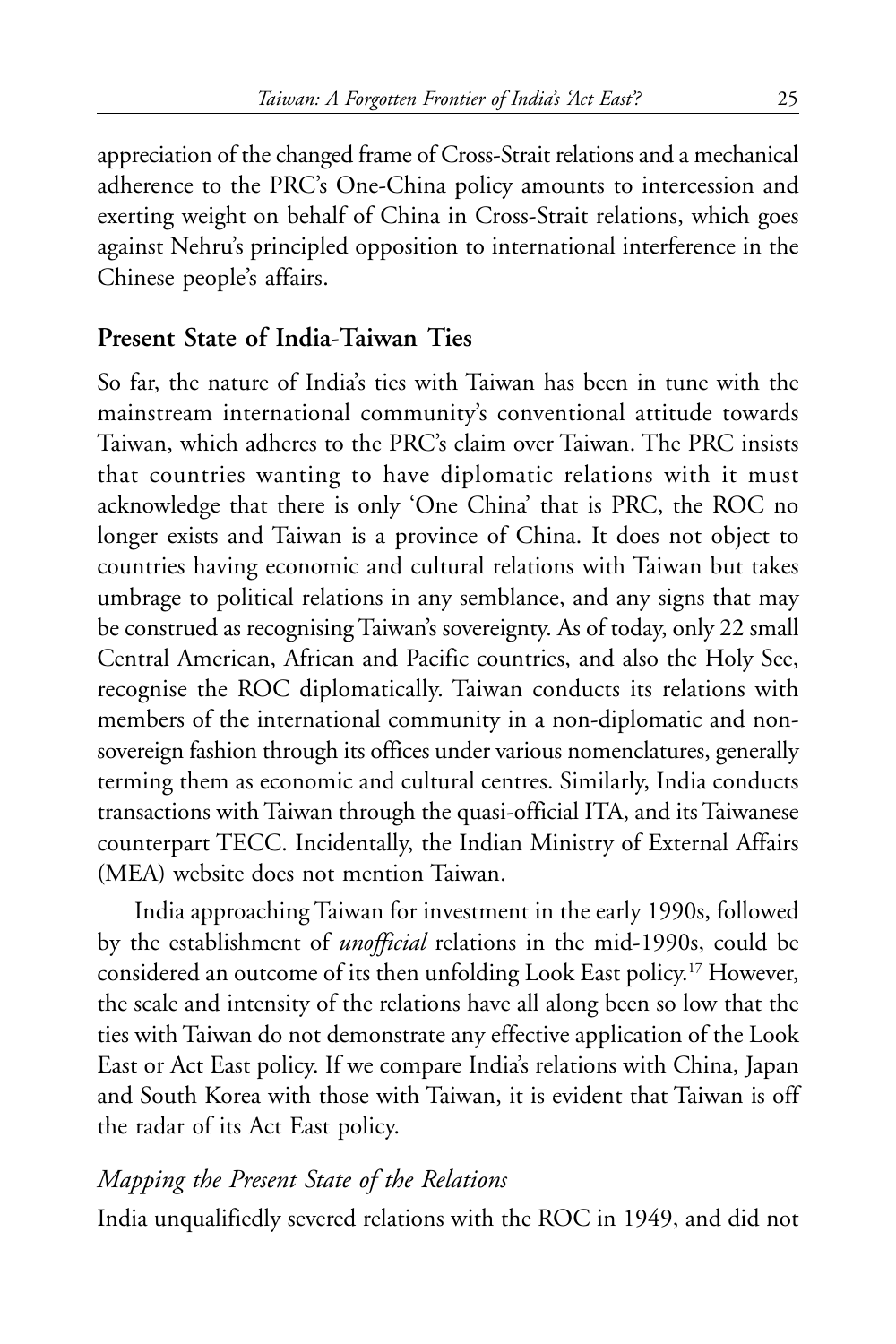maintain institutionalised contacts with the Nationalist government in any form. The establishment of the ITA and TECC was a beginning from scratch. However, in spite of the late beginning and odd nature of the relations, the ties have registered noticeable growth. India had (US)\$6.2 billion trade with Taiwan in FY 2014-15. The bilateral trade reached a record high of \$8 billion in 2011-12. The growth is remarkable considering the 1999 figure of \$984 million. Although cumulative Taiwanese foreign direct investment (FDI) was only \$99.78 million (0.04% of total FDI) in June 2015,<sup>18</sup> India has received investment from Taiwan's big-ticket companies such as China Steel Corporation and Continental Engineering Corp. They have concluded core agreements, such as double taxation avoidance agreement and Admission Temporary Admission (ATA) Carnet Protocol, for trade promotion. A memorandum of understanding (MoU) between India's Department of Science and Technology (DST) under the Ministry of Science and Technology and Taiwan's National Science Council, signed in 2007, is a significant pointer of progress in the relations. Under the MoU, the two sides have had scientific exchanges since 2007. Recently, India has granted E-Visa facility for the Taiwanese to visit India. Remarkably, educational exchanges have emerged as the mainstay of India-Taiwan people-to-people contacts. Various universities such as the Indian Institutes of Technology (IITs), University of Delhi (DU) and Jawaharlal Nehru University (JNU) in India and the National Chiao Tung University (NCTU), National Tsing Hua University (NTHU) and National Chengchi University (NCCU) in Taiwan are having exchange programmes with each other. The Association of Indian Universities (AIU) has extended its recognition to the degrees granted by Taiwanese universities. Low-key but growing dialogue between their larger strategic communities involving think-tanks and universities is equally notable.<sup>19</sup>

## *Progress, but Piecemeal*

These instances do point out some progress in the bilateral relations. However, on the whole, the plot and the canvas of the relations remain thin and narrow. Progress has remained slow, piecemeal and a sum of sporadic initiatives without any long-term vision. Governmental frameworks for promoting people-to-people contacts in business, culture and education are not really many.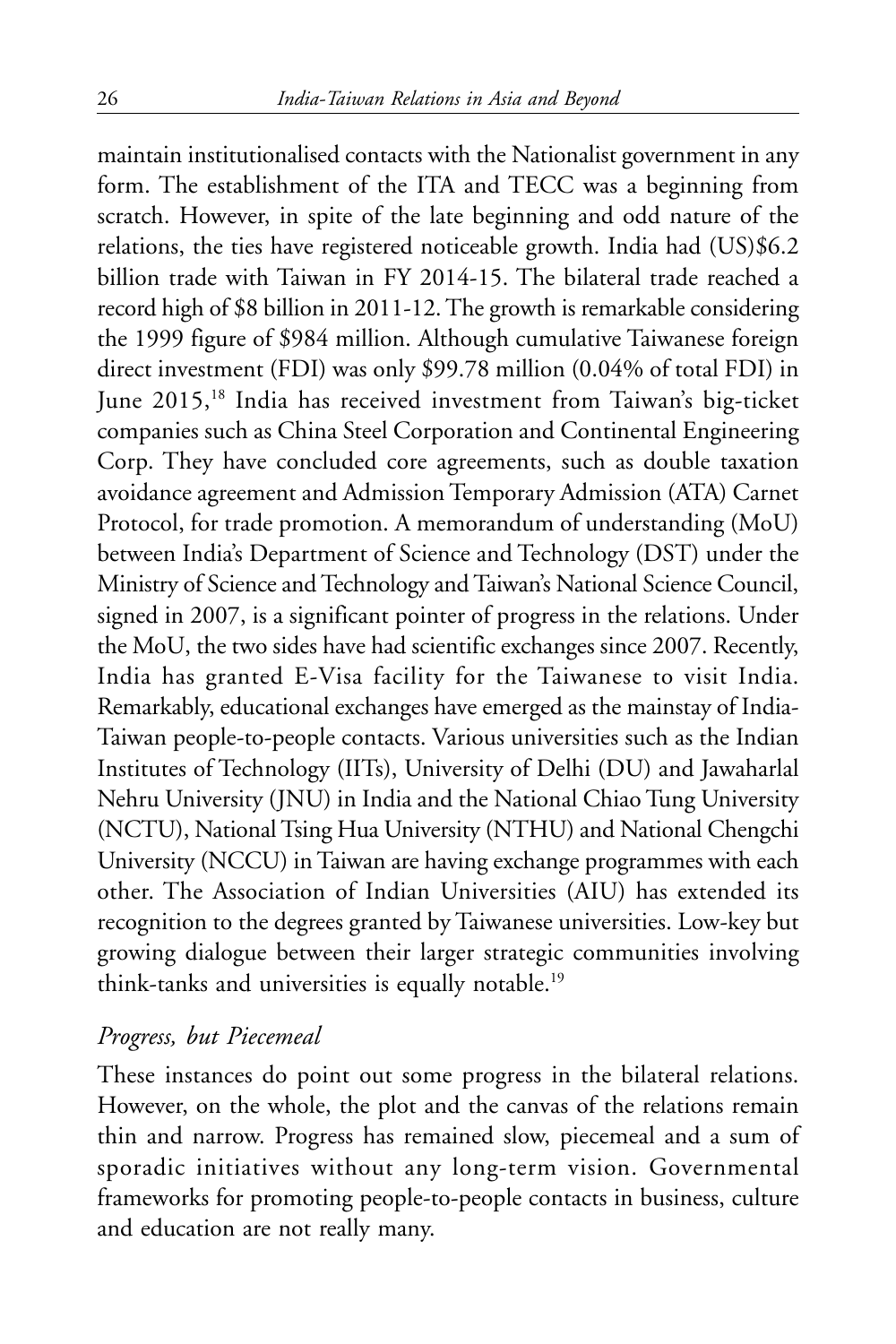

**Graph 1: India's Trade with Taiwan (in US\$ billion)**

*Source*: Based on data from Department of Commerce, EXIM Bank, India.

Another notable lacuna in the relations is the absence of high (minister or secretary) level official visits, though visits by Taiwanese ministers to India have occasionally taken place. Taiwan's Education Minister Dr. Wu Ching-ji visited India in 2011. From the Indian side, additional secretarylevel officials from select ministries such as the Ministry of Science and Technology and Ministry of Information Technology perhaps remain the highest ranking officials to have visited Taiwan.<sup>20</sup>

There has also been news about Taiwanese companies facing difficulties in India because of automatic extension of rules that are applicable to Chinese companies to Taiwanese companies.<sup>21</sup> Taiwan's Continental Engineering Corporation (CEC), involved in the Delhi Metro project, complained in 2013 how it was being asked to seek prior approval for bringing capital each time under the Reserve Bank of India (RBI) rules applicable to China. The use of the phrase 'Taiwan, Province of China' or 'Chinese Taipei' in Indian official documents combined with the use of the word 'China' in the names of some Taiwanese companies creates confusion about the identity of the Taiwanese companies. Taiwanese tourists have reportedly faced difficulties in India for similar reasons too. It is not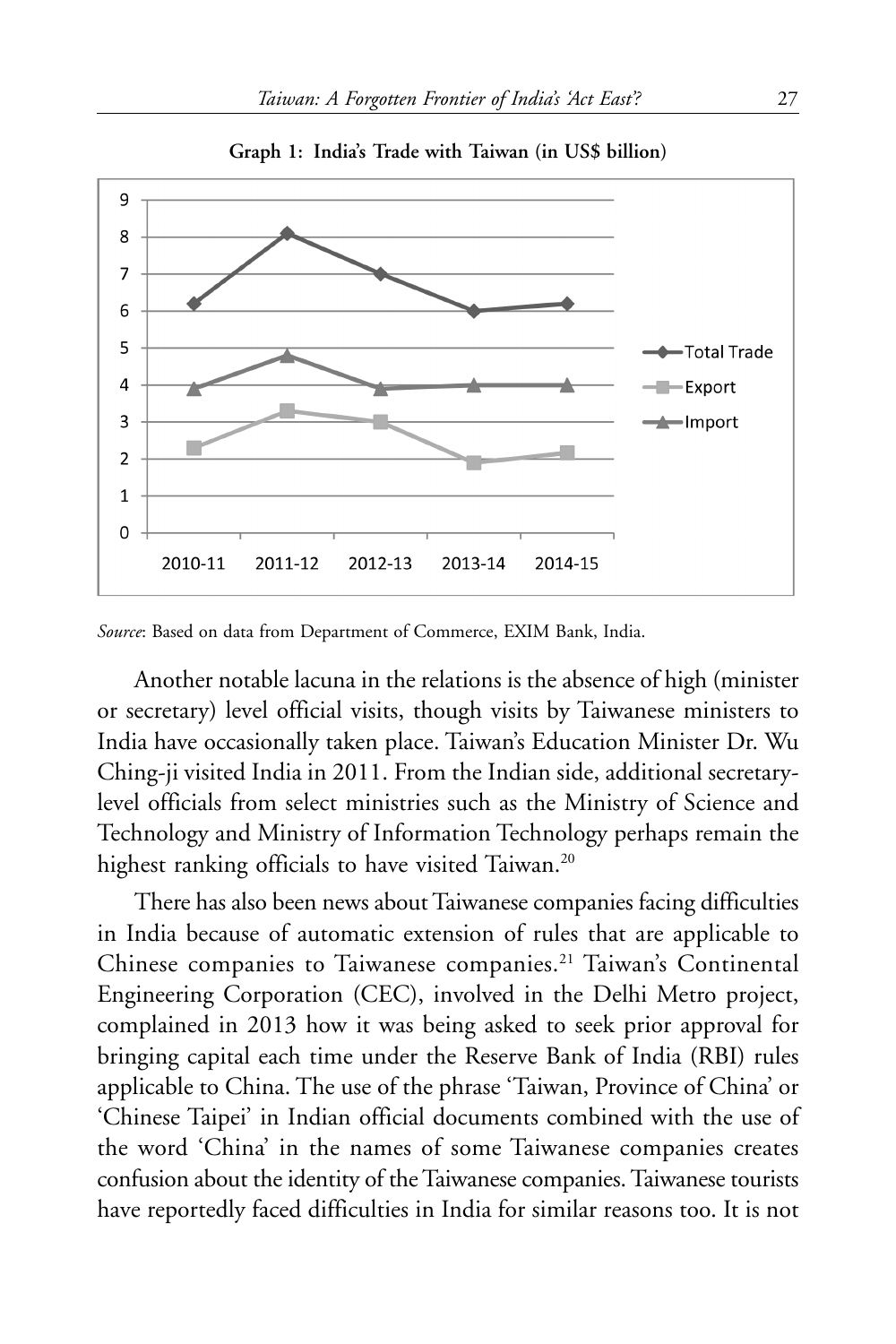very clear whether India finds a free trade agreement (FTA) with Taiwan commercially unattractive or it has concerns about the Chinese reaction. The Indian Council for Research on International Economic Relations (ICRIER) and Taiwan's Chung-Hua Institution for Economic Research (CIER) have carried out a joint study for the FTA.

This study was announced by the then Foreign Secretary Nirupama Rao in 2011.<sup>22</sup> This announcement and later India agreeing for the Taiwanese President Ma Ying-jeou's stopover in Mumbai in 2012<sup>23</sup> and Vice-President Wu Den-yih's layover in New Delhi in 2014<sup>24</sup> kindled hope for upgrading of the ties. However, these developments have not produced any new pattern or led to any new breakthrough in relations calibrating the Act East policy.

One could argue that India-Taiwan ties have only a limited mandate in conformity with the support for the PRC's One-China policy. However, when compared to the depth of engagement of powers such as the US, Japan and the EU with Taiwan, it is clear that even the limited scope is under-realised.<sup>25</sup> US, Japan and EU relations with Taiwan include advanced areas of cooperation such as visawaiver, extradition treaty, judicial exchanges, cooperation against international terrorism, nuclear security, environment and human rights dialogue and consultation, in addition to normal trade and investment and educational exchanges. It is seen from Tables 1 and 2 and Graph 2 that the One-China policy is not impacting Taiwan's people-to-people relations with the international community. Thus, the bar for India-Taiwan ties appears to be too low. China's singling out India's deepening of functional relations with Taiwan cannot go far considering its approval of Taiwan's deep cooperative relations with other major players in the international community.

# *Explaining the Absence of a Long-term Vision for the Relations*

More than fear of Chinese reaction, the low scale of India-Taiwan bilateral relations is actually because Taiwan is not receiving enough attention from the political and MEA's top leadership in India. This might be partly on account of concerns about the Chinese reaction, partly from unawareness and lack of interest in Taiwanese affairs, at least in the political leadership, and partly from entrenched bureaucratic habits. Not many in India are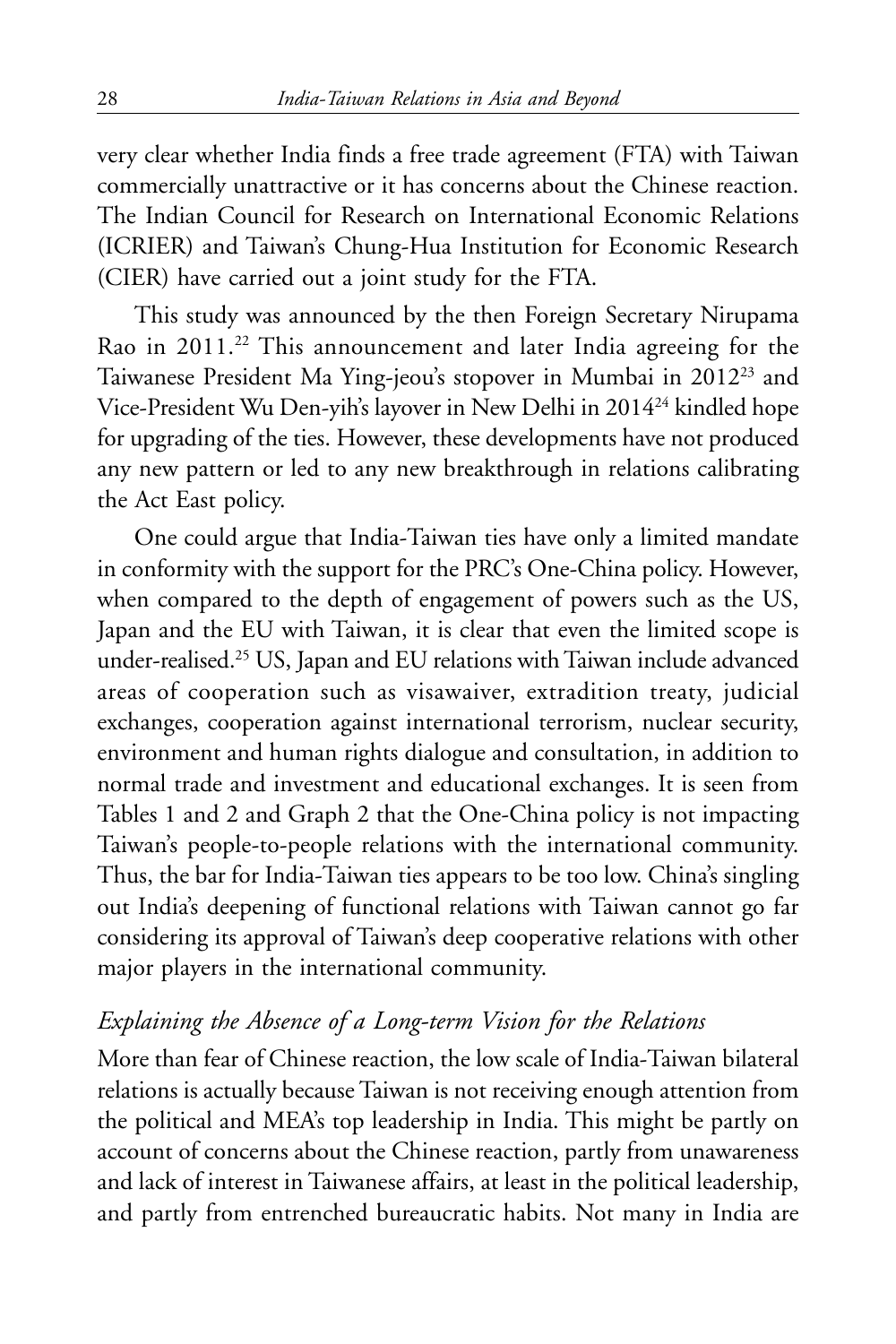| Year | Indicator                        | Global Rank/Absolute Figure                           |  |
|------|----------------------------------|-------------------------------------------------------|--|
| 2014 | Foreign Exchange Reserves        | 5 <sup>th</sup>                                       |  |
| 2014 | Exporter of Merchandise          | 20 <sup>th</sup>                                      |  |
| 2014 | Importer of merchandise          | 18 <sup>th</sup>                                      |  |
| 2014 | Exporter of commercial services  | 23 <sup>rd</sup>                                      |  |
| 2014 | Importer of Commercial services  | 29 <sup>th</sup>                                      |  |
| 2014 | Trade volume                     | US\$ 587.73 billion                                   |  |
| 2014 | Outward FDI                      | US\$ 17.12 billion                                    |  |
| 2012 | US patents to Taiwanese citizens | 11, 624 with $5th$ rank and<br>4.20% of total patents |  |
| 2015 | Universities in top 500          | 11                                                    |  |
| 2014 | Visa-free entry or landing visa  | Around 140 countries                                  |  |

**Table 1: Select Indicators of Taiwan's Integration with the World**

*Note*: The outward FDI data is the combined data of Taiwanese FDI in China (\$9.83 billion) and in other countries (\$7.29 billion). As for US patents, Taiwan has maintained the rank and the percentage share with progressive increase in absolute numbers since 2009, as per the available data.

*Sources*: For data on foreign exchange reserves, export and import in merchandise and commercial services, trade volume and FDI, 'Economy and Finance', *The Republic of China Yearbook 2015*, at http://www.ey.gov.tw/en/cp.aspx?n=7A3C3FFB6914DBB8(accessed 10 March, 2016); For the patent data, Table 8, 2013 Industrial Development in Taiwan, R.O.C. (PDF Version), at http://www.moeaidb.gov.tw/external/view/en/about/ index01.html#table\_8 (accessed 29 September 2015). For the university ranking data, Webometrics Ranking of World Universities at http://www.webometrics.info/en/Asia/ Taiwan (accessed 30 September 2015).

'140 countries now offer visa-free treatment for Taiwan nationals', *Want China Times*, 21 May 2014, at http://www.wantchinatimes.com/news-subclass-cnt.aspx?id=2014052 1000082&cid=1101 (accessed 7 October 2014).

very clear about the dynamics of Cross-Strait relations and Taiwan's domestic scenario.

Taiwan should also share the blame for the insipid state of relations. Taiwan's governments, particularly after 2000, have swung to extreme priorities: robust foreign relations under the DPP government led by Chen Shui-bian (2000-08) and good relations with mainland China under the KMT government in Taiwan led by President Ma Ying-jeou (2008-16). This swing is also reflected in its relations with India. The DPP government showed a strong political interest in India, though heightened Cross-Strait tensions at the time did not allow India to reciprocate its overtures. In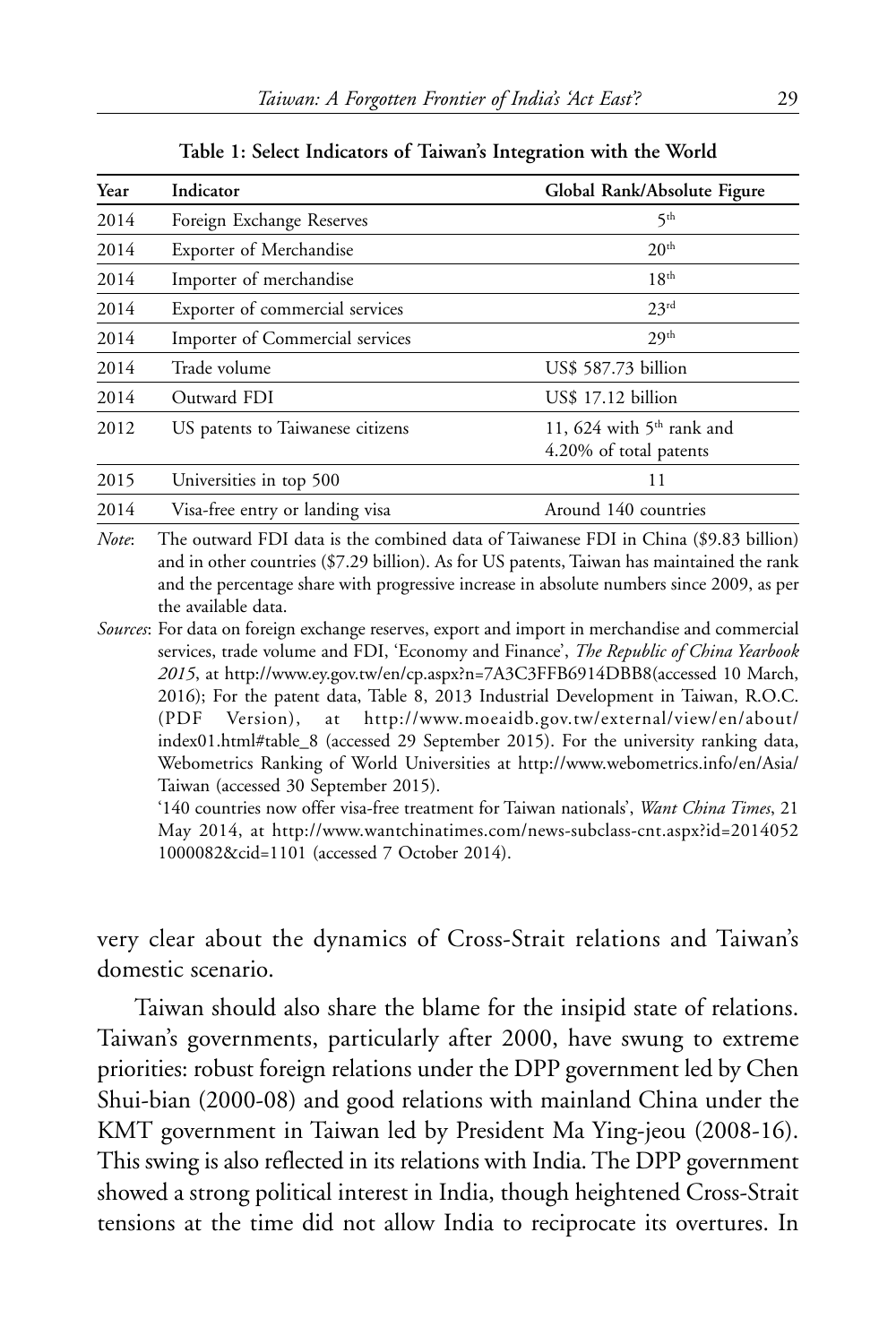| Institute                                                   | Assessment                                                                                   | Year | World<br>Ranking                                |
|-------------------------------------------------------------|----------------------------------------------------------------------------------------------|------|-------------------------------------------------|
| Heritage Foundation                                         | Index of Economic Freedom                                                                    | 2016 | 14                                              |
| International Institute for Management<br>Development (IMD) | World Competitiveness                                                                        | 2015 | 11                                              |
| Business Environment Risk<br>Intelligence (BERI)            | Profit Opportunity<br>Recommendation                                                         | 2013 | 3                                               |
|                                                             | <b>Operations Risk Index</b>                                                                 |      | $\overline{c}$                                  |
|                                                             | Political Risk Index                                                                         |      | $10th$ lowest<br>political risk in<br>the world |
|                                                             | Remittance and<br>Repatriation Factor                                                        |      | 1                                               |
| World Economic Forum (WEF)                                  | Global Competitiveness<br>Entrepreneurship Index<br>Product Innovation<br>Process Innovation | 2013 | 12<br>1<br>3                                    |
| Economic Intelligence Unit (EIU)                            | Information Technology<br><b>Industry Competitiveness</b><br>Index                           | 2011 | 13                                              |

#### **Table 2: Select Benchmarks of Taiwan's Global Competitiveness**

*Source:* http://www.heritage.org/index/ranking; http://www.imd.org/uupload/imd.website/wcc/ scoreboard.pdf; http://investtaiwan.nat.gov.tw/eng/show.jsp?ID=3; http:// globalindex11.bsa.org/key-findings/ (accessed 25 April, 2016)



#### **Graph 2: Taiwan's Top Trading Partners in US\$ billion (January-December 2015)**

*Source*: Based on trade statistics provided by Taiwan's Bureau of Foreign Trade at http:// cus93.trade.gov.tw/ENGLISH/FSCE/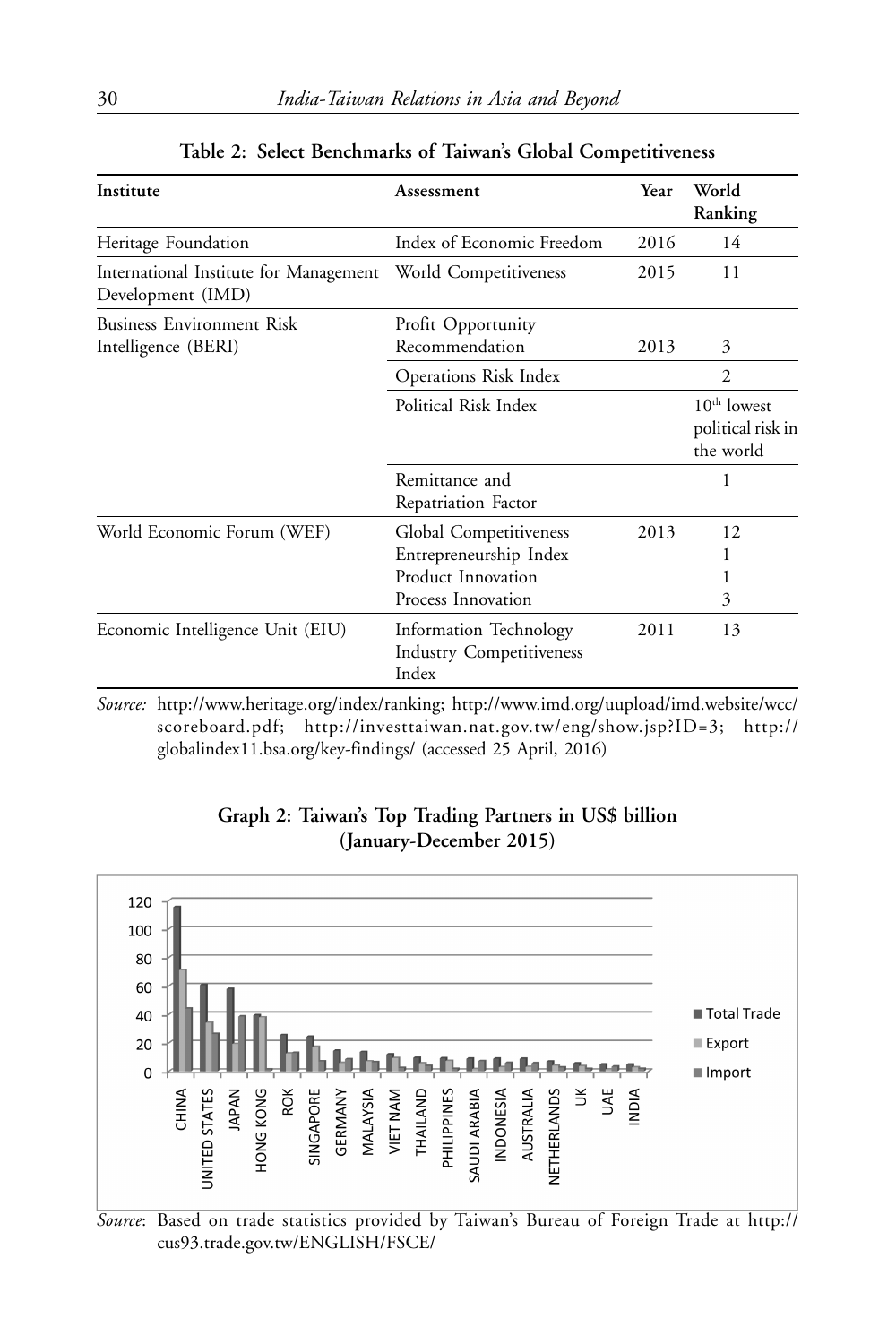fact, the DPP's idea of an India-Taiwan-Japan triangle was considered too provocative not only for China, but also within Taiwan. Contrary to this, the outgoing KMT government has pursued good relations with India but without articulating an India-specific political vision. This situation leads to inconsistency and difference in intensity in initiatives. Taiwan needs to correct this, and take a balanced and measured view as to what exactly it expects from India.<sup>26</sup>

# **Summing Up**

Progress in India-Taiwan relations is inevitably linked with the state of Cross-Strait relations. Fishing in troubled waters is not India's policy, nor is it feasible for India to create a balance-of-power context vis-à-vis China involving Taiwan. Cross-Strait relations are a 'knot' essentially between China, Taiwan and the US. India will never like to play the role of interloper. The incoming DPP government should realise that the best way to upgrade relations with India is to do so in the positive territory of relations with realistic limits. India can have a strategic partnership with Taiwan for people-to-people relations only, and not in the conventionally understood meaning of the term.

On its part, India should realise that Taiwan deserves greater attention from India for cooperation and collaboration because in spite of its difficult diplomatic and political predicament, tiny Taiwan, well-integrated with the international community, is an island of opportunities in economy, education and scientific innovation. Being essentially a part of the Chinese civilisation, Taiwan provides an alternative window to Chinese culture, civilisation, society and language other than the PRC. Enhanced cooperative relations with it are in India's interest.

What is needed is a realistic and self-sustaining framework for India-Taiwan relations to tap their full potential of functional ties in trade and investment, science and technological collaboration and civil exchanges. This needs to be an all-encompassing and comprehensive framework for people-to-people relations covering every aspect and dimension of relations that any set of two people can have. Considering the quantum of trade of the two sides (India's \$992.3 billion in 2015 and Taiwan's \$587.73 billion in 2014), India-Taiwan trade has the potential to grow further. As seen in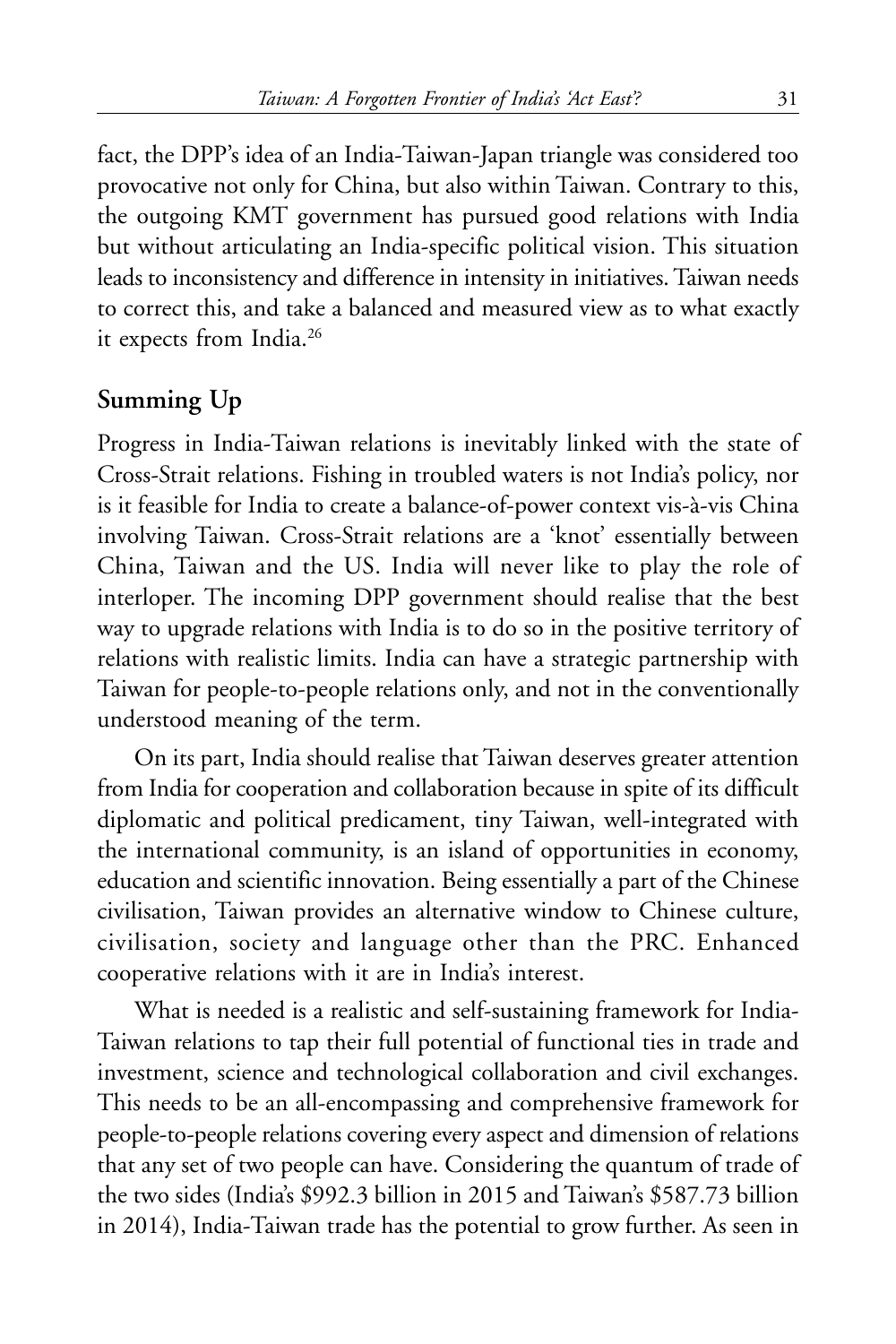Table 1, there is considerable scope for boosting Taiwanese investment in India. Taiwan, which visualises itself as an exporter of Chinese culture, can play an important role in building Chinese-speaking human resources in India. Scholarly, parliamentary, civil society, and track 1 and track 1.5 exchanges can contribute to India's better understanding of Chinese culture and civilisation and society. Being kindred and with easy access to mainland Chinese society and state, Taiwan can help India better understand the society and system in the PRC. In return, deepened engagement with India will ensure reciprocal material benefits and aspirational gains for Taiwan. India can contribute to help Taiwan reduce its sense of isolation and gain confidence to negotiate with China. The two sides should produce a model framework for people-to-people relations which has emulative value for the countries that are not Taiwan's diplomatic partners nor have historically strong ties with Taiwan like the US and Japan. It might inspire their interest in peace and stability in Taiwan Strait.

Finally, with a view to enhancing bilateral ties, India can seek to undertake measures that would help it build a framework for its relations with Taiwan as well as further its Act East policy. India should come up with a policy/position paper for India-Taiwan ties, drawing insights from how the US, Japan, EU and other major countries are conducting their relations with Taiwan within the perimeter of their support for the PRC's One-China policy. ITA and TECC should consider signing a partnership vision document providing direction, articulating norms and setting objectives and goals for India-Taiwan relations. The government should issue directives to ministries, agencies and departments explaining India's position on Taiwan and directing them how to conduct business with it with mutual benefits in view. India should let its views be known on issues pertaining to Taiwan, such as Taiwan's entry to Regional Comprehensive Economic Partnership (RCEP), Asian Infrastructure Investment Bank (AIIB) and specialised UN agencies, through MEA officials, on their merit. The views might be of academic importance only. However, India should let others know what it thinks of those issues. Representatives of the two countries should be encouraged to discuss issues in the multilateral organisations in which Taiwan is present as observer. A robust and expansive consultative mechanism across the governmental spans should be established with the objectives of exchanging views and information and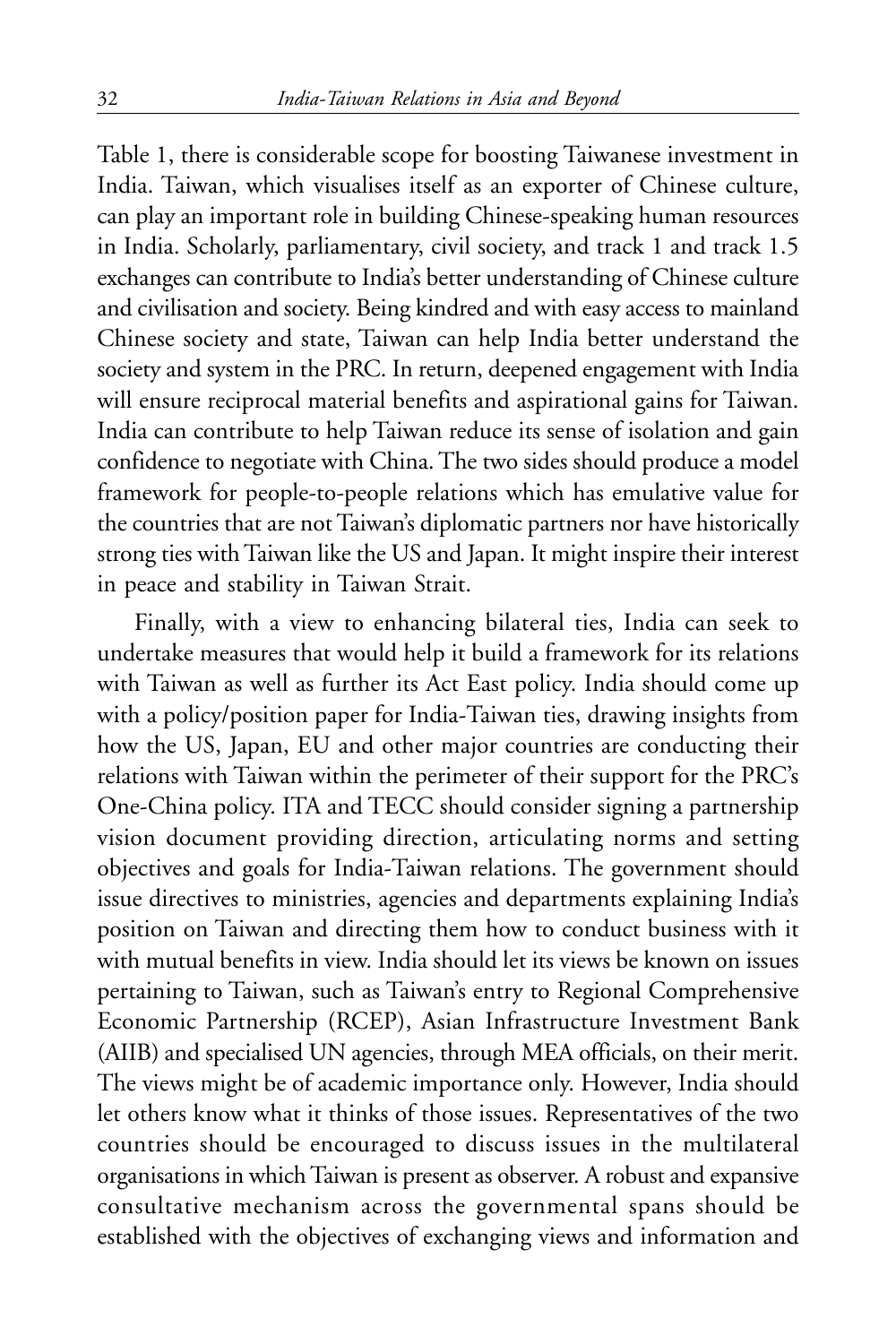identifying sectors for cooperation and collaboration. With the possible exception of the MEA, Ministry of Defence and Ministry of Home Affairs, India should consider allowing minister-level visits to Taiwan. While visits by cabinet ministers might wait for some time, minister-of-state level and secretary-level visits to Taiwan may be encouraged immediately. Chief Ministers may also be encouraged to explore trade and investment in Taiwan. Parliamentary exchanges, which do not represent the executive arm of the system, are also a good alternative for reaching out to each other. There should be investment in building scholarly and diplomatic expertise on Taiwan, Cross-Strait relations and Taiwan's place in Asia-Pacific.

#### **NOTES**

- 1. This chapter has drawn on the author's monograph, *Transforming India-Taiwan Relations: New Perspectives*, IDSA Monograph Series, No. 35, April 2014: pp. 1-156.
- 2. The Look East policy, after the end of the Cold War, aimed at enhancing India's relations with the East Asian countries, particularly in trade and investment. Many of these countries had been in the US camp during the Cold War and had lacklustre relations with India, who was perceived to be sympathetic towards the USSR-led socialist block. In the decades after the early 1990s, the policy has come to cover political, economic, cultural and defence aspects of the relations bilaterally and multilaterally. The Modi government in 2014 renamed it as the Act East policy, conveying India's aim to deepen its approach in the strategic realm of the region.
- 3. Kallol Bhattacherjee, 'India Reaches Out, Wants to Upgrade Ties with North Korea', *The Hindu*, 16 September 2015, at http://www.thehindu.com/news/national/indiareaches-out-wants-to-upgrade-ties-with-north-korea/article7656332.ece (accessed 29 September 2015); Prashant Kumar Singh, 'North Korea: An Advance Frontier of India's "Act East"?', Special Feature, IDSA, 1 December 2015, at http://idsa.in/specialfeature/ north-korea-indias-act-east\_psingh\_011215 (Accessed 1 May 2016).
- 4. The *ground-rules* by the ITA in 1995 that laid emphasis on not conferring any sign of sovereignty on Taiwan in carrying out its function, were about ensuring that India's support for the PRC's One-China policy is not undermined. They were not a framework for India-Taiwan relations as such. 'The India-Taipei Association: A Mission Extraordinaire', Interview with Ambassador Vinod C. Khanna, *Indian Foreign Affairs Journal*, Vol. 5, No. 2, April 2010: pp. 240-51.
- 5. The Modi government has shown its inclination to inject even greater pragmatism into India's foreign policy, as seen in its decision to have regular Japanese participation in the Indo-US MALABAR naval exercise. The increasing pragmatism has been seen in Indo-US relations too. The two governments have jointly pledged support for freedom of navigation in their joint communiqués. Currently, India and the US are negotiating an agreement for sharing of military logistics –– The Logistics Exchange Memorandum of Agreement (LEMOA).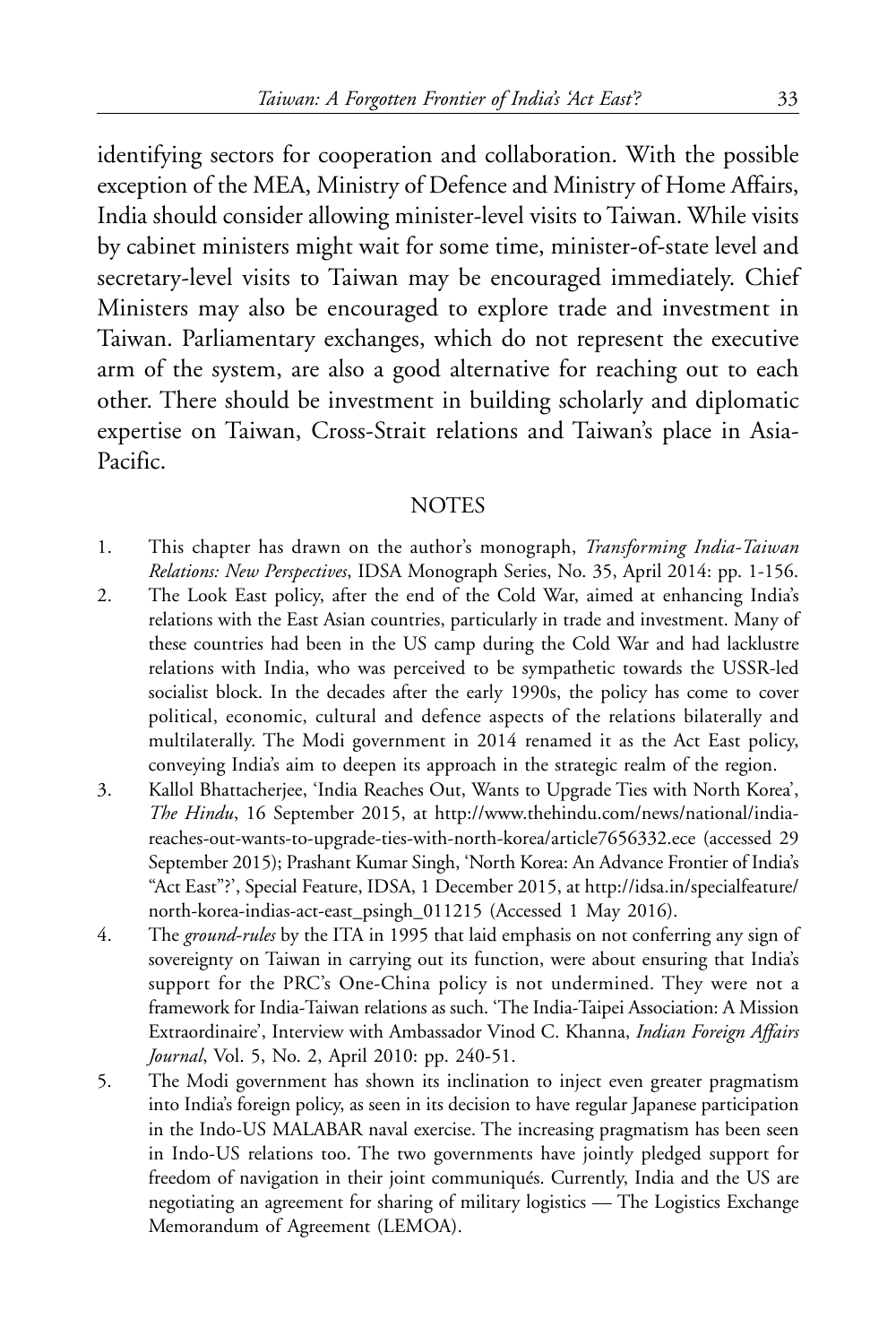- 6. Prashant Kumar Singh, 'North Korea: An Advance Frontier of India's "Act East"?', n. 3.
- 7. 'DPP 29th Anniversary Diplomatic Reception', 22 September 2015, at http:// english.dpp.org.tw/dpp-29th-anniversary/ (accessed 8 October 2015). For detailed discussion, see Prashant Kumar Singh, *Transforming India-Taiwan Relations: New Perspectives*, n. 1, pp. 89-97 and pp. 113-117.
- 8. The Cross-Strait problem has persisted since 1949 when the defeated KMT retreated to the island of Taiwan, which imperial Qing China had ceded to imperial Japan under the treaty of Shimonoseki after the Qing defeat in the Sino-Japanese War in 1895. The island returned to the Republic of China (ROC) in 1945 after Japan's defeat in World War II. Technically, the civil war is yet to be formally terminated. The two sides have denied each other's legal existence and legitimacy to rule. While the PRC does not accept the existence of the ROC, the ROC constitution still claims jurisdiction over entire China. They have their own version of the One-China policy, meaning that China is one (for the Communists, the PRC; and for the KMT, the ROC) and Taiwan is its part. This One-China, Respective interpretations (also known as the 1992 Consensus) became the basis of Cross-Strait rapprochement which began in 1992. However, democratisation in Taiwan in the 1990s has given a new twist to this general situation. The Democratic Progressive Party (DPP), which was in power from 2000- 08, and has again won the Presidential election in January 2016, considers Taiwan as a victim of alien Chinese civil war, sees Taiwan independent of China, does not recognise the 1992 Consensus, and maintains that the fate of Taiwan (read unification or independence) will be decided by the will of the Taiwanese people. However, it too is constrained by the ROC constitution. Because of its opposition to the 1992 Consensus, the PRC refuses to accept the DPP as a dialogue partner in the Cross-Strait issue. Incidentally, the Cross-Strait dialogue under Lee Teng-hui-led KMT government broke down in 1999 and was resumed in 2008 after Ma Ying-jeou became President in 2008. To better understand Cross-Strait relations, see Richard C. Bush, *Untying the Knot: Making Peace in the Taiwan Strait*, Brooking Institution Press, Washington D.C., 2005; and Su Chi, *Taiwan's Relations with Mainland China: A Tail Wagging Two Dogs*, Routledge, London/New York, 2010.
- 9. India was a member in the United Nations Temporary Commission on Korea in 1947 for elections in Korea. It chaired the Neutral Nations' Repatriation Commission during the Korea War (1950-53).
- 10. Jawaharlal Nehru, 'Letter', 15 August 1949, in *Letters to Chief Ministers,* G. Parthasarathi (ed.), Teen Murti House, New Delhi, Volume 1, 1985, p. 434.
- 11. 'To Tan Yun-shan', Letter, *Selected Works of Jawaharlal Nehru* (*SWJN*), Second Series, Vol. 14 (part 1), Teen Murti House, New Delhi, 1992, pp. 514-515. Tan Yun-shan was a Chinese scholar at Santiniketan in West Bengal, India.
- 12. J.P. Jain, 'The Legal Status of Formosa: A Study of British, Chinese and Indian Views', *The American Journal of International Law*, 57 (1): 39-40.
- 13. 'To Chief Ministers', Letter, 6 September 1958, *SWJN*, Second Series, Vol. 44, Teen Murti House, New Delhi, 2012, p. 2.
- 14. 'To Harold Macmillan', Letter, 7 September 1958, *SWJN*, Second Series, Vol. 44, Teen Murti House, New Delhi, 2012, p. 573.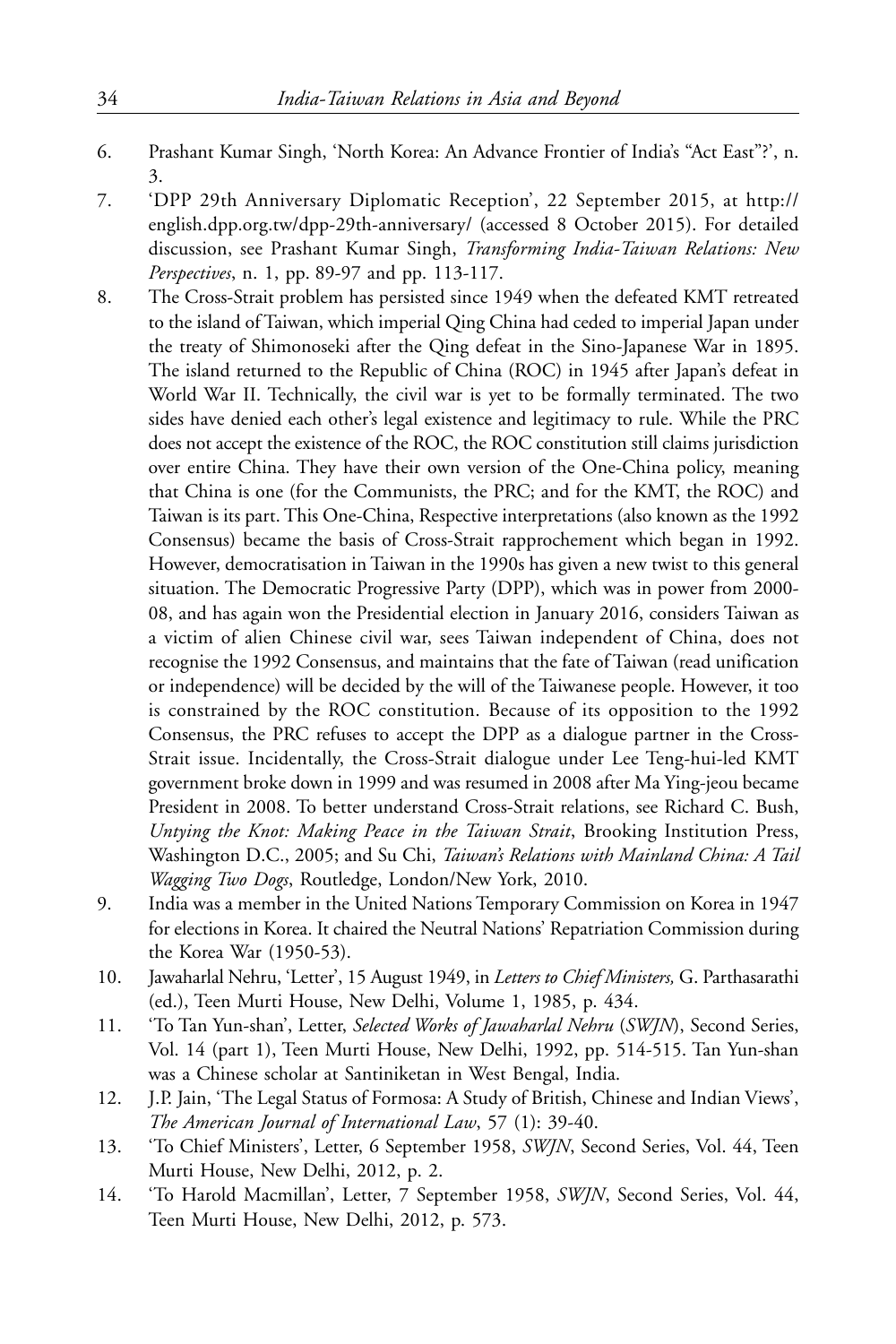- 15. Nancy Jetly, *India-China Relations, 1947-77: A Study of Parliament's Role in the Making of Foreign Policy*, Radiant Publishers, New Delhi, 1979. The book contains important references about Formosa that figured in the Indian parliamentary debates in the 1950s and 1960s. The author has used these references from the perspective of India-Taiwan relations in *Transforming India-Taiwan Relations: New Perspectives*, n. 1, pp. 53-60.
- 16. The author has perused the introduction of the book available at www.amazon.in in kindle book format. The information opens an interesting area of research. The research would require knowing whether they were just a kneejerk response to the defeat at the hand of China in 1962 or were they exploring some strategic equation with Taiwan? Also, to what extent did they have the government's backing? What was the Chiang Kai-shek government's response to India after the 1962 war and towards these initiatives? These questions need to be probed from Indian sources. These moves went nowhere as the tide of time was against the ROC. The ROC lost the China seat in the UNSC in 1971 and then the US recognition in 1979. But Taiwan chose to remain in the US camp. India continued to subscribe to the PRC's One-China policy. It did not change even its essential Tibet policy in spite of having far greater leverage in the Tibetan Government in Exile (TGIE) being based in India. Later in the 1980s, as Fang Tien-Sze informs, Vincent C. Siewm, Taiwan's former Vice President, had tried to apply for visa to visit India seven times when he served as the Director-General, Bureau of Foreign Trade, Ministry of Economic Affairs (1982–88), but was refused. Fang Tien-Sze, 'Taiwan's Relations with India: Issues and Trends', *China Report*, 49 (4), 2013: p. 428.
- 17. For details, see Parris H. Chang, 'From Benign Neglect to Pragmatism: The Political and Security Issues between Taiwan and India', *Think India Journal*, Vol. 16, December 2013, PP. 74-78; Prashant Kumar Singh, *Transforming India-Taiwan Relations: New Perspectives*, n. 1, pp. 86-89.
- 18. Fact Sheet on Foreign Direct Investment (FD), From April 2000 to June 2015, at http://dipp.nic.in/English/Publications/FDI\_Statistics/2015/india\_FDI\_June2015.pdf (Accessed 1 May 2016).
- 19. Prashant Kumar Singh, *Transforming India-Taiwan Relations: New Perspectives*, n. 1, pp. 90-92, 97-104, and 113-117.
- 20. High-level political visits or cabinet-ranking leaders' visits to Taiwan are a tricky issue internationally. For example, from the US, there have been a few intermittent cabinetranking visits to Taiwan. The same is true for countries such as the UK and Australia. However, official-level visits, particularly between Taiwan and the US, have been regular and extensive. See Shirley A. Kan and Wayne M. Morrison, *U.S.-Taiwan Relationship: Overview of Policy Issues*, Monograph, Congressional Research Service (CRS), December 2014, pp. 14-16, at https://www.fas.org/sgp/crs/row/R41952.pdf (accessed 7 October 2014).
- 21. 'Taiwan Raises Issue with India over Investments', *Taipei Times*, 19 July 2013, at http:/ /www.taipeitimes.com/News/taiwan/archives/2013/07/19/2003567675 (accessed 7 October 2013).
- 22. 'Not yet time to conduct official FTA talks with India: MOEA', Focus Taiwan News Channel, 8 March 2011, at http://bilaterals.org/spip.php?page=print&id\_article=19184 (accessed 29 September 2015). The news item contains information about Foreign Secretary Rao's announcement.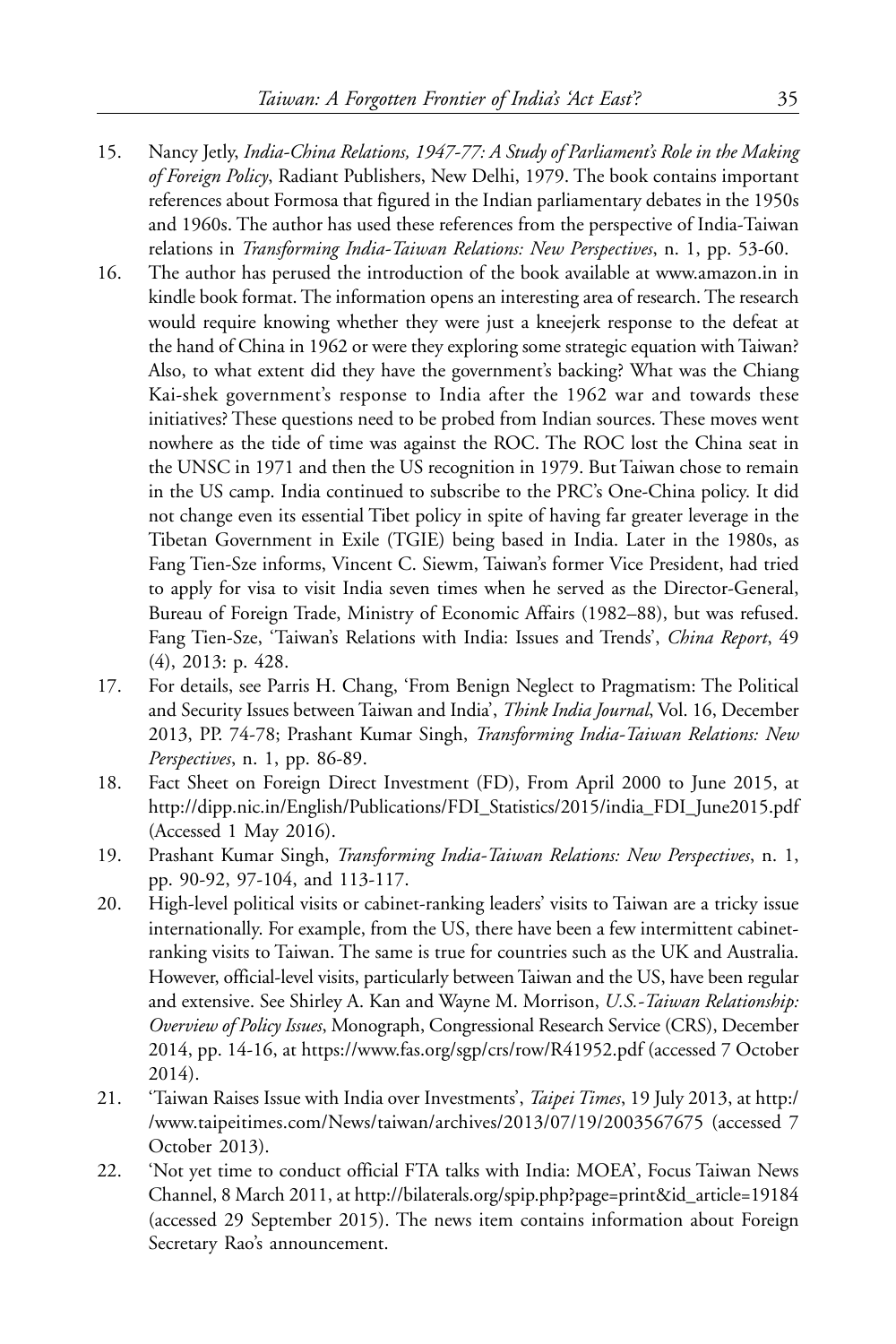- 23. 'Taiwan President Makes Surprise Stopover in Mumbai', *Times of India*, 8 April 2012, at timesofindia.indiatimes.com/city/mumbai/Taiwan—makes-surprise-stopover-in-Mumbai/articleshow/12582698.cms (accessed 29 September 2015).
- 24. 'Vice-President Wu Den-yih's Layover in New Delhi in 2014, China Likely to Bristle', *Times of India*, 26 April 2014, at http://timesofindia.indiatimes.com/india/Taiwanvice-president-to-land-in-Delhi-China-likely-to-bristle/articleshow/34220575.cms (accessed 29 September 2014).
- 25. For the extent and depth of US-Taiwan relations, see information available at the website of the American Institute in Taiwan (AIT), the de facto embassy of the US in Taiwan, at www.ait.org.tw/en/ait-tecro-agreements.html (accessed 7 October 2015); Shirley A. Kan and Wayne M. Morrison, *U.S.-Taiwan Relationship: Overview of Policy Issues*, Monograph, Congressional Research Service (CRS), December 2014, at https:/ /www.fas.org/sgp/crs/row/R41952.pdf (accessed 7 October 2014). For the EU-Taiwan engagement, see 'EU-Taiwan Fact File 2015', http://eeas.europa.eu/delegations/taiwan/ documents/more\_info/eufactfile2015.pdf (accessed 7 October 2015). The EU has a dialogue and exchange programme for Taiwan in areas such as environment, nuclear security and human rights. For Japan's relations with Taiwan, see 'Recent Japan-Taiwan Relations and the Taiwan Situation', July 2013, Ministry of Foreign Affairs of Japan, at http://www.mofa.go.jp/region/asia-paci/taiwan/pdfs/japan-taiwan\_relations.pdf (accessed 7 October 2015).
- 26. Prashant Kumar Singh, *Transforming India-Taiwan Relations: New Perspectives*, n. 1, pp. 92-98, 110-17.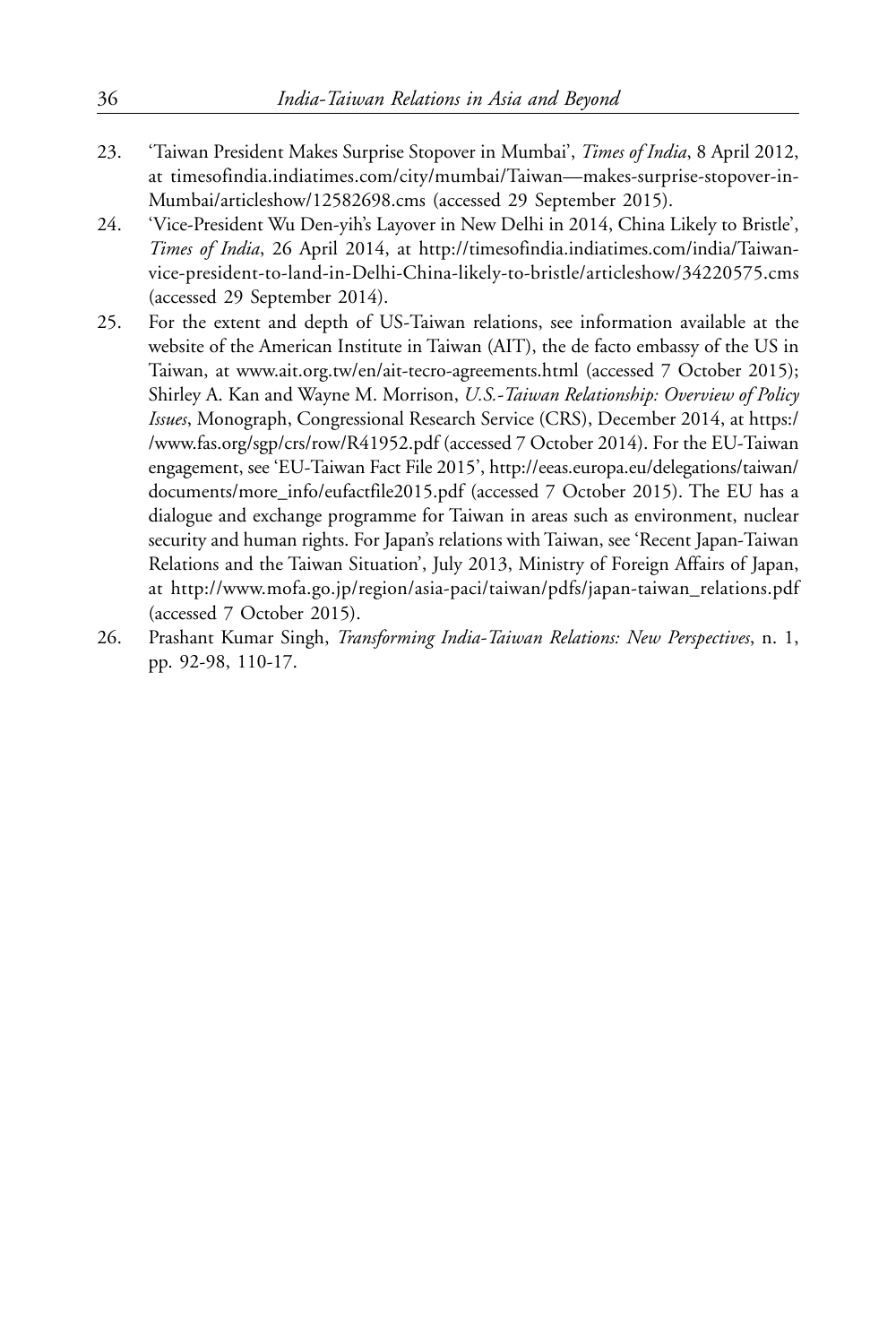4

# India-Taiwan Relations: Constrained or Self-Constraining?

*Jabin T. Jacob*

The big problem in India-Taiwan relations is the lack of ambition. Given the depth of economic relations and often enough, of political ties too, that many countries including in East Asia itself have with Taiwan, one wonders if there is not also a lack of creativity in the case of India-Taiwan ties. The economic dimension in the relationship is often highlighted – the most recent case being the announcement in August 2015 of Foxconn investing (US) \$5 billion in India1—but it also seems unlikely that the Government of India went out of its way to court Foxconn because it was a Taiwanese company or indeed, that it is going out of its way for any Taiwanese company. If the Act East policy is an opportunity to recast and revitalise India's ties with East Asia across dimensions, then this recasting and revitalisation must also cover Taiwan.

# **One-China Policy**

If the development of China-Taiwan relations in the decades following China's economic opening up and reforms is any indication, the story of India-Taiwan relations is one of missed opportunities. This is understandable in some respects, given that India-China relations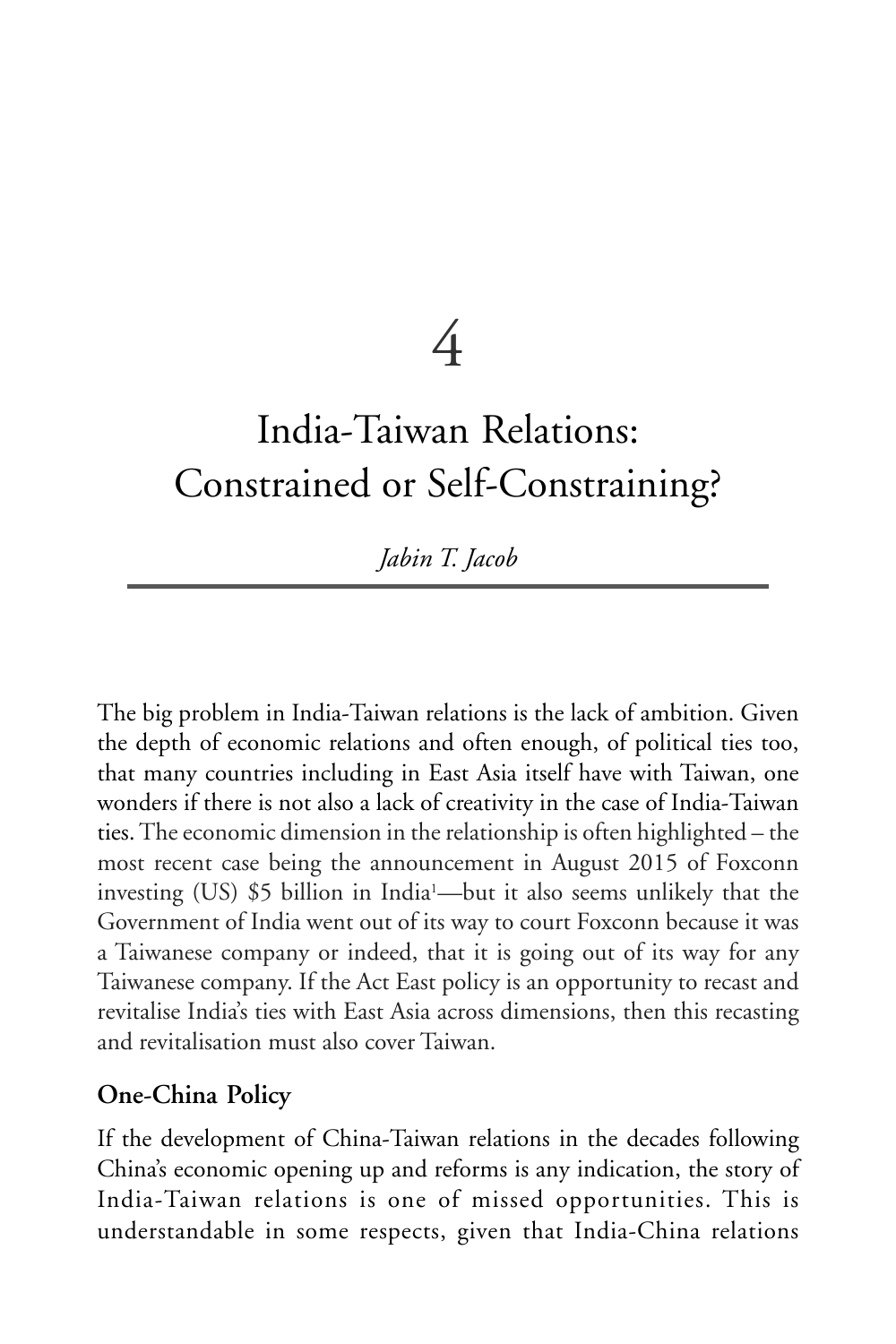themselves were only slowly recovering from the 1962 conflict. The 1980s were still early days as negotiations on the boundary dispute were taking off. Still, India took note of Taiwan under the Look East policy fairly early, as indicated by the 1995 establishment of representative offices in Taipei and in New Delhi.

Nevertheless, relations have remained largely constrained as this period also marks the beginning of the inexorable rise of China and the implicit consequent pressure on the development of India-Taiwan ties. Given the importance of Taiwan's enterprises in pushing forward China-Taiwan ties, the flip side of India's lagging behind China in economic growth and openness was that the same driver was not available for India-Taiwan relations.

While the beginning of talks on a bilateral Comprehensive Economic Partnership Agreement in the mid-2000s highlighted the importance to India of Taiwan's economy and its investments, on the political front, matters have remained more or less frozen.

From the time that the first NDA government came to power in New Delhi, there has been an uptick in dialogues and exchanges between thinktanks and sections of government on the two sides mostly related to foreign policy and security issues. However, these interactions have been sporadic, ad hoc and sometimes were also discouraged by sections within the Government of India itself. While there have been unofficial exchanges between the militaries and delegations led by military officials, in India these are not publicised and often not even to scholars and researchers in the universities and think-tanks.

Such diffidence or, perhaps, excessive caution, on the Indian side is without question a result of New Delhi's one-China policy. That for India, the one-China policy resulted in such diffidence or caution should be a matter of concern not so much for the Taiwanese but from the perspective of Indian national interests. It would not be a stretch to say that the Chinese themselves are surprised at India's hesitant pace of expansion of its economic and political interests with Taiwan. If most other countries in East Asia, including those immediately neighbouring China, have robust economic ties with Taiwan as well as significant people-to-people movements and interactions, it is a wonder why India with its difficult relationship with China does not/did not interact more closely with Taiwan at multiple levels.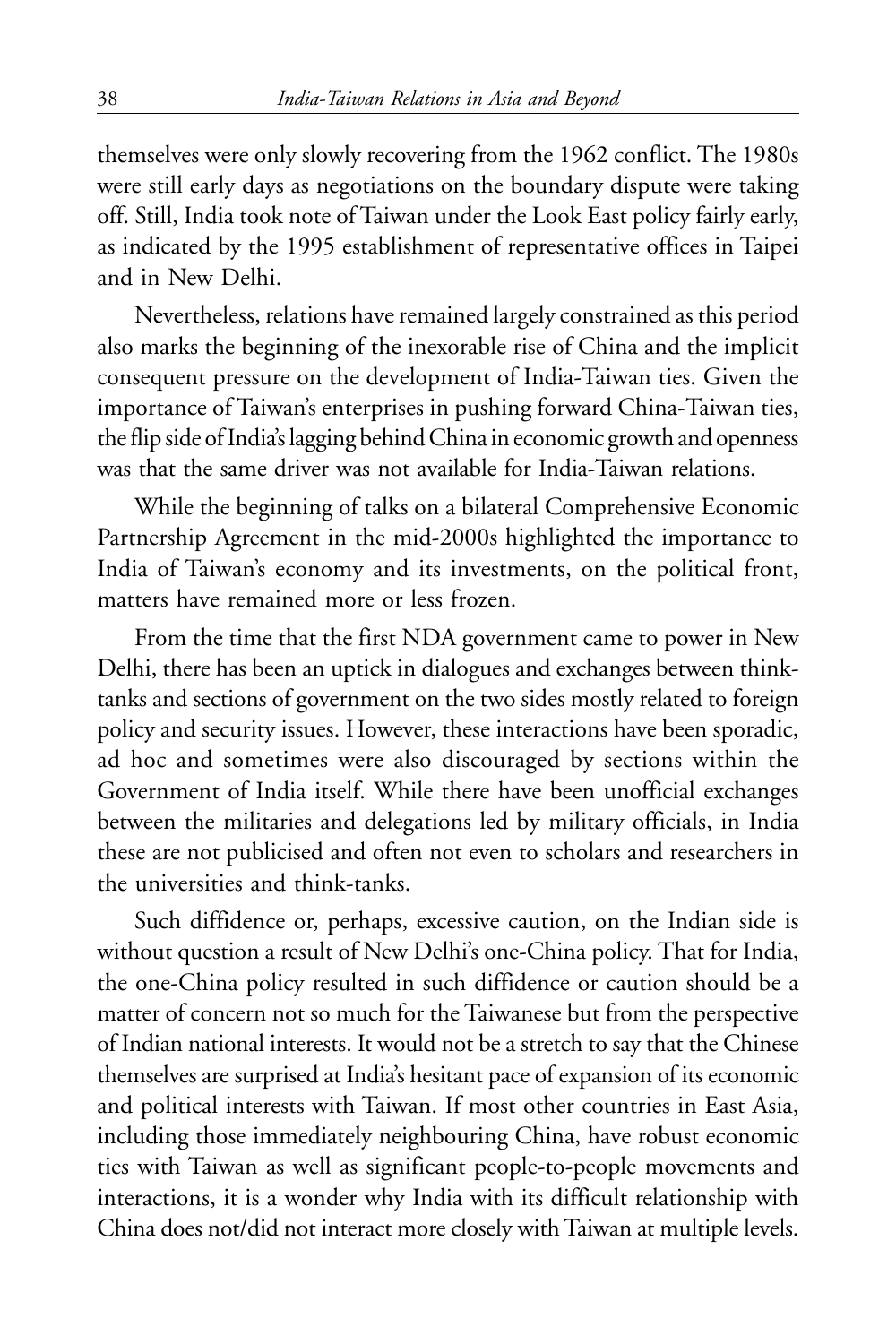When the new NDA regime came to power, there appeared to be some rethink on the one-China policy, with the new Prime Minister Narendra Modi inviting both Lobsang Sangay, the Tibetan Sikyong and Tien Chungkwang, the Representative of the Taipei Economic and Cultural Center (TECC), which is Taiwan's unofficial embassy in India, to attend his swearing-in ceremony in May 2014. Later, in September the same year, the Indian Minister for External Affairs, Sushma Swaraj, went on record at her first formal media interaction stating that the Chinese Foreign Minister was told during his visit to New Delhi that 'If we believe in one China policy, you should also believe in one India policy.' She went on to add in response to another question, 'When [the Chinese] raised with us the issue of Tibet and Taiwan, we appreciated their sensitivities. So we also want that they should understand and appreciate our sensitivities regarding Arunachal.' 2 Interestingly, Swaraj did not mention Pakistan-Occupied Kashmir, which would have been the more appropriate equivalence than Arunachal, which is, in any case, under Indian administration. The fact that Tibet and Taiwan were mentioned in the same breath should not lead to the conclusion that the Indian government thinks that Taiwan is as important as Tibet is in its foreign policy and security calculations. It is in effect a lack of understanding of the nature of China-Taiwan ties that led the minister to stop at only mentioning Arunachal.<sup>3</sup>

However, quite apart from the issue of the one-China policy, it is also important to remember that Taiwan is not a 'small' country, even if in area it is smaller than Bhutan. It is from many perspectives virtually a 'middle power', with a population greater than about three-quarters of the world's countries, a substantial military, an advanced economy, and foreign exchange reserves larger than those of India.<sup>4</sup> It is, thus, doubly a failure of Indian imagination and policy that the relationship with Taiwan remains as underdeveloped as it is today.

# **The Taiwan-China Relationship: Signposts for India**

Over the years, the Communist Party of China (CPC)-ruled mainland has adopted a variety of approaches to bring Taiwan – dubbed a 'renegade province' – around. While for most of the Maoist and Dengist eras, there were really no serious attempts at coercion, rapprochement with the US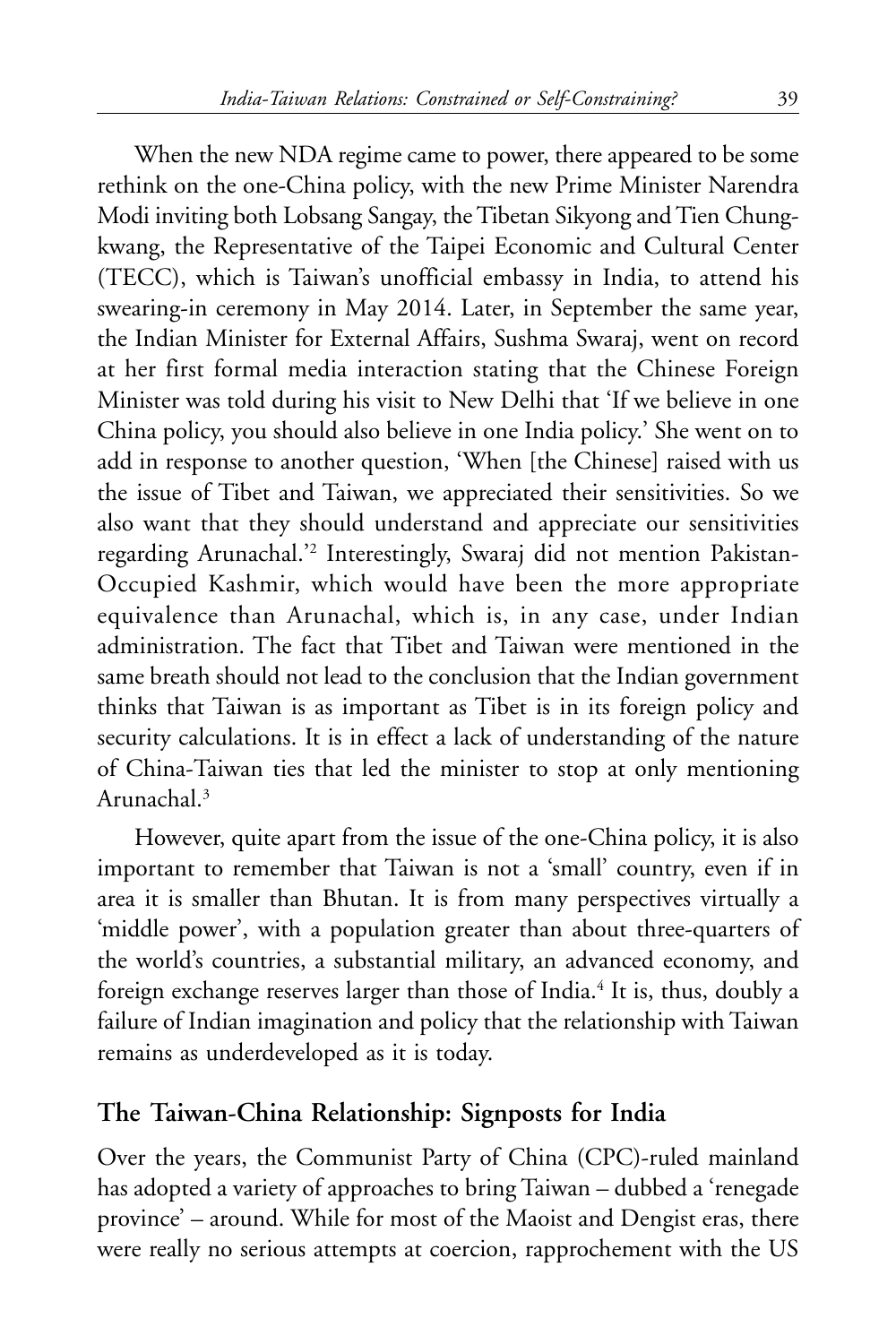in 1971 did give a fillip to the one-China policy, advantaging the People's Republic that put the Republic of China in Taiwan on a very shaky footing as far as its international standing was concerned.

As the Dengist era wound down and China became increasingly confident of its economic growth and global political profile, it also seemed to get increasingly impatient about reunification. The run-up to Taiwan's first free and fair elections for the presidency in 1996 resulted in the Chinese shelling the Taiwan Strait as a warning against independence. When the US intervened with a show of force of its own, sending its aircraft carrier into the waters between China and Taiwan, Beijing learned its lessons and began adopting more nuanced political approaches based on the economic reality of growing economic interdependence between the two entities.<sup>5</sup> It must be noted that India and Taiwan decided to set up their representative offices in 1995 before Taiwan's first democratic elections. For New Delhi, this was perhaps of a piece with its Look East policy but also part of a realist turn in its policies that was reflected also in its rapprochement with the military junta in Myanmar in the same period.

Lee Teng-hui, the 1996 presidential election winner, was also the first native-born Taiwanese to hold the office. While Lee encouraged the idea of Taiwan as a separate state, the KMT itself remained devoted to the idea of reunification.<sup>6</sup>This period also saw the rise of the Democratic Progressive Party (DPP) that called for complete independence and stressed a separate and unique Taiwanese identity. This trend was continued with the election of the DPP's Chen Shui-bian as president in 2000 and 2004. The year 2004 also saw the launch of the first official scholarships for Indian students by the Taiwanese Ministry of Foreign Affairs administered through the TECC in New Delhi. These scholarships have continued, no doubt for strategic reasons even though India has naturally not reciprocated.

Once again returning to threatening Taiwan, the Hu Jintao administration in China came up with the Anti-Secession Law in 2005 that virtually guaranteed the use of force as a legal obligation in case Taiwan declared independence. By this time, however, the Taiwanese businesses and economic elites were heavily dependent on China for their economic well-being and ordinary Taiwanese also seemed largely uncomfortable with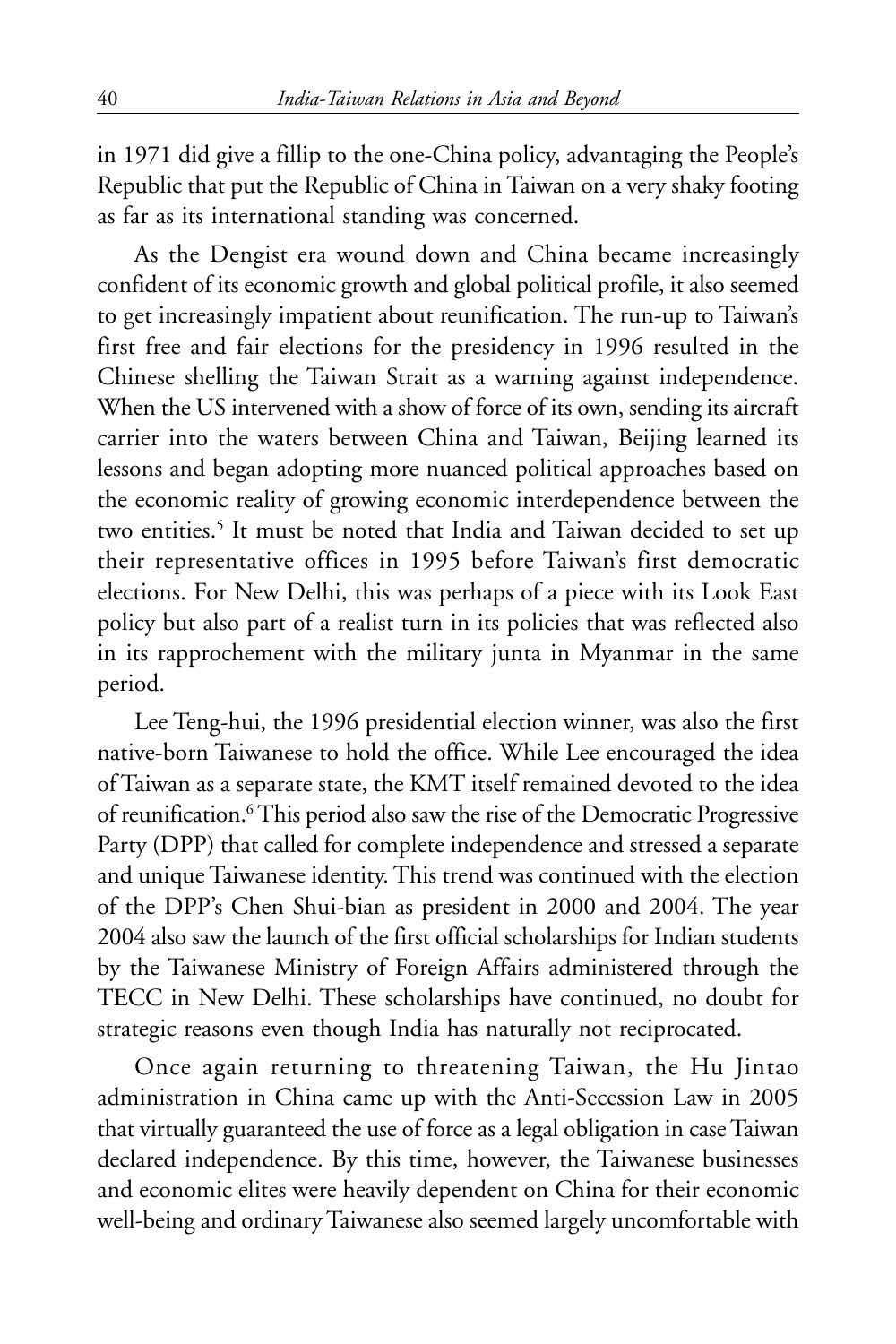the DPP's apparently reckless provocation of Beijing. The corruption scandals swirling around the Chen Shui-bian administration did not help and the KMT returned to the presidency under Ma Ying-jeou. Thus began a period of still closer economic linkages and increasing international space for Taiwan – China stopped poaching from the few countries that still accorded Taiwan diplomatic recognition.

The major losses suffered by the KMT in the nine-in-one local elections – called so because elections were held to nine levels of local government – at the end of November 2014 must have caused China to rethink the scope and recalibrate the pace of its embrace of the island. These elections to city and local governments included 22 seats for city mayors, of which the KMT won only six and three of them by only the thinnest of margins, while the opposition DPP won 13, in addition to supporting several winning independent candidates.<sup>7</sup> The KMT's loss six years after Ma rode to power was due to both internal and external reasons. But of the reasons for the KMT loss, the growing closeness to China at the perceived expense of Taiwan's interests was certainly a big one. A proposed economic agreement that the government sought to railroad through the national legislature – that set off the student-led Sunflower movement of March-April 2014 – did not endear Ma to voters either. Adding to the worries of ordinary Taiwanese was Beijing's apparent breaking of its promises to Hong Kong on the 'one country, two systems' formula that in fact had originally been conceived under Deng Xiaoping as a formula for Taiwan's reunification with China.

With elections to the Taiwanese presidency and to the Legislative Yuan due in 2016, the KMT's 2014 losses surely played some role in the calculations around the Ma-Xi Jinping meeting in Singapore a year later on 7 November 2015. In the event, this was of scant help to the KMT and in January 2016, the DPP returned to the presidency with Tsai Ingwen and also won for the first time a full majority in the Legislative Yuan.

The return of the DPP to power does not entirely resolve, however, the ambiguity in Taiwanese society about the larger relationship with the mainland. China's rapid and continuing economic growth and the close linkages between the two economies are crucial to Taiwan's own development and progress. Taiwan's distinct political development and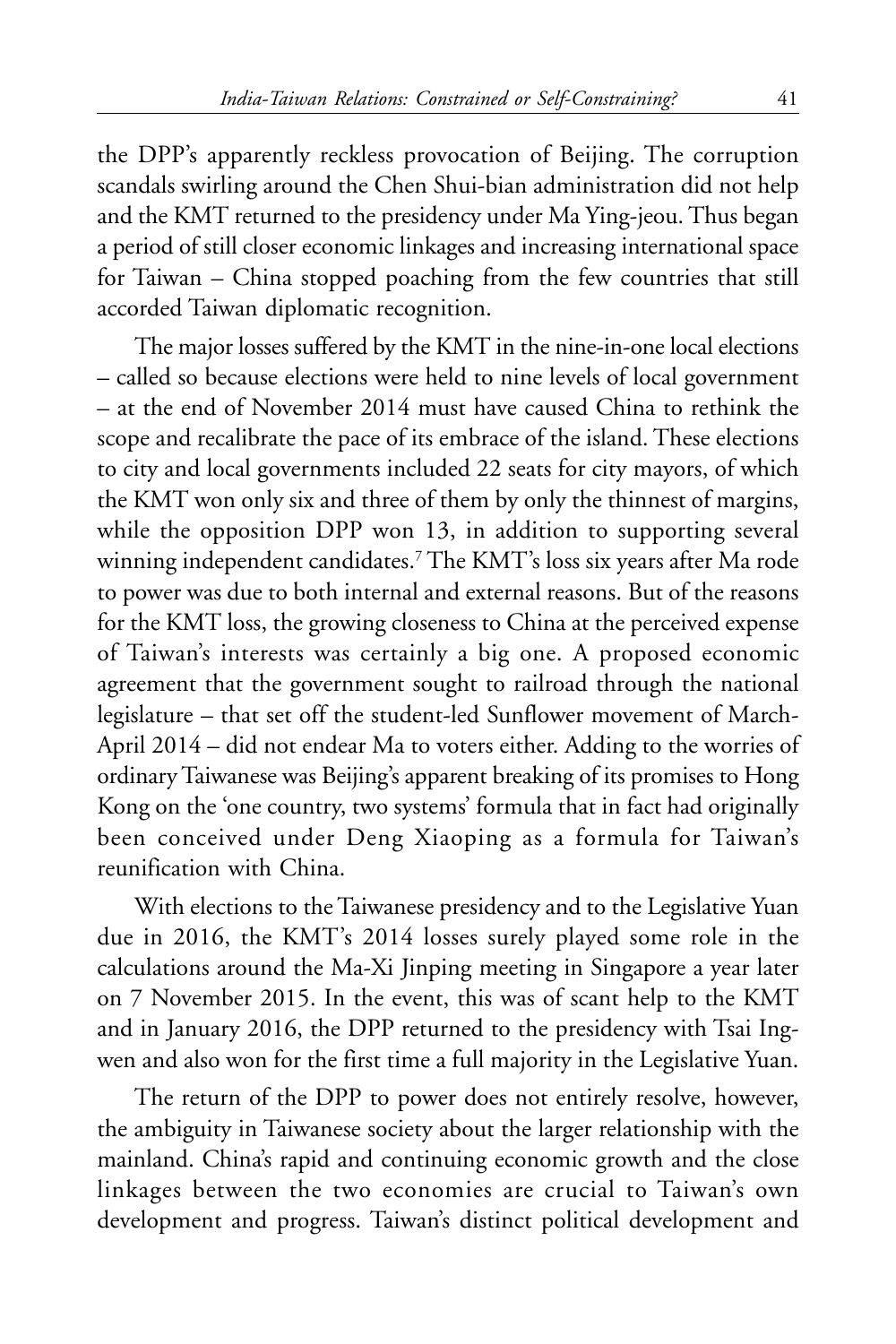identity formation, however, also mean that China's ideas of reunification have little traction in Taiwanese society. That said, history and ethnic ties are not easily swept aside either. In fact, more than these factors, it is perhaps a very realistic calculation that independence would invite violent reaction from the mainland, that keeps the Taiwanese sober and realistic. Even the formally pro-independence DPP has come a long way from the days of the aggressively pro-independence Chen Shui-bian.

It is these aspects of the Sino-Taiwanese relationship that many Indian commentators miss or ignore in their prescriptions to the Indian government on Taiwan policy, including calls for New Delhi to consider and engage with Taiwan in the same manner that the China-Pakistan relationship operates.

## **Prospects for India-Taiwan Ties**

The symbolism of the Indian Prime Minister Narendra Modi's invitation to the TECC Representative to attend his swearing-in ceremony in May 2014 is important. That invitation was both an acknowledgement of gradually increasing contacts between the two sides in recent years and signified still greater interest in developing the relationship in the days ahead. Nevertheless, these contacts in the official realm are still extremely limited, when there is substantially more that could be done, besides the sporadic contacts between a few think-tanks.

The number of academic scholarships between the two sides has remained low and is mostly supported by Taiwanese institutions. Also, they are disproportionately awarded to students in the sciences. Far fewer opportunities are available for Indians interested in the Chinese language or in the social sciences. A skewed equation in favour of just the sciences ultimately does little to increase understanding between the two sides in the political, security and cultural realms – scientists generally communicate in English and remain largely apolitical. If the Taiwanese government or its institutions think that they are gaining political capital with New Delhi by disbursing science scholarships, they are mistaken. Those Indians genuinely aware of and deeply interested in Taiwan would come from the humanities and social sciences streams. These are the segments that remain largely ignored or undervalued by Taiwan's diplomatic strategists.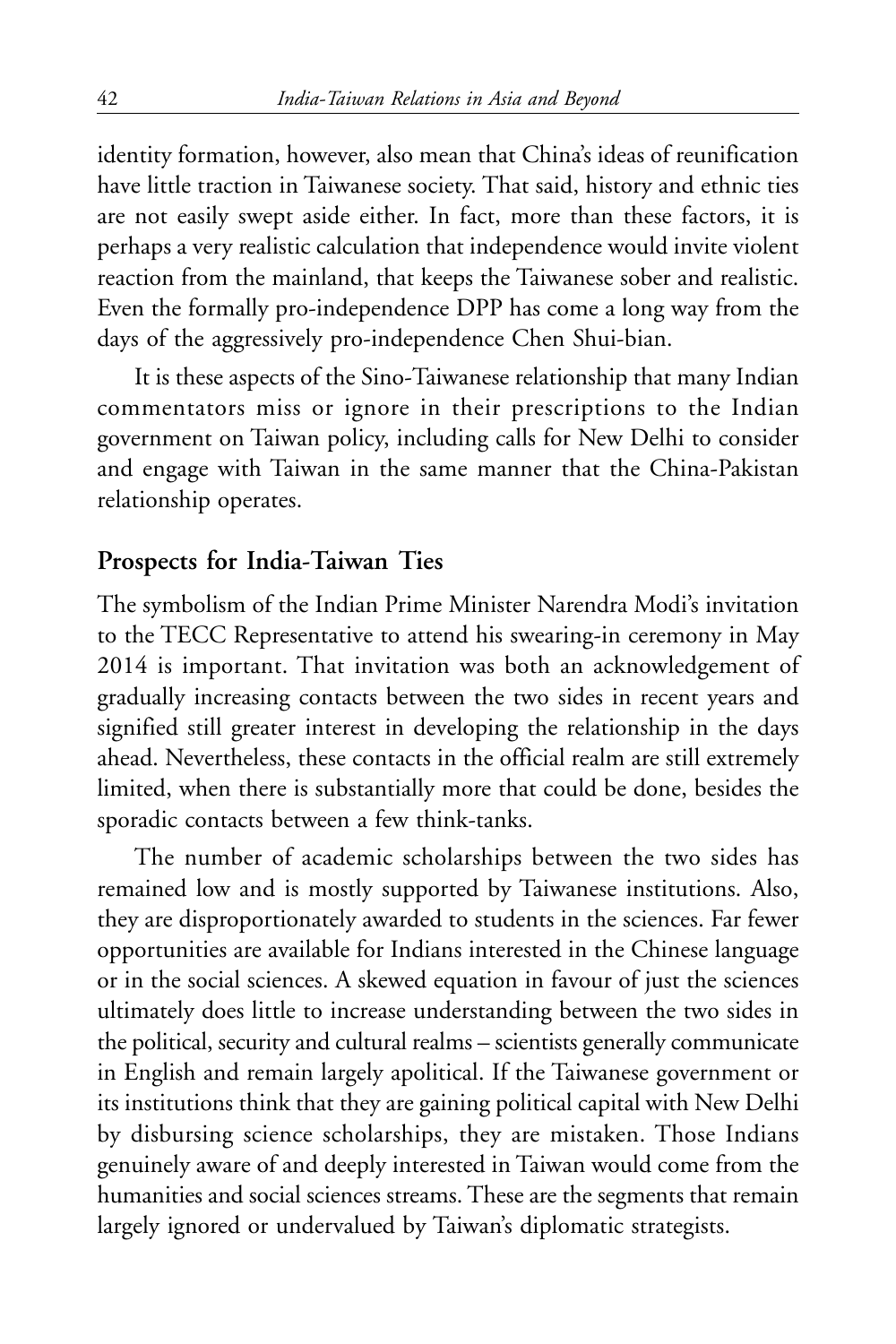What is more, under the KMT regime, perhaps because of Taiwan's economic difficulties, scholarships and support for Chinese language studies for Indian students came down substantially. This in effect displayed either a lack of political foresight about the potential India offered or the belief that maintaining a stable relationship with China was Taiwan's overriding necessity that would not be alleviated by diversifying and deepening ties with other countries. However, this is a crucial area of investment if Taiwan is to have a long-term hope of support from India for greater international space. Greater knowledge and understanding of Taiwan in India that comes from student and youth exchanges are imperative for any sustainable relationship, including the development of economic relations.

Meanwhile, some progress has been achieved at least from a logistical or bureaucratic point of view in India-China relations with the decision in India by the Association of Indian Universities to recognise degrees granted in Taiwan.

People-to-people contacts meanwhile remain limited – Indian immigration officials till even a decade ago often had trouble distinguishing between the Republic of China in Taiwan and the People's Republic of China. There is rather more knowledge of Taiwan within academic institutions and think-tanks in India, particularly those based in Delhi, as scholarly exchanges and conferences on Taiwan-related themes have increased over the years. Buddhism also is a factor that increases India's importance for ordinary Taiwanese otherwise put off by impressions of a general sense of chaos and lack of safety in India. As a result, tourists from Taiwan do make their way to India and the process is made easier still with the extension of the visa-on-arrival facility to Taiwanese citizens in addition to those from China, Hong Kong and Macau.<sup>8</sup>

Moving on to issues specifically related to the political and economic domains, there are hardly any substantive interactions between India and Taiwan. While there is some level of unofficial military exchanges, as already mentioned, the Taiwanese are also engaged sporadically and in limited numbers at the Track 1.5 level and below, as for example, in the form of invitations to Taiwanese scholars to IDSA's annual Asian Security Conference.

On the economic side, too, there is a political reality that Indian actors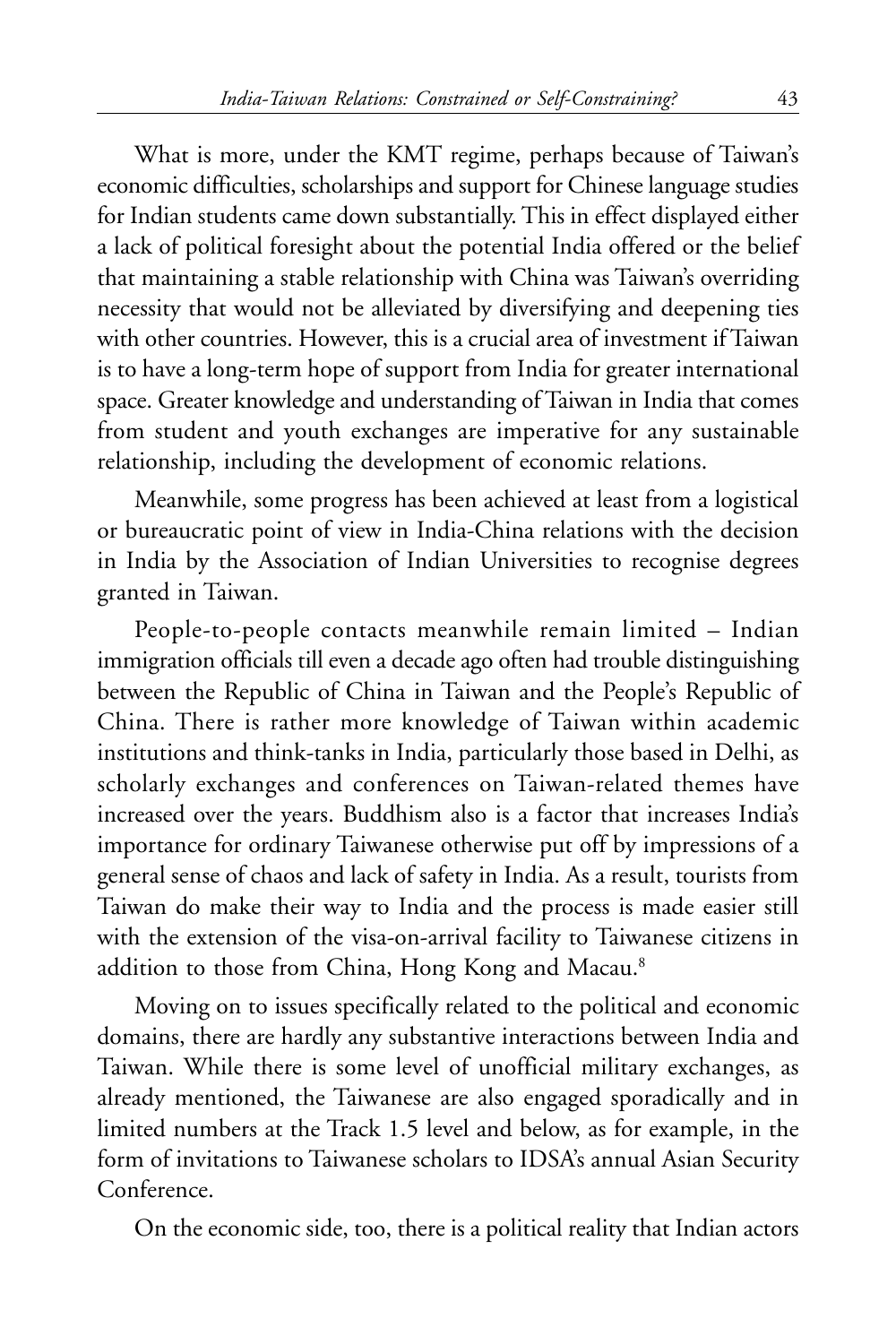need to understand, especially in the wake of the victory of the DPP in the 2014 local elections. The DPP's mayors as well as its legislators understand that the prosperity of their cities and country remains closely tied to the mainland and are unlikely to push for radical new measures asserting Taiwanese independence in international forums. What is more likely is a go-slow or a more careful negotiation over the terms of new economic agreements with China. If the DPP is serious about alternatives to China, then this will be proven only by how actively its mayors court economic investment from and opportunities for their entrepreneurs in other countries in Asia.

This is where India might need to take a leaf out of the Chinese playbook. China has long allowed its provinces and cities an extraordinary degree of freedom to engage with foreign countries and to develop partnerships with provinces and cities in other countries. Indeed, they have actively courted Taiwanese investments. China has hundreds of such sistercity and sister-province relationships across the world, including in countries that both the government and ordinary Chinese consider as potential adversaries, namely, Japan and the United States. These partnerships are a source of foreign investments, technology transfers, and people-to-people exchanges, including tourism.

India and China have already inked some such agreements between major cities and provinces. But with DPP city governments seeking to diversify their economies away from China, Indian city mayors should be courting the Taiwanese alongside other East Asians. The Indian Prime Minister's call for smart cities will also be well served by the focus on Taiwanese cities with their well-managed and technology-enabled city administration and infrastructure. This will require of India, first and foremost, the devolution of greater power in foreign policy issues to local governments in addition, of course, of Indian city mayors also gaining greater powers of administration over their own bailiwicks. At the same time, it is imperative that there is not just a national but a state- and citylevel focus in India on the attainment of Chinese and other East Asian language skills as well as knowledge of the international dynamics of the region. India's candidates for the 'smart city' tag will also need to engage in smart international politics and planning.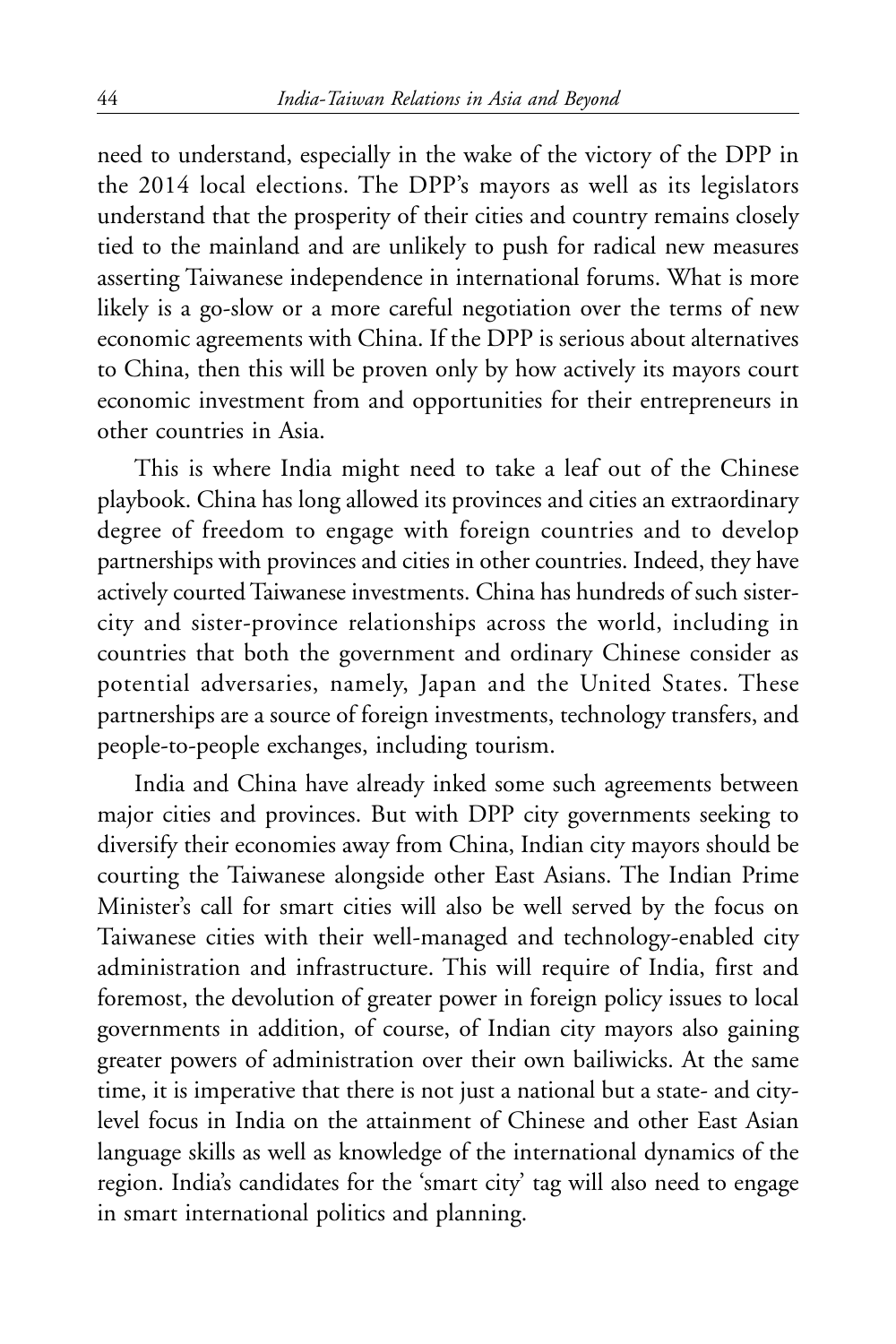Meanwhile, the India-Taiwan economic relationship is far from achieving its true potential. Between April 2000 and December 2015, Taiwan's FDI stock in India stood at just over (US)\$165 million, accounting for just 0.6 per cent of total inflows into India in that period<sup>9</sup> despite possessing a foreign exchange reserve of \$419 billion as of September 2014.<sup>10</sup> And while great hopes are being pinned on Foxconn's planned \$5 billion investment in Maharashtra in the 2015-2020 period, the Taiwanese strength is in small and medium enterprises, precisely the sector that is capable of providing mass employment in India across a range of skillsets. Of course, it cannot hurt if the Foxconn investment fructifies and is seen as succeeding, since it would then provide a major fillip to Taiwanese business interest in India. India will therefore need to focus on both prongs of the economic partnership with Taiwan.

The Taiwanese also have substantial and longstanding expertise in physical infrastructure development. In a context when China's 'one belt, one road' infrastructure investment and development initiative is the talk of Asia, and the official Indian establishment remains deeply suspicious of the Chinese plan, it might be useful for New Delhi to include Taiwanese companies in its basket of alternatives and encourage them to take up bigticket projects in various parts of India.

What is evident from the Singapore meeting of Ma Ying-jeou and Xi Jinping is the immense ability for risk-taking and creativity that the Chinese leader displayed in meeting Ma on the eve of the elections in Taiwan. Despite the many struggles he is engaged with at home, notably the anticorruption campaign and the downturn in China's economy, Xi managed to begin yet another important initiative. This, like the others, is no doubt equally debated and contested in the echelons of the CPC. What is more, Taiwan is a sensitive issue of considerable political and historical weight and one which also creates potential challenges to the legitimacy of the CPC and the PRC. This provides opportunities for not just the PRC's foreign rivals to exploit the situation but is also a slippery slope for Xi domestically.

From the Indian perspective, however, this Chinese move should be both an inspiration and a prod to a greater proactive approach on Taiwan.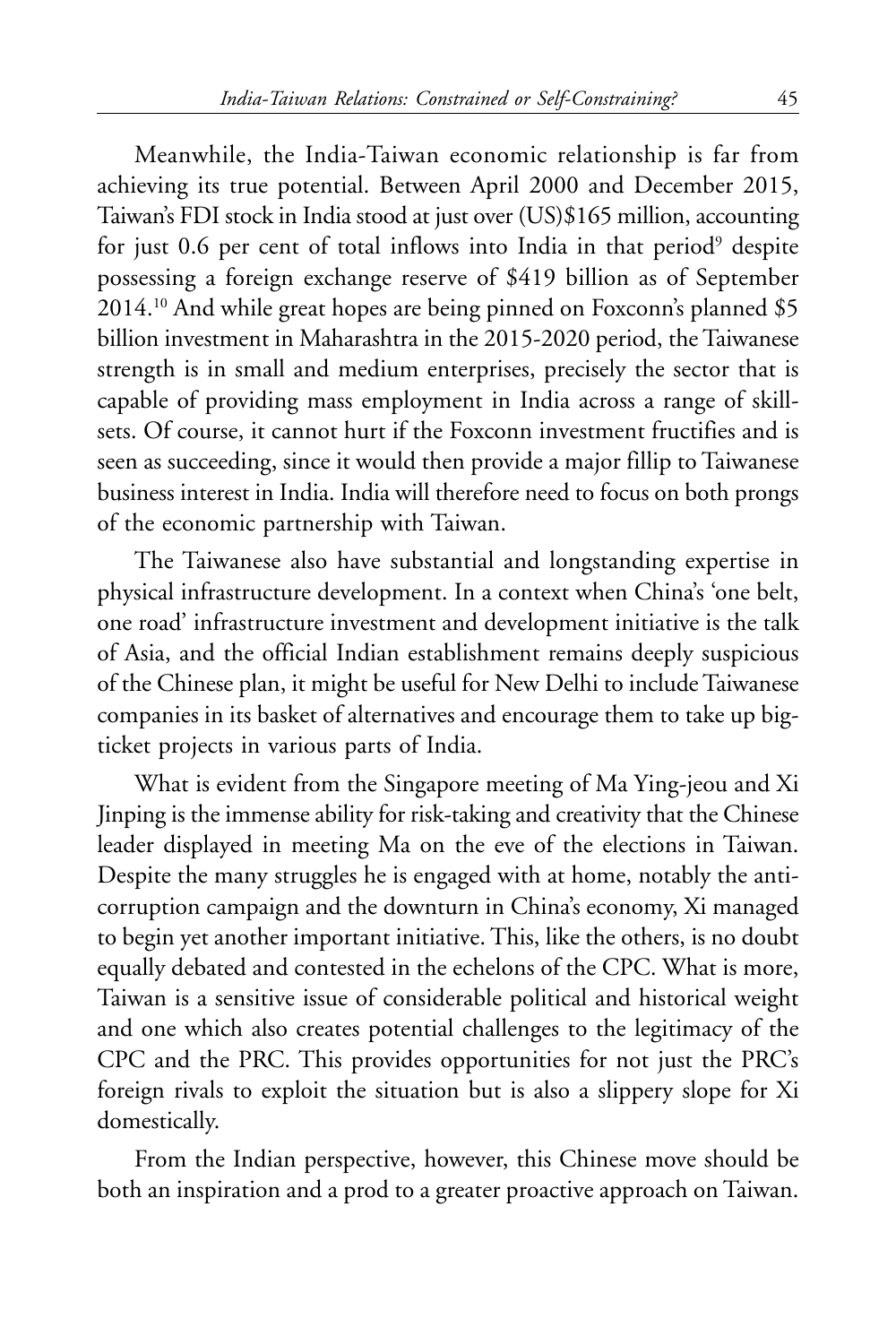## **Conclusion**

India is a huge market and offers prospects similar to what China once offered for both Taiwan's large corporations as well as its small and medium enterprises. However, the same problems that are likely to afflict Tsai's attempts to turn the Taiwanese economy around and away from China might also affect her 'southward policy', which aims at building deeper engagement with South-East Asia and India, among others. The language and cultural barriers to operating in India are pretty substantial for Taiwanese businessmen. India in its turn has hitherto followed a rather inflexible version of the one-China policy compared with many other nations in East Asia and in the West. Symbolic moves by India notwithstanding, progress on the bilateral economic front has been slow, while contacts even at the functional level between government ministries and departments are intermittent and limited. There is, thus, a case to be made for greater political intervention and interactions in order to promote India-Taiwan relations.

Given that India and Taiwan are both democracies there is much that the two countries could do together. During the May 2014 general elections in India, some 100 Chinese students came visiting to observe the process.<sup>11</sup> How many Taiwanese delegations come visiting during various elections in India? While India and Taiwan have different electoral systems, there must surely be other lessons or insights of operating a democracy that the two sides can share. This then adds another item to the list of opportunities in which India and Taiwan have to engage with each other. For India, President-elect Tsai's 'message to the international community...that democracy, as a value, is deeply engrained in the Taiwanese people' <sup>12</sup> must give cause to find ways of greater engagement with the island nation on that basis.

There is also a case to be built up for greater people-to-people exchanges as well as greater institutional cooperation between universities, research institutions, think-tanks and local governments in India and Taiwan. Given the depth and breadth of China's own contacts with Taiwan and given how important Asian and Western countries interact with Taiwan, there remains little logic for the Indian government to continue with its snail's pace on pushing forward greater engagement with Taiwan. Even if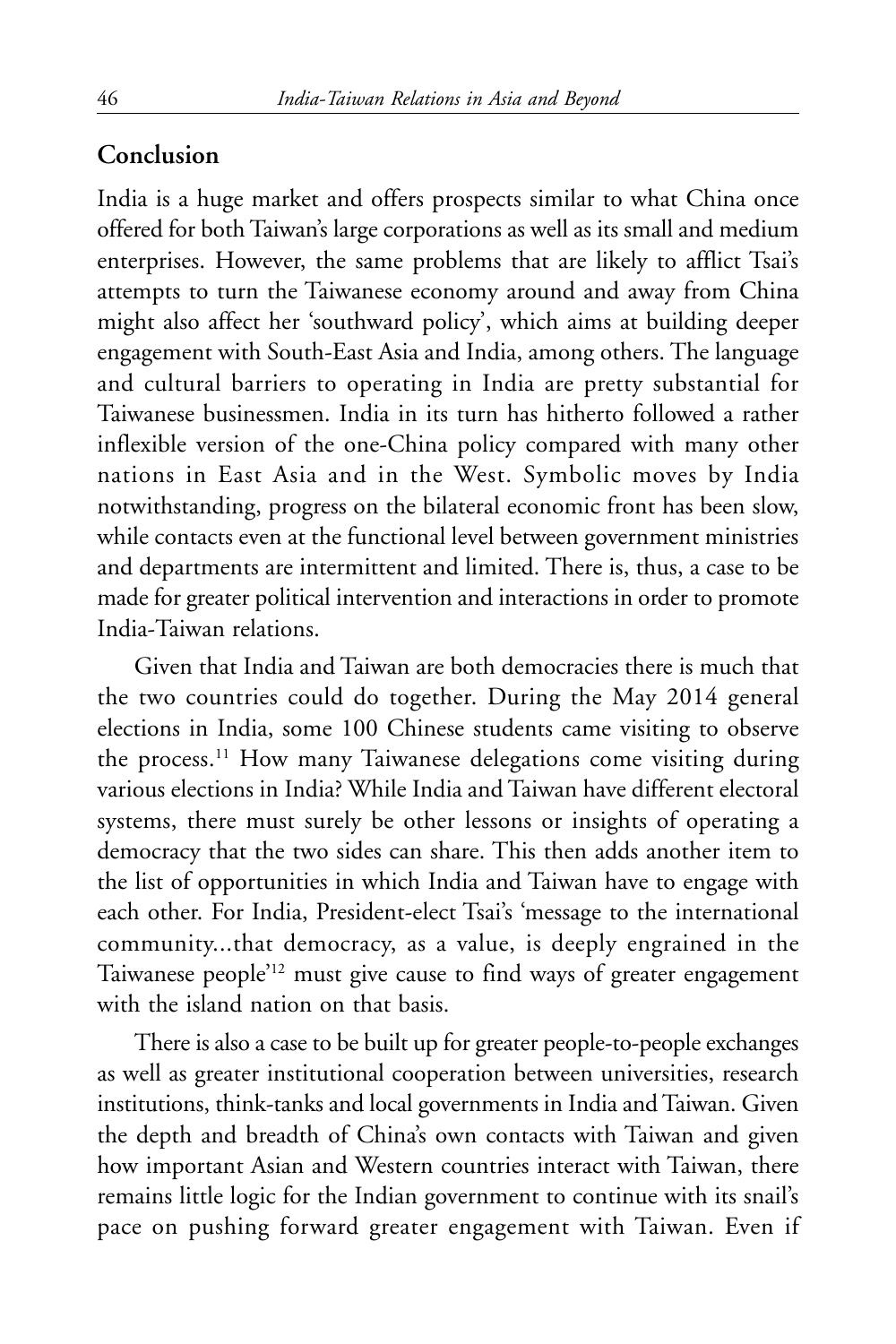Taiwanese political leaders in government might be kept at arm's length, there is no cause to hesitate or go slow on functional cooperation at all levels of government and between all manner of institutions on the two sides.

## **NOTES**

- 1. Sean Mclain, 'Foxconn plans to spend \$5 billion on factories in India's Maharashtra state', *Wall Street Journal.* 8 August 2015, http://www.wsj.com/articles/foxconn-plansto-spend-5-billion-on-factories-in-indias-maharashtra-state-1439035640
- 2. Ministry of External Affairs, India, 'Transcript of External Affairs Minister's first formal interaction with the media (September 8, 2014)', http://mea.gov.in/mediabriefings.htm?dtl/23982/Transcript+of+External+Affairs+Ministers+first+formal+ interaction+with+the+media+September+8+2014
- 3. On the same subject, see also Prashant Kumar Singh, 'The "One-India policy" needs more thought', *The Diplomat*, 5 November 2014, http://thediplomat.com/2014/11/ the-one-india-policy-needs-more-thought/
- 4. Elvis Picardo, '10 countries with the biggest forex reserves', *Investopedia*, 31 March 2015, http://www.investopedia.com/articles/investing/033115/10-countries-biggestforex-reserves.asp
- 5. See, for instance, Yimou Lee, 'Shadowy Chinese agency woos Taiwanese to win island back', *Japan Times,* 27 November 2014, http://www.japantimes.co.jp/news/2014/11/ 27/world/politics-diplomacy-world/chinas-shadowy-agency-working-swallow-taiwan/
- 6. Lee would subsequently be expelled from the KMT for founding the pro-independence Taiwan Solidarity Union.
- 7. Wen-Ti Sung, 'The rise of the "Pan-DPP 6.88": Leveling the playing field', *Thinking Taiwan*, 30 November 2014, http://thinking-taiwan.com/the-rise-of-the-pan-dpp-6- 88-leveling-the-playing-field/
- 8. Ministry of Home Affairs, Government of India, 2016, 'e-Tourist Visa', http:// indianvisaonline.gov.in/visa/tvoa.html
- 9. Department of Industrial Policy & Promotion, Ministry of Commerce & Industry, Government of India, 2015. 'Quarterly fact sheet: fact sheet on foreign direct investment (FDI) From April, 2000 To December, 2015', http://dipp.nic.in/English/ Publications/FDI\_Statistics/2015/FDI\_FactSheet\_OctoberNovemberDecember2015. pdf
- 10. Picardo, '10 countries with the biggest forex reserves', n. 4.
- 11. *Indian Express,* 'Chinese youth to take part in Election Commission rally today', 9 November 2013, http://www.indianexpress.com/news/chinese-youth-to-take-part-inelection-commission-rally-today/1192726/
- 12. Democratic Progressive Party, Taiwan, 'President-elect Tsai Ing-Wen calls for unity following election, Remarks from the International Press Conference' *Taiwan Democratic Progressive Party Mission in the U.S.,* 16 January 2016. http://us7.campaignarchive2.com/?u=514c164469699ac1ac10bfe93&id=d75de0c99b&e=b579d6a0a4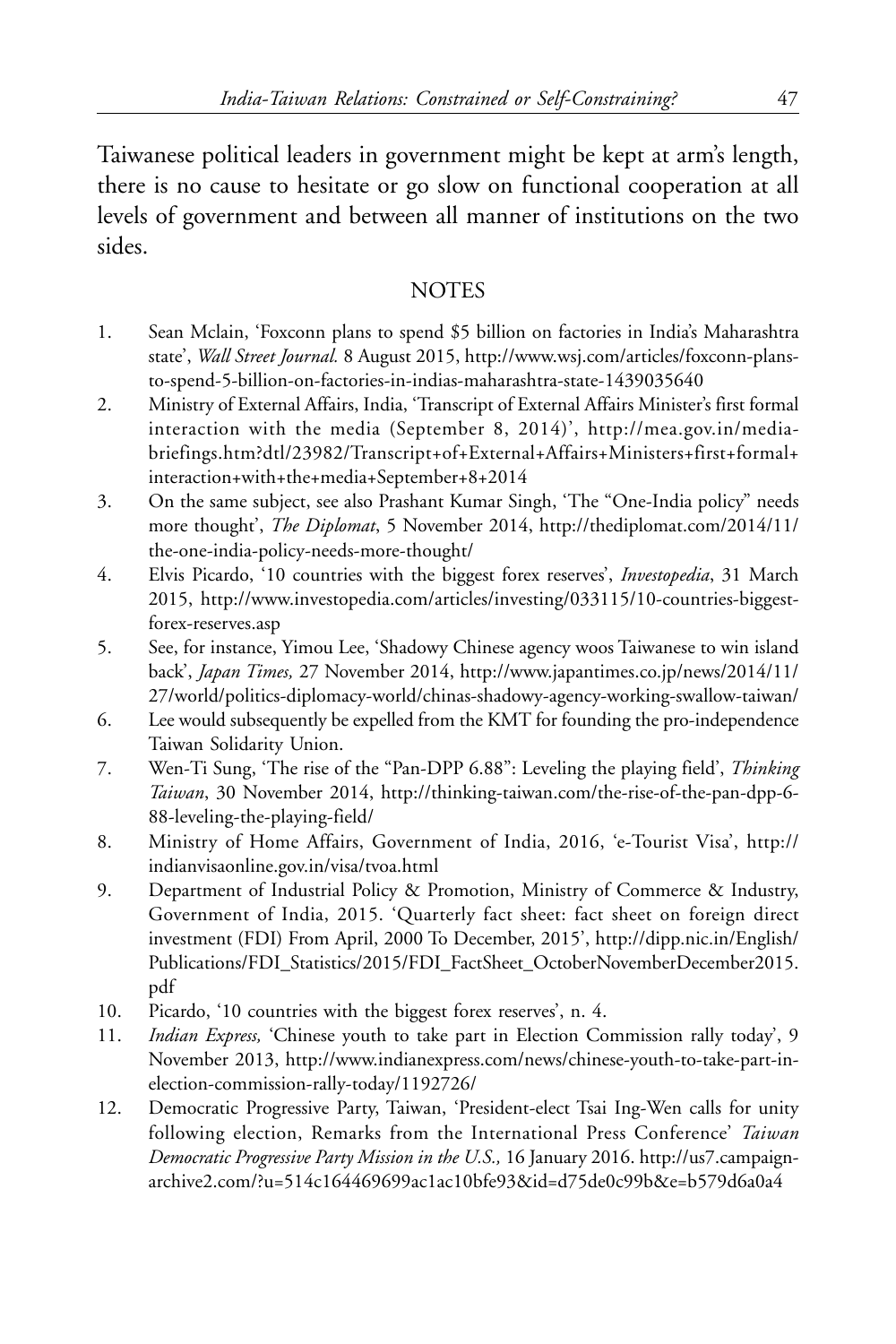5

# India and Taiwan: Two Democracies and Two Governing Systems— A View from India

*Ritu Agarwal*

India and Taiwan have inherited different political institutions, ideas and political personalities which have dominated the two countries over the years, but both have established the democratic political system. India has a long history of vibrant electoral democracy while Taiwan has recently chosen the path of presidential elections. Still, the larger question is why Indian democracy remains a puzzle for those who support democratic values. Political instability is often associated with democracy in India. The failure to achieve absolute majority in parliament, the multi-party system, lack of coordination between the central and state governments, and failure in achieving policy consensus are most often cited as the reasons for this trend of political uncertainty. Taiwanese democratic experience is on the other hand associated with political stability, policy consensus over matters of important political and economic issues and often much better distribution of benefits across large sections of the citizens.

This paper examines the factors which have made these two democratic countries diverge in their democratic experiences. Is the nature of the state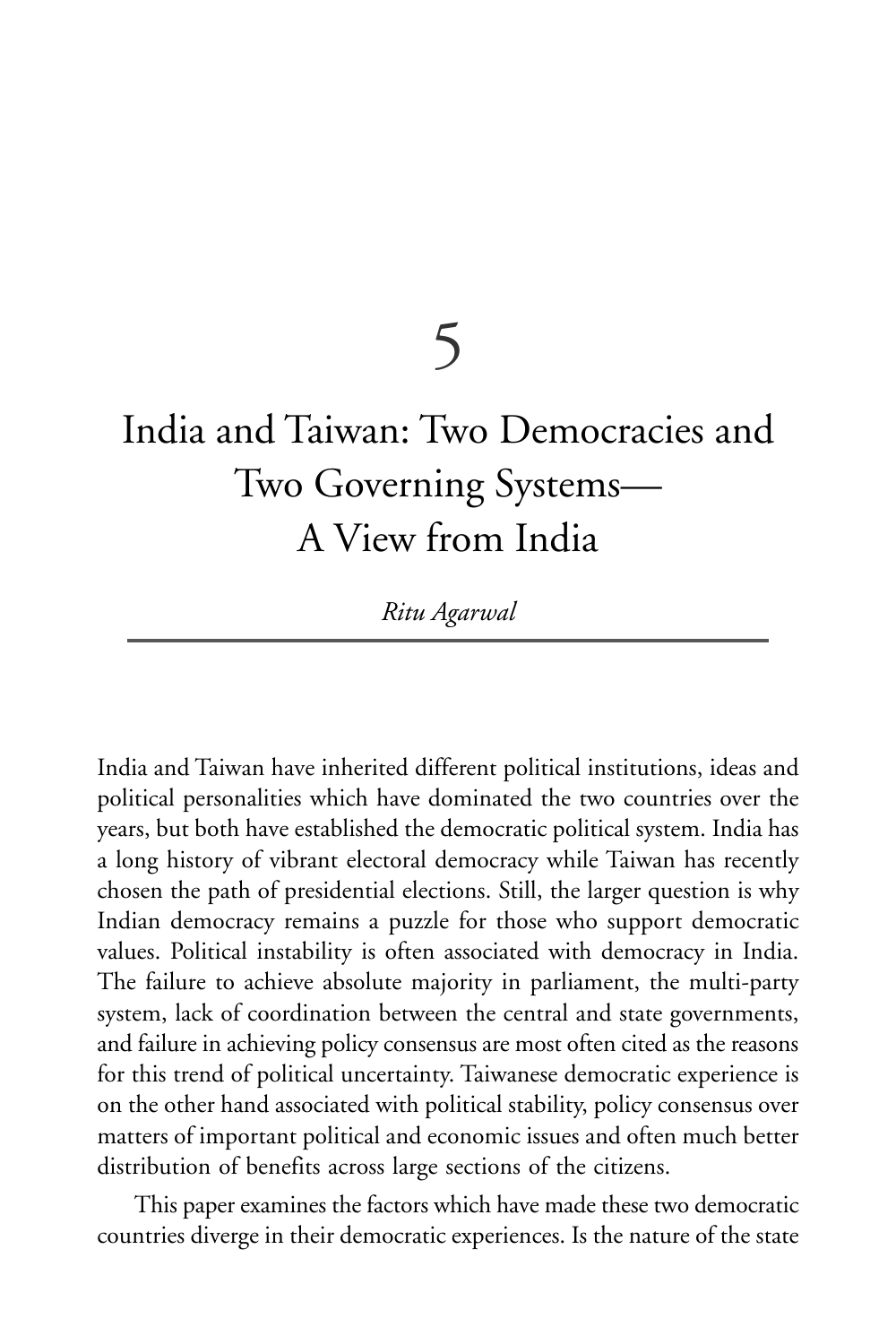a factor in this? How do different political institutions and their functioning influence their effectiveness? What are the factors that determine policy formulation in the two countries? How far do political ideology or economic pragmatism influence their policymaking process?

Taiwan has witnessed a changeover from an authoritarian setup to a liberal democratic political system. What factors have made this shift possible? To understand this, one has to keep in mind three factors like state capacity, rule of law and democratic institutions. In Taiwan, neither rule of law nor multiparty electoral system had been established. However, there was a developmental state supported by a strong bureaucracy. Some scholars have argued that it was the focus on economic growth which made this transition peaceful. Economic development has brought about a social transformation and desire for modernity and secular values, which have made democracy possible in Taiwan. Social transformation can be understood in terms of discarding traditional values of old loyalties, be it with the village, community or the lineage; rather, one gets more affiliated with modern ideas. This works more towards gaining one's identity as a member of a secular agency. Citizenship as a modern concept becomes more important, which can be defined as membership of a state organisation. People do not organise themselves around the traditional social institutions; rather, they get membership of the political associations of civic bodies. This kind of social transformation has given hope for modernity. Social mobility has become an essential feature and it has bridged the gap between rich and poor and thus flattened social hierarchies in significant ways. These social conditions play a significant role in democratic consolidation in a country.

India is a very different model of democracy, where economic growth has not brought much social transformation. Its literacy rate remains unsatisfactory, and its people are mostly organised around the traditional social institutions like caste, religion and community. In India, one's identity is determined by the place and the family in which one is born. These traditional loyalties bind people and their life throughout. The lack of social mobilisation has not created enough conditions for modernity in India. Social hierarchies play a significant role and are not conducive to a successful democratic political system. Even the state is not able to penetrate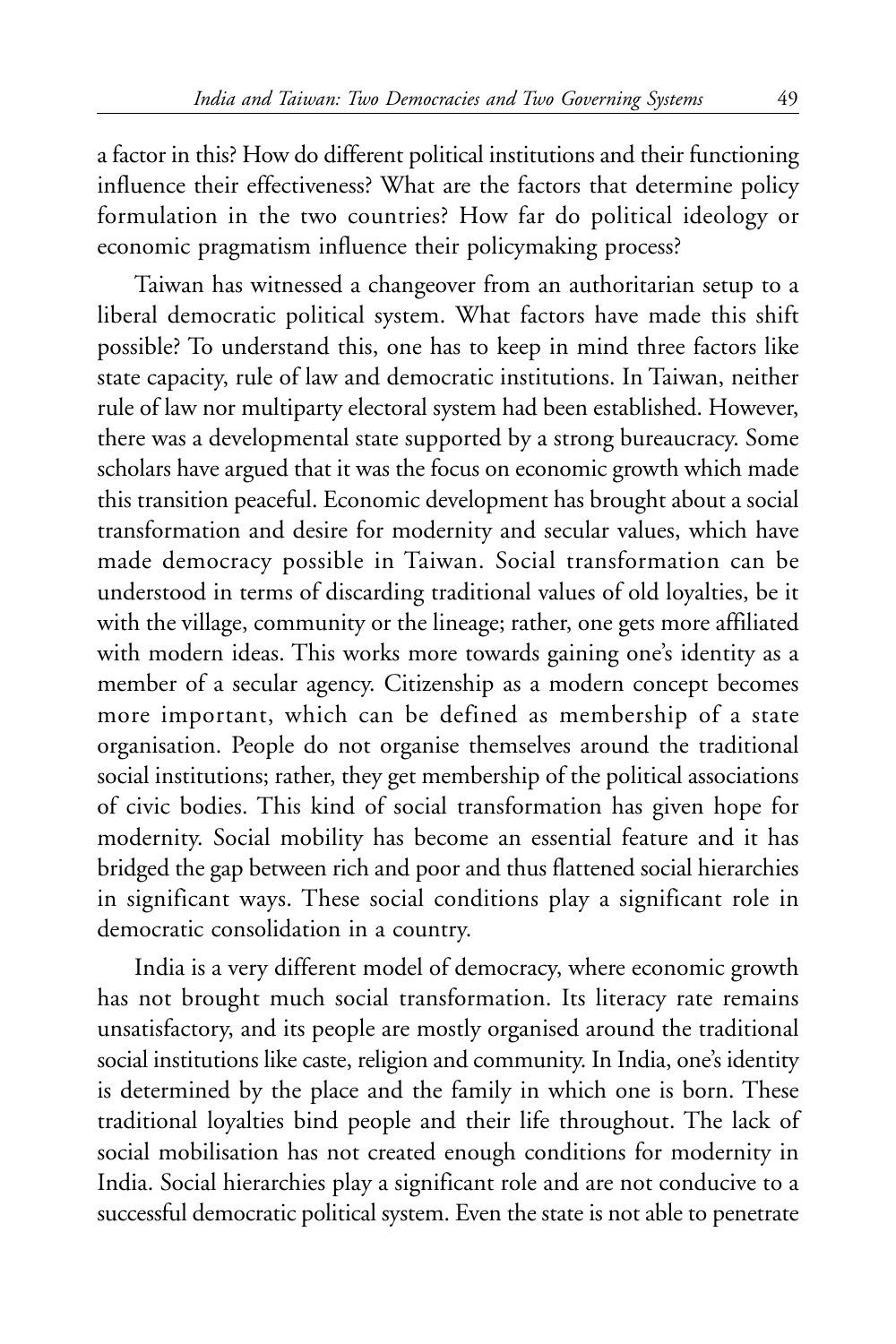deep into these social boundaries, which restrict individual freedom and personal rights. Thus the state's capacity is negotiated and constrained by social norms and traditional institutions. State control, often with the rule of law and multiparty electoral system, fails to deliver social goods and society fails to work as complementary to the state's goals and objectives.

In Taiwan, the traditional Confucian culture works as a supporting mechanism in many ways. Confucianism inculcates respect for the elders, faith in the political empire and obedience to its command. Culturally, people are accustomed to following orders and carrying out the social agendas set for them. Confucianism, which was historically considered an impediment to modernisation, has actually worked to create social harmony and cooperation and thus attenuated social conflicts. The state prioritises the developmental agenda from above, which is followed by the local and regional players at the grassroots level. In India, on the other hand, different kinds of group and community interests sometimes override the larger state and national interests. There is no inclination to follow political orders from above; rather, the political ideas are always contested and their implementation is questioned. These factors have made India more conflict prone and divided along group and community interests. Even the electoral politics caters to these different regional and community interests, which makes this scenario more competitive and contested. The social forces are more independent in nature and most often work as autonomous actors in fulfilling the local and regional interest. The lack of political stability and poor coordination between the national and local interests leads to India being regarded as a weak state.

To understand the nature of democracy in Taiwan and India, it is also important to examine the role of political institutions like the Constitution, law and the state. How does the regime gain political legitimacy? Is it based on a purely institutional model of governance or are there different mechanisms to gain popular legitimacy in these two countries?

Economic performance is the key to attaining political legitimacy in countries which earlier have been authoritarian. The state has played quite an active role in promoting market forces in Taiwan, which has been the main factor behind its economic miracle. The most important initiative in this direction has been the implementation of land reform. Under this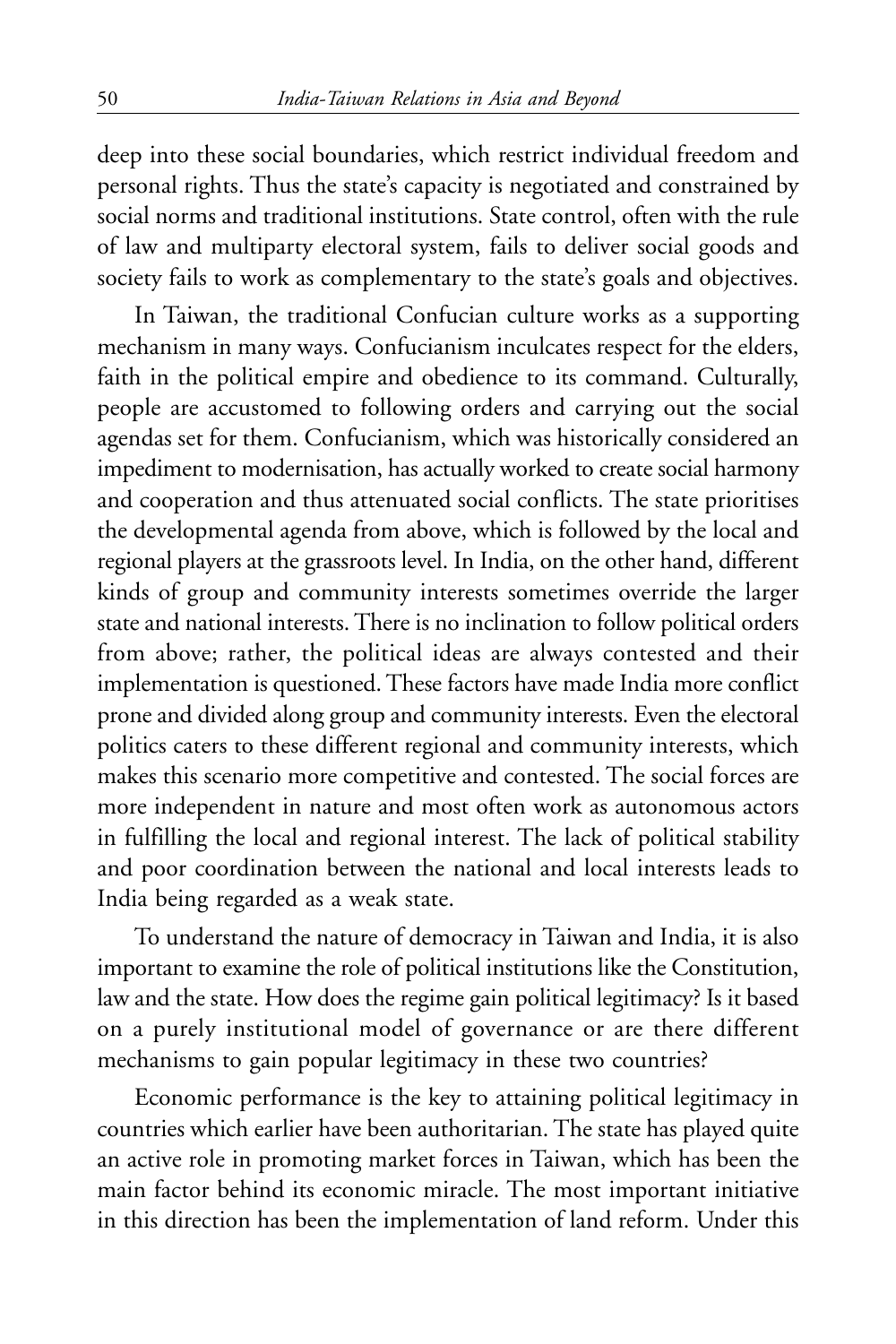programme, the farmers were granted more freedom in making economic decisions. Even as early as 1950, in industries, the share of the private sector was much larger than that of the government. The government induced privatisation of the economy and the mushrooming of small-scale family businesses played a crucial role in the economic boom of the country. Another important feature of state-induced privatisation has been the increase in foreign capital investment. The high domestic saving rate and impressive amount of foreign investment have led to large-scale capital accumulation. This capital was used mainly for infrastructure development. State planning was mainly towards building up the growth and economic structure with less regulation. Thus, the state and capital have worked together to bring about economic growth, which in a way has gained political legitimacy for the regime.

In India, the large population, traditional beliefs and protecting cultural values have been more on the forefront of the agenda of political parties. Political development is not necessarily associated with the distribution of economic goods. The state in India has never been regarded as developmental in nature. Political participation has not brought about social mobilisation, and the polity is often divided along caste, class and religious lines. Ideas like secularism, affirmative action and preferential policies are regularly contested politically. The bureaucracy also is embedded in the dominant social and economic interests. The state is not an autonomous actor which can decide on the stage of economic development India should attain, the kind of industrial growth that is beneficial and how the economic benefits should be distributed equitably. While equality and justice are the two dominant ideologies which have generated considerable debate in the academia and among policymakers, the lack of social reforms and progressive state interventions has made the Indian state incapable of performing its social and economic functions. India has mainly remained a primordial society where the traditional identities and social bondages play a dominant role. An agrarian economy, it suffers from unequal land distribution, farmers' debt and often the dominant role of middlemen in marketing strategies. Though the state has taken a few pro-active measures, the implementation part is determined by local-level leaders and their vision about their regions.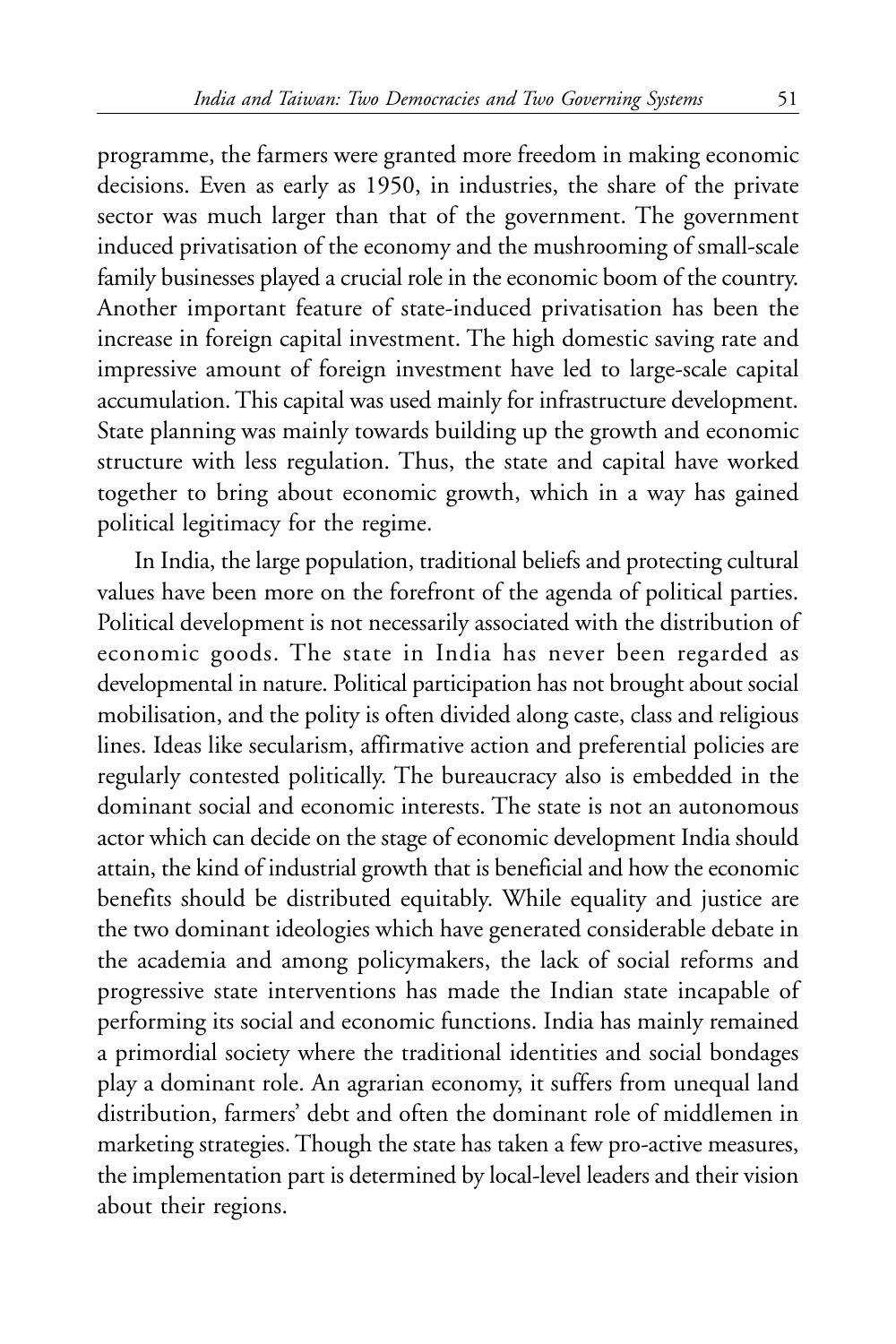An interesting feature of the Taiwanese economic miracle is the great adaptability of the system to changing circumstances. In a period when inflation was a major problem, the whole effort was focused on reducing inflation and promoting industrialisation. Initially, the emphasis was on building up labour-intensive industries. The shift from labour- to capitalto knowledge-based industries was very much planned and was adopted according to the changing circumstances.

The Indian state has not been farsighted enough to lay down the objectives for economic performance. Elections are the key parameters to test the political legitimacy of a particular party. There is not a single and consistent approach towards the national objectives. With elections deciding the fate of a political party, there is a change in the national goals and objectives every time a different party comes to power. Most of the time, the parties do not bring about any structural transformation; rather, the policies are drawn towards maintaining the political status quo. Religion, caste and community often turn into great reserves to capture votes during the elections. Any economic objective which disturbs the social fabric is often not contested. To pass any legislation on crucial social and economic issues, there has to be a debate in Parliament, which itself is dominated by multiple parties and their different ideologies. One example is the land legislation law which the current government at the centre has been trying to get passed for the last two years. However, it has been unable to gain the consent in the upper house of Parliament. This has become a major block in attracting foreign investment into the country.

Taiwan has evolved a political system which has features of the unitary model but there was some tendency to become centralised. Taiwan does not give supremacy to any political institution like the executive over the legislature; rather, it has devolved political power to the local government to take initiatives. Local innovations play an important role in evolving new policy objectives. Constitutionally, there are five branches of government, including the executive, the legislative and the judiciary, and in addition two more political organs, which are responsible for the recruitment and monitoring of these officials. Since Taiwan started its journey of democratisation quite late, there is a view among scholars that civil and political rights are not granted fully to its citizens. In fact, the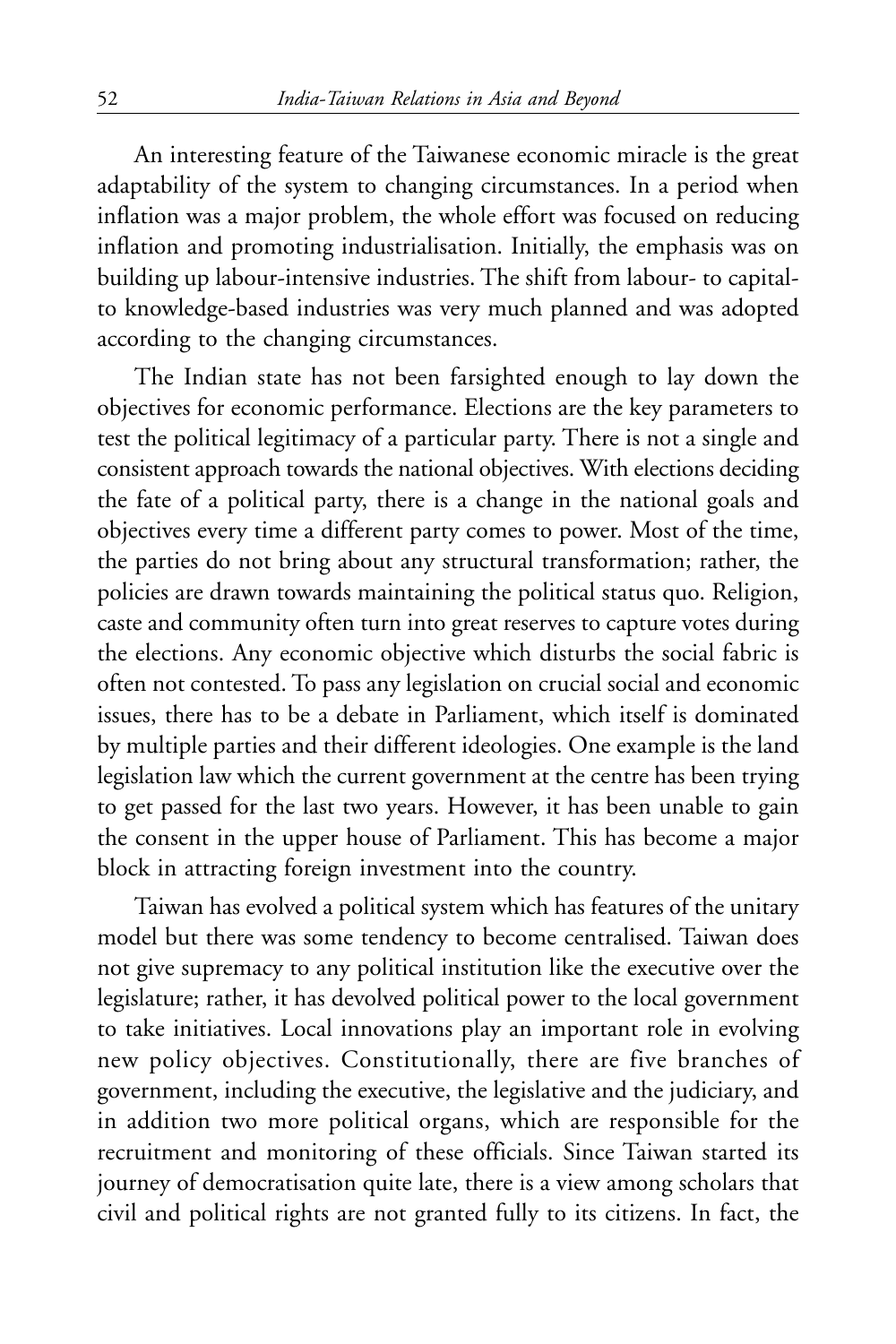language of political protest and dissent seems to be different in the country. However, the citizens have been granted more religious freedom. There is also much more social freedom of association and movement. In India, there is most often no clear separation of powers and there is an institutional overlap, which makes decision-making difficult. Protracted debates on legislative matters further delay the political process. Besides, there are political agitations. Lobbies and pressure groups also influence political decision-making.

Law and order is crucial to provide confidence to foreign investment. Laws create favourable conditions and provide guidelines about the areas in which economic investment can be made. In India, the rule of law plays the role as a supervisor and maintains law and order. The law in Taiwan manly works as a tool of the state to provide the conditions which can become a structural ground for the capitalist economic interest. It mainly deals with social and economic rights and is silent about civil and political rights.

In India, law and legal freedom are quite powerful instruments in the hands of the state. These mainly work to serve the political interest of a community or a group. The laws are mainly concerned with social and political issues and do not address economic freedom and investment. A plethora of legislation has been passed in the country over the decades, but there is little clarity in them. Often, the laws seem to be not related to the prevailing social reality. The judiciary has taken an active role of social intervention and public interest litigation gives the right to the citizens to fight against corruption, public policy and other political process. However, there is evidence of high-level authorities not adhering to judicial orders if the person to be proceeded against is influential. Often, the judicial system is also used vindictively.

Sun Yat Sen's Three People's Principles (nationalism, democracy and livelihood) seem to dominate the official political ideology in Taiwan. The very idea of establishing a link between political and economic development fits into the country's development trajectory. Economic growth was considered the key to bring social modernisation, which would lead to democracy eventually. This was well reflected in the early ideological debates in Taiwan, when free market and free trade were important tenets of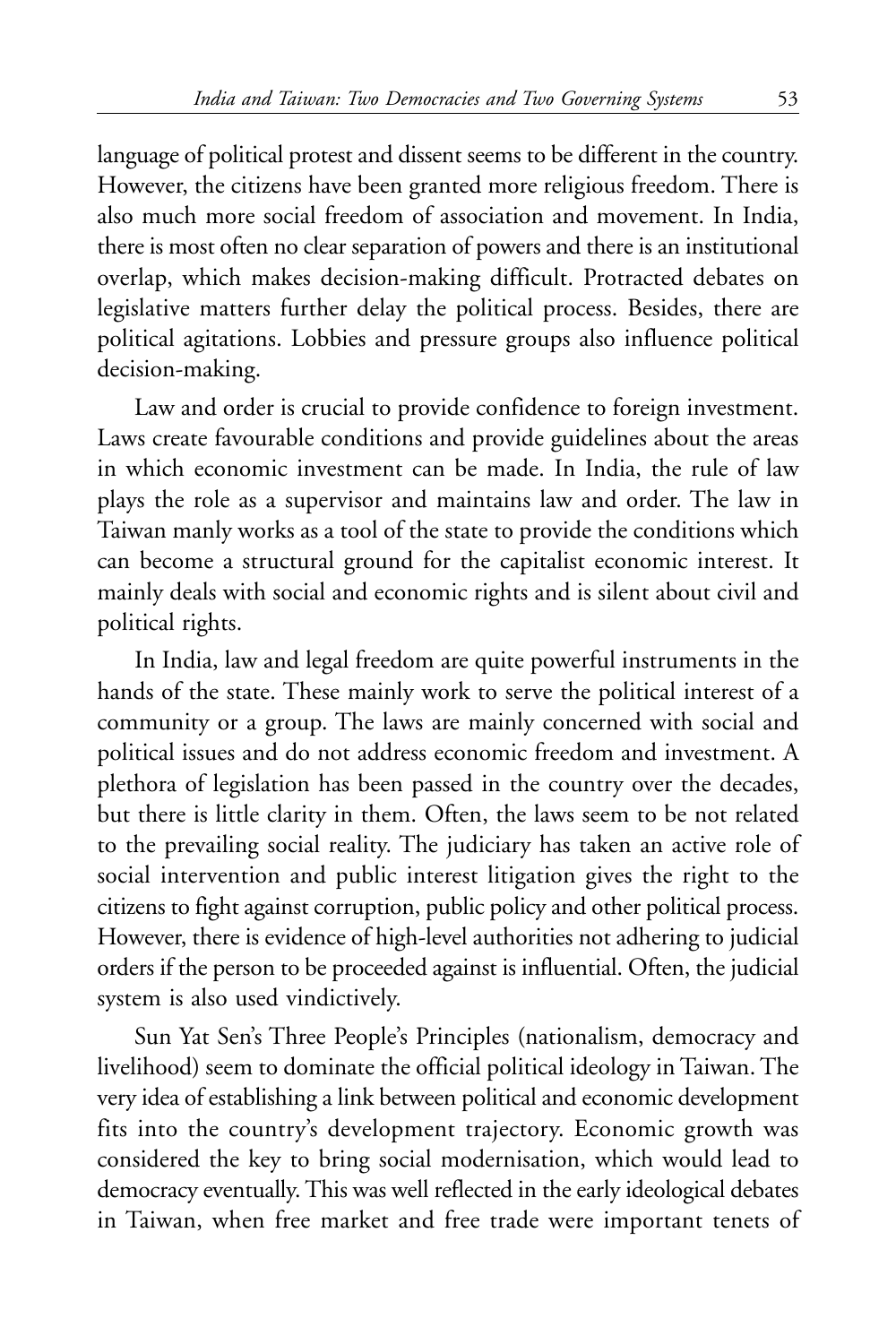economic development. However, there were no alternative ideologies suggested and the political culture seems to be more pragmatic in nature. In India, Nehru's vision of a strong and economically developed country has often led to political contestation. There is not a single dominating political vision.

In Taiwan, the success of democratisation is also based on the party system, which for several years was dominated by a one-party system. The party was economically very powerful and controlled most of the economic and political positions. However, after the 1970s, Taiwan witnessed the emergence of opposition parties. There is, currently, mainly a two-party system, which has made government functioning quite effective. The multiparty system in India, based on different political ideologies, often makes governance much more difficult.

In Taiwan, the democratic consolidation seems to be happening due to the forces from below. Though there is a unitary model of political governance, the local political institutions have been given a more free hand in taking economic initiatives at various levels. This has not only brought social change but also satisfied large sections of society. In India, the local politics fail to evolve an innovative model of governance which satisfies the larger sections of society. Due to the federal structure of government, the party at the centre cannot dictate the terms of development to the states. However, in recent years Bihar and some southern states have become popular in evolving a focused approach to development.

In India's democratic experience, there is a diversity of political interest, which is most often accompanied by a deliberative and consultative political process. There is a complex process of interest articulation in this multicultural society. The political situation can be described as democratic management of contentious politics. Taiwan on the other hand has been a vibrant young democracy marked by linguistic and religious homogeneity. Democracy in Taiwan has been shaped by Confucian traditions, social harmony and Western liberalism.

The political process in India is one of maintaining elusive consensus driven by competing interest articulation. But there is an institutional deficit for accommodating these diverse social interests. In Taiwan, there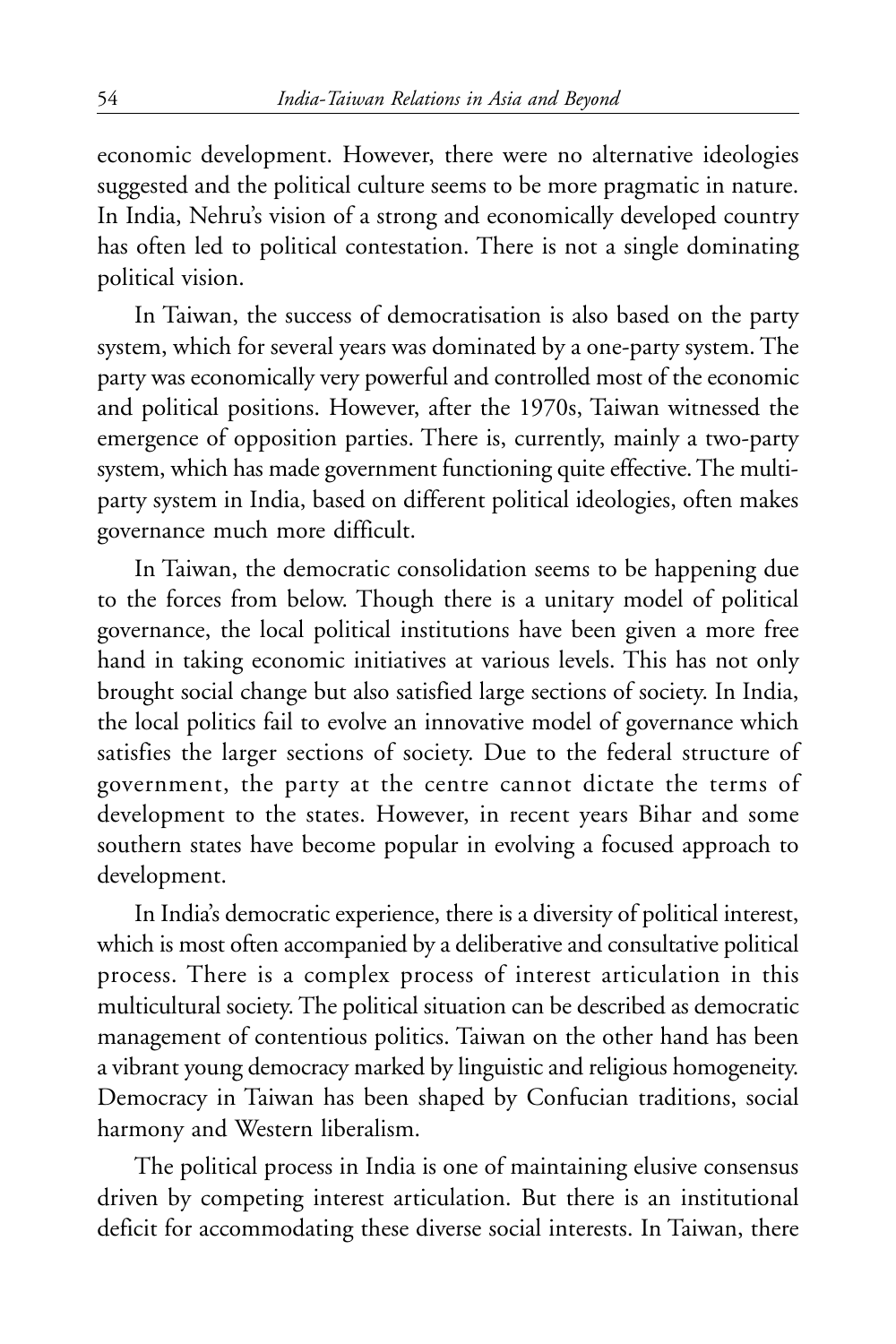has been a political consensus on the larger national interest. Policies are formulated according to the national requirement and the country seems to be having a greater institutional capacity which can better coordinate between the government and the citizens.

In Taiwan, there has been minimal popular opposition to government, including to some of the reforms. The Confucian values of duty and piety may have played a role in this. Moreover, lower levels of inequality have allowed the government to implement reforms with little resistance. There has been pragmatism in policymaking accompanied by continuity in policy formulation. Moreover, policies are formulated according to the need of the time. The regimes have shown their ability to identify the needs and devise and implement national development programmes on the basis of requirement rather than prevalent ideologies. Policy formulation is based on trial and error. Policies are oriented towards local development and adopt a political approach suited to local conditions. In India, as we have seen earlier, there is a problem of policy continuity.

The Taiwanese state can be defined as an entrepreneurial state tilted towards building a market-based economy, thus resolving efforts to bring about material well-being. The state has also been playing an active role in promoting export-led growth and establishing an industrial economy. The Indian state on the other hand is more involved in policy formulation but not in making active interventions in industrial promotion. In India there is a separation of powers, clearly laid down by the constitution, and there has been no coordination between ministries and industrial groups. There are various forums which often provide a contradictory picture about the ground reality.

Thus, there is a huge difference in the historical and political situation in which democracy has evolved in India and Taiwan. In India, with its multiple diversity of interests, often not the political consent but the contestation is regarded as a viable alternative to make democracy successful as a political process. It also brings down the role that political institutions can play in democratic management of the country. Taiwan's experience on the other hand points out the ideal model of democracy where social forces and political institutions work in harmony.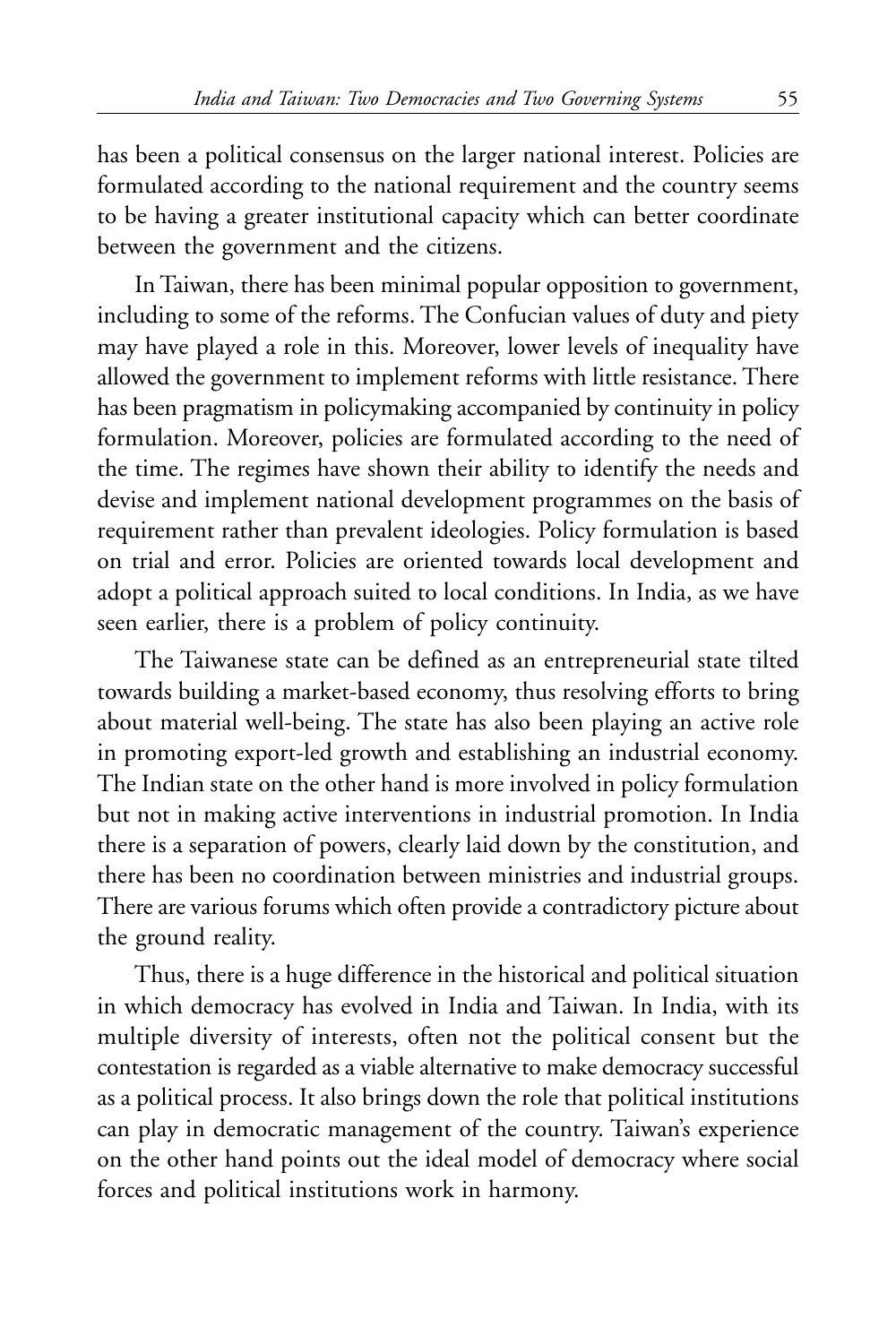6

## India and Taiwan: Potential Regional Partners?

*Jagannath P. Panda*

The significance of India and Taiwan, as two prominent economies of Asia, is ever increasing. India is one of the largest economies in the world, whereas Taiwan is one of the most competitive economies in the Asia-Pacific region.<sup>1</sup> While Taiwan is known for its export and investment policy in Asia-Pacific, India is a vital economy in the Regional Comprehensive Economic Partnership (RCEP) negotiation mechanism, which is one of the most important trade liberalising models of the region. The two countries' 'complex' relationship with the People's Republic of China (PRC) gives them further prominence.

*Is there scope for cooperation between India and Taiwan in Asia-Pacific or in the evolving regional order*? In 2015 the two countries commemorated the 20th anniversary of the establishment of the India-Taipei Association (ITA) in Taipei and the Taipei Economic and Cultural Center (TECC) in New Delhi. These representative offices have allowed them to maintain a working relation which is not diplomatic but comprises diplomatic shades. This chapter argues that diplomacy has many characters and gradations, and therefore, there is scope for India and Taiwan to cooperate in the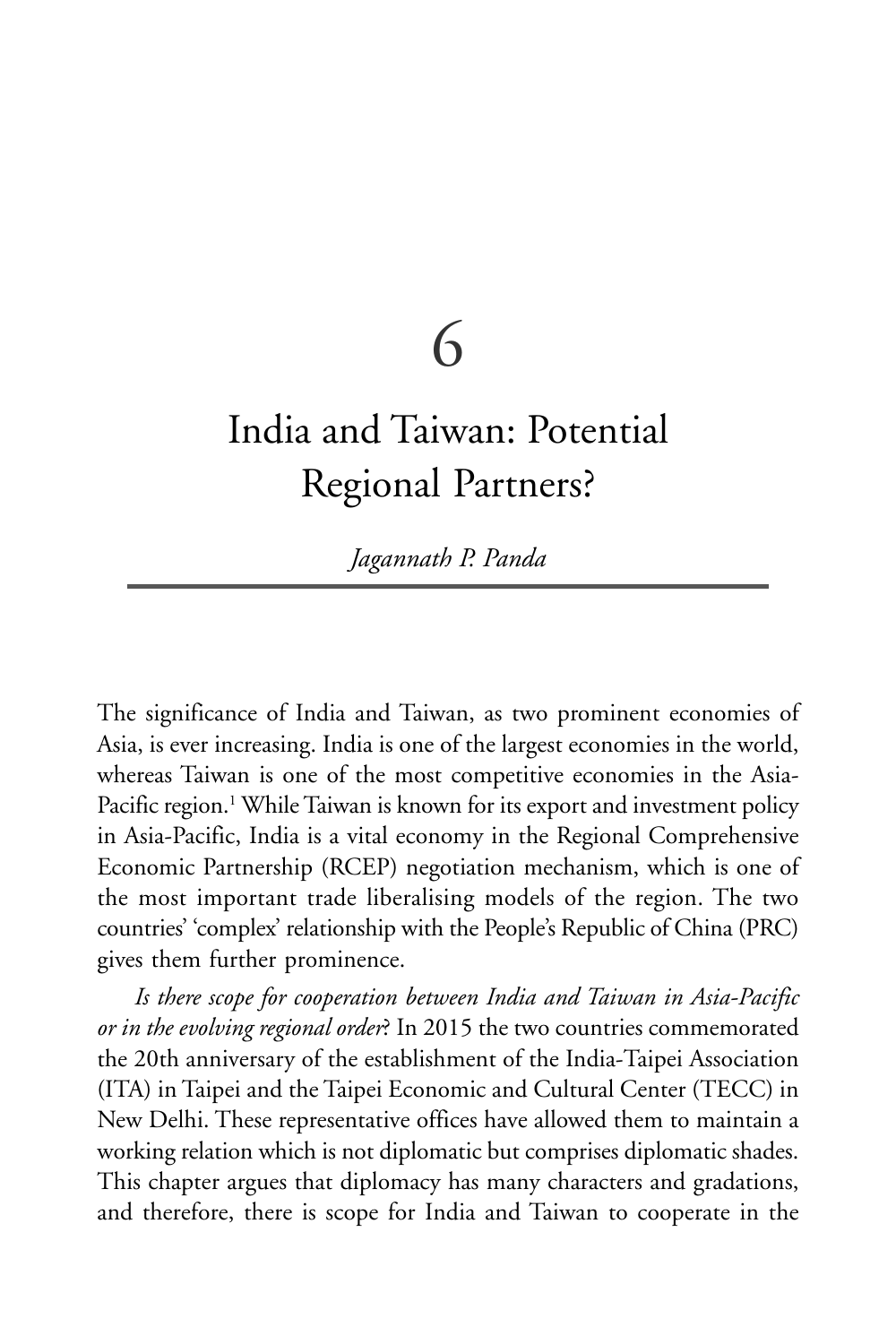evolving regional order. For this, Taiwan has to carefully prepare a path for itself in the regional order to seek India's support whereas India has also equally to take an interest to cooperate with Taiwan. The scope of this cooperation is more in multilateral forums, mechanisms and institutions by supporting each other's position and participation. Both countries need to think ambitiously, not ambiguously, for a greater role and participation in the regional mechanisms and multilateral institutions in an evolving regional order where the focus is on Indo-Pacific.

#### **Between Asia-Pacific Ambitions and Ambiguity**

Three conditions prompt India and Taiwan to ponder a channel of cooperation by supporting each other's position and participation in regional mechanisms and institutions. *First*, they need each other to enhance their international space and role. Experts argue that 'international space is mostly construed for partaking in multilateral institutions and mechanisms, be they diplomatic or non-diplomatic, official or non-official, political or economic'.<sup>2</sup> Taiwan has been constantly looking to enhance its international space, through membership and participation in regional and global institutions or bodies, since the 1990s, $^3$  not only in terms of getting affiliation in United Nations affiliated bodies but also to get accession to trading mechanisms and financial institutions. From 1993 onwards, Taiwan has annually attempted to persuade the UN General Assembly to include in its agenda the deliberation of the issue of UN representation for its 23 million people. The Ma Ying-jeou administration in its first term advocated for greater space for Taiwan in international agencies through 'meaningful participation'.<sup>4</sup> For instance, on 14 August 2008, Taiwan with the cooperation of 16 diplomatic allies submitted a proposal to the UN Secretariat for 'meaningful participation in international agencies' affiliated to the UN, which was rejected. For Taipei, 'meaningful participation' denotes 'autonomy to decide when and what activities it wishes to join at the global level, instead of relying on the mainland'.<sup>5</sup> In its second term, the Ma Ying-jeou administration attempted to promote Taiwan's case for greater international participation in the Asia-Pacific region. The newly elected Democratic Progressive Party (DPP) may also follow a similar path. Likewise, partaking in multilateral forums and mechanisms has been a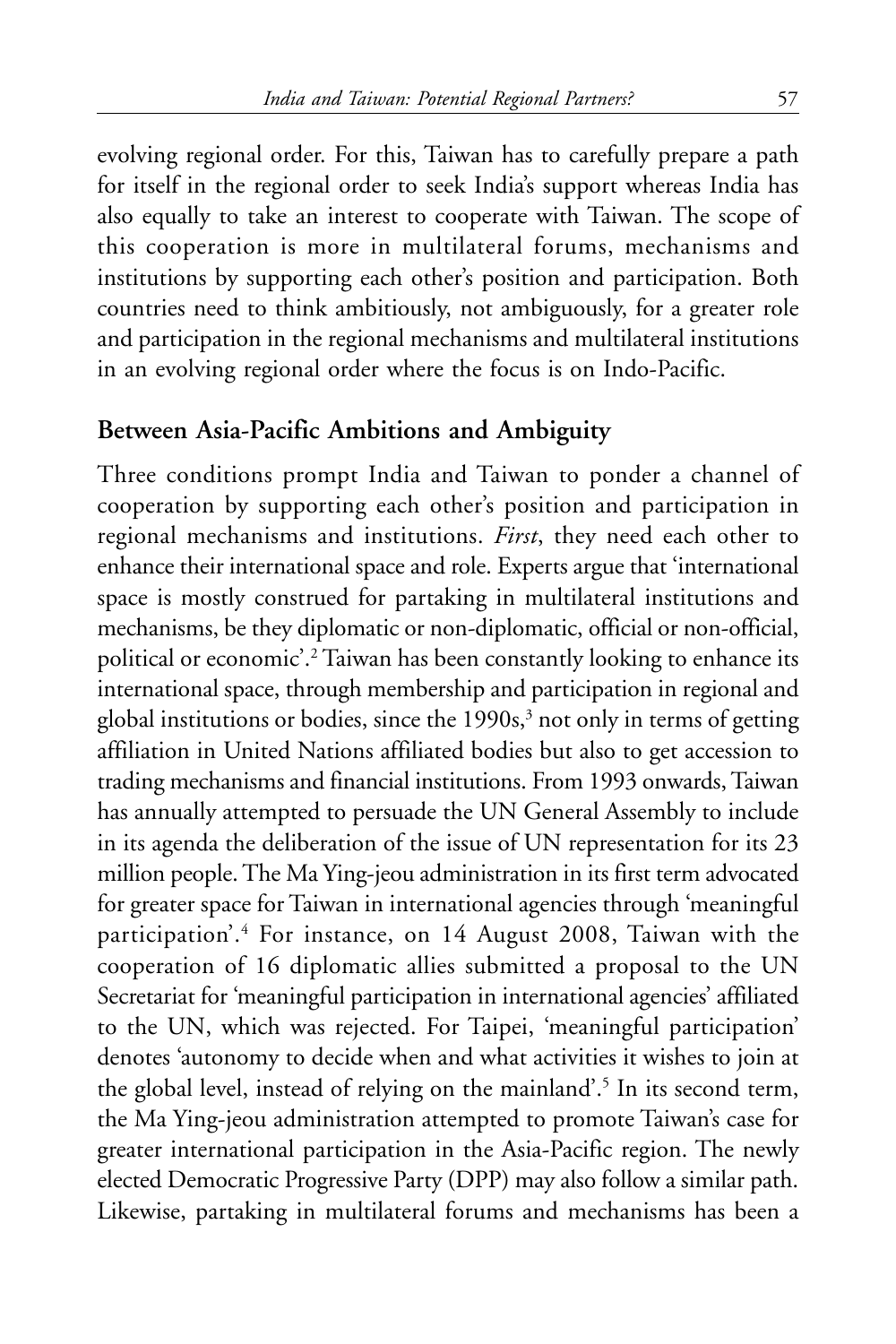frequently debated topic in Indian foreign policy in recent times. Under Prime Minister Narendra Modi, Indian foreign policy is witnessing a new lease of progress where the aim is to enhance India's positioning in global platforms. Experts argue that 'Modi has certainly aroused expectations at home and abroad about India's rise in the global scene in the 21st century with the most imaginative way and clarity of purpose'.<sup>6</sup> This similar quest in India's and Taiwan's foreign policy must encourage them to ponder possible cooperation.

*Second*, the rise of the 'Indo-Pacific' construct where the focus is on maritime security must bring India and Taiwan together. Taiwan is a key linking point for important sea-lanes in Indo-Pacific.<sup>7</sup> Its proximity to the South China Sea makes its strategic positioning significant. The region of South-East Asia, which possesses a substantial portion of the South China Sea zone, spans over Sumatra to Taiwan and becomes a critical maritime zone linking both the Indian and Pacific Oceans.<sup>8</sup> Taiwan is heavily dependent on sea trade. This must encourage India and Taiwan to come together. Given India's central positioning in the Indian Ocean and its rising commercial ambition in the South China Sea, India's maritime reach across the region must board Taiwan. On the maritime territorial sector, especially on the South China Sea issue, there may not be any practical cooperation possible between India and Taiwan since India is not a party to the South China Sea dispute. But both India and Taiwan must start thinking about maritime trade and commercial cooperation in building peace and stability across the region, especially when the then President Ma Ying-jeou's 'South China Sea Peace Initiative' appealed to the parties in dispute to put aside the differences and 'promote joint development of resources'.<sup>9</sup> This correlates with India's approach towards the South China Sea where exploration of resources and promoting commercial activities are India's key motives. India and Taiwan can talk about how they can promote resource exploration in Sea zone.

*Third*, the evolving Asia-Pacific trade architecture must also encourage India and Taiwan to search for a cooperative drive. Both sides definitely possess potential economies but their potentialities do not often place them in a comfortable economic zone in Asia-Pacific trade architecture. Establishing a free trade area (FTA) has been a much talked-about aspect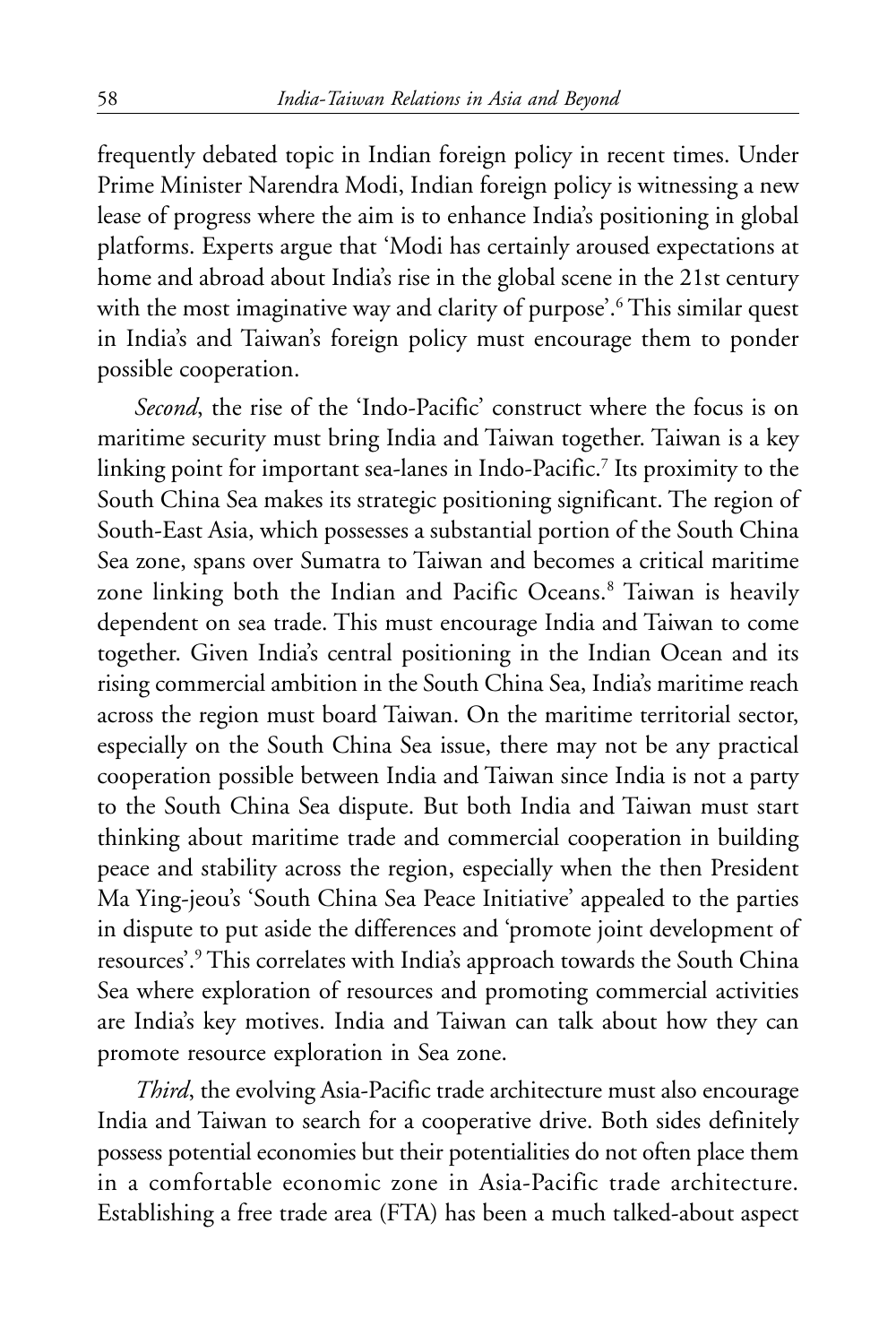of the Asia-Pacific region in recent times. There is much discussion about the Trans-Pacific Partnership (TPP) and the RCEP mechanisms. Neither Taiwan nor India is part of the TPP negotiation process. Their exclusion from the TPP must encourage them to cooperate on a positive spectrum. This becomes critical considering that Taiwan is an important part of the Asian supply chain as a key regional investor and export link.<sup>10</sup> To its disadvantage, Taiwan's commercial interest and importance needs to be explored in the Asia-Pacific trade models. Likewise, India's nonmembership in Asia Pacific Economic Cooperation (APEC) has limited its scope to partake in the Asia-Pacific trade mechanisms. These create new conditions for India-Taiwan cooperation in the regional sphere.

*Fourth*, what puts India and Taiwan on a common platform is the factor of the People's Republic of China (PRC). India's relations with China are steadily improving, but the enduring strategic underpinning, especially concerning the boundary dispute, hampers their relationship. On a similar footing, under President Ma Ying-jeou, mainland China-Taiwan relations became somewhat stable and went on a progressive path on the economic front. However, overall, these relations continue to remain tense on the reunification issue and on the matter of the one-China policy. The arrival of the DPP in power in Taiwan has brought this one-China policy in the reckoning again. Though both India and Taiwan may find it difficult to pursue an anti-China (for India) or anti-mainland (for Taiwan) foreign policy, a cooperative context of understanding on China's rise in Asia can be a bonding factor between them. This is important, given that China under Xi Jinping has become a demanding power and has been pursuing an 'assertive' policy both regionally and globally.

#### **New Institutions and Trade Architecture**

Even though the regional order is in flux currently, still it offers India and Taiwan greater scope for cooperation than ever before. The scope to cooperate at the regional level is more vividly observed in regional mechanisms and multilateral institutions than anywhere else. Greater participation in the multilateral forums and institutions has been one of the main pillars of Taiwan's identity in the international sphere. Similarly, for India, a greater role in regional mechanisms and institutions would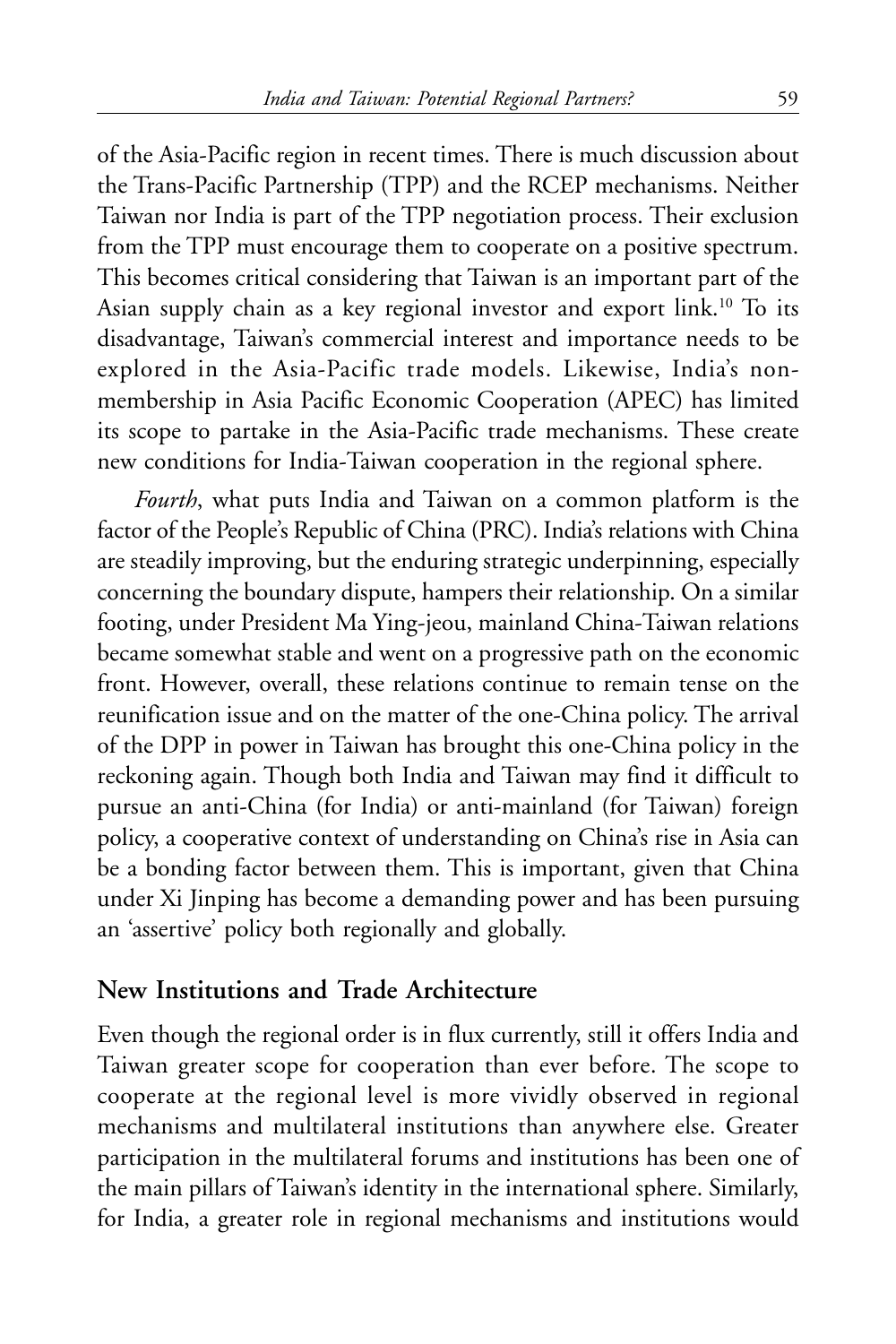enhance its status as a power both in Asia and beyond. A serious deliberation for cooperation between the two sides on a set of new institutions or mechanisms must start. Given the intertwining of 'economic multilateral' mechanisms with 'security multilateral' mechanisms, India and Taiwan can forge dialogue on a range of issues like the Asian Infrastructural Investment Bank (AIIB), RCEP, TPP and the FTA of Asia-Pacific (FTAAP).

The AIIB, which is a newly established financial institution, should encourage India and Taiwan to envision regional cooperation. *Can India and Taiwan practically cooperate within the sphere of the AIIB, given that it is a Chinese-propounded institution*? Taiwan applied for AIIB founding membership at the beginning of 2015, but China prevented the application, explaining that Taiwan can apply later after consultation with mainland China with an 'appropriate name'. Nomenclature is a sensitive issue between Taiwan and mainland China. Jin Liqun, president of the AIIB, expressed the view that Taiwan's proposal for membership must come through the Finance Ministry of the PRC, to which Taiwan may not agree.<sup>11</sup> Article 3 of Chapter I of the AIIB restricts entry to 'sovereign' countries.<sup>12</sup> Taiwan on its part wants to be a part of the AIIB on terms of 'dignity and equality'.<sup>13</sup> But seen from a practical perspective, Taiwan may compromise on the nomenclature of its name in order to join the AIIB. In this context, it may be noted that Taiwan has enhanced its international participation through names like 'Chinese Taipei', 'Taipei, China' and 'Separate Customs Territory of Taiwan, Penghu, Kinmen and Matsu'. Inclusion in the AIIB will allow Taiwan to cooperate with a range of regional and non-regional countries economically.

Taiwan's entry into the AIIB is possible under the name of 'Taipei, China', similar to the name that Taiwan holds in the Asian Development Bank (ADB); or under the Hong Kong model, under which Taiwan has to apply through China's Finance Ministry; or the APEC model, where Taiwan can be inducted as 'Chinese Taipei' as an 'official member', with the same rights and obligations as other members enjoy. Given Taiwan's possible entry into the AIIB, a range of scope for cooperation may be crafted between India and Taiwan. India as the second-largest shareholder in the AIIB can ideally support Taiwan's entry. For India, it may be difficult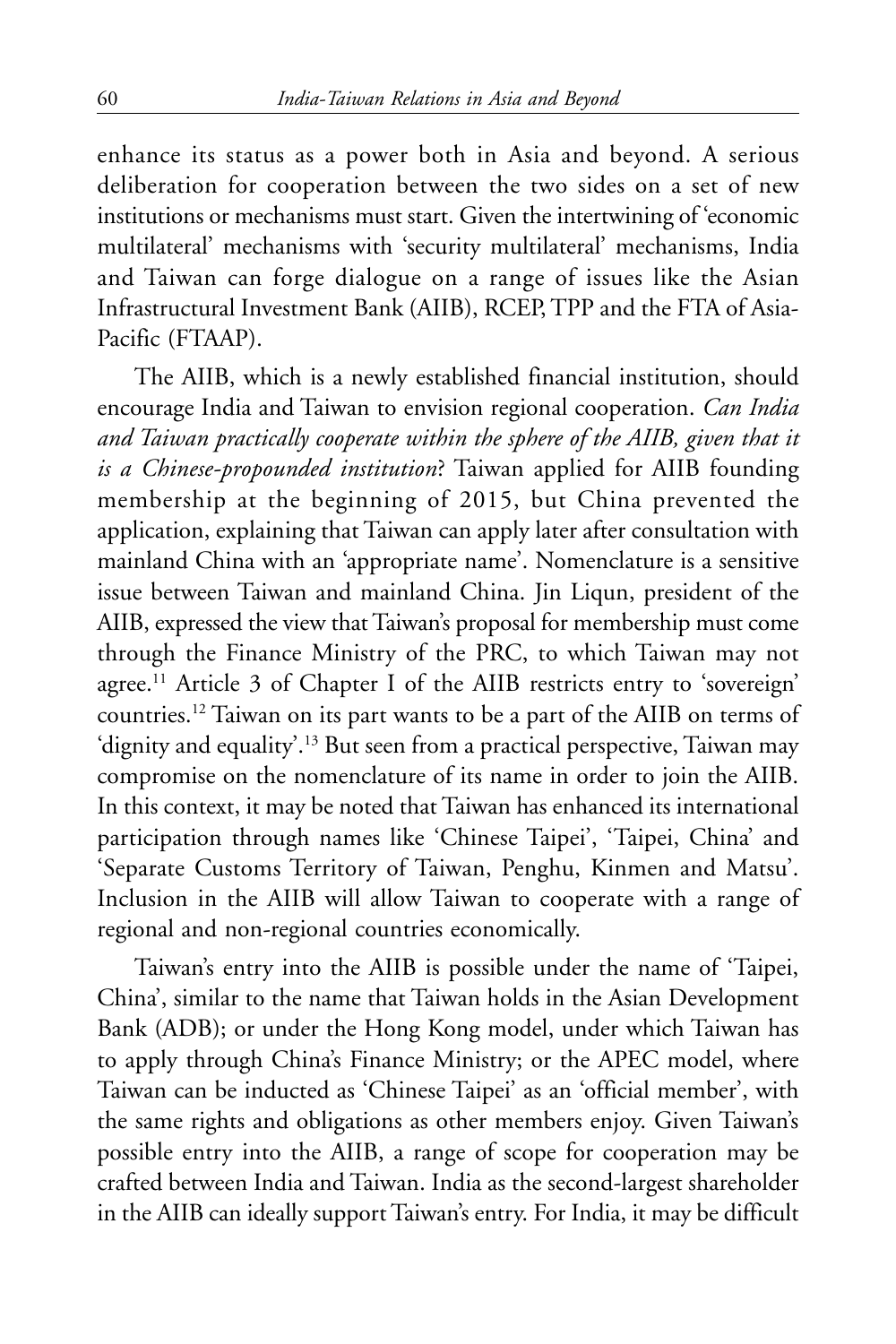to support Taiwan's bid outright, but with a tactical understanding between the two sides it may be possible. Taiwan's entry into the AIIB would allow the two countries to cooperate on a range of regional economic issues and forge discussion on regional economic integration, where the focus should be on infrastructural development. The two sides can cooperate in areas like energy, transport, logistics, rural development, urban development, education, healthcare, and social development.

On a broader spectrum, this ambition of cooperation should not be limited to the AIIB. Asia-Pacific is undergoing transition currently and the highlight is the emerging trade architecture. Negotiations of the TPP have been concluded; the RCEP negotiations are ongoing. Collaboration on these trade negotiating models can be a medium of cooperation between India and Taiwan. Taiwan's Economic Cooperation Framework Agreement (ECFA) with mainland China has allowed it to forge an understanding with many countries to sign FTA-like agreements. Not being a sovereign entity, Taipei cannot generally sign full-fledged FTAs,<sup>14</sup> but it has signed FTA-like agreements with New Zealand and Singapore. Taiwan's FTAlike agreement with New Zealand has been conducted under the New Zealand and the Separate Customs Territory of Taiwan, Penghu, Kinmen, and Matsu on Economic Cooperation (ANZTEC). This agreement was signed in July 2013. ANZTEC is a high-quality comprehensive trade agreement that will promote trade in goods, services and investments.<sup>15</sup> It would also offer preferential tariff access to New Zealand exporters in Taiwan.<sup>16</sup> Singapore is the first South-East Asian country with whom Taiwan entered into an FTA-like agreement, on a pattern similar to ANZTEC, in November 2013. It is formally known as the Agreement between Singapore and the Separate Customs Territory of Taiwan, Penghu, Kinmen and Matsu on Economic Partnership (ASTEP),<sup>17</sup> which is described as a 'high-standard' and 'high-quality' trade agreement.<sup>18</sup> ANZTEC and ASTEP are two milestones in Taiwan's progress in regional participation and regional economic integration, especially when Singapore is a part of the RCEP negotiation model and New Zealand is already a part of the TPP.

An FTA-like agreement between India and Taiwan is being discussed for sometime now and a feasibility study has been conducted by the Indian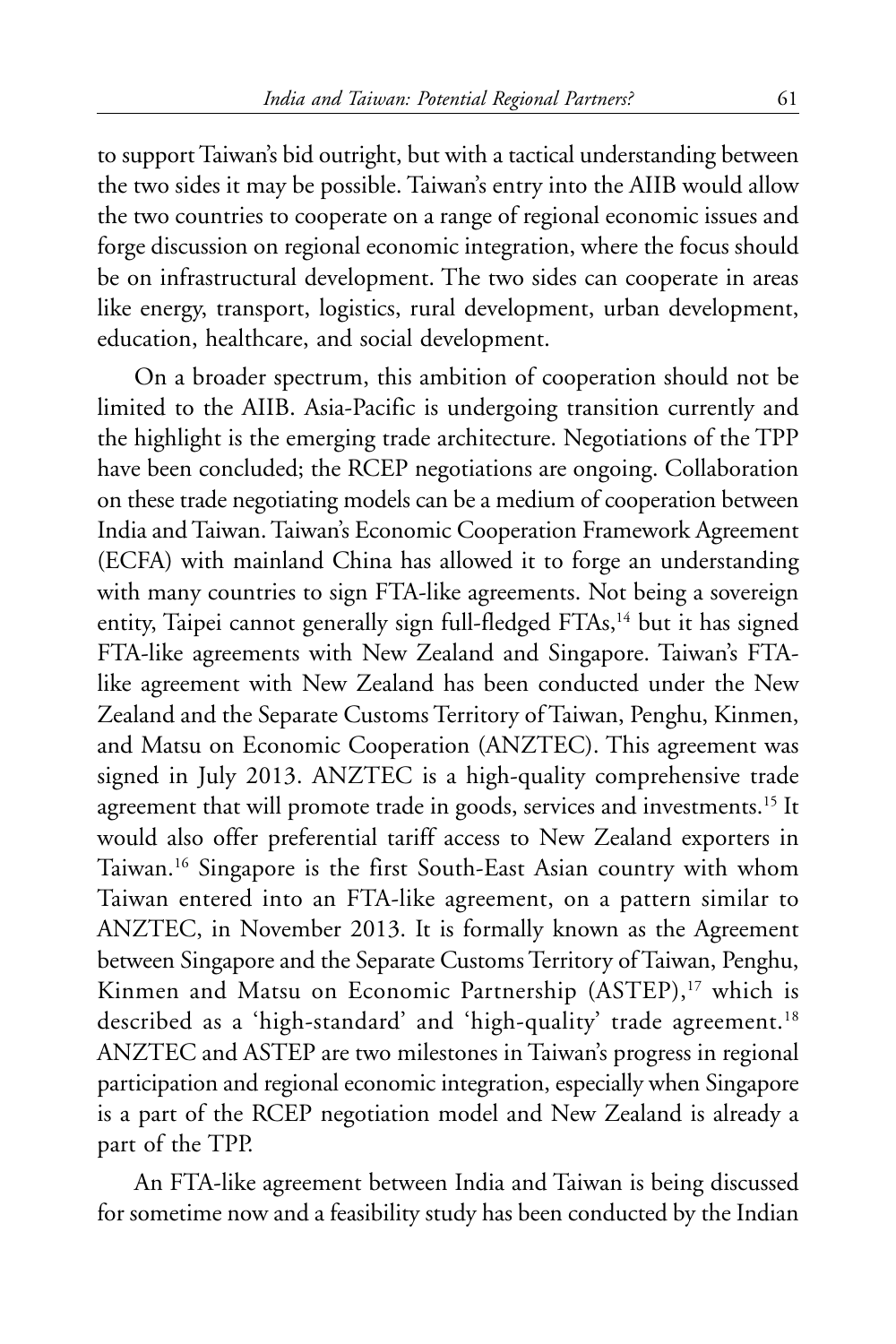Council for Research on International Economic Relations (ICRIER) and the Chung-Hua Institution for Economic Research. Experts state that an FTA-like agreement between India and Taiwan will yield mutual benefits, promote further economic exchange and bring about high complementarities in trade and industrial structure.<sup>19</sup> Eliminating tariff and non-tariff barriers, the agreement will enhance trade and investment ties.<sup>20</sup> This will also result in more Taiwanese investment in India and Indian firms will be more attracted to collaborate with the Taiwanese firms. But there is a hitch. Since India does not have an FTA with China, Beijing may express its concern over an India-Taiwan FTA-like agreement. The challenge for India and Taiwan is to craft diligently an FTA-like agreement that will seem non-official, and mostly look like a non-governmental understanding between the two sides.

The current trade volume between India and Taiwan is not impressive. By 2014, their bilateral trade was around (US) \$6 billion. In 1995, the year when the representative offices were established on both sides, the trade figure was merely around \$934 million.<sup>21</sup> There has been a growth since then but the trade contacts do not match the potential. Given India's concern with China over trade imbalance, India can learn from Taiwan how to address the trade imbalance since Taiwan maintains a trade surplus (as per the 2014 statistics) with mainland China.<sup>22</sup>

The ambition to become a part of the TPP and the regional trade architecture must draw India and Taiwan closer. Neither India nor Taiwan is a part of the TPP currently. India has not been invited to join the TPP primarily for two reasons. India is not a member of APEC; and the Indian economy is not well-integrated into the Pacific countries' economies. Taiwan would like to become a part of the TPP, even when mainland China is not a part of it. Endorsement of key APEC members who are part of the TPP will be crucial in Taiwan's quest for TPP membership. China, as a member of APEC may object, but Taiwan can bank upon the support of the United States and other APEC economies to help make it to the TPP. Five of Taiwan's top 10 export partners are TPP economies.<sup>23</sup> Taiwan argues that TPP inclusion for itself will create a pathway for the Chineseproposed FTA of Asia-Pacific (FTAAP) since the eventual purpose of these trade liberalizing models is regional integration.<sup>24</sup>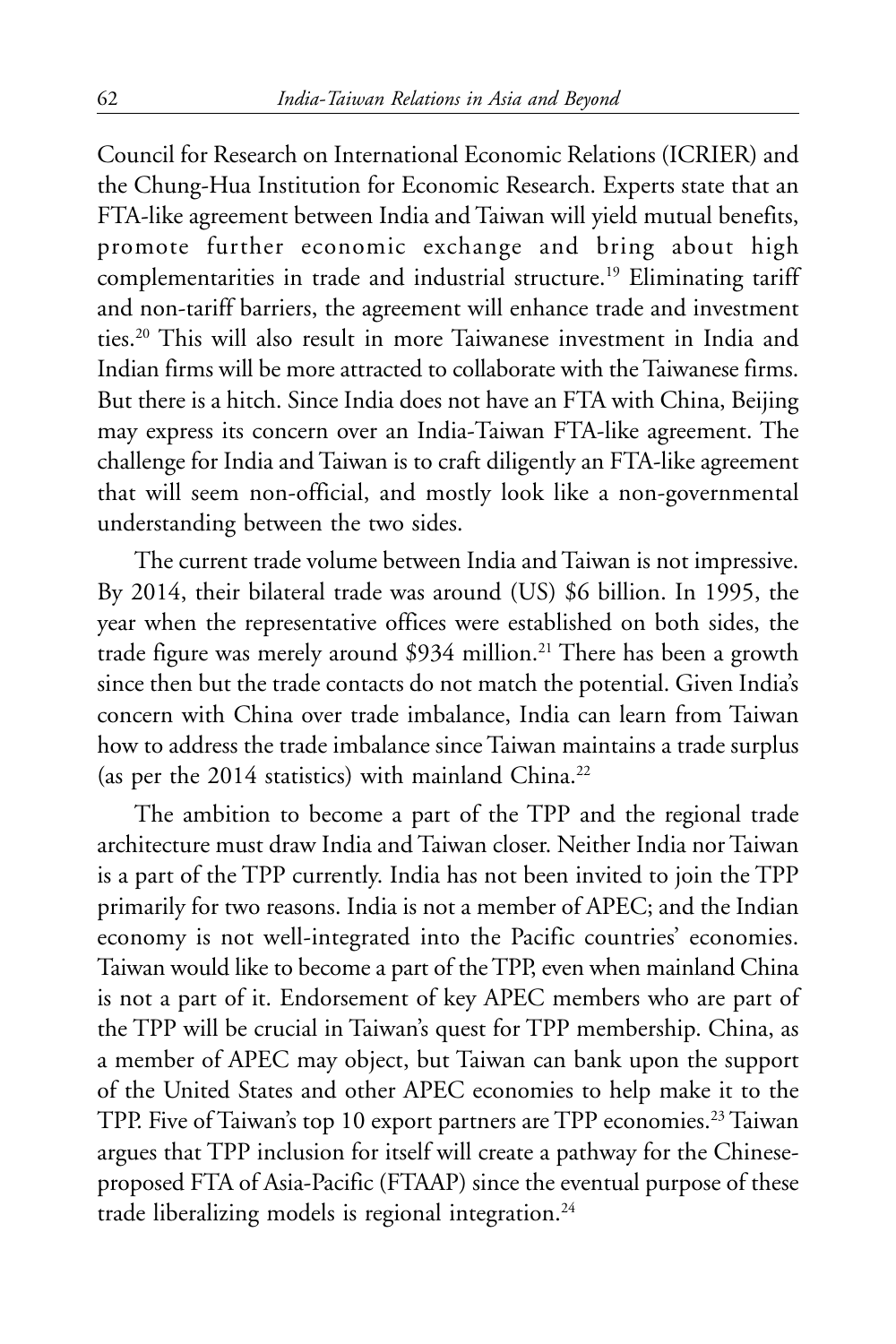Meanwhile, India's scope for a possible membership in APEC is rising.<sup>25</sup> There is a growing chorus emerging in favour of India's possible membership in APEC. India's tryst with APEC has been a two-decadeslong struggle so far. In 1997, India was not inducted when the issue of inducting new members in APEC was in its prime debate. India repeated its membership request in 2007, which is still pending. APEC membership requires a consensus on the application by all members. India was mainly denied APEC admission on the ground that its economy was not integrated into the global system and India was unable to gain confidence among APEC members. It has been further argued that with frequent government changes in India in the late 1990s, the coalition governments did not pursue the matter seriously. In later years, there was a membership freeze within APEC.

Currently, India's chance of APEC membership has amplified substantially. The new Indian government aims to carry forward trade, investment and infrastructure development as its major goals. In the last few years, despite slow growth, the Indian economy has become more translucent, open and free for trade and investment, which is one of the main goals of APEC.<sup>26</sup> Besides, India's economic ties with APEC members have been growing. In addition, India's Look East policy (now Act East policy) has become more institutionalised, where it has gained more conviction as an economic power among the key APEC members. With Singapore, Thailand, Indonesia, and Malaysia, India today is engaged more deliberately bilaterally as well as institutionally through ASEAN, the East Asia Summit (EAS) and through the ongoing negotiation of the RCEP mechanisms. India's engagement with the US and Japan, the two leading economies, has deepened economically and strategically. India has participated in RCEP negotiations since the beginning and has shown a lot of promise for economic integration at the regional level. Besides, India's engagements with regional and global economic regimes have also improved, where the country is known as a promising developing economy as a BRICS member. India's quest for APEC membership may therefore be only a question of when. Given this, India and Taiwan must explore possible opportunities on how to cooperate in these emerging Asia-Pacific architectures.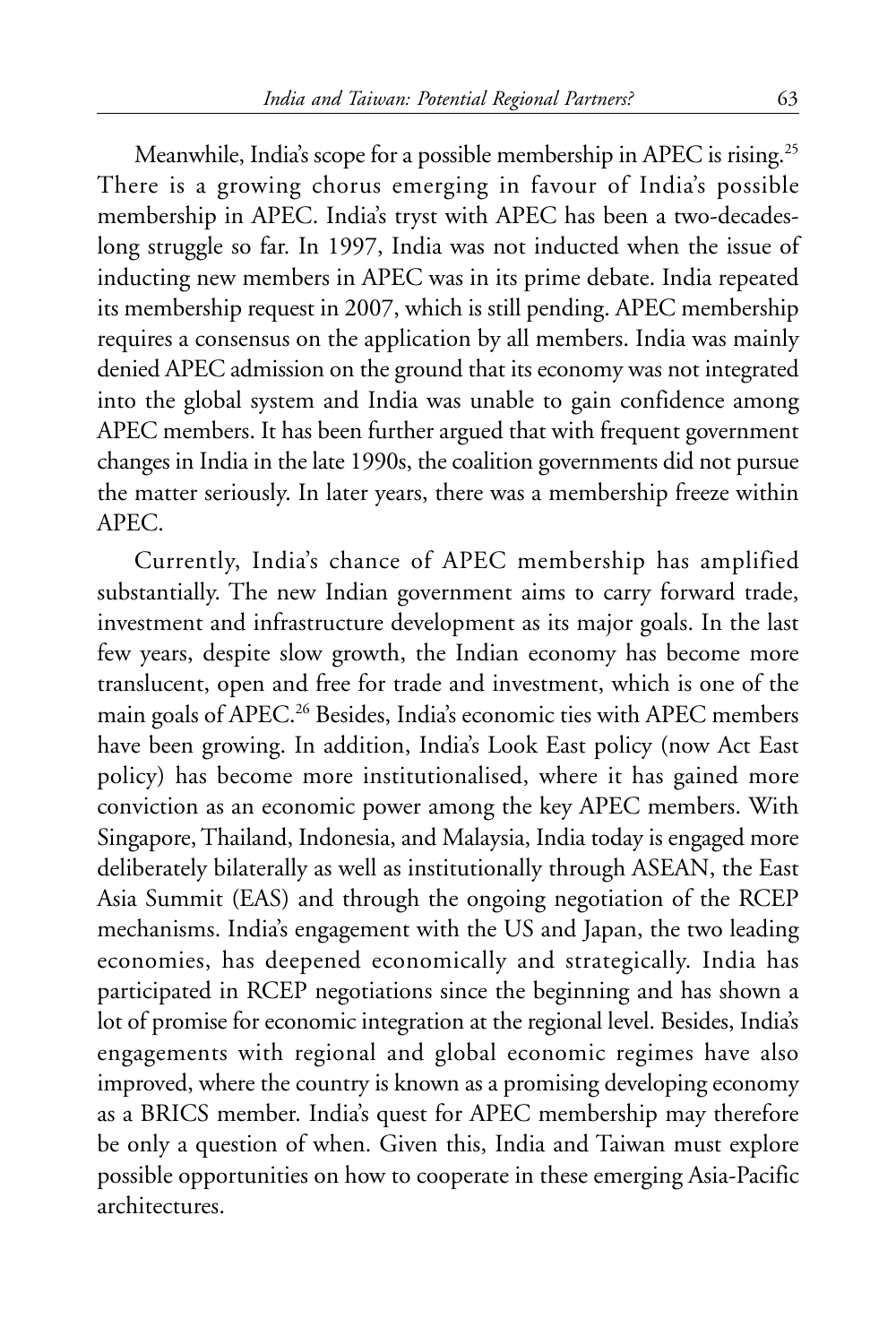Taiwan's entry into APEC was possible under 'separate economy'. For APEC membership, a prospective member must be a 'separate economy' and not necessarily a 'separate state'. In fact, APEC members are known as member economies rather than member countries. Under the name of 'Chinese Taipei', Taiwan made it to APEC in November 1991. In the same year, the PRC also made it to APEC as a member along with Hong Kong. Hong Kong, now a Special Administrative Region of the PRC, entered APEC as a 'British Colony'. India was invited to attend the APEC meeting as an observer in November 2011. Since Taiwan is already a member of APEC, it can be helpful in generating support for India. India needs China's support along with that of the US and Japan to win consensus in its favour for APEC entry. 'Chinese Taipei's' open support in this regard will be crucial.

Besides, the merits and significance of RCEP must also be contemplated in India-Taiwan relations. From the outset, India has supported the idea of RCEP and has participated in launching the RCEP negotiation process. India has shown keen interest in joining RCEP though it is still hesitant about an FTA with China, and there are worries that Chinese goods may flood the Indian market through RCEP. Overall, ASEAN's significance in Indian foreign policy makes New Delhi take the RCEP negotiation seriously. RCEP would not only facilitate India's greater presence in the South-East or East Asian market; it will also facilitate India's Act East policy massively in economic dealings. Not only does India share an FTA with ASEAN but also with two of the main dialogue partners of ASEAN – Japan and South Korea. RCEP will provide a substantial platform for India to maximise its trade profile and economic, services and communications contacts with the ASEAN communities, which will lead to greater cooperation in areas like banking, tourism and societal interactions.<sup>27</sup> Above all this, partaking in RCEP will enhance India's Asia-Pacific undertaking. Taiwan must take these aspects seriously. Taiwan does not have an FTA with ASEAN but it has an FTA-like agreement with Singapore. Taiwan must aim to further sign FTA-like agreements not only with other ASEAN economies but also with the dialogue partners of the ASEAN. This will be critical since RCEP involves six dialogue partners – Australia, China, India, Japan, the Republic of Korea (RoK), and New Zealand. Taiwan's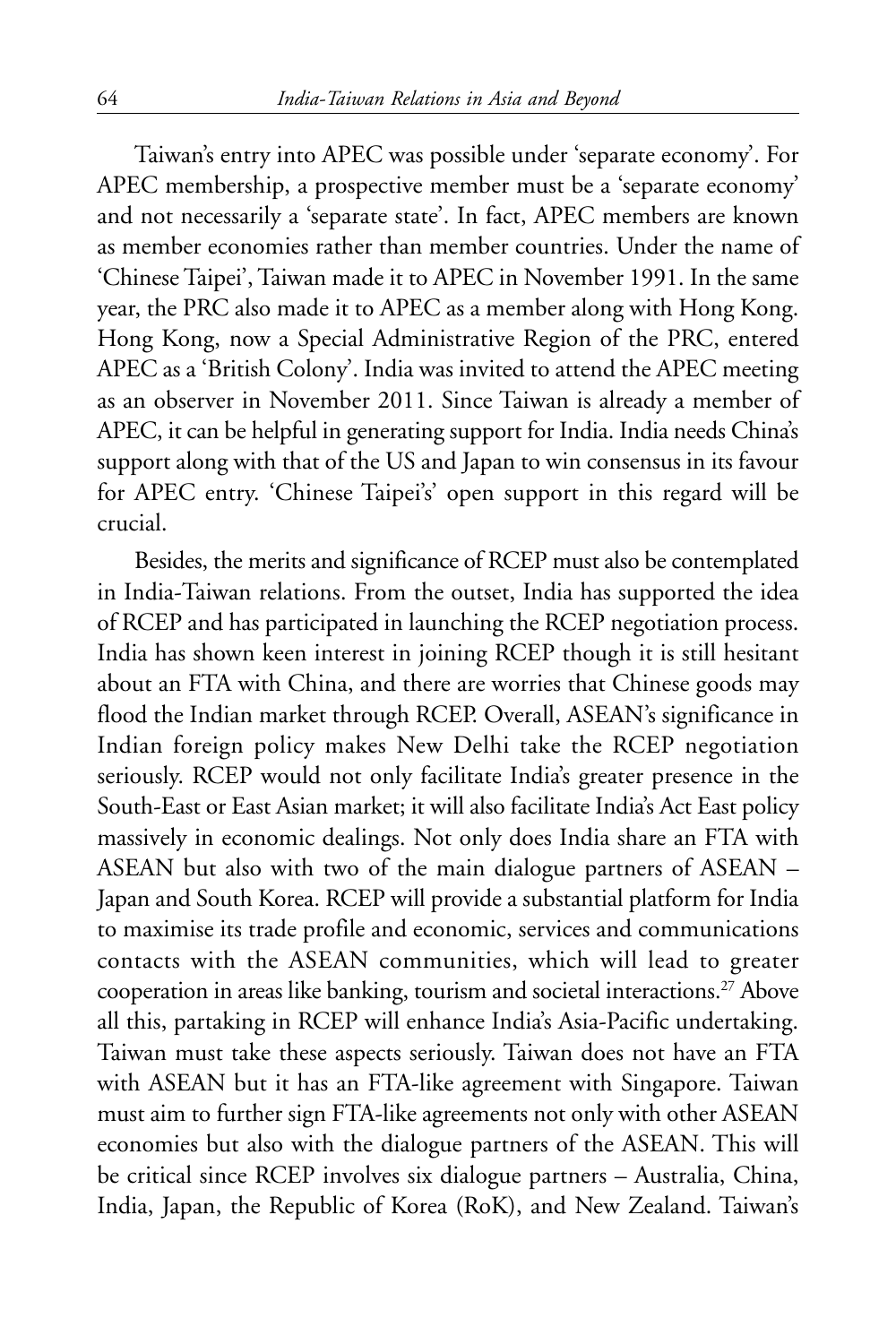closer economic cooperation with India and other RCEP negotiating dialogue partners will be beneficial for its future.

#### **Envisioning a Possible Convergence**

Taiwan's Go South policy factors both ASEAN and India prominently. 28 The main target under this policy has been how to promote bilateral trade, agricultural and fishery cooperation with the ASEAN countries. One of the envisaged means to push forward these policy objectives has been for Taiwan to establish more representative offices in South-East Asia. With India, the main target has been how to push forward an FTA-like agreement and enhance cooperation in science &technology. The newly elected DPP looks determined to continue with Taiwan's Go South policy, where India is a vital factor. <sup>29</sup> India's rising profile as a progressive economy is the main reason why Taiwan factors India prominently in its Go South policy. In a broader spectrum, Taiwan's Go South policy corroborates with India's Act East policy. Even though Taiwan is not the main factor in India's Act East policy, there is a scope emerging for Taiwan and India to take note of their converging foreign policies and establish cooperation at the bilateral and regional levels. Taiwan's economy has slowed down in the last several years. Under the Kuomintang (KMT) rule, the economic slowdown continued. KMT's main intent was to follow a policy of economic engagement with China and improve the cross-Strait relations as well as Taiwan's economic condition. But that didn't really offer the intended result the KMT was aiming for. The economic slowdown in Taiwan was one of the reasons why the KMT lost the election. The DPP campaigned for a greater identity for Taiwan and advocated for greater engagement with other nations in Asia, besides China.<sup>30</sup> India factors in that stratagem. Thus, there is scope for convergence between India's Act East policy and Taiwan's Go South policy. Prime Minister Modi's Make in India campaign will benefit from the Taiwanese investments. Companies like Foxconn and Wistron Corp have shown interest to invest in India recently. There is a need to capitalise on and push forward this engagement.

The emerging Indo-Pacific order must also be a converging point of interaction between India and Taiwan. The then President Ma Ying-jeou stated broadly that Taiwan has three major roles to play in Asia: promoting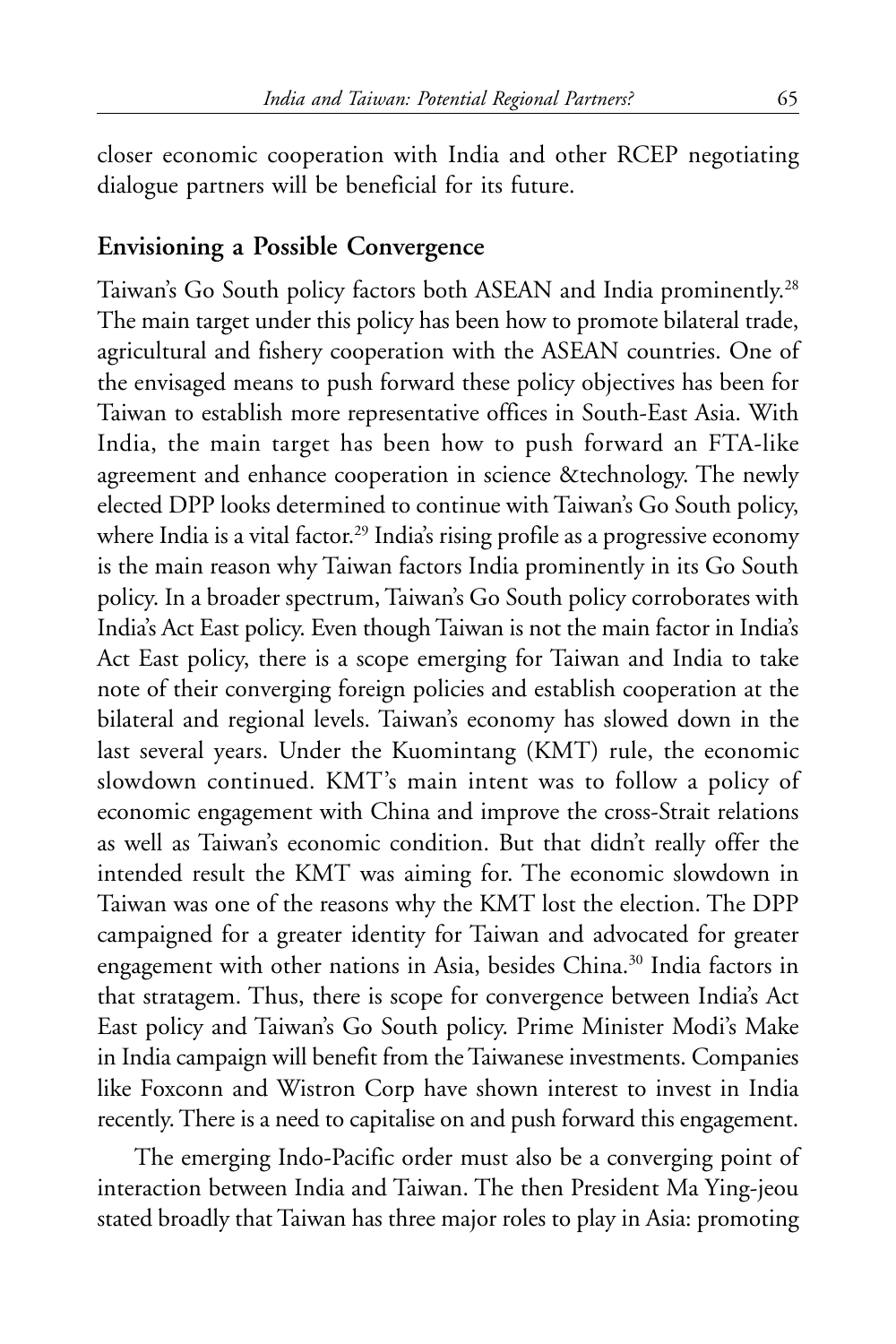free trade, contributing to the regional trade networks as a valuable economy, and driving the regional prosperity as an economy. The new President, Tsai Ing-Wen, also aims to promote similar ideas in Taiwan's greater regional context. Prime Minister Modi in India has also envisioned a similar role for India. He has advocated for free and fair trade in Asia, enhancing regional trade networks and maintaining Asia's prosperity through a shared leadership in the continent. In a broader spectrum, the choice before India and Taiwan is compelling to forge greater cooperation at the regional level.

#### **NOTES**

- 1. *The Global Competitiveness Report 2014-2015* ranks Taiwan as the 14th most important economy and among the top ten competitive economies in the Asia-Pacific region. See Thierry Geiger, 'Global Competitiveness and Risk', World Economic Forum, 2 September 2014, https://www.weforum.org/agenda/2014/09/top-10-competitiveeconomies-asia-pacific/ (accessed on 29 April 2016).
- 2. Bonnie S. Glaser, *Taiwan's Quest for Greater Participation in the International Community, A report of the CSIS Freeman Chair in China Studies*, Centre for Strategic & International Studies, Rowman & Littlefield, November 2013, p. 1.
- 3. Ibid.
- 4. See Jagannath P. Panda, 'Taiwan's Failure at the UN', *IDSA Comment,* 24 September 2008, http://www.idsa.in/idsastrategiccomments/TaiwansFailureattheUN\_JPPanda\_ 240908 (accessed on 6 May 2016).
- 5. Ibid.
- 6. P. Stobdan, 'Modi and India's Rise on World Stage', *IDSA News* (Published earlier in *The Pioneer*), 20 December 2015, http://www.idsa.in/idsanews/modi-and-indian-riseon-world-stage\_pstobdan\_201215 (accessed on 6 May 2016).
- 7. Prakash Katoch, 'Taiwan Why Shy Full Relations?', *Indian Defence Review,* 4 December 2015, http://www.indiandefencereview.com/news/taiwan-why-shy-fullrelations/ (accessed on 6 May 2016).
- 8. Ji Guoxing, 'SLOC security in the Asia-Pacific', *Centre Occasional Paper,* Asia-Pacific Centre for Security, Hawaii, February 2000, http://apcss.org/Publications/ Ocasional%20Papers/OPSloc.htm (accessed on 6 May 2016).
- 9. 'Taiwan President proposes South China Sea peace initiative', *Focus Taiwan,* 26 May 2015, http://focustaiwan.tw/news/aipl/201505260006.aspx (accessed on 6 May 2016); see also Shannon Tiezzi, 'Taiwan's plan for peace in the South China Sea', *The Diplomat,* 27 May 2015, http://thediplomat.com/2015/05/taiwans-plan-for-peace-in-the-southchina-sea/ (accessed on 28 April 2016).
- 10. Kevin G. Nealer and Margaux Fimbres, 'Taiwan and regional trade organizations: an urgent need for fresh ideas', *Asia Policy*, no. 21, January 2016, p. 5.
- 11. Yuan-Ming Chiao, 'Taiwan AIIB member bid must go through PRC ministry: China', *China Post,* 10 April 2016, http://www.chinapost.com.tw/print/463044.htm (accessed on 6 May 2016).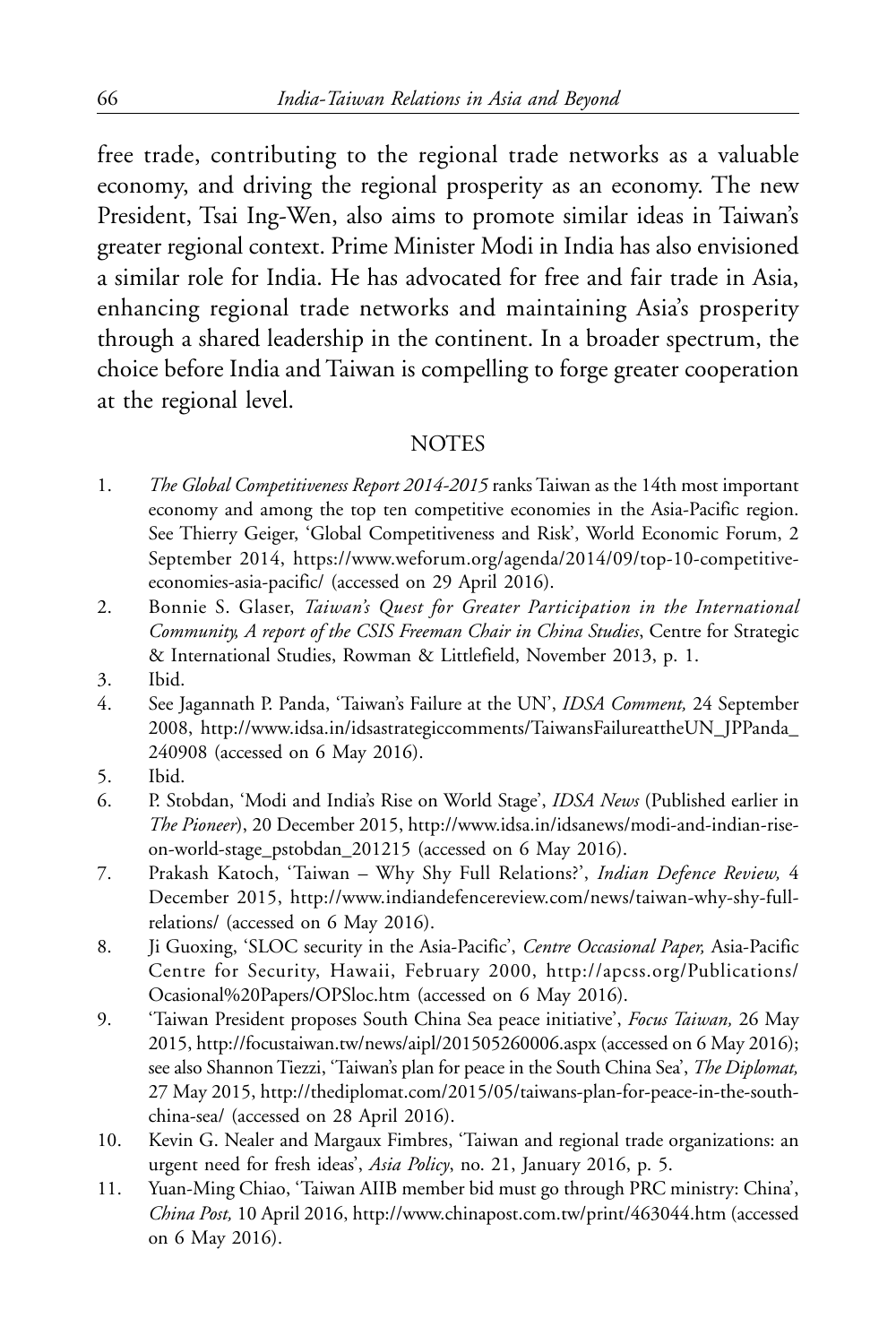- 12. Ibid. Article 3 of the Articles of Agreement of the AIIB states that 'In the case of an applicant which is not sovereign or not responsible for the conduct of its international relations, application for membership in the Bank shall be presented or agreed by the member of the Bank responsible for its international relations'. See http://www.aiib.org/ uploadfile/2015/0814/20150814022158430.pdf (accessed on 6 May 2016).
- 13. 'Government gives up AIIB application for "dignity"', *Taipei Times,* 13 April 2016, http://www.taipeitimes.com/News/front/print/2016/04/13/2003643828 (accessed on 6 May 2016).
- 14. Taiwan has FTAs with most of its diplomatic allies in Central America such as Panama, Guatemala, Nicaragua, El Salvador and Honduras.
- 15. 'What is ANZTEC?', New Zealand Commerce and Industry Office, Taipei, http:// nzcio.com/node/249/view (accessed on 6 May 2016).
- 16. Ibid.
- 17. Shih Hsiu-chuan, 'Taiwan, Singapore sign free-trade pact', *Taipei Times*, 8 November 2013, http://www.taipeitimes.com/News/front/archives/2013/11/08/2003576388 (accessed on 6 May 2016).
- 18. Ibid.
- 19. Kristy Hsu, 'India-Taiwan economic partnership: building a new growth model', *Indian Foreign Affairs Journal,* vol. 8, no. 3, July-September 2013, p. 298.
- 20. Ibid.
- 21. Tien-Sze Fang, 'India-Taiwan relations: a comprehensive security perspective', *Swarajya,* 26 February 2016, http://swarajyamag.com/world/india-taiwan-relations-acomprehensive-security-perspective (accessed on 6 May 2016).
- 22. Ibid.
- 23. Robert Holly, 'Taiwan looks to join giant trade deal', Midwest Centre, 20 November 2015, http://investigatemidwest.org/2015/11/20/taiwan-looks-to-join-giant-trade-deal/ (accessed on 7 May 2016).
- 24. Goh Sui Noi, 'Taiwan looks beyond China for growth', *Strait Times,* 16 October 2015, http://www.straitstimes.com/opinion/taiwan-looks-beyond-china-for-growth (accessed on 7 May 2016).
- 25. This part of the paper is drawn on the author's IDSA issue brief, *Beijing's APEC Call on India: A New Twist in India-China Power Politics*, 5 August 2014, http://www.idsa.in/ issuebrief/BeijingsAPECCallonIndia\_jppanda-050714#footnote21\_rf3o3q3 (accessed on 7 May 2016).
- 26. Chris Devonshire-Ellis, 'India appeals for APEC membership', *Asia Briefing,* 6 October 2013, http://www.asiabriefing.com/news/2013/10/india-appeals-apec-membership/ (accessed on 26 July 2014); Amitendu Palit, 'Cooperation 2.0: India and APEC are getting closer', *Market Express,* 24 July 2014, http://www.marketexpress.in/2014/07/ cooperation-2-0-india-and-apec-are-getting-closer.html (accessed on 26 July 2014).
- 27. 'Ganeshan Wignaraja: RCEP is Huge for Indian Businesses Which Should Scale Up', Surojit Gupta's Interview with Ganeshan Wignaraja (opinion), *Times of India*, February 6, 2013, at http://articles.timesofindia.indiatimes.com/2013-02-06/interviews/ 36765453\_1\_rcep-indian-businesses-regional-comprehensive-economic-partnership (Accessed May 27, 2013)
- 28. 'Taiwan has long followed "go south" policy: ministry', *Taipei Times,* 5 October 2015,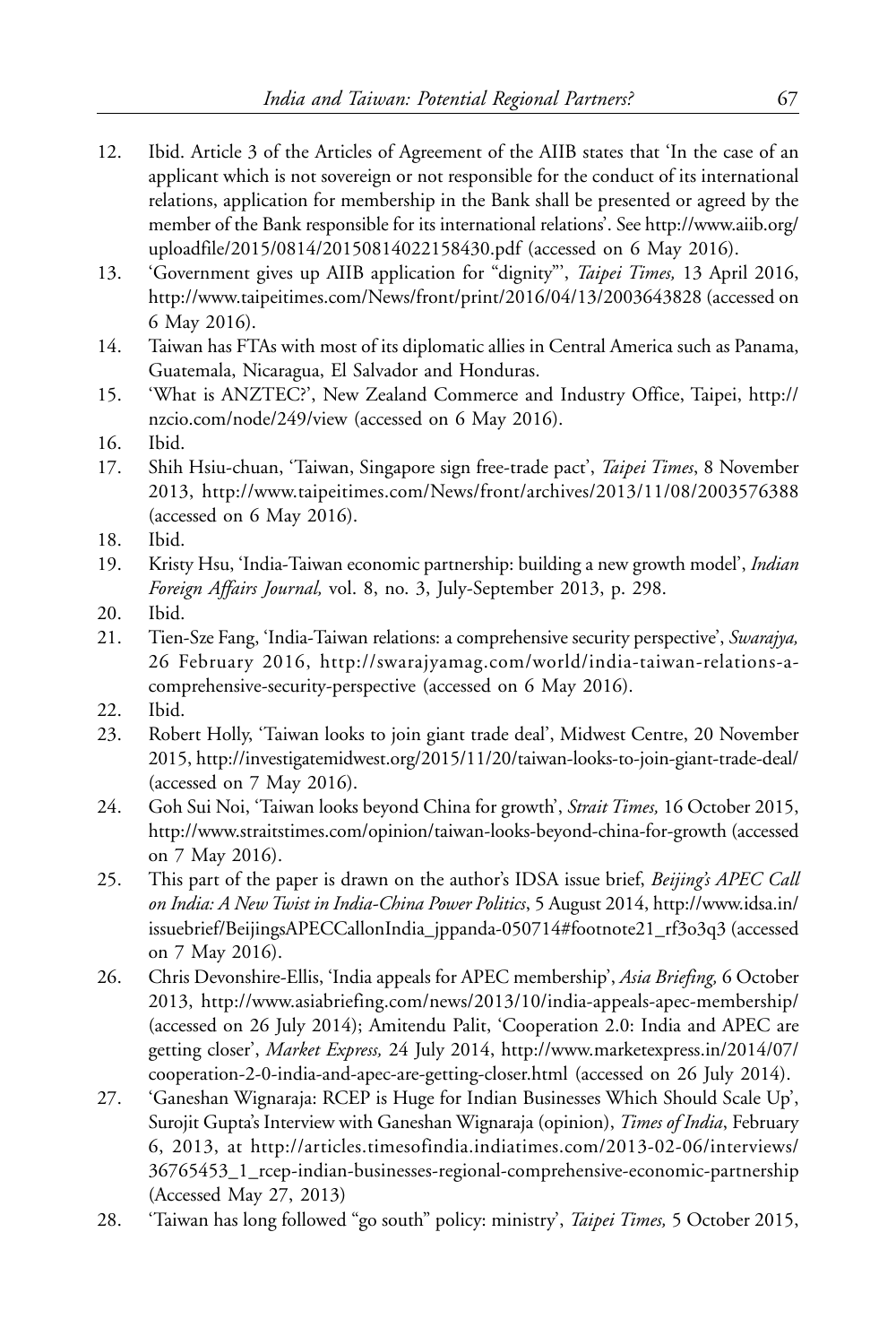http://www.taipeitimes.com/News/taiwan/archives/2015/10/05/2003629318 (accessed on 7 May 2016).

- 29. Ibid.
- 30. 'Winds of change: Taiwan's shifting politics opens the door to greater Indo-Taiwanese cooperation', *Times of India* (Editorial), 18 January 2016, http://blogs.timesofindia. indiatimes.com/toi-editorials/winds-of-change-taiwans-shifting-politics-opens-the-doorto-greater-indo-taiwanese-cooperation/ (accessed on 8 May 2016).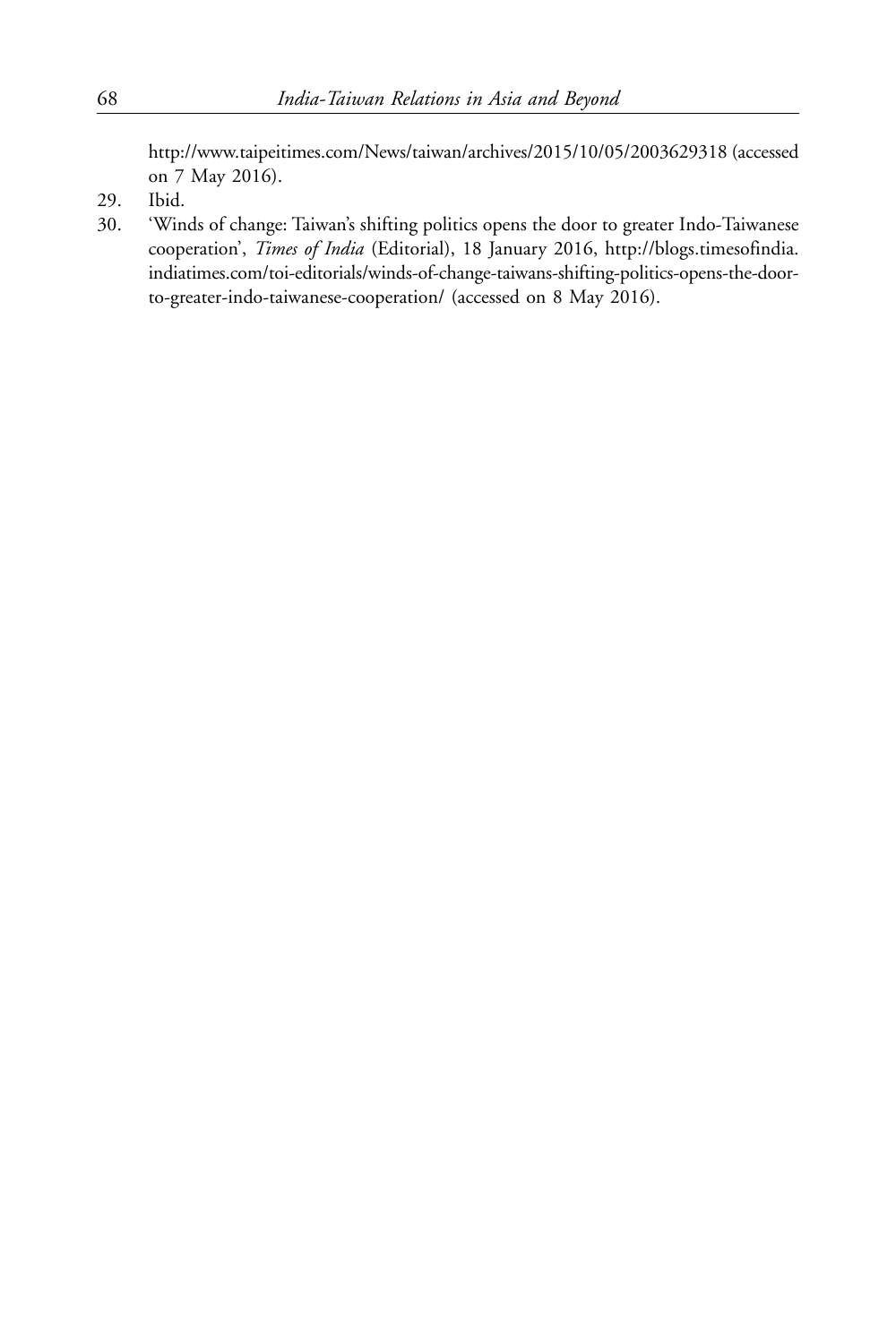7

## India-Taiwan Economic Partnership in the Asian Era

## *Kristy Hsu*

Taiwan is a dynamic democracy. It is also the centre of the production networks and global value chains of certain manufacturing sectors, such as electronics and ICT. In the past few years, Taiwanese companies have begun to pay attention to India's potential market and the possibility of India playing the role of an emerging 'Asian Factory'.

India adopted a Look East policy in 1991 and since then has gradually prepared for further integration into the Asian regional economy and built closer economic ties with the East Asian countries. Being an active player in the region, Taiwan has the potential to be India's strategic economic partner in building a stronger manufacturing sector in the Asian Era. India can also contribute to enhancing Taiwan's participation in the global value chains and rebalancing its economic relations with China.

## **Two Decades of India-Taiwan Economic Relations**

The year 2015 marked the 20th anniversary of establishing India-Taiwan official relations. In March 1995, the India-Taipei Association (ITA) in Taipei and the Taipei Economic and Cultural Center (TECC) in New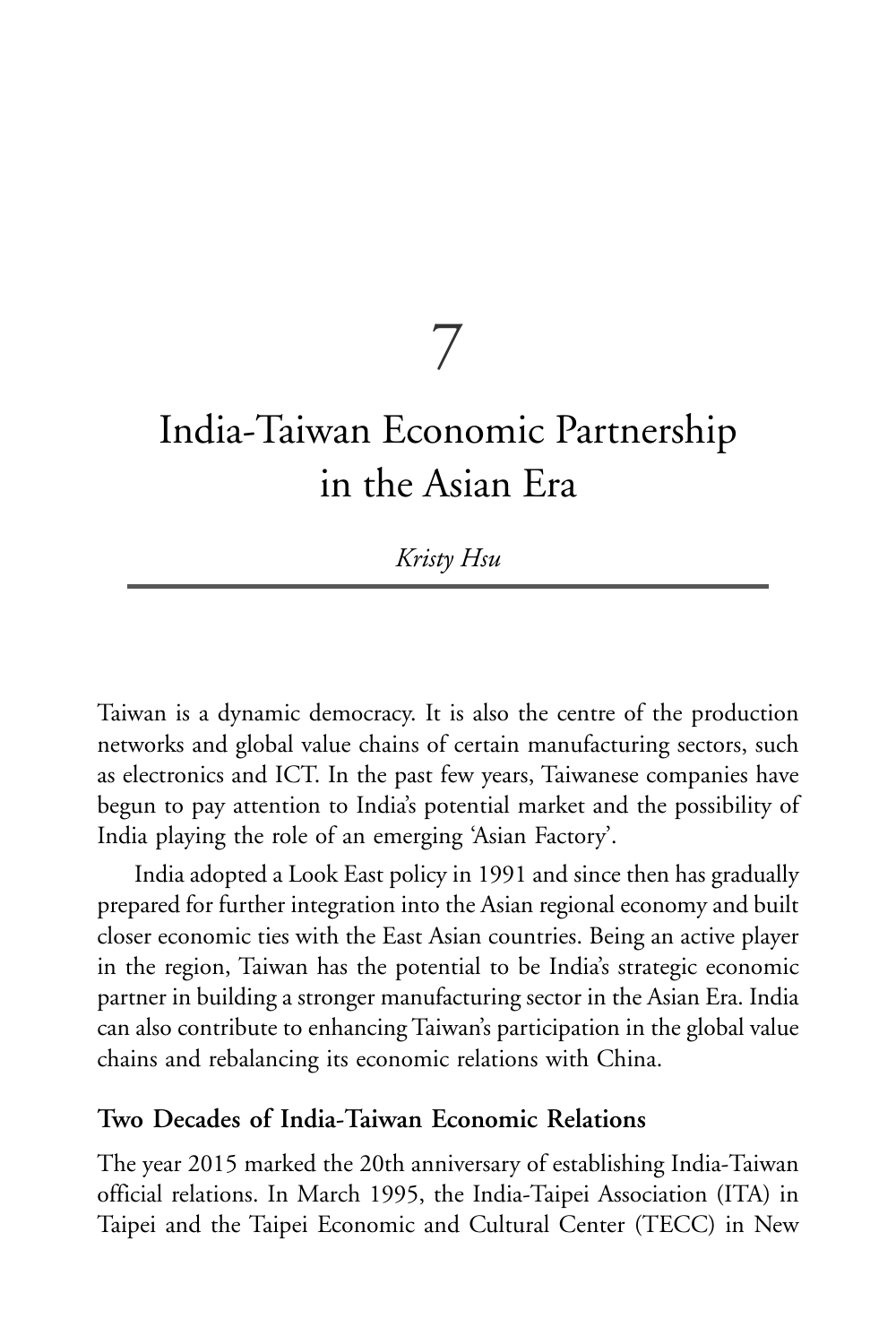Delhi were established.<sup>1</sup> Since then economic and trade activities and people-to-people exchanges between the two sides have been growing.

Informally, India-Taiwan economic ties grew in the 1980s. In these early years, Indian trading companies opened up subsidiaries in Taiwan and sourced consumer products from Taiwan, such as textiles and garments and electronic equipments and exported from India gold, silk and other natural resources. However, after the Taiwan government allowed direct investment in mainland China in 1992, most Indian trading companies followed Taiwanese companies to China and closed their operations in Taiwan. The retreat of the early Indian presence from Taiwan to some extent reflected the trend of Taiwan's Go West movement.

In 2003 Taiwan's Ministry of Economic Affairs decided to include India in the priority list of its trade promotion programmes. This new policy unveiled India as a market of tremendous possibilities and potential to Taiwan business sector at large. The past decade has witnessed bilateral trade growing at an average of two digits and reaching a historic high at (US)\$7.57 billion in 2011 before it lost its momentum. In 2014, the trade volume continued to drop and declined to (US)\$5.91 billion, accounting for around one per cent of Taiwan's external trade.<sup>2</sup>

Taiwan has been among the top investors in China and South-East Asia, but passive in investing in India. Compared with Japan and Korea, Taiwan is also a latecomer in India. According to the Department of Industrial Policy & Promotion (DIPP), Ministry of Commerce and Industry of India, Taiwan was ranked as the 43rd FDI source during the 2000 to September 2015 period, with accumulated FDI volume amounting to (US)\$106.4 million, accounting for only 0.04 per cent of India's total FDI inflows.<sup>3</sup> But according to an informal TECC survey, Taiwan's registered investment volume – both direct and indirect – may total around (US)\$1.2 billion. This estimation does not include the recently announced (US)\$5 billion investment project by Taiwan's manufacturing giant Foxconn.<sup>4</sup> Indian data have tended to underestimate Taiwanese investment activities in the country.

#### **A Different Investment Rationale – From Go West to Go South**

Being a small island country with a population of 23 million, Taiwan has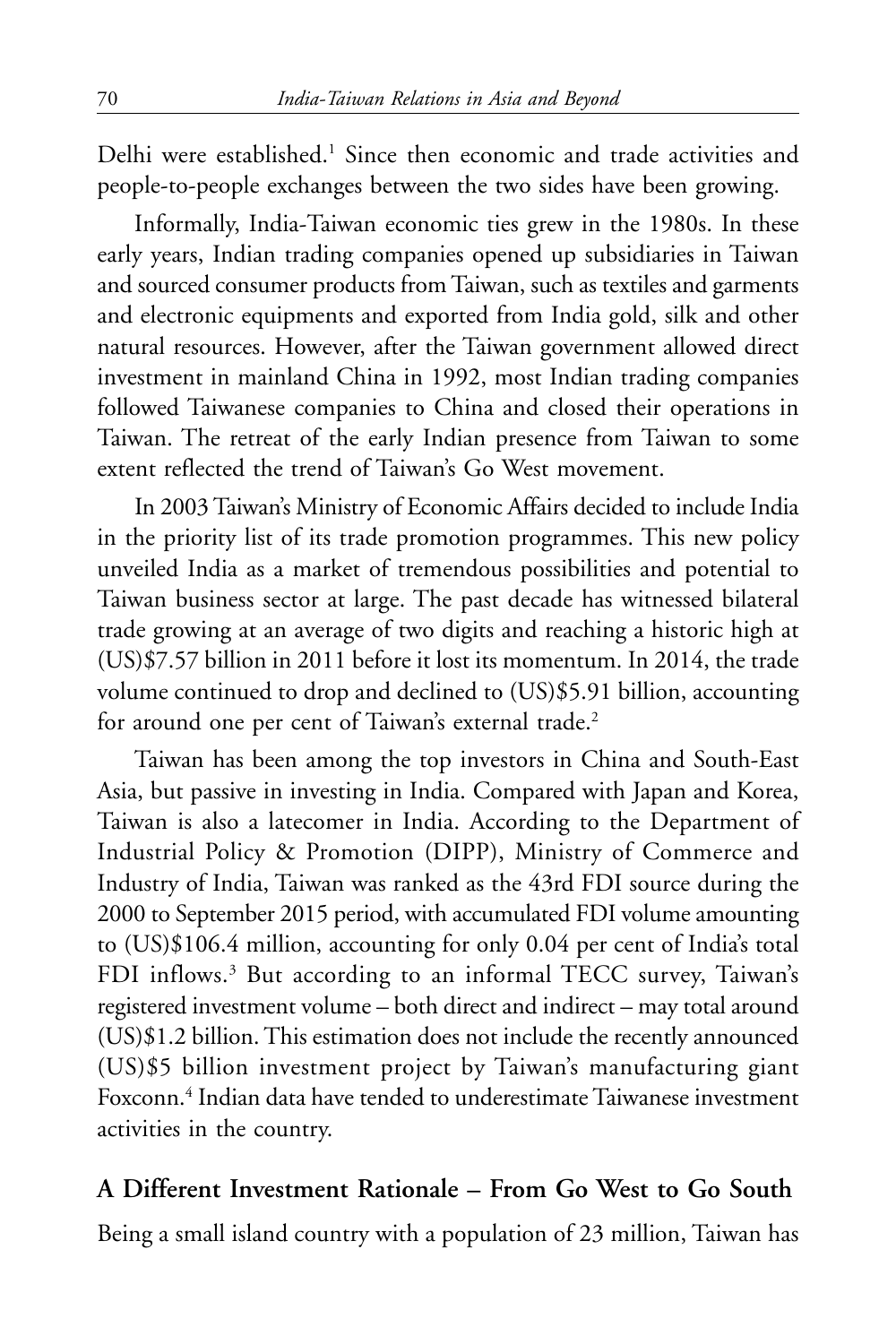been an outward-looking economy, highly dependent on global demand for its economic growth. Taiwan enjoyed significant economic growth momentum from the 1970s to 1990s, with real GDP annual growth rate averaging about 8 per cent. Since the late 1980s, Taiwan was forced to undertake an industrial restructuring by off-shoring its labour-intensive manufacturing industries to South-East Asia and China, while promoting more value-added and technology-intensive industries at home.

With the continuous expansion of Taiwanese investment in South-East Asia and China, rapid development of the electronics and machinery industries by off-shoring their manufacturing activities across the region has not only fuelled Taiwan's economic growth in the 1990s and early 2000s but has also led to the establishment of regional production networks and value chains by Taiwan-based companies. According to the 2015 UNCTAD World Investment Report, in 2000 Taiwan's outward FDI stock was (US)\$66.66 billion. In 2014 it reached (US)\$258.83 billion, even larger than Korea's outward FDI stock of (US)\$258.55 billion.<sup>5</sup>

The production networks established by Taiwan-invested manufacturing operations in China and South-East Asia have created millions of jobs across the countries. They also have helped develop manufacturing industries and made possible economic restructuring in some host countries. For example, in the 1990s, more than 2,000 Taiwanese electronics firms invested in Penang, Malaysia, helped establish one of the most important electronics clusters in South-East Asia at that time. In China, Taiwanese firms have been important players and contributed significantly to the development of various manufacturing industries, ranging from textiles and garments, footwear, toys to electronics and electrical machinery. China's eastern coastal provinces have especially benefited in their economic modernisation from the capital, technology and management knowhow brought by Taiwanese investors. These investors were important contributors to China's industrial revolution in the 1990s.

Some Taiwanese companies turned to Vietnam when the Socialist country opened its door to foreign investors in 1986 and adopted the Doi Moi or Economic Revolution Policy. In the next two decades, Taiwan remained the top foreign investor in the country. As of September 2015,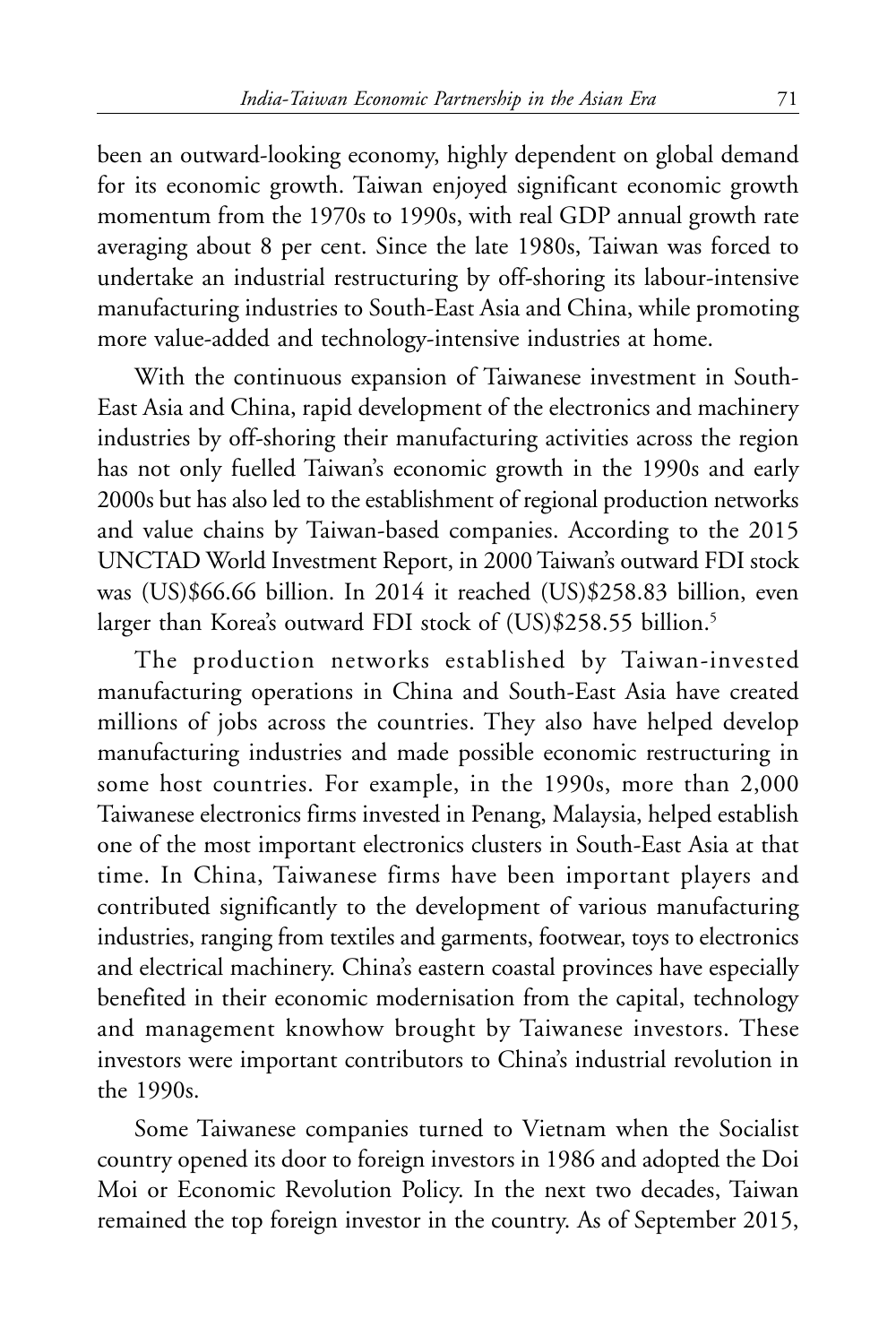Taiwan's accumulated FDI in Vietnam reached (US)\$29.34 billion, the fourth largest FDI source. Following aggressive investment action in Vietnam, Taiwanese companies also seek every opportunity of investing in other less developed ASEAN countries, mainly Cambodia and Myanmar. In May 2015, Myanmar's Ministry of Commerce opened its Representative Office in Taipei to promote bilateral trade and facilitate Taiwanese investment in the country. Different from Chinese companies which focus on mining, infrastructure and power plants, or Korean and Hong Kong investors who are more interested in real estate and natural resources, Taiwanese investors on Myanmar concentrate on manufacturing industries and related services. For example, Pou Chen Group, the world's largest branded athletic and casual footwear contract manufacturer, has established a plant in Myanmar and started operation in early 2016.

With more than two decades of investment in China and South-East Asia, Taiwanese companies have established sector-specific production networks and supply chains in the region. As a hub of ICT production, Taiwan produces more than 80 per cent of the world's notebook computers and peripherals. Some parts are made by factories in Guangdong province, China, and others in different ASEAN countries. The R&D function is maintained in the headquarters or mother companies in Taiwan. With operations in different countries, Taiwan is *de facto* participating heavily in the regional economy.

## **A Recent Trend – Building New Manufacturing Hubs in India**

India has not been a favourable investment destination for manufacturing industries. According to DIPP, in terms of sector-wise FDI equity inflows during the period April 2000 to June 2015, services sectors (including financial, banking, insurance, business, outsourcing, R&D, courier, tech. testing and analysis, etc.) and construction development (including townships, housing, built-up infrastructure and construction-development projects) together received around 26 per cent of the FDI inflows into India, reaching around (US)\$67.45 billion. FDI inflows into the manufacturing sectors were comparatively slow.

However, since the adoption of the New Manufacturing Policy in 2011 together with the Modi government's recent Make in India initiative, the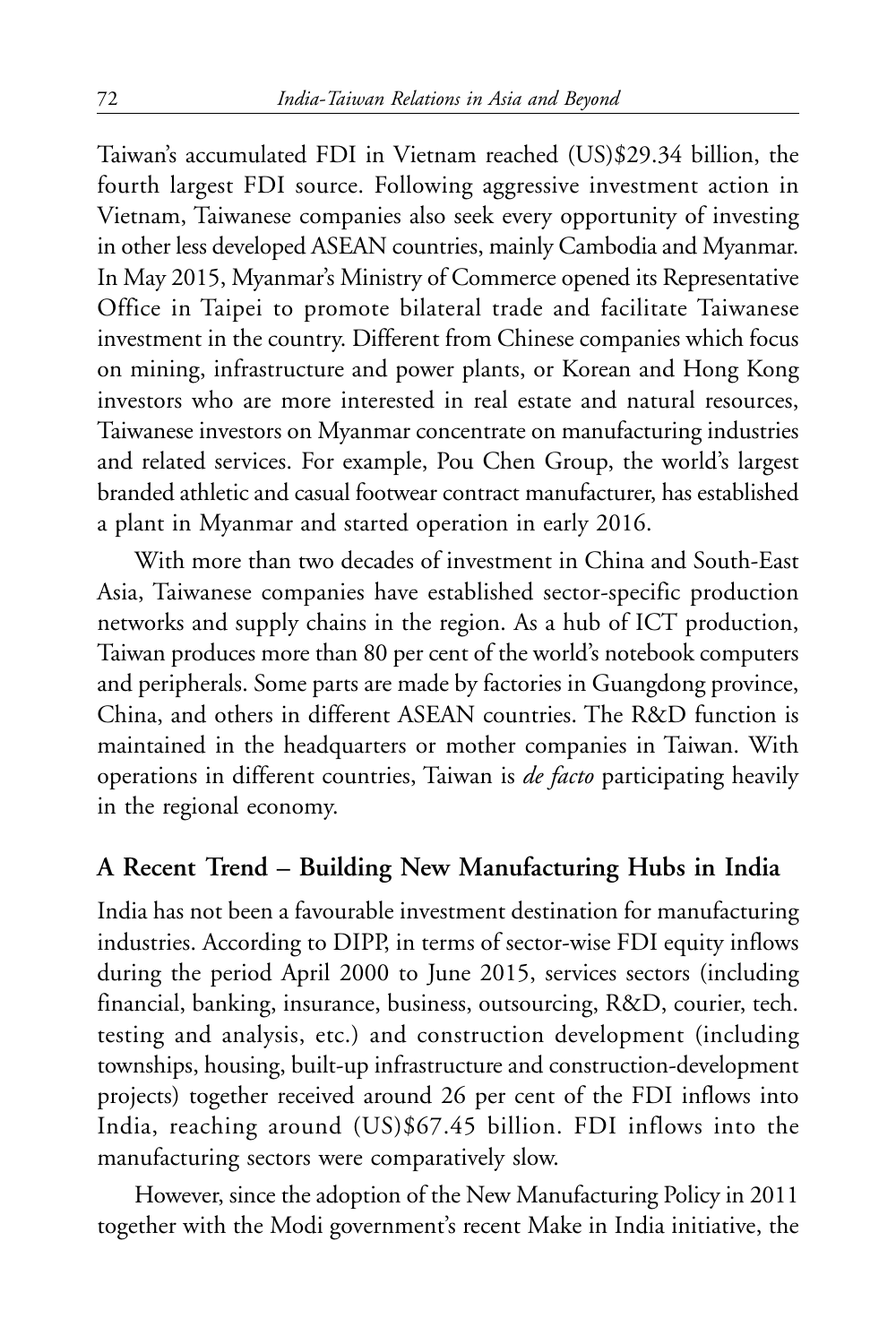years 2014/15 (April 2014 to March 2015) and first quarter of 2015/16 (April 2015 to June 2015) have seen significant growth in FDI inflows into mobile, computer software and hardware, telecommunications (including radio paging, cellular basic telephone services) and automobile industry sectors, reaching \$4.76 billion, \$3.29 billion and \$3.66 billion respectively. 6 It appears that the government's policy is beginning to attain results.

Because of India's not so attractive investment environment for manufacturing industries, FDI inflows from Taiwan into India had been very low until the early 2000s, when India was included in an expansion programme of Taiwan government's Go South policy. The policy was first adopted in 1994 to encourage Taiwanese investment in South-East Asia by providing region-specific investment incentives and 'administrative guidance' to lead investment flows into the region, particularly in Thailand, Indonesia and the Philippines. When the policy was further expanded to India, however, most Taiwanese companies viewed India as a complementary extension to the South-East Asian region and not a potential market by itself.

It is important to note that there is a close correlation between Taiwan's interests in India and in China. Starting from the mid-2000s, when the investment environment in China began to appear less favourable as a result of wage rises and increase of other indirect production costs, some Taiwanese companies began to look outside China in search of both overseas investment destinations and new markets. Wage increase and shortage of labour in the south-east coastal provinces of China and implementation of new labour and environmental laws all drove an increasing number of Taiwanese companies away. India and some South-East Asian countries, such as Vietnam and Indonesia, hence became new attractions with their abundant workforce and relatively low wages.

According to DIPP statistics, Taiwan's total investment in India has been only around \$106.4 million, representing 0.04 per cent of total investment flows received by the country during the period April 2000 to September 2015.<sup>7</sup> FDI outflows from Taiwan in the past few years after the global financial crisis in 2009 have, however, increased significantly. FDI amount in these years comprised more than 80 per cent of the total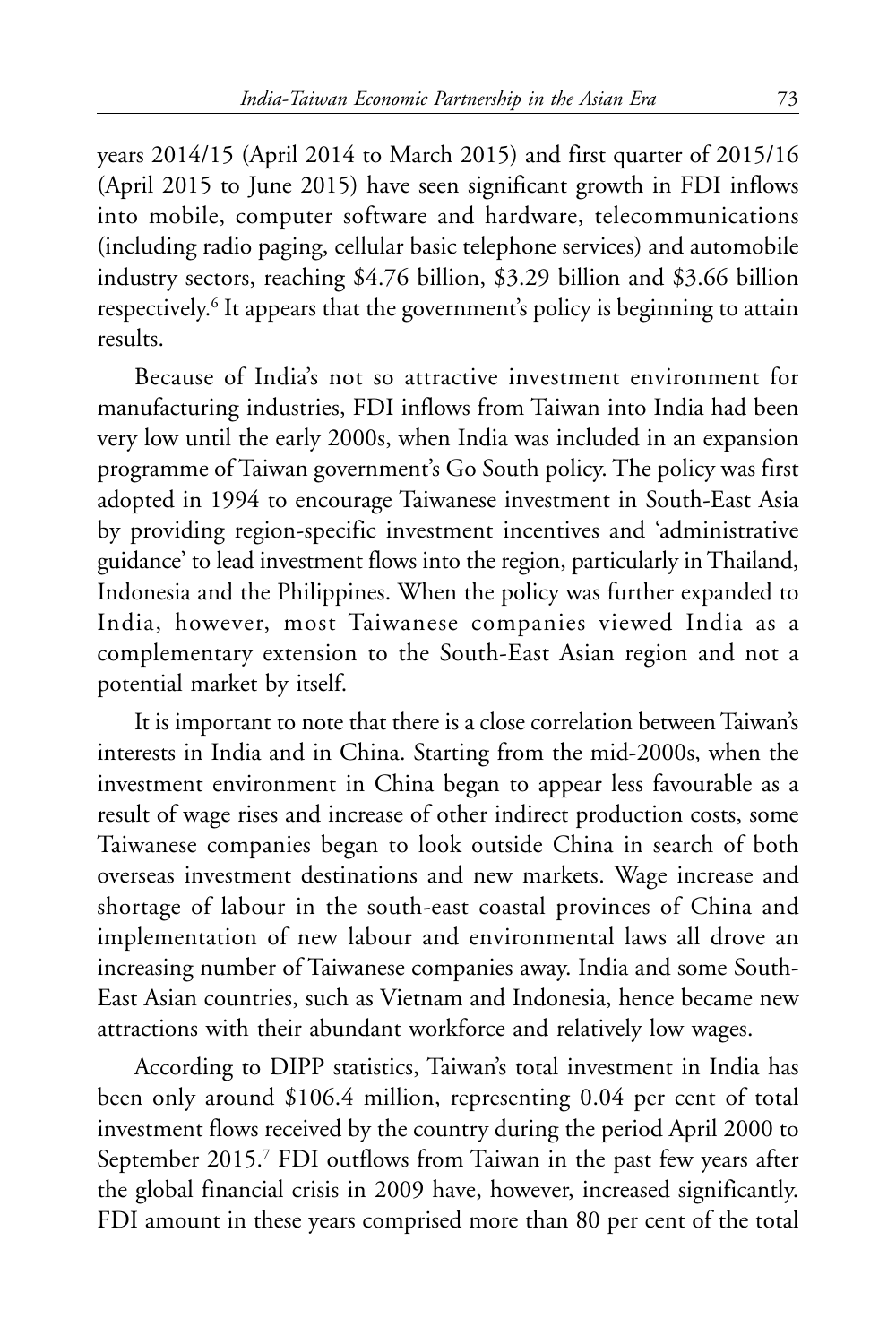accumulated FDI since April 2000. This sharp growth contrasted with the consecutive decline of FDI flows from Taiwan into China since 2010, which indicated an emerging trend that Taiwanese companies are returning to South-East Asia and under this trend some are moving to India.

The trend comes at a time when Taiwanese companies have been facing increasing challenges in China. One major challenge is the rise of the Red Supply Chains, a policy adopted by the government to gradually establish Chinese supply chains by rerouting manufacturing contracts from foreign contract manufacturers to Chinese companies. To respond to this trend, in early August 2015, Foxconn Technology, also known as Hon Hai Precision Industry Group, which is the world's largest electronics contract manufacturer, 8 announced a (US)\$5 billion investment project over the next five years to set up manufacturing and R&D facilities in the western Indian state of Maharashtra.<sup>9</sup> Foxconn closed its operations after the closure of the Nokia plant in Tamil Nadu for tax problems in 2015, but then decided to return to India with the aim of establishing its next growth engine outside China. In addition to the investment which is so far the single-largest project responding to Modi government's Make in India and Digital India initiatives, the company also announced a partnership with Japan's Soft Bank and China's Alibaba to invest in India's e-commerce player Snapdeal with a combined investment of \$500 million. According to a report in *Business Standard* citing Morgan Stanley's research, India is becoming the fastest-growing e-commerce market in the world. The market is estimated to grow from \$2.9 billion in 2013 to \$100 billion by 2020 at a CAGR (compound annual growth rate) of about 66 per cent.

Foxconn's decision is based on India's huge market potential for smartphones and other electronic devices. India is expected to be the fastest growing smartphone market and may overtake the US smartphone market by 2017. Following the initial investment project, Foxconn may bring a cluster of its satellite suppliers and other manufacturers to India and thus create a golden opportunity for India to establish a stronger manufacturing sector centring on assembly of smartphones and other electronic devices.

Compared with China and South-East Asia, the investment activities of Taiwan's ICT industry in India are fairly recent. Most of Taiwan's leading ICT companies, including Wintek Technology, D-Link, Synnex Tec,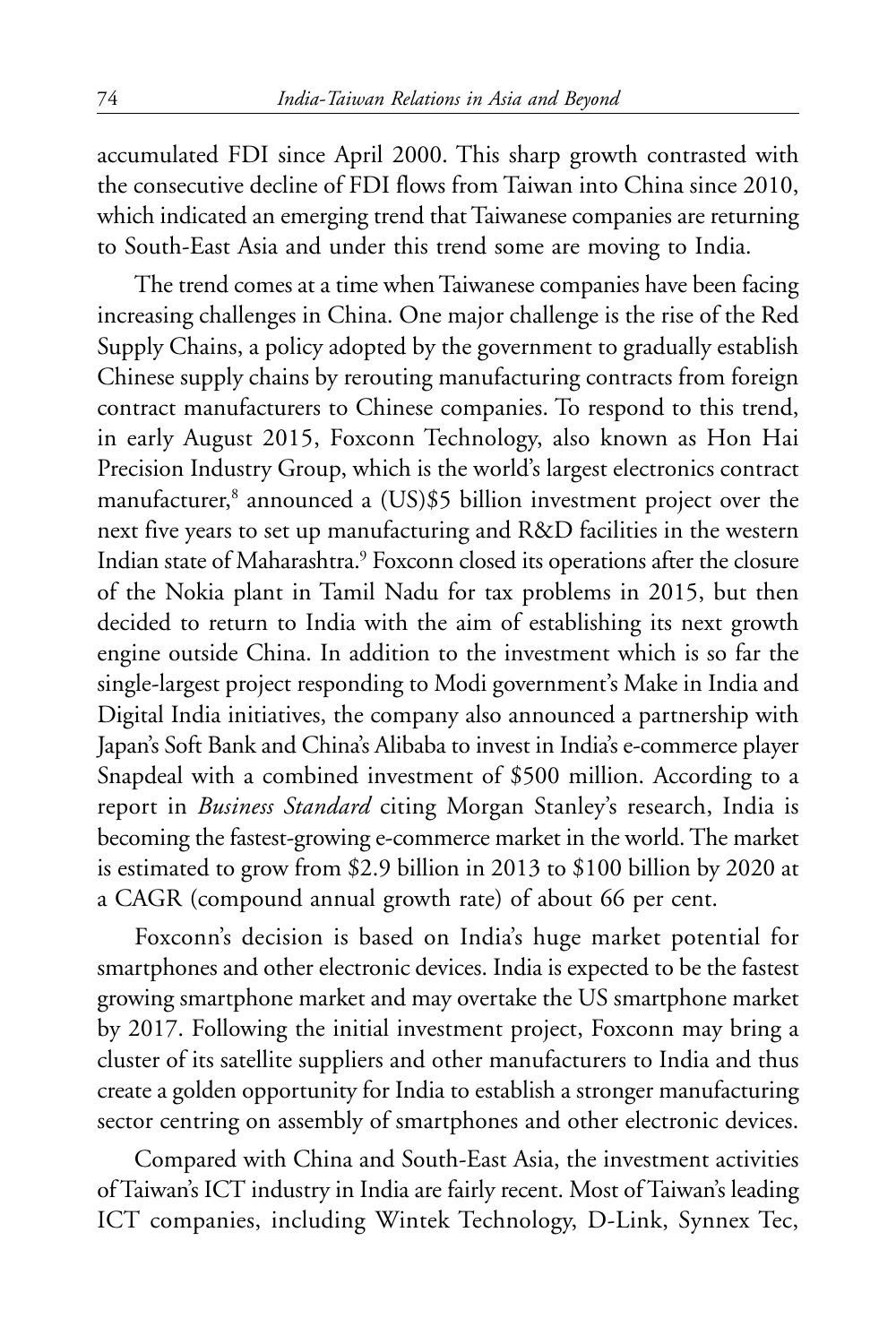AsusTek Computer Inc, Acer and Benq, have established very limited presence mainly for services, sales or distribution functions due to low confidence in India as a manufacturing base. They have concerns with respect to India's poor infrastructure, lack of adequate industrial foundations and very complicated central and state-level tax and legal systems. Furthermore, due to difficulties in domestic sourcing, manufacturers have to import from other countries raw materials and semifinished products, key components and parts. The Foxconn project, if smoothly realised, could be the first step to establish 'the megamanufacturing hubs' in India as envisaged by Modi government's grand policy. To achieve this goal, India and Taiwan should work together to create more comprehensive industrial collaboration to take advantage of both countries' strengths in ICT industry. Taiwan's experience, technology and know-how in developing production networks and global value chains are of strategic importance to India.

## **Moving Towards the Next Step: The India-Taiwan Economic Cooperation Agreement (ECA) and Cooperation in the Free Trade Area of the RCEP**

In January 2011, the Indian Council for Research on International Economic Relations (ICRIER) and Chung Hua Institution for Economic Research (CIER) in Taiwan signed an MoU to conduct a two-year joint study on enhancing trade, investment and economic cooperation between the two countries. In September 2013, the study report was published and presented to policymakers in India. A major finding of the study is that India and Taiwan have high complementarities in trade and industrial structure. It has therefore strongly proposed reviewing the current economic relations and taking stock of all existing barriers and obstacles, and establishing a TECC-ITA working group to examine the development of a bilateral Economic Cooperation Agreement (ECA).

According to the study, both India and Taiwan suffer from tariff and non-tariff measures. Reduction of tariff will not only bring considerable economic benefits to India, but will also help develop a stronger manufacturing sector in India by encouraging the Taiwanese business sector to invest in India. As suggested by the study, it is of timely importance to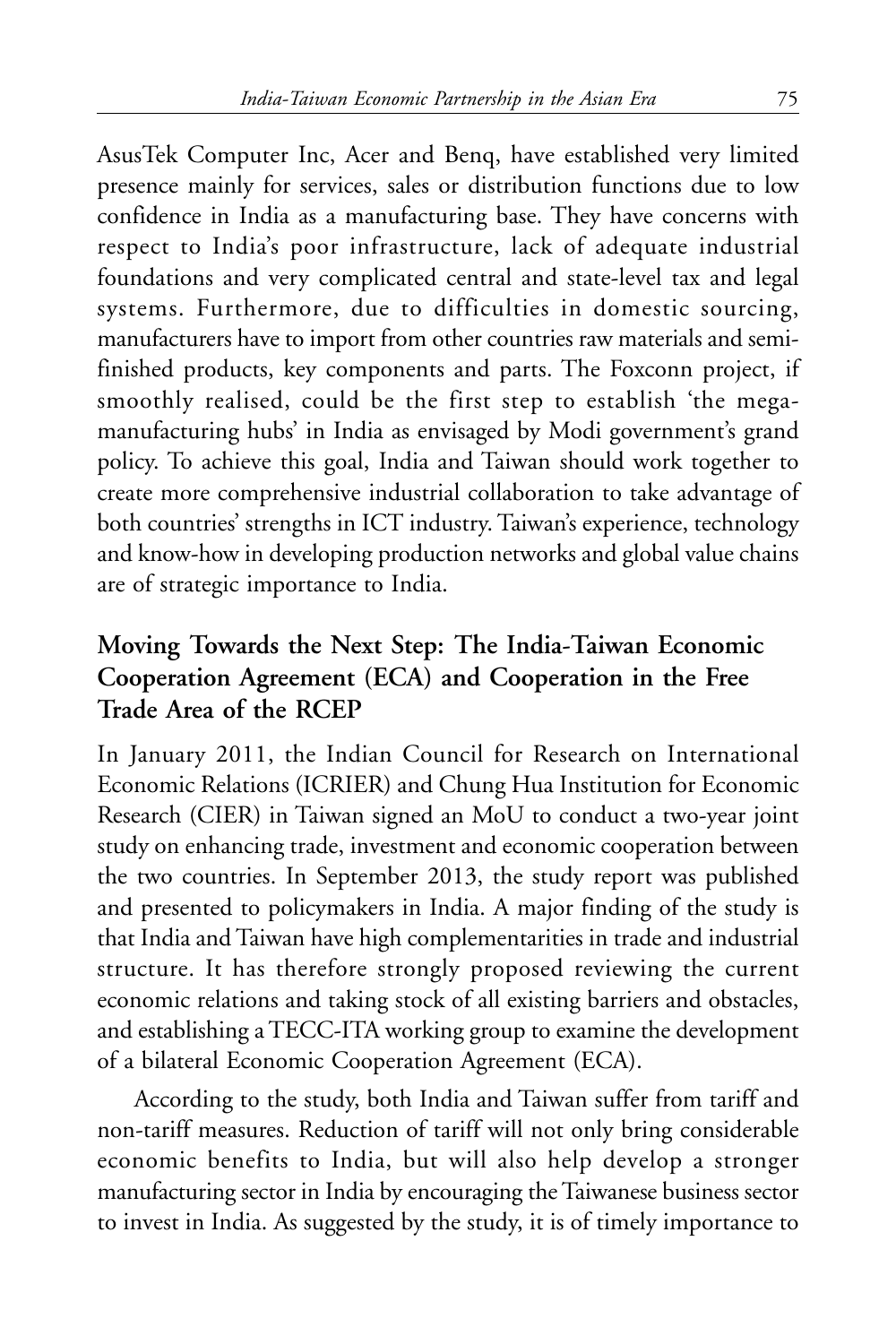examine bilateral economic relations in the following context and consider aggressive action plans to enhance existing economic cooperation.

First, in June 2010, Taiwan and China signed an Economic Cooperation Framework Agreement (ECFA) and followed it with the conclusion of a bilateral investment agreement and service agreement and negotiations of a goods agreement. In 2013, Taiwan signed an ECA with New Zealand and Singapore respectively. India's huge potential for economic cooperation makes it a priority for Taiwan's ECA policy.

Secondly, in May 2013 ASEAN launched negotiations with its six FTA partners (China, Japan, South Korea, Australia, New Zealand and India) to develop a Regional Comprehensive Economic Partnership (RCEP). The ASEAN Economic Community (AEC) was realised at the end of 2015 to integrate ASEAN member states into a single market and single production base. The RCEP negotiation will establish the world's most populous FTA in the world, comprising 3.3 billion population. The ample supply of young labour force and an emerging middle class in the RCEP member countries promise huge benefits of the integrated regional economy. There are existing complicated regional production networks and supply chains in the region, particularly in China and some ASEAN member states such as Thailand, Malaysia and Vietnam. These regional production networks have enabled these ASEAN countries to benefit from developing manufacturing sectors and participation in the global value chains.

India adopted the Look East policy in 1991 to strengthen economic exchanges with East Asia. Though India is gradually taking part in the regional production networks, its role has not been prominent and it has mostly focused on the low level of value-addition in the region.<sup>10</sup> This is reflected in the low and stagnant share of manufacturing to GDP in India. India needs to enhance its role when China, ASEAN and other countries are moving towards the formation of RCEP.

India and Taiwan can work together in the regional production networks. The past three decades of industrial development and overseas investment in the region have enabled Taiwan to stand at a privileged position in the regional production networks and supply chains. Since an increasing number of Taiwanese companies are relocating their manufacturing bases away from China and consider India as a potential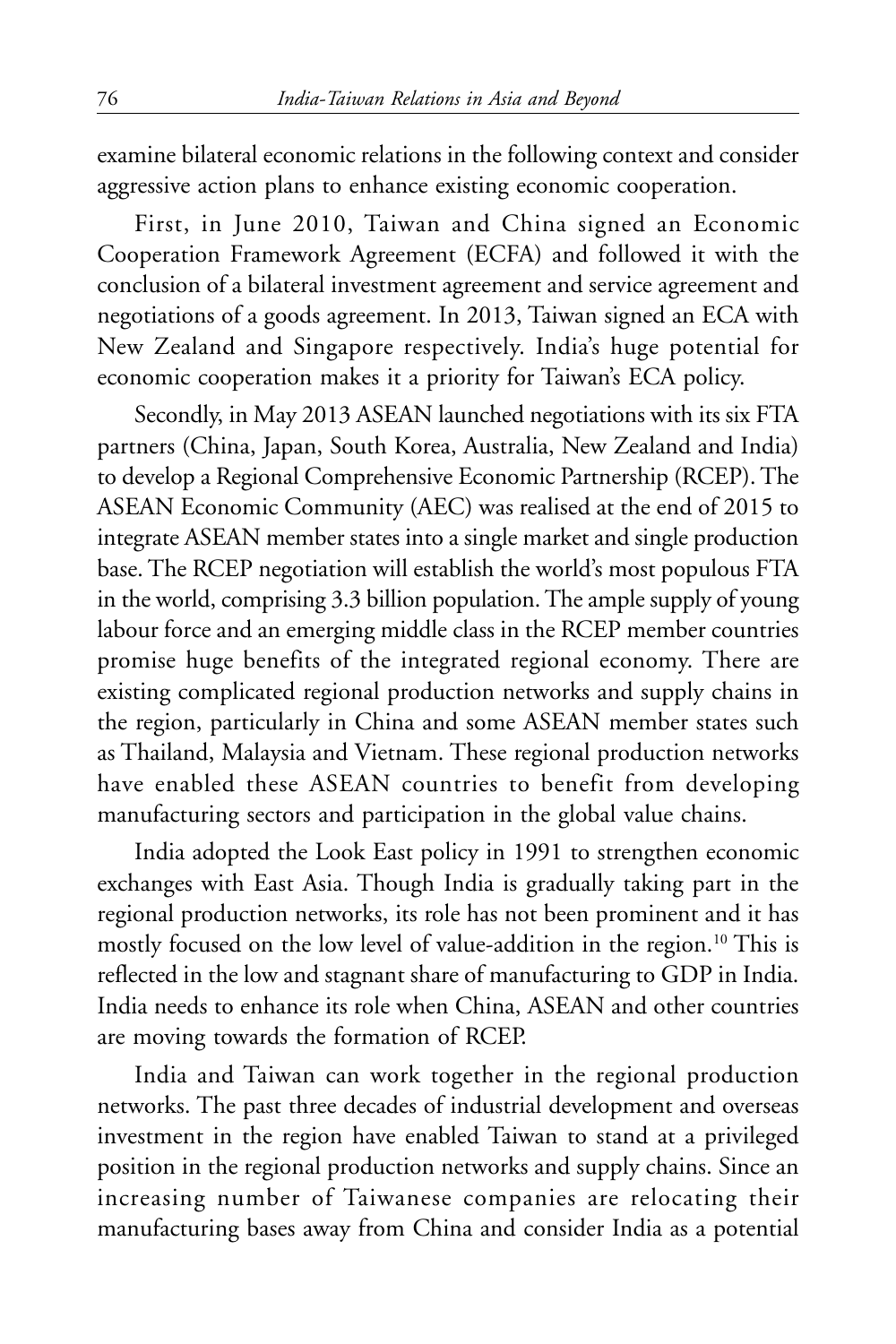new Asia Factory, India and Taiwan should work together to improve productivity and quality in India's manufacturing sector. There are ample opportunities for the two sides to develop a comprehensive partnership that covers cooperation in high-value-added manufacturing industries and knowledge-based services, R&D collaboration and joint human resource development, among others. A bilateral ECA to bring down mutual trade and investment barriers can serve the purpose of India's priority policy and enable Taiwan's strengthened role in the region. Both sides should also prepare for further collaboration under RCEP in the future when the mega FTA opens for accession by new members in the region.

#### **NOTES**

- 1. The TECC and ITA are representative offices set up by Indian and Taiwan governments in each other's capitals, providing functions including visa application, trade and investment promotion.
- 2. Board of Foreign Trade, Ministry of Economic Affairs, Taiwan, http:// cus93.trade.gov.tw/FSCI/
- 3. DIPP, http://dipp.nic.in/English/Publications/FDI\_Statistics/2015/india\_FDI\_ June2015.pdf
- 4. *Economic Times*, 13 January 2016, http://economictimes.indiatimes.com/tech/ hardware/foxconn-to-set-up-new-facilities-in-india-in-6-months/articleshow/ 50567315.cms
- 5. UNCTADSTAT, http://unctadstat.unctad.org/wds/TableViewer/tableView.aspx
- 6. Fact Sheet on Foreign Direct Investment (FDI), DIPP, Ministry of Commerce and Industry, India.
- 7. Statement on Country-wise FDI Equity Inflows from April 2000 to September 2015, DIPP, India, http://dipp.nic.in/English/Publications/FDI\_Statistics/2015/ FDI\_FactSheet\_JulyAugustSeptember2015.pdf
- 8. Foxconn is the manufacturer of smartphones and tablets for mobile device players like Apple (AAPL), Samsung (SSNLF), and Xiaomi.
- 9. According to CAN, the Chief Minister of Maharashtra, Devendra Fadnavis, has confirmed the announcement and signed an agreement with Foxconn. It is reported that the facilities will be located either near Mumbai or Pune. 1,500 acres will be allocated for this purpose. The project is estimated to create direct jobs for 50,000 people when completed.
- 10. Rajat Kathuria, Global Value Chains in the Indian Context, 19 March 2013.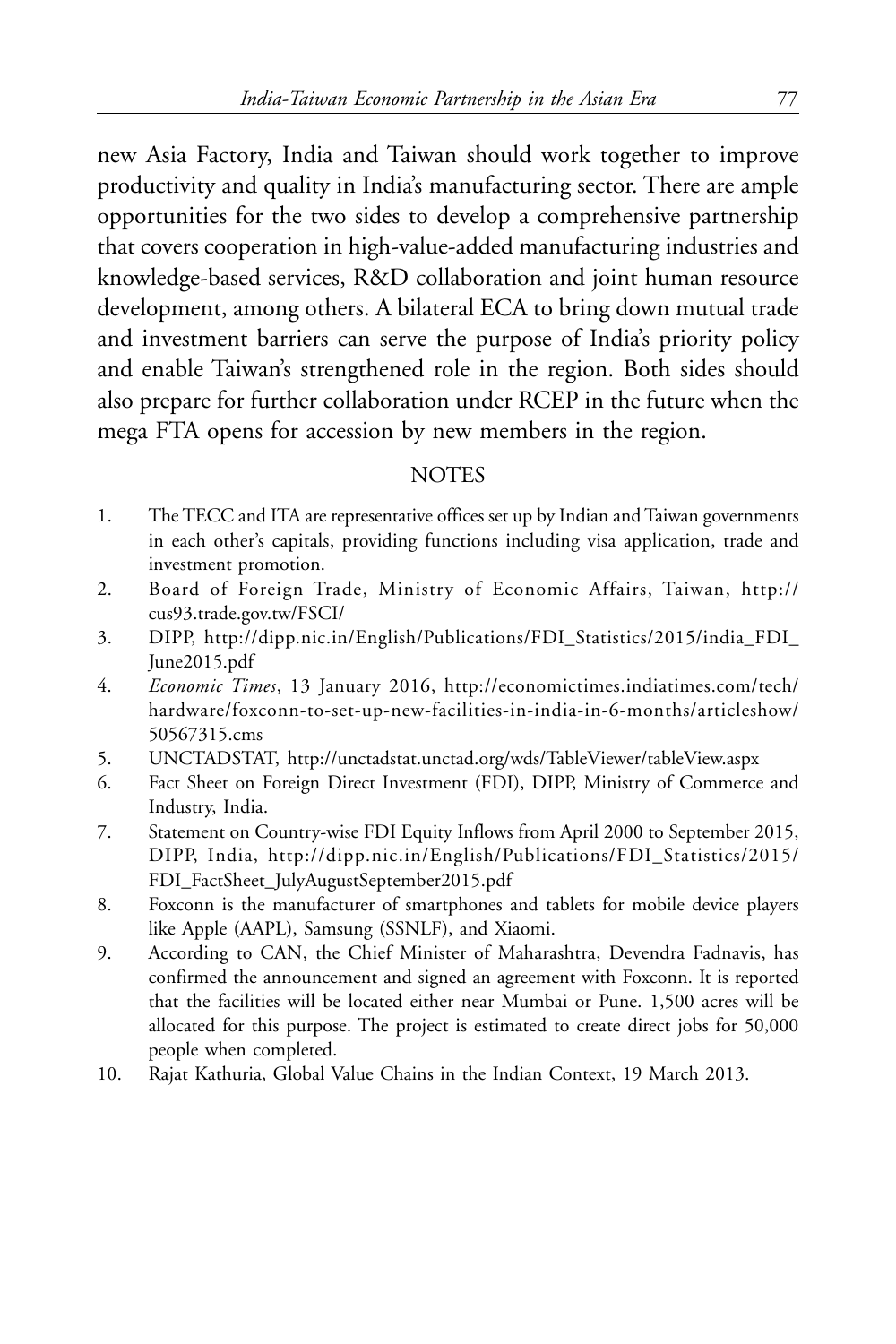8

# India and Taiwan: Emergence of an Economic Convergence

*Suresh T. Gopalan*

India and Taiwan have traversed distinctive routes as Asian nations. The two have coexisted since the middle of the 20th century. But their pathways did not intersect for along historical period that witnessed the rise and demise of the Cold War and the advent of contemporary globalisations. There have been no common geopolitical anxieties that directly concerned the two countries nor produced any form of schism between them. In fact it was a curious case of bilateral exchanges that remained dormant for half a century without any serious political or diplomatic reason or a historical legacy. This mutual exclusion was not even a product of any ideological inclinations that could have propelled these countries into different directions or leanings. Although late, the mutual rediscovery of India and Taiwan is an interesting development.

## **National Economic Models**

The economic histories of nations are not entirely conditioned by historical factors internal to them. Conventional economic analysis focused on the domestic economic make-up to explain the variations in developmental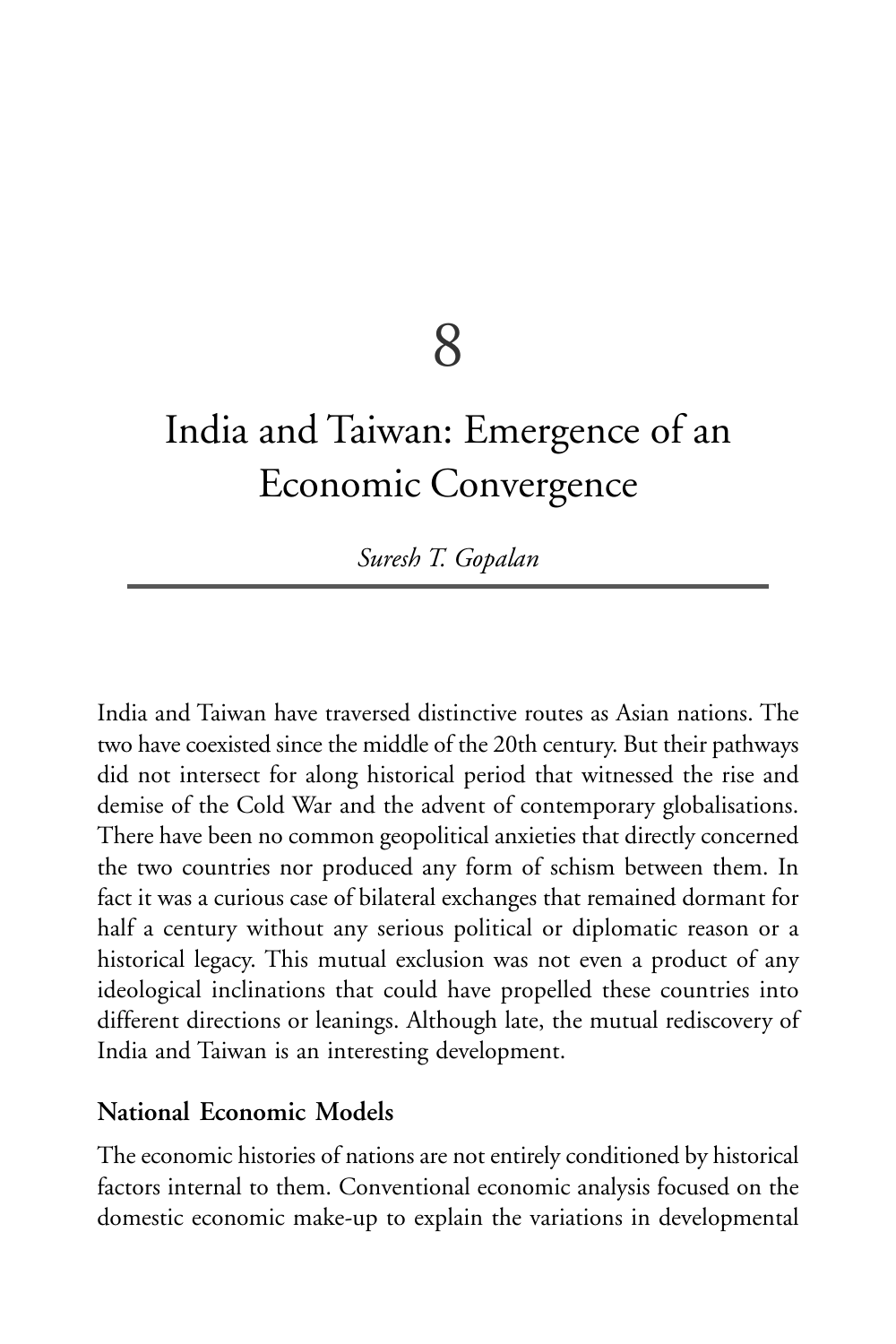outcomes. The emphasis was on how national economic actors, institutions and policies configured industrial relations. The resources and capabilities of native industrial classes and capitalism in general are significant in terms of ushering economic changes in society. In the immediate post-colonial years in India, this question haunted the political leadership of the country: whether the industrial classes had the capability, both industrial as well as economic, to lead the country from its industrial backwardness to modern industrial development. Nehru always held close this idea of India as a modern industrial nation emerging out of its deep-rooted religiosity. His famous euphemism for industrial plants as modern temples of India speaks volumes for his faith in the role of modern industries. When India decided to nationalise the dominant sectors of the economy such as railways, post and telecommunications, petroleum, etc., it reflected both the ideational commitment to the redistributional role of the state as well as a sober admission about the relative weakness of the native industries. The limits of the native industries were also exacerbated by conditions of economic isolations imposed by the post-war historical contingencies.

The national roots of Taiwan's passage from a largely agrarian society to an industrial leader in technological manufacturing can be traced back to a parallel set of historical factors. What was different in Taiwan from India is that the distinction between the private sector and the state was not as pronounced as in India. The greater levels of coalescence between the island's economic and political actors are easy to understand. For long decades since the establishment of the new nation, the ominous shadow of dismemberment loomed large over the island. Historical compulsions have forced Taiwan to adapt to a political model that stressed convergence between state and society and between economy and political institutions. Taiwan inherited historical conditions that enabled it to rise in the future as a far more coherent political and economic system. As in the case of India, the post-war historical contingencies have created conditions of isolation for Taiwan too. But the country was able to overcome this force of circumstances as it had developed forward economic linkages with advanced industrial regions, most notably with the United States. As Formosa (as Taiwan was then known) was drawn into the lager geopolitical contestation between the US and the Communist mainland China, it was at the same time drawn into a trans-continental economic circuit fashioned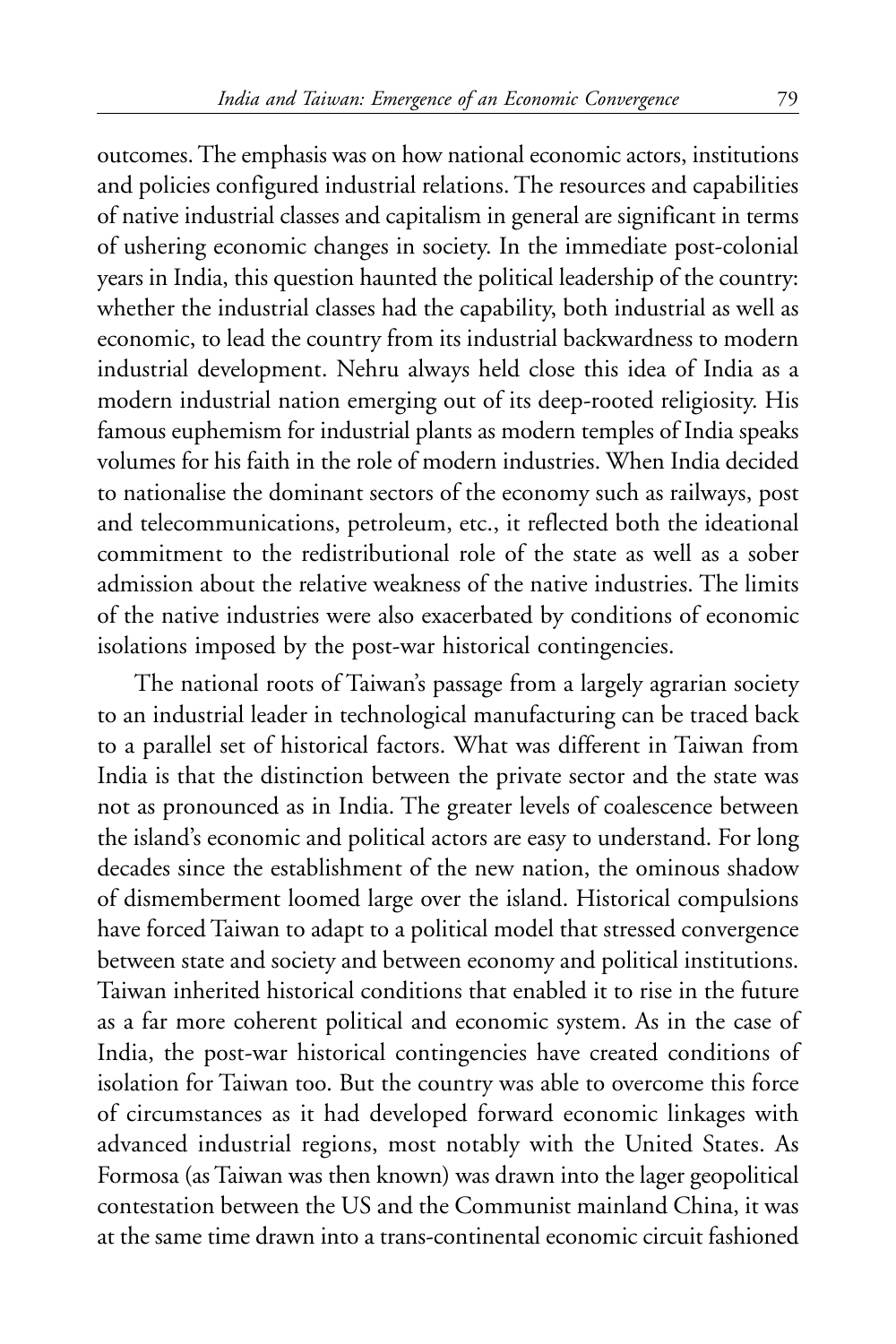by advanced industrial nations. Taiwan was able to develop global economic linkages much earlier than India.

#### **Two Economic Regions**

Another dimension that explains the variance between India and Taiwan is the regional economic characteristics. The South Asian region to which India belongs shared largely similar economic characteristics. India and its neighbours are predominantly agrarian societies with restricted development of modern industries. In fact, India represents the leading economic region in comparison to others. Except India, most South Asian countries have limited linkages with global economic flows. The participation of the South Asian nations in international trade is marginal. Above all, politics driven by primordial affinities often inhibit these countries from the path of economic development. Continued geopolitical rivalries prevent them from possibilities of economic integration or creating open trade linkages. Despite modest developmental indices, open market integration can create greater economic benefits. The restricted trade, protected domestic market and extremely limited inter-regional connectivity are holding back South Asia from developing the regional economy. Until now the political elite and the economic actors in South Asia have not shown any serious impulse towards developing trans-regional linkages in terms of markets, production networks or infrastructures. Therefore South Asia has entered the 21st century with all the historical baggage it inherited from the past institutional structures, cultural makeup and agrarian backwardness. The regional identity of South Asia is moulded primarily by ethno-geographical factors which continue to produce internal dissensions.

Taiwan presents a distinctive case of how a nation can overcome its historically imposed geopolitical constraints through adapting to rational economic choices. Certain parallels between Taiwan and India are striking. Taiwan is located both geographically as well as culturally in a regional civilisation derived deeply from Chinese values. While values can be historically relative and are subject to adaptations from outside, their derivative roots prove to be far more resilient in fostering those values for the future. Taiwan cannot really claim any distinctive national or cultural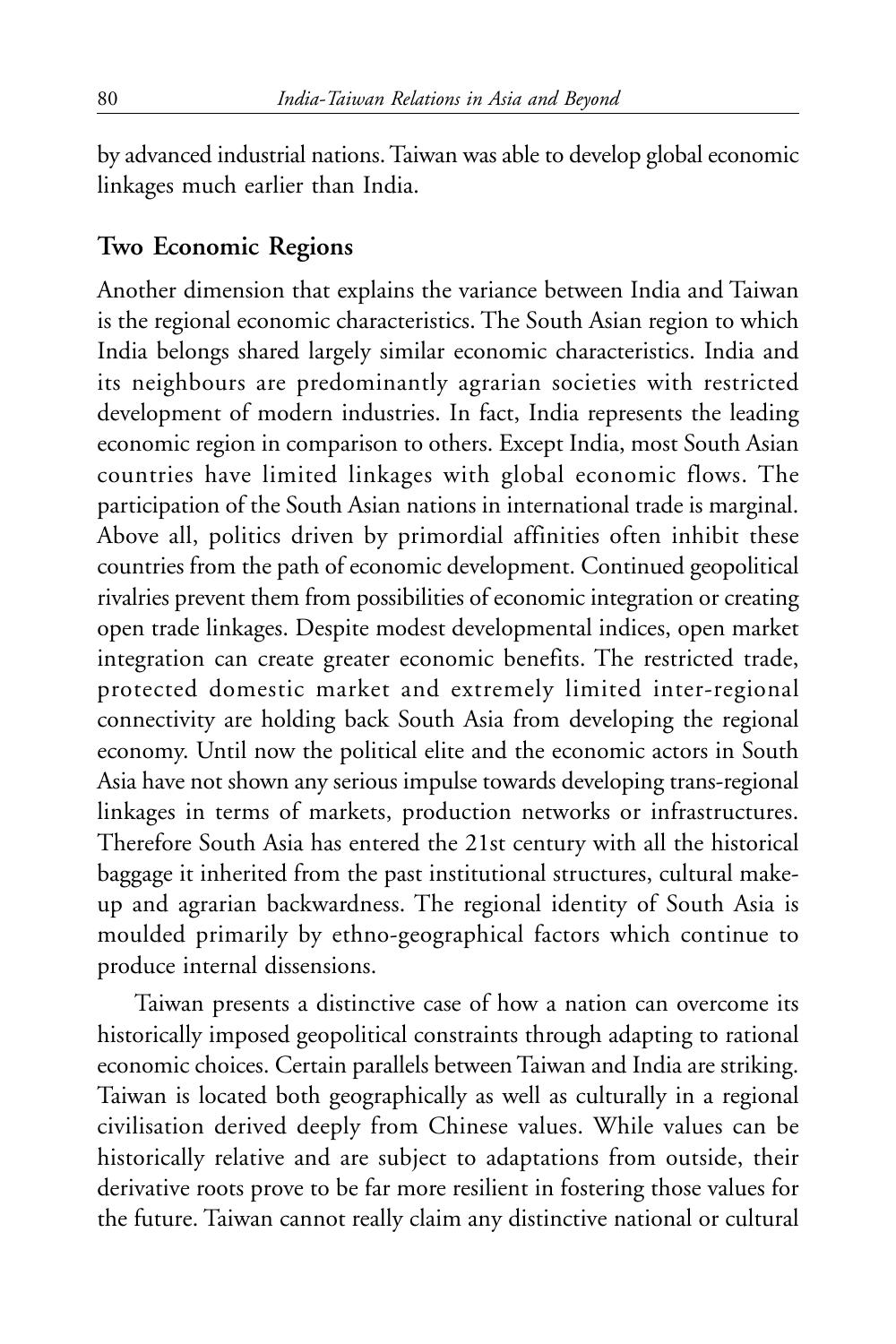identity as it belongs to the geo-civilisational sphere of Confucian China. The people of Taiwan and the people of Fujian and Guangdong provinces of mainland China share close ethnic affinities, common language, religion and customs. These ties were temporarily broken and remained dormant for four decades since the establishment of the People's Republic in the mainland and the Republic of Taiwan in the island in 1949. However, as cultural factors are far more resilient forces, the shared ethnic and linguistic affinities between the people in the mainland and Taiwan revived and were restored into historical continuities. Since the reforms and opening up in the mainland, we see vigorous integrative tendencies sweeping aside the historical geopolitical schism that existed for long, thus paving the way for economic integration too.

How Taiwan achieved economic integration with the mainland despite differences over governing norms ought to be a significant point for the political elites in South Asia. Is religious dissension more difficult to surmount than ideational ruptures, as demonstrated through the two cases? The religious dissension between India and Pakistan shows no signs of ebbing. It continues to reverberate in all ranges of exchanges between the two countries, including economic and cultural. At times it provokes serious conventional tensions too. But the ideational incongruities between Taiwan and the mainland now appear to be fleeting in their histories that elapsed when the cultural affinities were revived. Besides, economic integration between Taiwan and the mainland is made possible by two different governing models. The differences over political and institutional norms are not critical conditioning factors against economic exchanges.

## **India and Taiwan: Converging Asian Economies**

The economic rediscovery between India and Taiwan was made possible largely by the structural changes brought about by global economic processes. During the long planning era, India remained essentially a national economy with limited economic interactions with the rest of the world. As indicated earlier, it was not that the highly regulation-driven state constrained the domestic economic sectors from developing forward linkages with the foreign investors. Rather, the national industries lacked adequate technological capabilities and organisational flexibility to adapt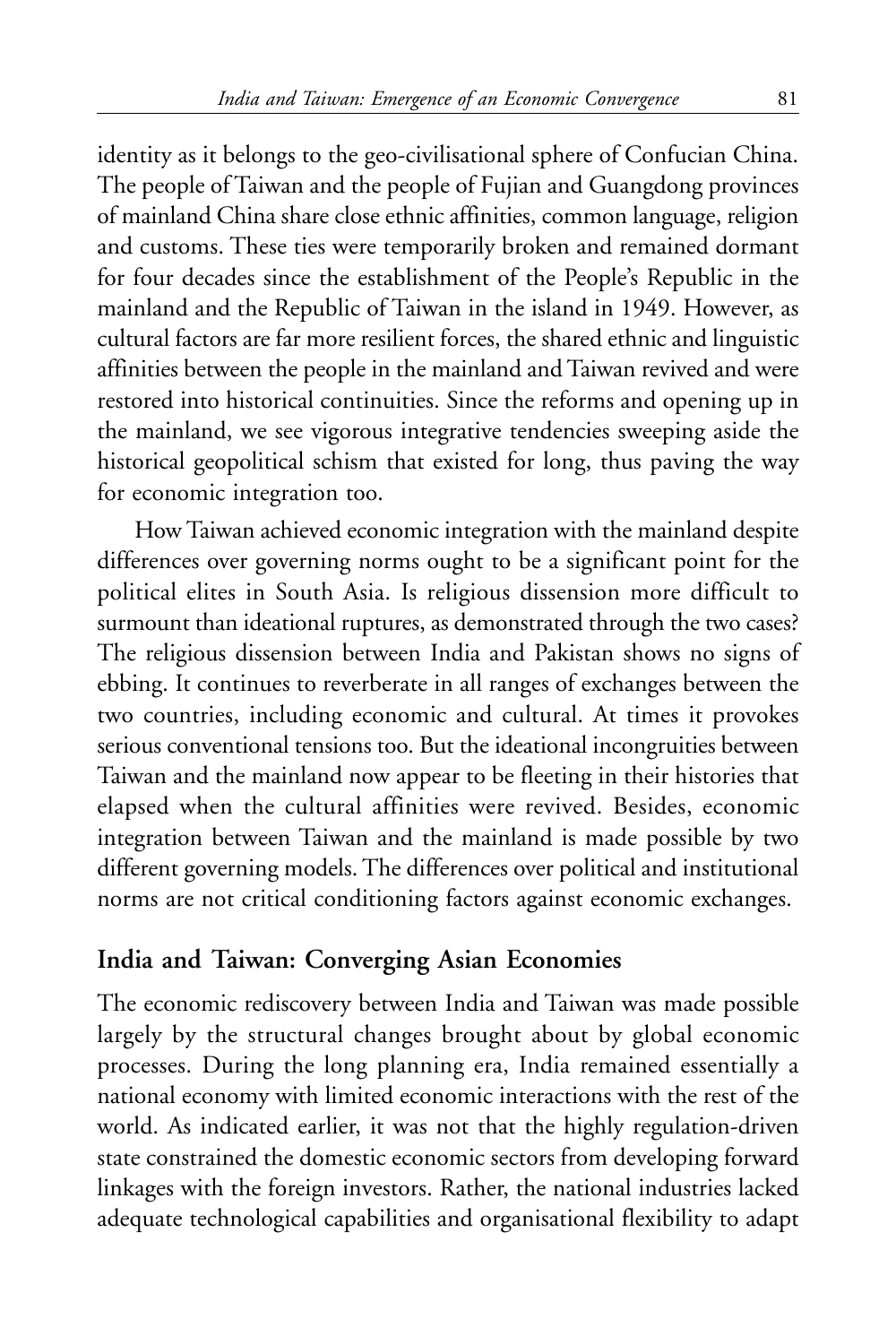to respond to the competition from foreign companies. Some of these anxieties can be gauged from the policy advocacy of the Federation of Indian Chambers of Commerce and Industry (FICCI) during the 1990s. It is also pertinent to note that regulation was a key concern for both the government and the domestic industry. For the government, regulation was a basic normative field as well as an enduring institutional practice that strived to make India a more self-reliant economy. For the private industry, it meant excessive control over entrepreneurialism that was responsible for economic stagnation. But during the immediate post-reform years when India was becoming more inclined to open the market for foreign investment, the private business demanded protection from the government as the large global corporations controlled far greater leverage in technology, capital and production capabilities against which the Indian companies were not able to compete on an equal footing. India's reform decade was a period of anxieties shared by the private business, the state and social groups who sensed the reforms as potent agents of vulnerabilities. These concerns provoked deeply emotive responses from a cross-section of society, forcing the government to follow an incremental approach to the reforms.

In contrast, economic globalisation did not provoke any social dissension in China. Since Taiwan's political models from its inception were seen as the other of the mainland in ideational as well as institutional orientations, market liberalism never caused any anxieties among the social classes. Moreover, with long exposure to the market liberalism of the Western world, Taiwan had developed significant linkages with the global economy, especially in technological upgradations. Another factor was the corporatist governance model, where interest articulations by different social and professional groups were largely state mediated. The question of regulation did not arise in policy debates as it did in the case of India. In other words, Taiwan did not inherit any economic institutions or norms that were resistant to globalisation or foreign origin.

Taiwan's economic pathways are shaped by three important factors. First is the locational advantage. The island nation belongs to the East Asian economic region comprised of mainland China, Japan and South Korea. Although these nations have been governed by vastly different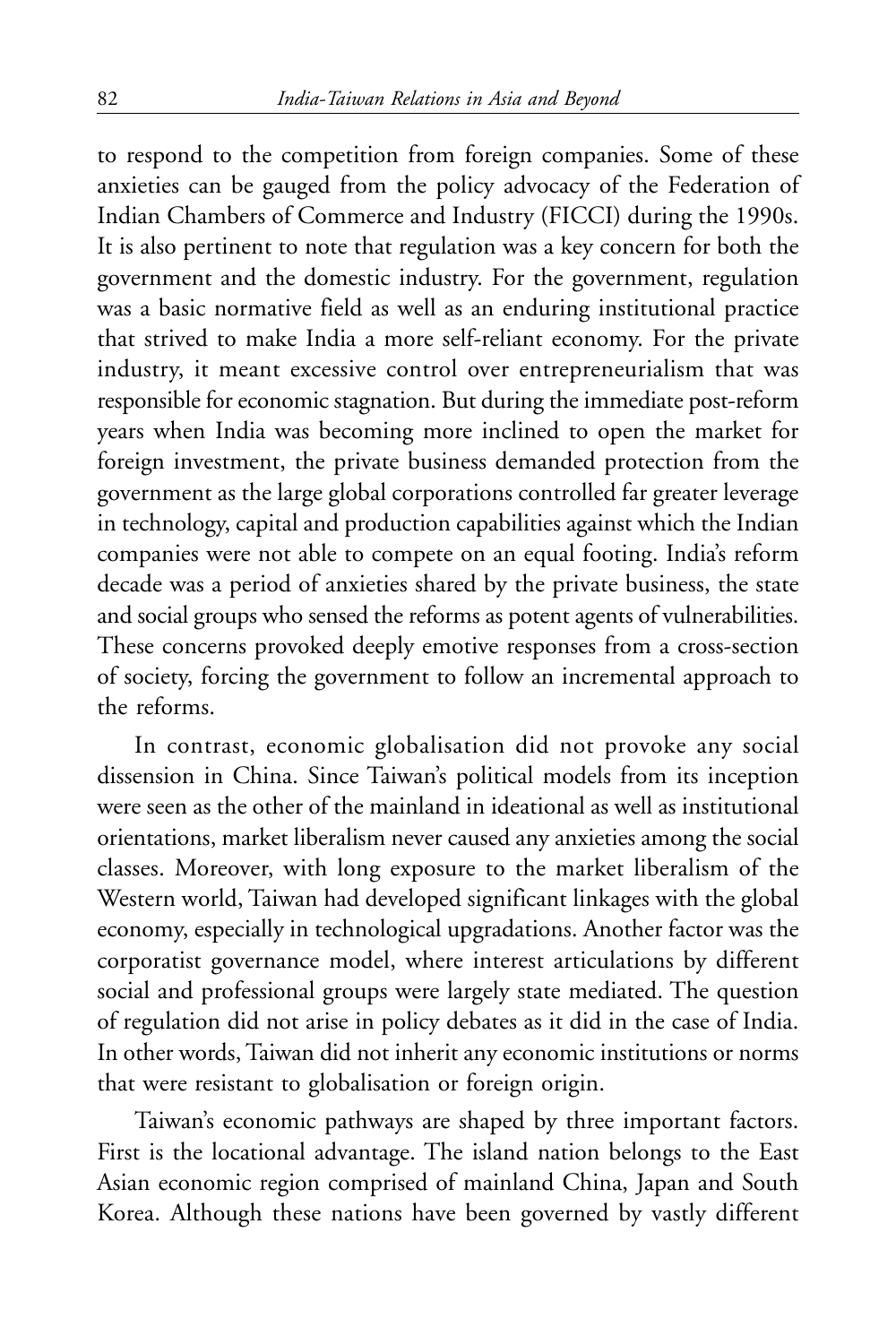political ideas and institutional models for a long time, there have been strong integrative economic tendencies that brought them into direct interactions more than ever before. The region was sharply divided by geopolitical anxieties inherited from the historical legacies of World War II, Japanese militarism, Communist revolution, and the Cold War. These historical events have left deep scars among the people of mainland China, Taiwan and South Korea. But in the closing decades of the 20th century, Taiwan and mainland China were able to overcome the burden of historical memories. The economic interactions that followed in subsequent years helped them to rediscover their common cultural roots and they were able to imagine a shared destiny in the economic arena. Although there are lingering geopolitical apprehensions often precipitated by Japan and mainland China, East Asia remains one of the most peaceful, stable and economically advancing regions of the world.

Since the mid-1980s, economic researchers and business analysts have pointed to the emergence of a common economic region comprising mainland China, Hong Kong and Taiwan. What prompted them to imagine the rise of an integrated economic region were the historical convergences of a complex set of factors providing comparative advantages to each of these three regions. China had enormous raw material resources and low-wage labour. With the dissolution of the rural communes in the late 1970s and the exhaustion of the Household Responsibility System during the early 1980s, China was left with no significant economic sector that could absorb the population into any form of employment, thus creating a vast pool of surplus labour. The large-scale rural-to-urban migration that began around this time made available a social stratum which can be called a precarious multitude, which thronged to cities in search of wage-earning opportunities. The creation of low-wage labour enabled China to then embark on the path of labour-intensive industrialisation. Hong Kong by then had developed extensive trade links with the leading economic regions of the world. The city was also known for specialised international financial services. Besides, Hong Kong emerged as a key transport hub well connected in the maritime trade circuits. Taiwan had gained substantial experience in labour-intensive manufacturing in textiles, apparels and electronics, which gave it a special edge over others in manufacturing technology and new managerial expertise. During the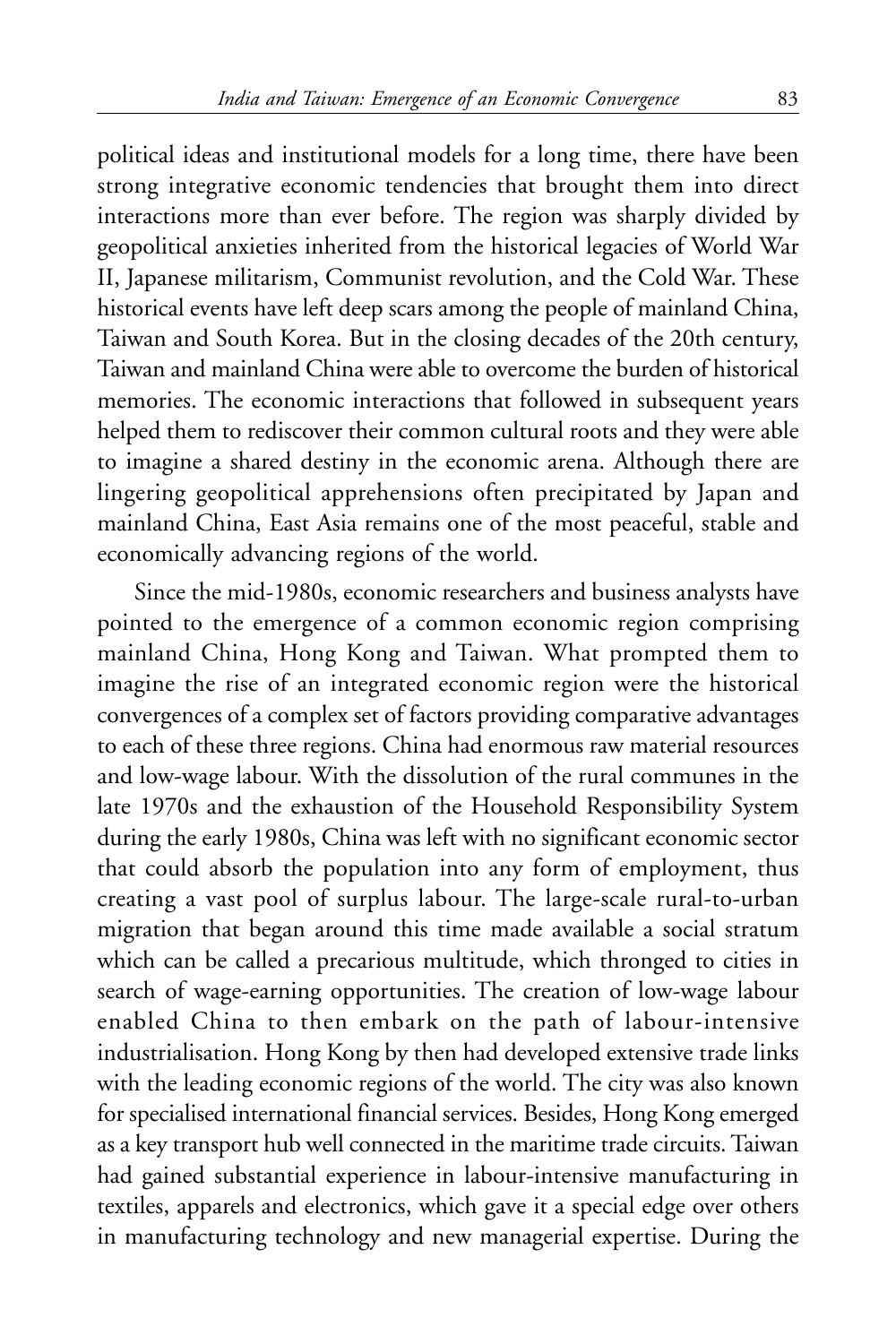1980s, owing to the labour shortage and negative exchange rate between the US dollar and the Taiwan dollar, the island nation had started restructuring the domestic industrial base, moving away from labourintensive sectors to more technology-oriented manufacturing and began to search for investment opportunities elsewhere. In fact, when the mainland introduced economic reforms, Taiwan was all set for foreign investment, which also made possible the relocation of its labour-intensive sectors to China, in particular Guangdong and Fujian provinces, where the Taiwanese have close ethnic ties as well as native-place affinities.

The dense economic interpenetration between Guangdong and Fujian provinces in the mainland, Taiwan and Hong Kong have created a regional economic system that brought these regions ever closer to each other in economic and socio-cultural exchanges, if not in the political sphere. Scholars have used different descriptive and analytical categories to refer to the growing economic and spatial integrations among these three regions, such as Greater China Common Market, Greater Chinese Economic Community, etc. Xiangming Chen used the term Greater South China Economic Region 'to characterise the special economic relations and the new spatial division of labour among China's Guangdong and Fujian provinces, Hong Kong and Taiwan'.

Secondly, as indicated earlier, Taiwan benefited enormously from the opening of the Chinese economy in terms of a new outlet for Taiwanese capital investment, relocation of manufacturing sectors, access to China's low wage labour, raw material resources and, above all, to the vast mainland market. Thirdly, the economies of these countries are interpenetrated by each other's, thus creating a densely integrated transnational economic sphere. Taiwan has significant levels of investments in Guangdong and Fujian provinces and more specifically in the factory towns of Dongguan, Shenzhen and Guangzhou.

As an economic region, the characteristic features of South Asia are in sharp contrast to that of the Greater China Economic Region or, for that matter, East Asia. We have examined earlier how regional dissensions cyclically breed from historical and geopolitical contestations that inhibit the developmental processes. Without returning to these questions again, we can identify one of the salient markers of combined underdevelopment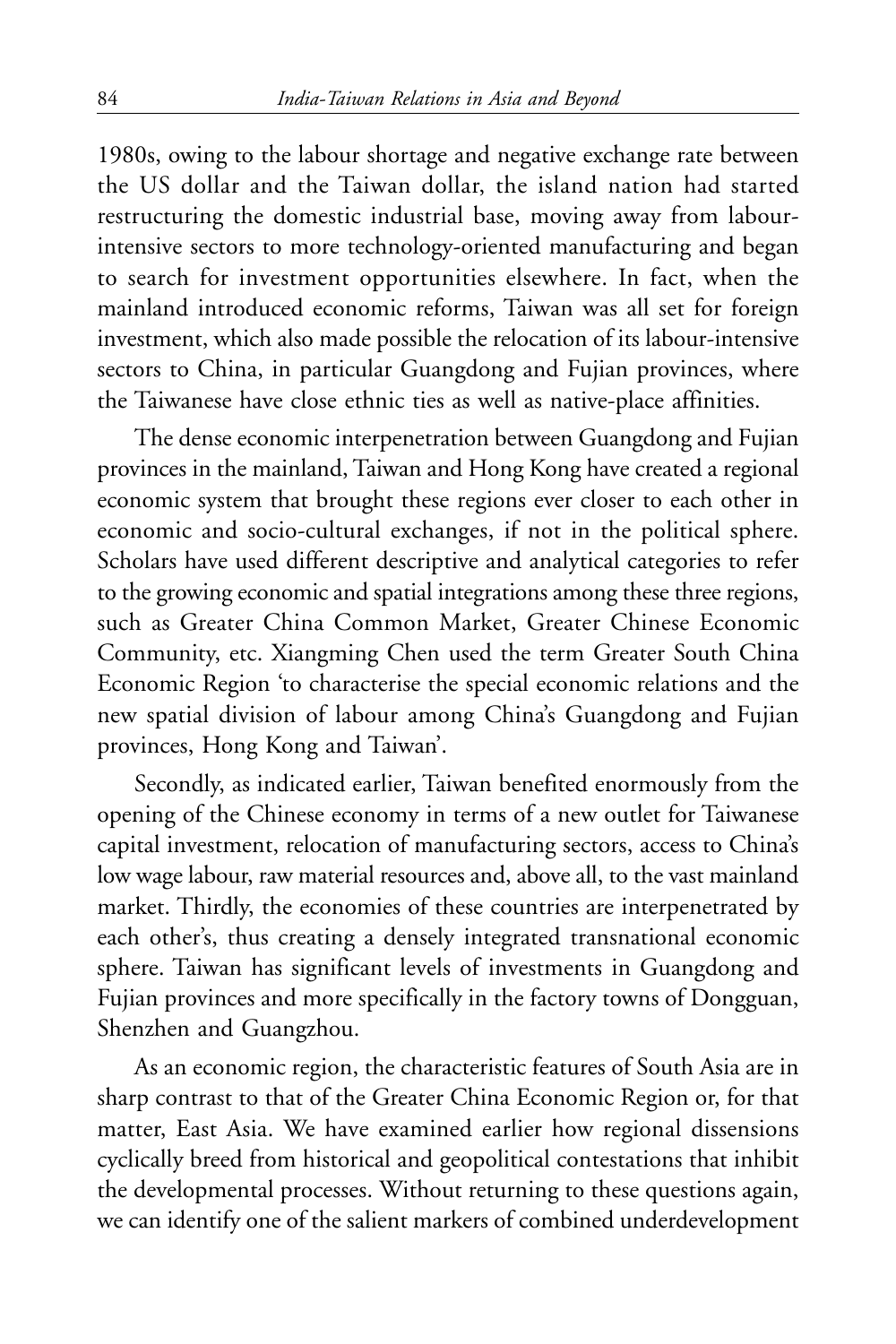in South Asia, which is the stranglehold of religious identities over popular consciousness or, in other words, the extraordinary resilience of primordialism in politics. I would posit that the reasons for development variance between India and Taiwan can partly be explained in terms of the limited transformative impulses towards economic aspiration and the overriding influence of culturally given identities of religion, language and caste.

In India, since the advent of economic reforms, this longing for development has been finding ever more expression in popular as well as policy frameworks. Although there are intermittent outbreaks of identitybased political mobilisations, it appears that finally a more modernist imagination of economic transformation has come to define the popular mind. Alongside a language of politics that appeals more to the developmental needs, it is finding poplar resonance and has to some extent led to the waning of religious mobilisations. These shifting contours of the Indian polity as well as public policy orientations were most visibly manifest in the two terms of the United Progressive Alliance (UPA) governments steered by the economist Manmohan Singh as Prime Minister. During its two terms in office the UPA was able to bring economic questions to the fore of the Indian political processes. The idea of development became a key word in national debates that brought about a new orientation to the processes of public policymaking. In fact, India made the crucial transition from a central planning and regulated regime to that of a largely deregulated market economy. More significantly, there was a profound ideational shift towards market capitalism, long resisted by the political and social classes in India.

The National Democratic Alliance (NDA) government of Prime Minister Narendra Modi, which assumed office in 2014, has unveiled an ambitious economic plan. I would outline two components of the new economic policy to underscore the policy continuities broadening the scope of the economic reforms carried out by the previous UPA governments. In terms of the broader objectives, the new policies are formulated to promote what has been called the 'ease of doing business' in India. This comprises a set of new policy directives aimed to reduce the administrative and procedural bottlenecks with regard to starting and running business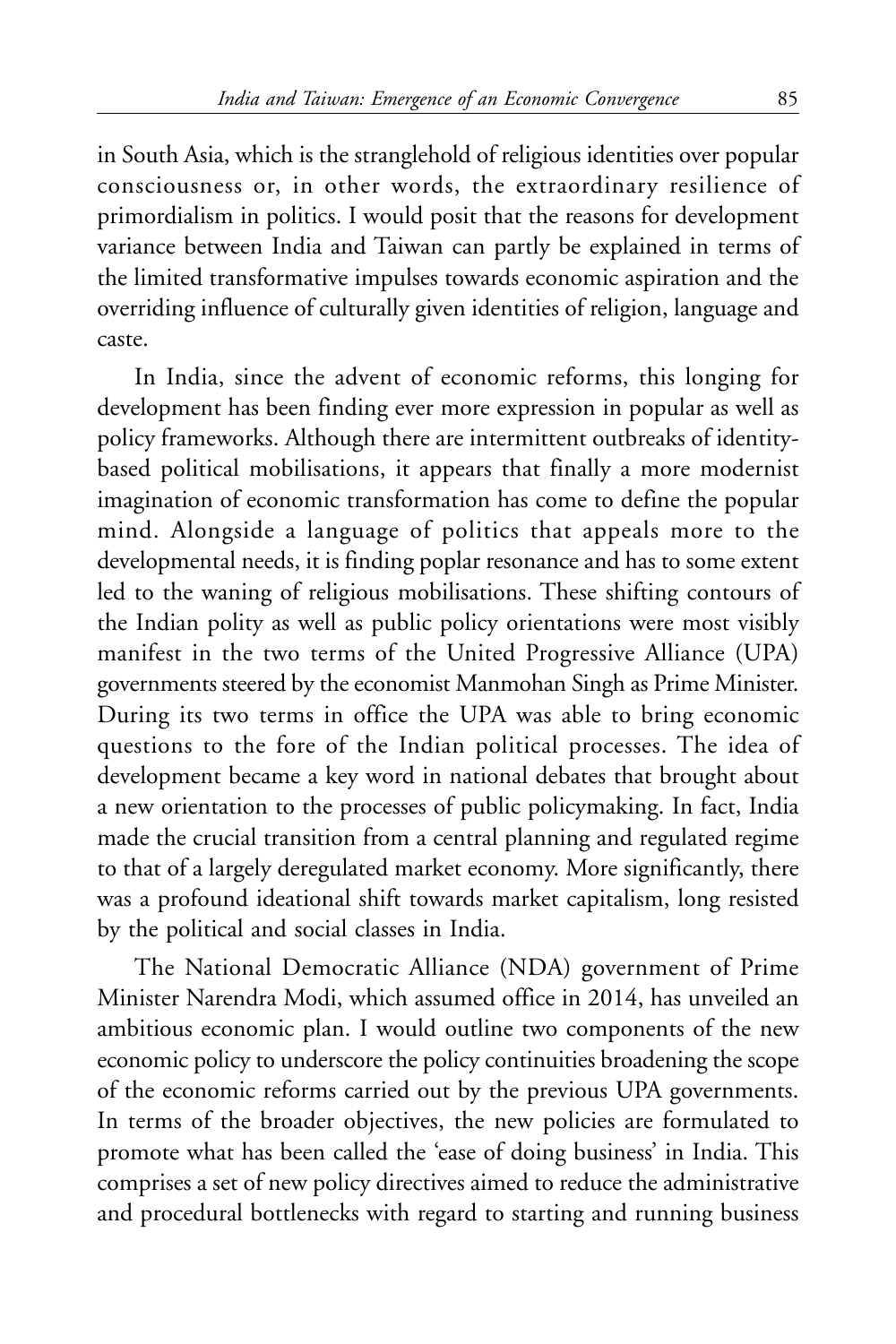in India. The existing industrial policy rooted in the planning era is perceived to be inhibitive to private entrepreneurialism and therefore an anachronism in an increasingly globalising world. It is therefore imperative to increase the speed in the completion of procedures pertaining to setting up companies in India. The government has announced specific measures to simplify the procedures relating to setting up industries and also compliance requirements.

The second component is the Make in India initiative. Launched in September 2015, it focuses on the revival of India's manufacturing sector, thereby to make India a manufacturing powerhouse. It actively encourages and seeks foreign companies to increase their investment in India's manufacturing sector. Make in India became a policy campaign with the twin objectives to attract overseas companies to set up production facilities in India, and also encourage domestic companies to increase production within the country. The initiative will be promoted through the newly created National Investment and Manufacturing Zones. There are interesting models outlined for the promotion of Make in India such as Industrial Townships, which will function like self-governing and autonomous units without being subjected to government intervention or regulations.

The new industrial policies also seek to transform the system of labour regulation that post-reform India inherited from the planning era. Indian business associations and liberal critics have been demanding labour reforms as a prerequisite for industrial growth as they hold the existing regulatory regime responsible for the labour market rigidities. The UPA government's labour policy was one of cautious ambivalence towards legislation while introducing incremental reforms in select areas. The NDA government's approach to the labour question marks a decisive shift from that of the earlier governments. The objectives of the new policy seem to be fullscale legal reforms which, if approved by Parliament, will bring an end to the era of labour regulations in the formal sector.

After a quarter century since the introduction of economic reforms, India seems to have finally entered into a market economy largely freed from regulations in many areas and that converges with global capital flows. A new historical setting has been created for the Indian economy. It might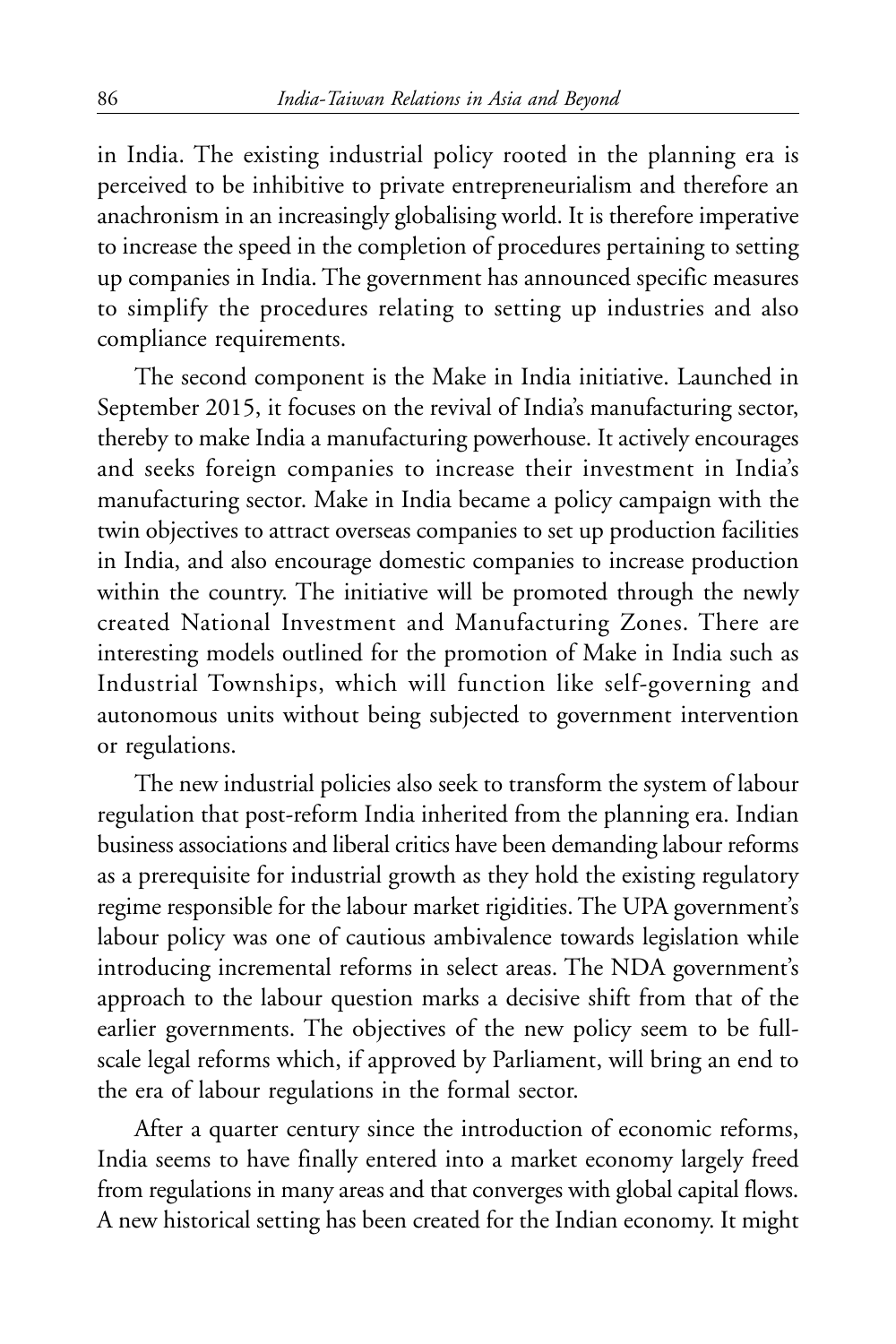appear anachronistic for India to pursue labour-intensive industrialisation at a time when the East Asian countries are already well past that stage. But for Taiwan this moment offers new possibilities. For three decades Taiwan's foreign investments concentrated in the Greater China region where there are already visible signs of an industrial stagnation. A new economic convergence between India and Taiwan can develop fortuitously out of the present Asian economic relations.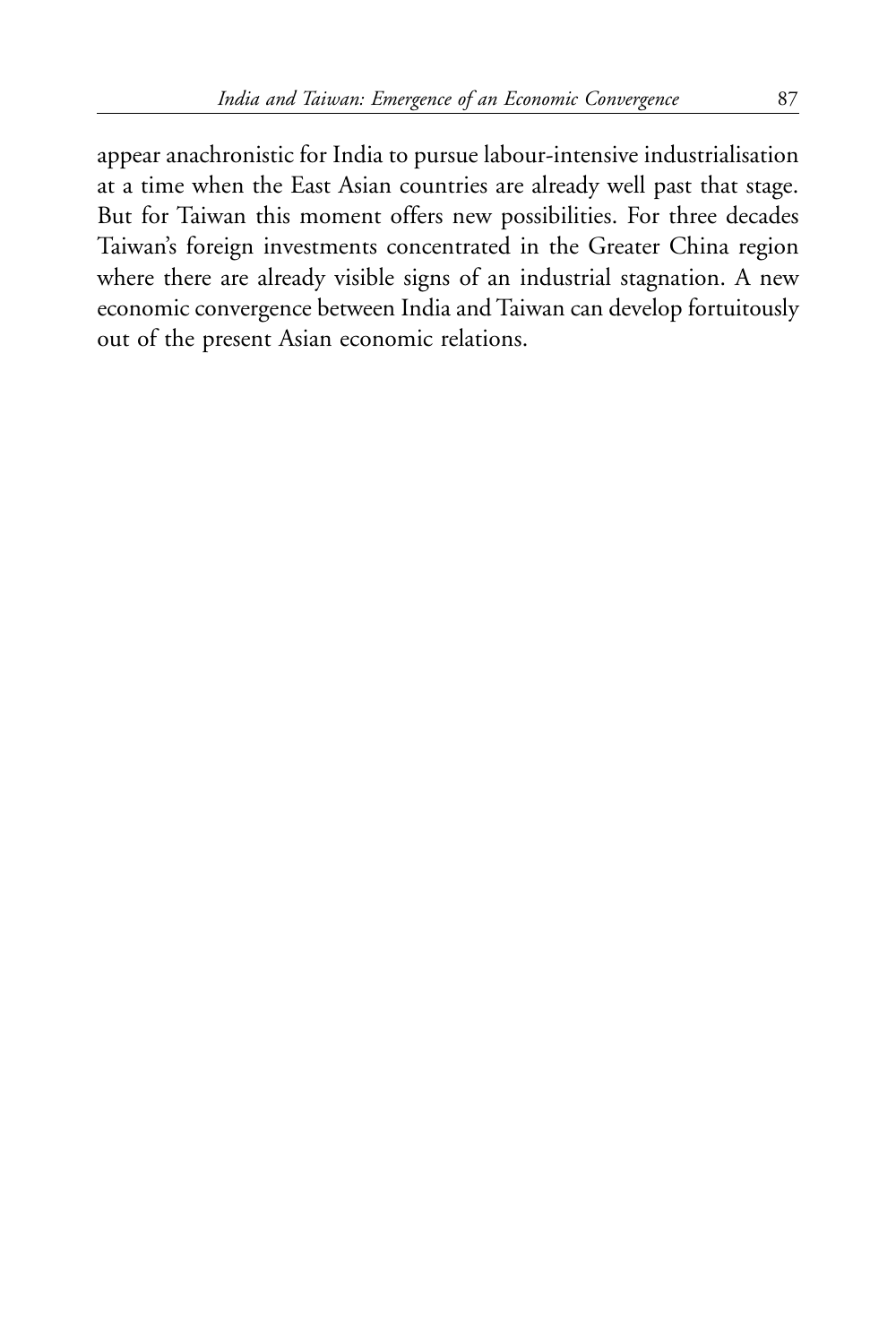9

# India-Taiwan Economic Relations and the China Factor: Prospects of Synergies and Challenges for Regional Economic Integration

*Aravind Yelery*

'Everything but Taiwan' (EBT) rhetoric is proving futile and unjustifiable for mainland communist leaders in the wake of ongoing debates on regional economic integrations, especially when the Chinese economy is struggling to keep up its momentum. With political controversies surrounding the legal status of one-China, Taiwan was forced to be excluded from Asia-Pacific Economic Cooperation (APEC).<sup>1</sup> Moreover, EBT remained a dominant factor as far as Taiwan's participation in the process of ASEAN's economic integration was concerned. For Taiwan, the political isolation was not as severe as the economic loss. Though Taiwan has smartly compensated its economic loss through a variety of bilateral economic modalities, which include investments and special trade arrangements, Taiwan's future is tied up with the progress of regional mechanisms in East Asia and Asia-Pacific. Recently, the US-led partnership covering pan-Pacific trade partners eschewed Taiwan's prospects and once the agreement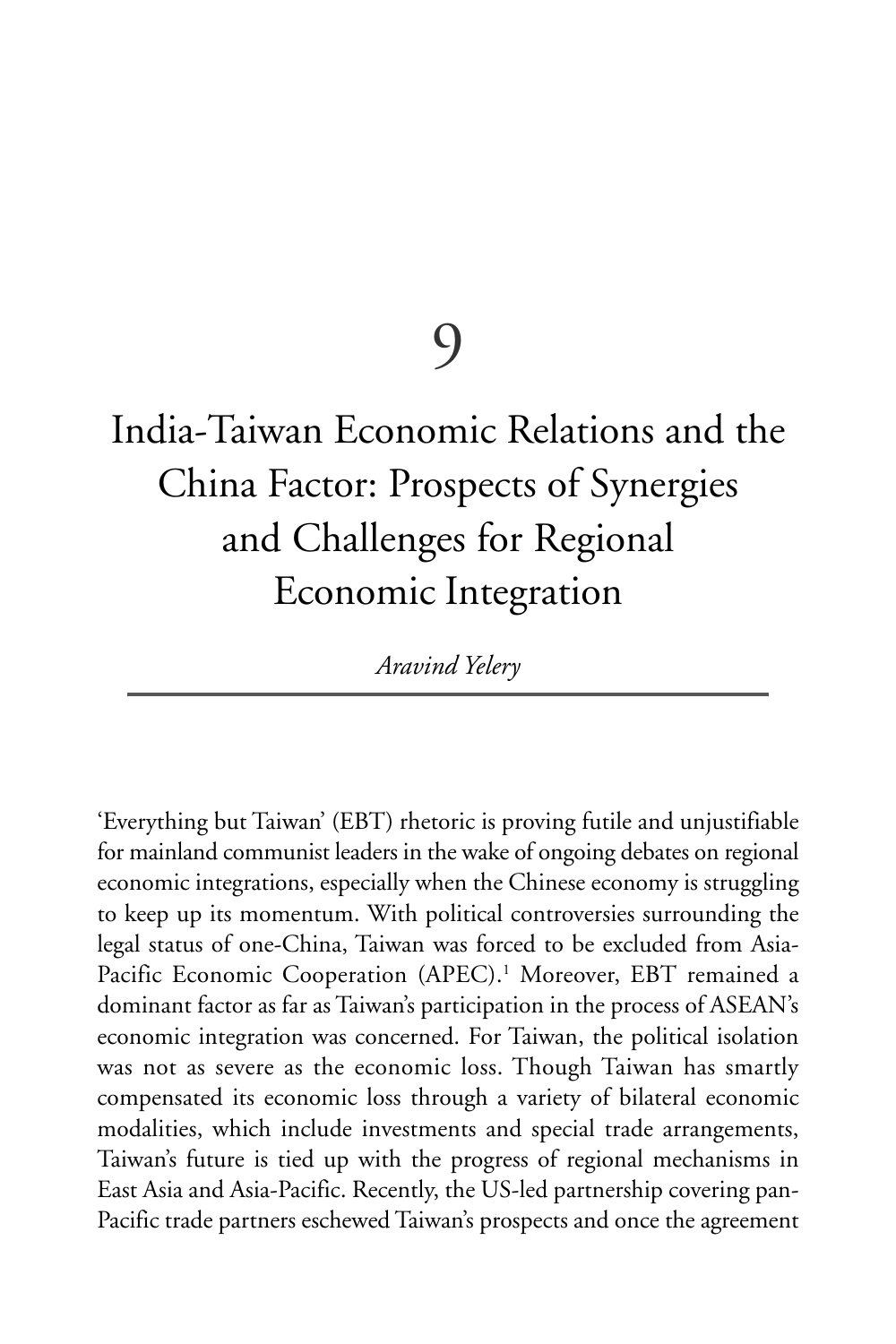enters into practice, Taiwan's trade share with these countries will be adversely affected. However, with the ongoing transformation in the global dynamics of economic integration and slowdown of China's economy, China's best chances to monetise are at stake. With its close linkages with the regional partners, Taiwan maintains the ability to work as a deal breaker in the intra-regional trade setups. While China attempts economic integration in East Asia and Asia-Pacific, Taiwan turns out to be China's and perhaps Asia's best bet.

## **While the Taiwanese Dug Deep in the Chinese Market, China Influenced Global Business**

The political, ideological and historical origins of mistrust resulted in stifling the development of cross-Strait relations. These cross-Strait tensions did impact Taiwan's global economic and trade exchanges. This also was used by the Chinese to limit Taiwan's economic expansion in the region by designing its exclusion from various negotiations on regional collaboration, forcing Taiwan's economic integration with mainland China and undermining its autonomy.

Taiwan, with a prominent presence in technology-dominated industries, seems to be losing its regional linkages. On the one hand, Chinese industries populated the global markets with giveaway prices as the world's Original Equipment Manufacturer (OEM) and on the other hand, its cross-Strait counterparts from Taiwan remained confident about their technical standards and concentrated more on tech-intensive markets.<sup>2</sup> Taiwan had its stint as the home for OEMs but changed its course to technology-driven industries when global business was revolutionised due to the rise of information communication technologies (ICT). With this, Taiwan maintained a unique portfolio both in labour- and capital-intensive industries as well as scaled equally well in non-tech and tech type of products. Going a step ahead, Taiwanese entrepreneurs established their factories in mainland China to save on the production cost.<sup>3</sup> Taiwanese investment in mainland China maintained an upward momentum because of the mainland's abundant labour force, vast market, low land rents, geographical proximity, availability of raw materials, and similarities in culture and language.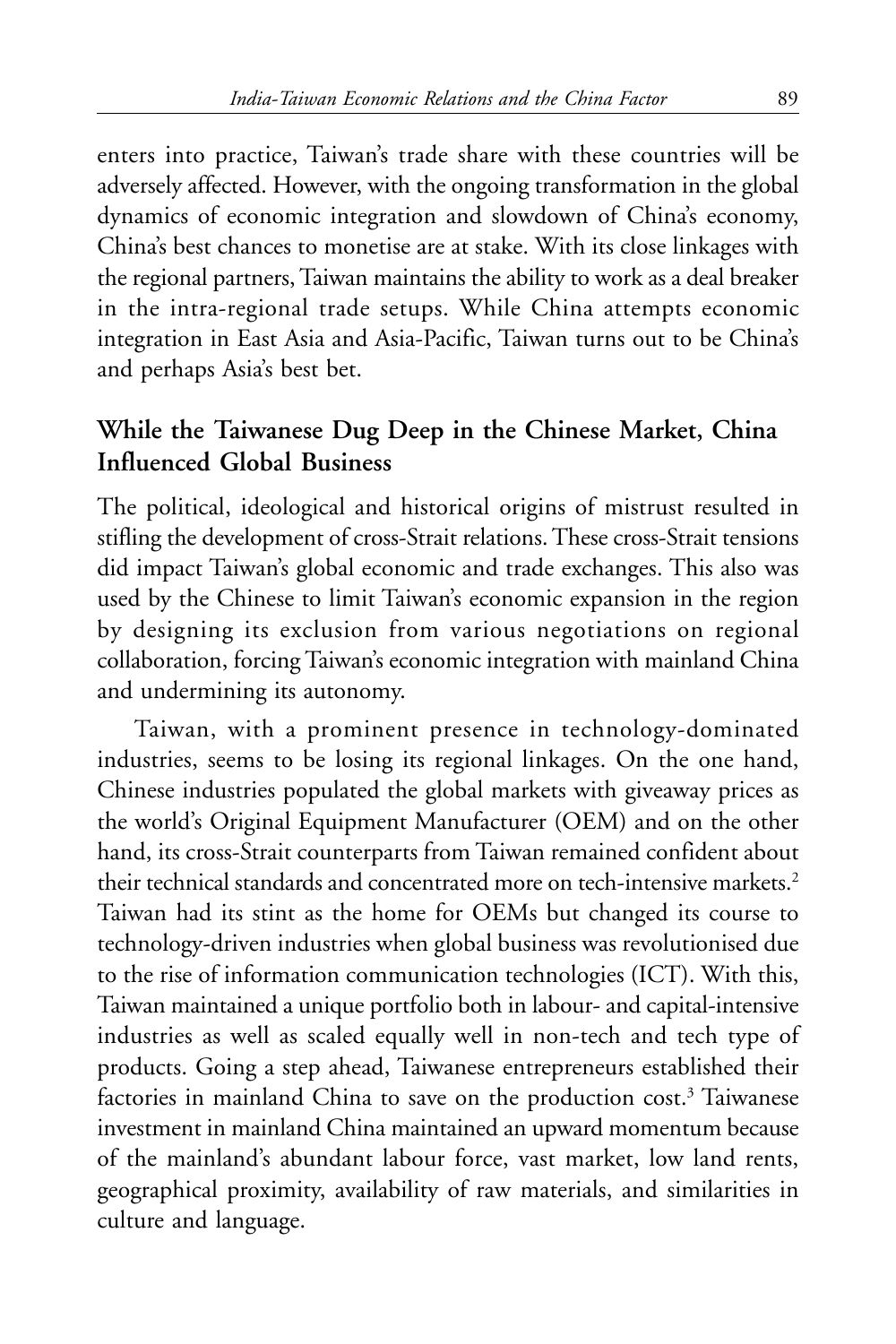As a result of these trends, over the past 25 years, Taiwan's reliance on China's economy has gone from negligible to substantial. At present, 70 percent of Taiwan's GDP comprises of exports, 40 percent of which go to China, making Taiwan over-reliant on a single export market.<sup>4</sup> Taiwan's vulnerability is quite broad: it relies upon China as the number one market for its exports, the number one venue for its foreign investment and the number one production base for many of its most profitable exports, especially its ICT exports. Top Taiwanese brands such as Asustek Computer, Trend Micro, HTC, and Acer expanded their brand presence in China. Taiwanese entrepreneurs relied heavily on the business interdependency in and beyond the region. The obvious effects of the slowing of the Chinese economy can be noticed on the Taiwanese economy.

This development can be viewed from two different perspectives – one, brands from the island flourished deep inside mainland China and grew stronger and second, China facilitated this inter-dependency to grow. While most conspiracy theorists through their traditional approach viewed this economic engagement as a trap, Murray Scot Tanner, a leading theorist, believed that if China were able to close down key parts of this economic relationship, Taiwan would be vulnerable to a major recession and other severe forms of economic dislocation.<sup>5</sup> However, this did not happen the way most observers believed. In the last few years, endogenous factors have threatened the prospects of both countries. The slowing down of their economies means that much is at stake for China and Taiwan and, moreover, lack of any regional economic integration invites a set of other variants of external threats.

#### **Is Taiwan China's Best Bet in Regional Integration?**

Taiwan's economy is going through some rough patches, with recession in exports and foreign investment $^6$  contrasted by high inflation.<sup>7</sup> The impact will grow much severe if Taiwan does not change its macroeconomic alignments. This includes protecting from trade and business vulnerabilities. The best solution the Taiwanese could think of is to be part of the multilateral economic setup. Apart from deepening cross-Strait economic cooperation, the Taiwanese are under pressure to pay more attention to the integration of the industrial value chain which the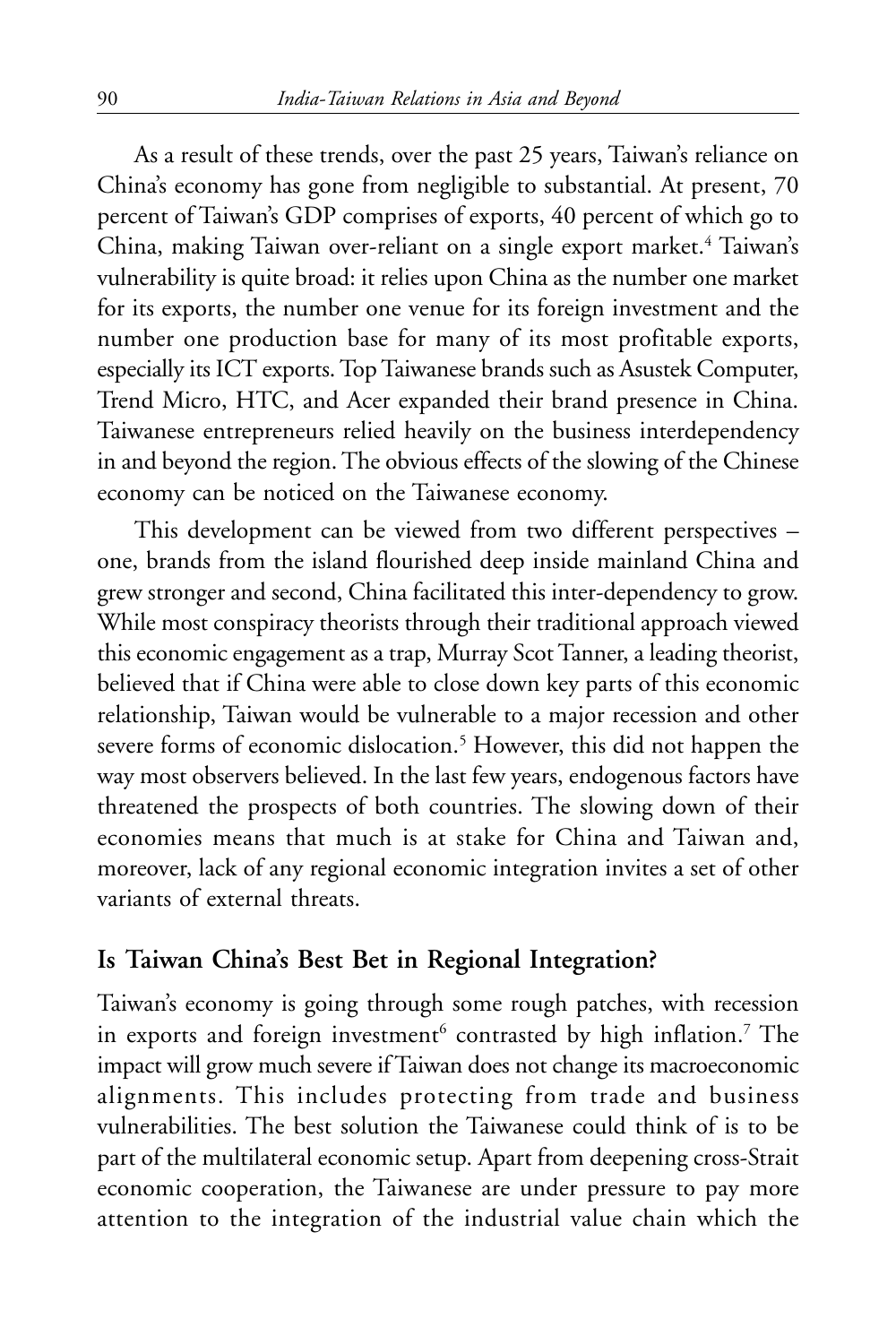multilateral trade would offer them. So far, China has blocked Taiwan's entry into a number of regional and multilateral forums in an attempt at restricting Taiwan's influence. However, as mentioned, the growing complexities within global integrations of production and value chains would make China not to go on ostrich-like. A Taiwan Institute of Economics quantitative analysis shows that if Taiwan joins the Regional Comprehensive Economic Partnership (RCEP), GDP growth rate will increase by 4.36 percent.<sup>8</sup> As per statistics, if Taiwan remains out of any larger trade agreements, the impact will be severe.

## *Taiwan's Significance in Asia-Pacific*

Taiwan has pursued its trade policy with growing transparency. Along with its market share and trade volumes, the value of intangible assets like trademarks and copyrighted goods allowed Taiwan to maintain its place in the global supply chain (GSC). For example, the RCEP market accounts for 57 percent of Taiwan's foreign trade. As a result, Taiwan is a part of multiple regional trade networks and its importance to any new trade agreements (i.e. RCEP) or partnerships (i.e. TPP) would not come at the expense of any of the existing members. More than the aspirations of Taiwan to align with pan-Asia or pan-Asia-Pacific regional trade frameworks, it is Taiwan's partners who aspire for it to play a critical role in regional economic integration.<sup>9</sup> On the one hand, the East Asia Free Trade Area, RCEP, etc. will be crucial for the survival of Taiwan's foreign trade. Taiwan is also an advanced economy in the Asia-Pacific region, a significant trader which makes it a prominent state in evolving ideas of economic multilateralism and integration of business interests.

#### *How China May Benefit from Taiwan's Position in the Region*

China's growing intentions to give Taiwan a prominent place in the East Asian as well as pan-Asia-Pacific regional trade partnerships are evident from the present trajectory of business and domestic economic challenges. Under pressure, China may accept Taiwan as the additional or +1 member if the latter accepts China's leadership in RCEP. China is aware that Taiwan's compliance record is better than that of the mainland and that is the main reason behind Taiwan's prominence in ICT-related exports. The 'Everyone but Taiwan' rhetoric does not stand effective in the ever-growing complex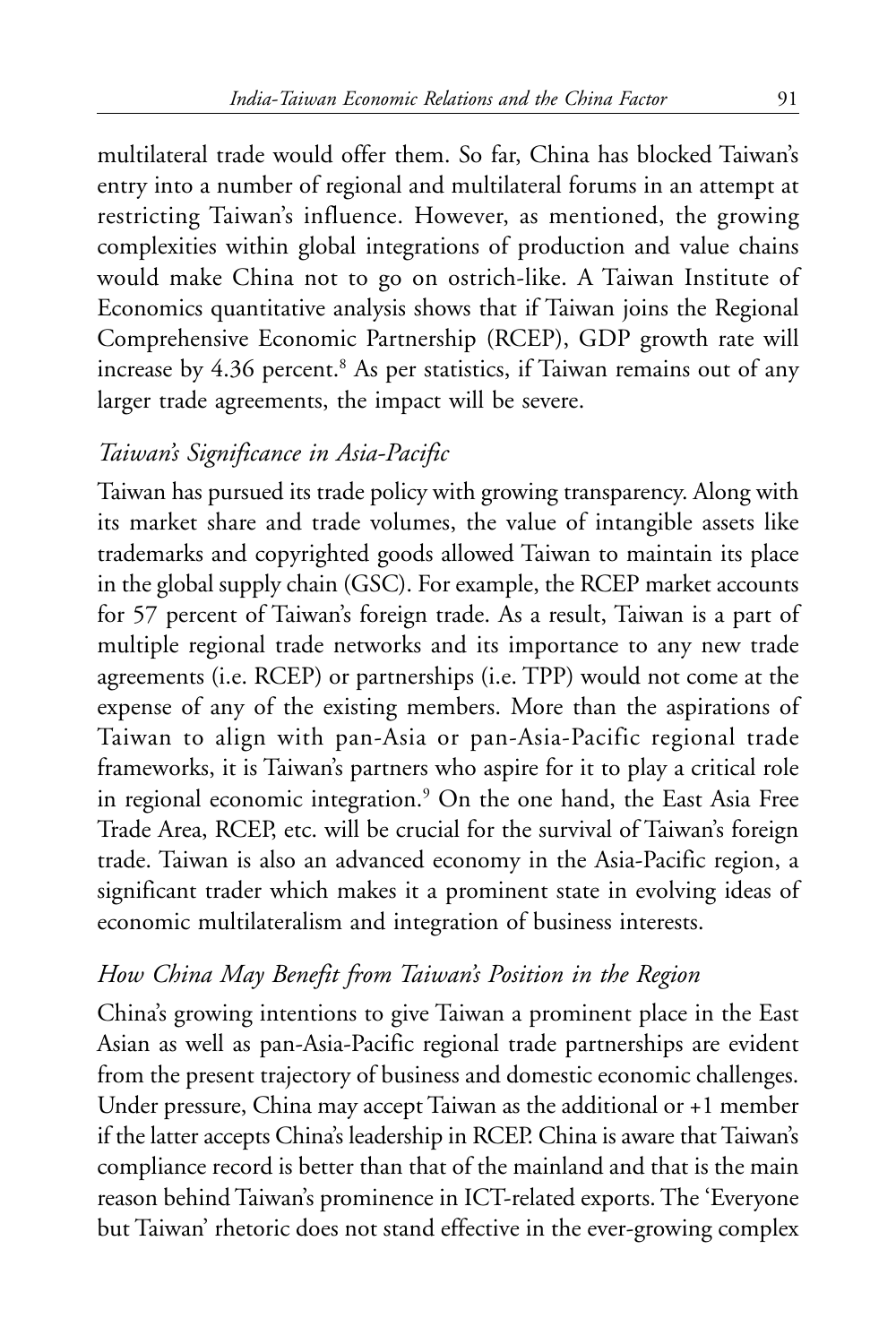scenario of newer preferential policies being pursued by China and the US in their respective peripheral areas. Taiwan's isolation also means impending effects on trade and investments. On a more serious note, for the Chinese, leaving Taiwan's economic development in a state of predicament means allowing the next generation of new rules and trade systems, which will eventually dominate the world's major trade and investment relations, to arrive early. It will change the direction of capital flow by affecting investment and production. As a double effect, the weaknesses and strengths of Taiwan's economy and trade are directly correlated with China's prospects in pursuing successful regional economic integration. Taiwan is important to global manufacturing supply chains and strategically important to key export supply chains in Asia-Pacific. China needs to take a more respectful and reciprocal stand towards trade partners, including India and Taiwan.

#### **Repositioning of India-Taiwan Economic Ties**

Even though India officially acknowledges one-China policy and does not recognise Taiwan as a state, over the years it has developed strong economic ties with Taiwanese counterparts. Taiwan's trade with India looks minimal compared to China's,<sup>10</sup> but it has competitiveness in a number of areas which might affect China's position in India. The Chinese trade structure may face fierce competition if the Taiwanese start disinvesting from China and look for alternative geography in Asia. While Chinese companies continue to look for more space in the Indian market, the trade dominated in the areas of commodities, reactors, boilers, machinery, electric machinery, sound equipment, etc.; organic chemicals; ores and cotton,<sup>11</sup> whereas the Taiwanese companies are progressively looking to invest in India in areas such as nano-technology, semiconductors, aviation and space, satellite development, biotechnology, and agriculture.<sup>12</sup> The trade and economic ties with Taiwan are unique and offer India unbounded opportunities to cooperate with Taiwan.

Tsai Ing-wen (蔡英文), who won the recently held Taiwanese presidential elections and has been Taiwan's Deputy Prime Minister, in one of her interviews gave a sketch of Taiwan's shifting economic priorities. She pointed out how Taiwan should sway away from China independently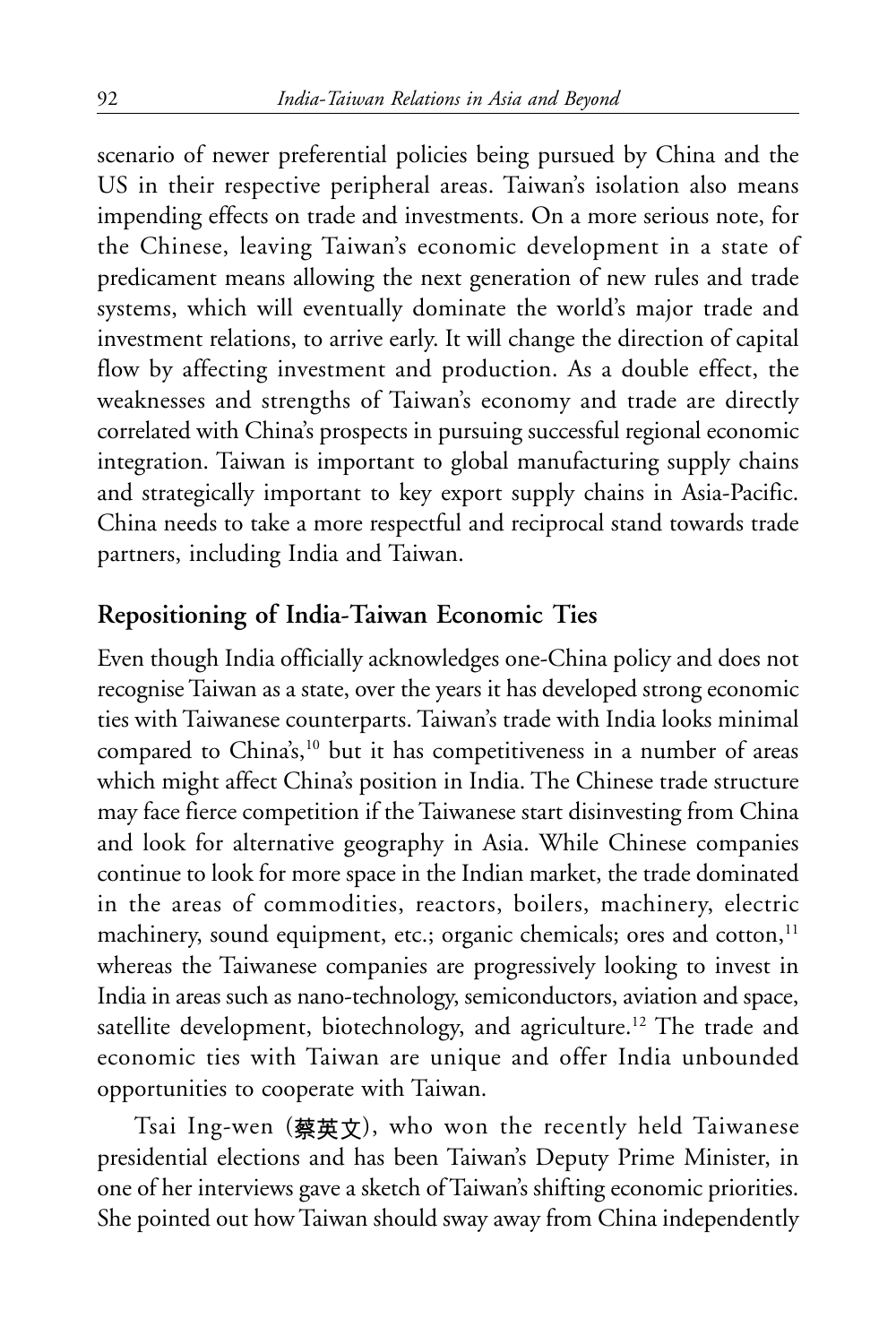and look for areas which have more potential, including ASEAN and India.<sup>13</sup> Tsai further termed the major trade blocs' and ASEAN's decision to keep Taiwan away from a free trade agreement (FTA) as 'unfortunate'. Taiwanese investors and exporters have no FTA benefits or protections in ASEAN. Tsai cleverly puts down that the Taiwanese companies are growing wiser and have expanded from exporting goods to exporting capital. She also mentioned that

'[N]ow we are beginning to export services, talent and capital. We want to make our economy more competitive by establishing closer links with ASEAN countries. We want to encourage our investors to go south. They have been very successful going west to China but as the labour cost rose we think that ASEAN is full of opportunity. We are probably second or third largest investor in ASEAN countries but it seems that sometimes this is forgotten and that we are only remembered for our investments in China.' 14

While explaining how the 'non-inclusive' can be overcome, she answered, 'it may turn out that we are excluded from the free trade agreement but I am confident our companies are flexible enough to explore further trade and investment opportunities in the region. India and the Middle East are also regions we want to increase trade with and feel our economy is complementary to these places.' <sup>15</sup> It is not a surprise that Taiwan's engagement started with such pragmatic approach. It was during Ms. Tsai's Deputy Prime Ministership that Taiwan and India signed a memorandum of understanding (MoU) in April 2007 agreeing to cooperate in the fields of science and technology. <sup>16</sup> Earlier, an agreement on the Promotion and Protection of Investment was concluded between the two sides, which came into force in 2005, that laid the foundation of bilateral investment.<sup>17</sup> Taiwan's growing interest in India was further triggered when its FTA prospects with ASEAN looked gloomy and China started pursuing the ambitious RCEP agenda.

India's Look East policy terms Taiwan as one of the catalysts to ensure a growing cross-competency building.<sup>18</sup> As the policy grew more mature and Taiwan's need to pursue economic ties with non-mainland entities intensified, it led to a new turn in cross-sectoral engagements between India and Taiwan. Non-inclusion and further delay in getting FTA deals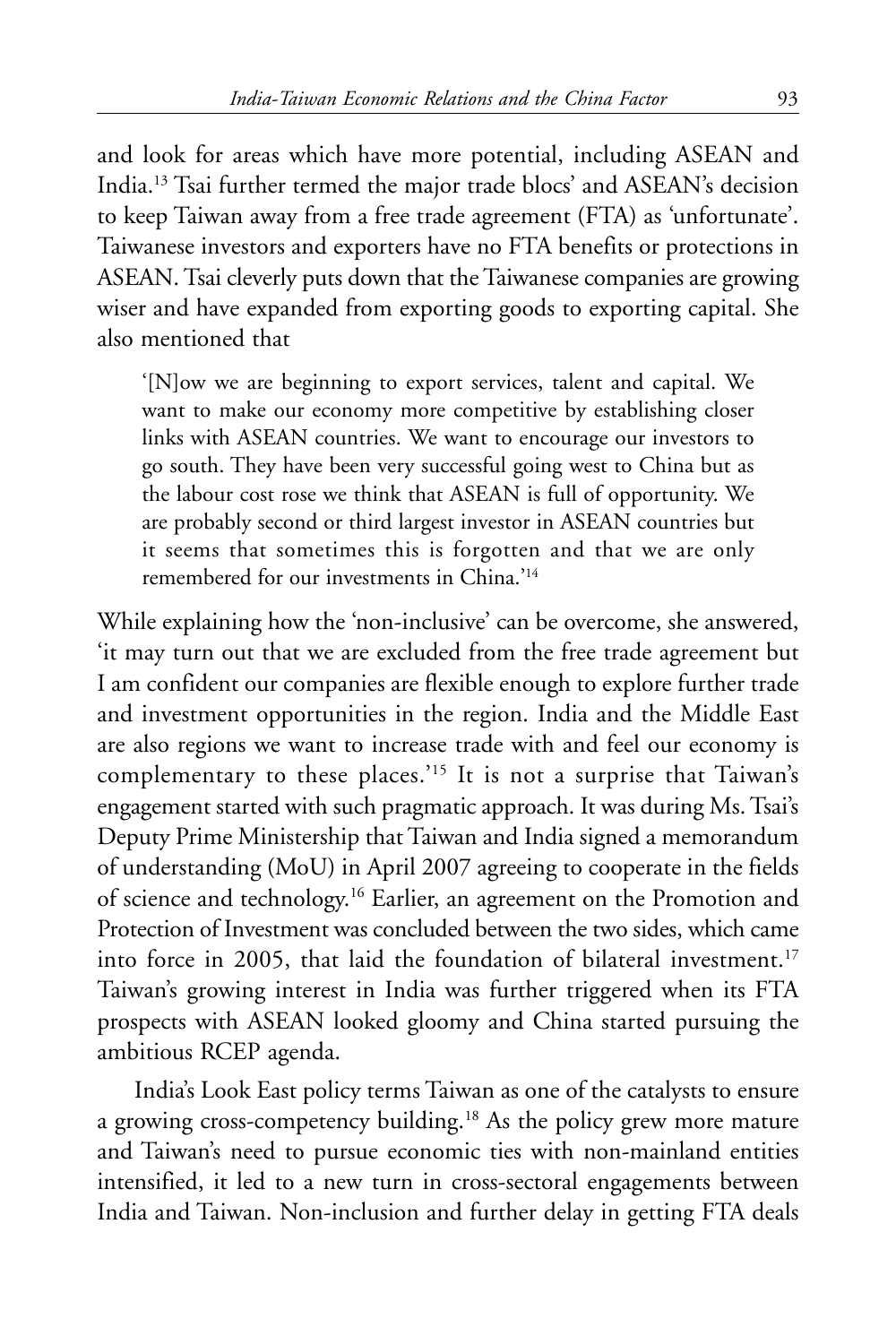with ASEAN eventually left Taiwan with limited negotiating room. As a result, Taiwan started looking to pursue its FTA with non-ASEAN member countries more aggressively. India also, being a non-ASEAN member and the state which was included in the RCEP's earlier frameworks, created the environment to venture together. Tying up with the Indian industry also was seen as essential in the wake of accelerating talks related to RCEP and TPP. With the emerging macroeconomic complementarities in India (business environment, reforms in trade-related regulations), Michael Lin (林慶鑫), the director of the Taiwan External Trade Development Council's (TAITRA) branch office in Mumbai, believes that Taiwan can optimise its trade relations with India and contribute towards India's campaign to make India a leader in global manufacturing.<sup>19</sup> For political reasons, the ups and downs in the India-China trade let Taiwanese companies emerge as the net gainer. Taiwan's exports to India grew from (US)\$642 million in 2001 to \$3 billion in 2015.<sup>20</sup> The total trade between the two sides grew from \$1.2 billion in 2000 to \$4.9 billion in 2015. The bulging manufacturing sector offers more opportunities for Taiwan, making it the sole beneficiary, with Taiwan enjoying a trade surplus of \$1.1 billion in 2015.<sup>21</sup> India is now Taiwan's 16th-largest export market.<sup>22</sup> While Taiwan's pool of exports was further strengthened beyond East Asia and South East Asia, its exports to China scored lower than the previous years. During the last 10 years (2005-2015), Taiwan's trade with China has gone through significant volatilities. From 2001 to 2005, Taiwan's exports to China increased by approximately three times, from \$33.8 billion in 2001 to \$78.3 billion in 2005. However, from 2006-2015, exports witnessed slower growth, from \$90 billion in 2006 to \$112.5 billion in 2015.<sup>23</sup> The latest data on Taiwan's exports to China in January 2016 confirm that Taiwan is losing its grip over exports to China. The exports volume (to China) in January 2016 was at its four years' low.<sup>24</sup>

More than the trade volume, India would look to Taiwan as a partner in fulfilling the vacuum in the areas of hardware technologies and combine it with its specialties in space sciences and services. Taiwanese companies have signed an agreement with the Indian state, Karnataka, to set up an industrial hub. The MoU with the Taiwan Electrical and Electronic Manufacturers' Association (TEEMA) to set up a Taiwan Electronic Manufacturing Cluster (TEMC) aims to bolster the hardware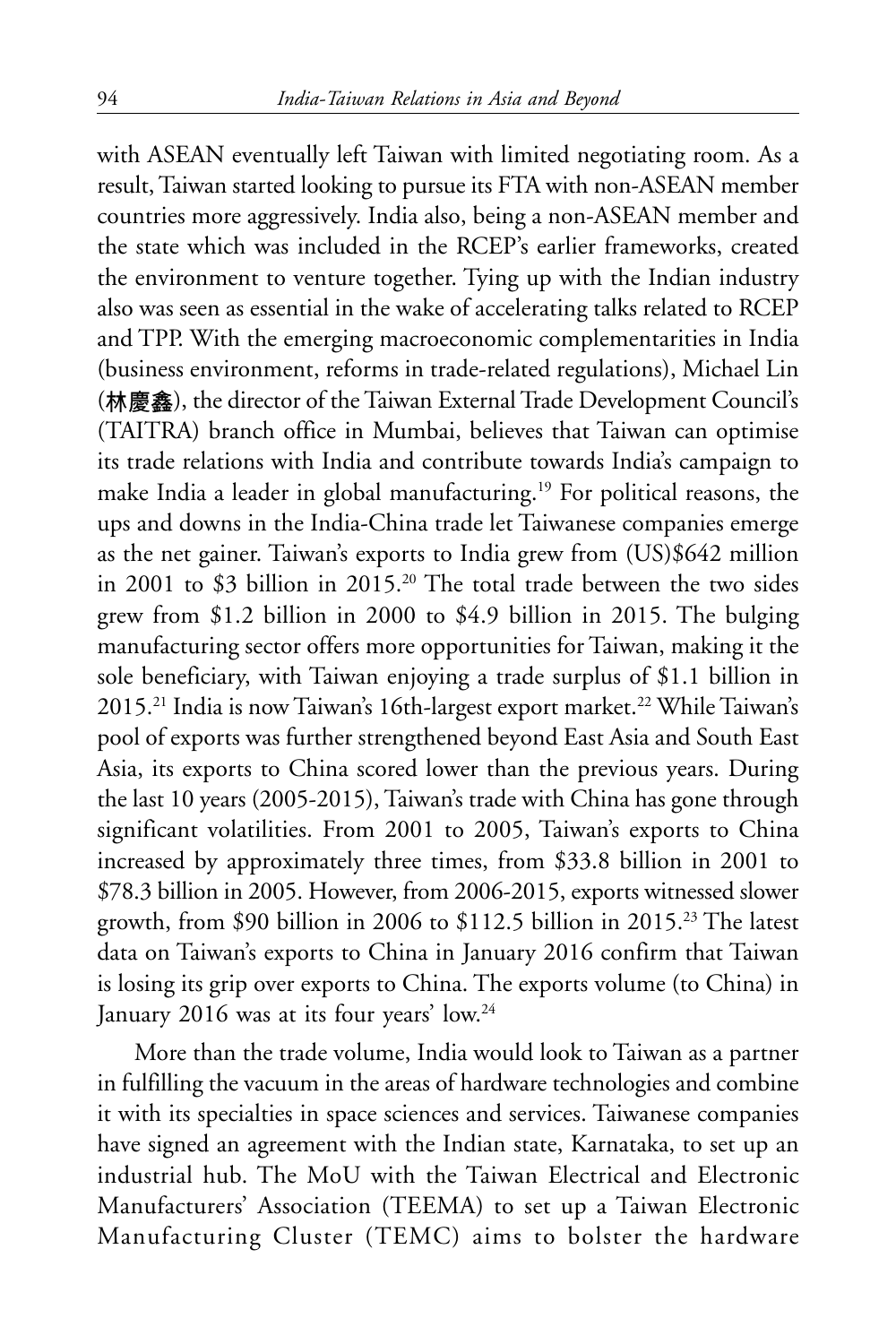manufacturing in India.<sup>25</sup> Apart from the initiative in setting up the hub, Indian industries look at Taiwanese expertise in tooling and related industries, which would support the rise of India's manufacturing sector. More importantly, the machine tools industry has the potential to play a catalysing role in Indian manufacturing. Chinese companies are struggling to make their own space in this segment but India has been Taiwan's traditional market, with German companies as its rival. The instant growth in the Chinese auto industry also owes its success to Taiwanese hardware industry.<sup>26</sup> The Taiwanese are selective in their bases in India and are seen implementing their India plan with precision. For instance, in December 2012, Taiwan was allowed to establish a branch office of the Taipei Economic and Cultural Center (TECC) in Chennai, a major auto cluster in India and heading to be another major software/IT services city in the country. Another example of Taiwan's growing presence can be measured from the fact that Taiwanese banks are evaluating the prospects of operating out of India. Like the China Development Bank is spearheading Chinese investments in India, along with other nationalised banks, Taiwan's financial services industry is also expanding its presence in India in order to help finance new ventures in India. CTBC – China Trust Bank – has started operating in India irrespective of the difficulties in obtaining branch licences and a lengthy approval process.<sup>27</sup> The need for capital has made India more lucrative to enter and also fund its own compatriots. Moreover, these banks benefit from better interest margins since the lending rate in India averages about 10 percent.<sup>28</sup>

## **Is a China-India-Taiwan Model Underway?**

Both India and Taiwan have subtle opportunities to seize while new regional economic partnerships are being shaped in Asia-Pacific. China has to keep a close watch on how and where it could complement and value-add. Taiwan, which is not a part of either TPP or RCEP, has a lot to offer in terms of global chains of production and supply, as discussed. By aligning Taiwanese business with itself, China would slow down the recession in its growth. Moreover, dismayed by TPP's response and the post-formalised threats in terms of standards and preferential policies, the Taiwanese would look for more Chinese help to secure a strong position in the RCEP and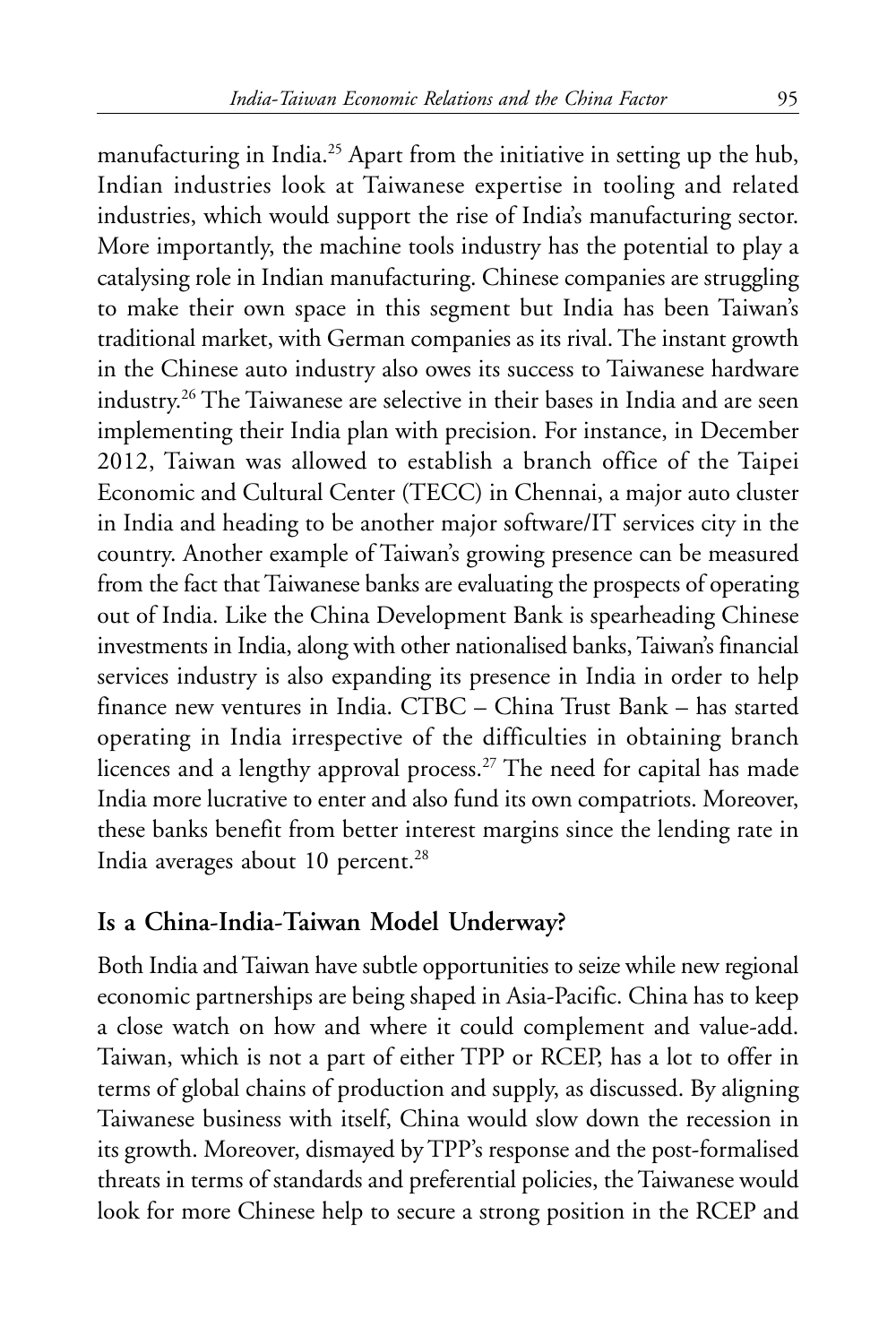other East Asian regional economic architectures. India is a value-add to China-Taiwan relations and this will help the three countries seek more opportunities to work together.

In the current global trading environment, regional agreements such as RCEP present the most viable opportunities for countries to liberalise trade barriers. Taiwan's and India's participation in RCEP will contribute to the process wherein the efforts related to regional integration – including RCEP – may enable an FTA that covers the entire Asia-Pacific region. In an effort to expand their global production network (GPN), Taiwanese companies are growingly inclined to use India as their manufacturing base to enter into South Asia and the Middle East. There are a number of areas such as auto parts, electronics, tyres, accessories, precision tools, etc. which await investments from Taiwanese companies. Taiwan also remains one of the emerging frontiers for global businesses which have invested in India as a part of their GPN to enter the Taiwanese market. The foreign brands made in India are looking for Taiwanese market. The Volkswagen Polo is a good example. It is cheaper by 200,000 TND and is causing more price wars in the Taiwanese auto market. A few years ago, Tata's Nano had created the same tension in the world's Silicon Valley for auto spare parts and tooling systems.<sup>29</sup> Indian entrepreneurs and auto industry clusters in and around Pune-Pimpri-Chinchwad and Chennai are growing dependent on Taiwanese tooling systems and auto parts, but the dynamics are changing rapidly in the auto industry.

#### **Conclusion: Dividends Unexplored**

There are certain areas such as innovation and start-ups, where India may prefer Taiwan when it comes to 'Make in India'. Taiwan's president-elect, Tsai Ying-wen, who is yet to take charge, had announced during her campaign about the new 'go south' agenda, favouring ties with India and South East Asia. The earlier version of 'go south', launched during the rule of President Lee Teng-hui in 1994, emphasised trade links with ASEAN and, to a lesser extent, India. The Western, Japanese and Korean companies' increasing interest in the South East Asian countries also forced the Taiwanese enterprises to prefer other regions but India was a less significant destination.<sup>30</sup> Tsai's new policy is seen as an attempt to wean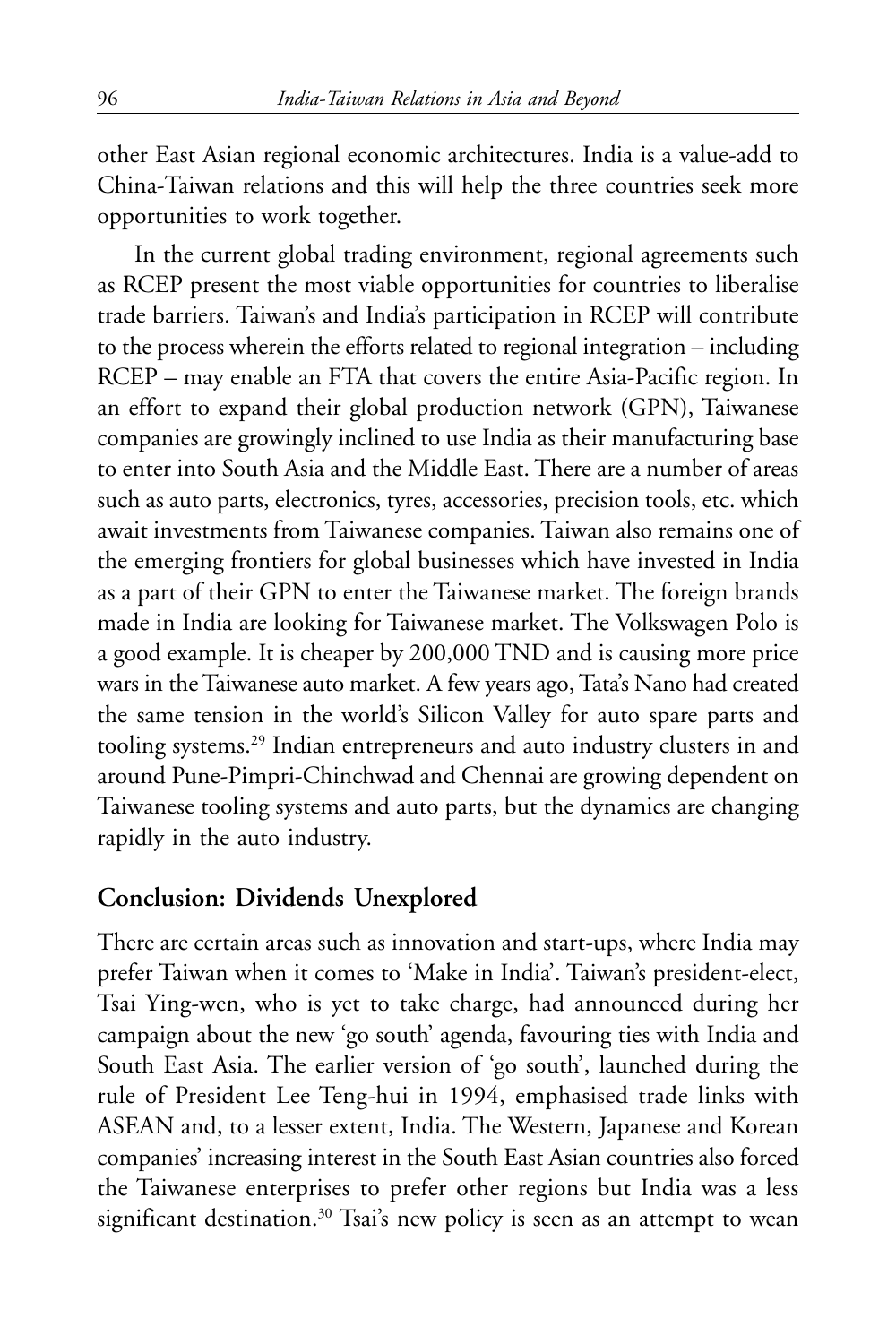Taiwan's economy away from the excessive reliance on China built up during the government of President Ma Ying-jeou.<sup>31</sup> Unlike the Chinese way of diversifying its industries across the Asian region and lookout for the market, the Taiwanese have trickier questions to solve. Not being recognised as a political entity, Taiwan has been silently playing its own part in the global chain of economic interdependencies. If any economic integration has to be successful in the larger Asian economic theatre, it has to happen with more synergies being explored among these three partners. Mere marginalisation of capital and goods based on the political interest would deter the natural progress of such integrations.

As Taiwan and China are looking for more space in the Indian subcontinent, the search for complementarities becomes critical for the parties involved. Since both these economies have a varied sectoral appetite in India, India is adopting a multi-pronged approach to monetise. India's interest in the Chinese and Taiwanese markets has been varied. While the Chinese are taking more interest in collaborating with public infrastructure projects, occupying more space in the services industry (mainly hospitality) and mass clustering, the Taiwanese companies are specialising in innovation-led technologies and soft skills, which gels well with the upper valley of product and system integration. The transforming manufacturing may bring more Taiwanese presence in India. While the whole debate on regional economic integrations heats up and materialises, India, China and Taiwan would lose time to catch up with the other economically integrated regions. So the question is not when but how fast these three economies pull their weight and materialise these synergies. All three economies can benefit from relocating their business interest in each other and push the collective economic viabilities. The problem lies in the one-size-fits-all economic and political preferences which hold them back from exploring more dividends of interlinking markets. There is no single recipe, but all three partners must grasp one fact: doing business is not what it used to be, marginalised and politically oriented.

#### **NOTES**

1. *China Daily*, 'APEC to handle Chinese Taipei under "one-China policy"', 20 November 2008, http://www.chinadaily.com.cn/china/2008-11/20/content\_7225368.htm (accessed on 21 December 2015).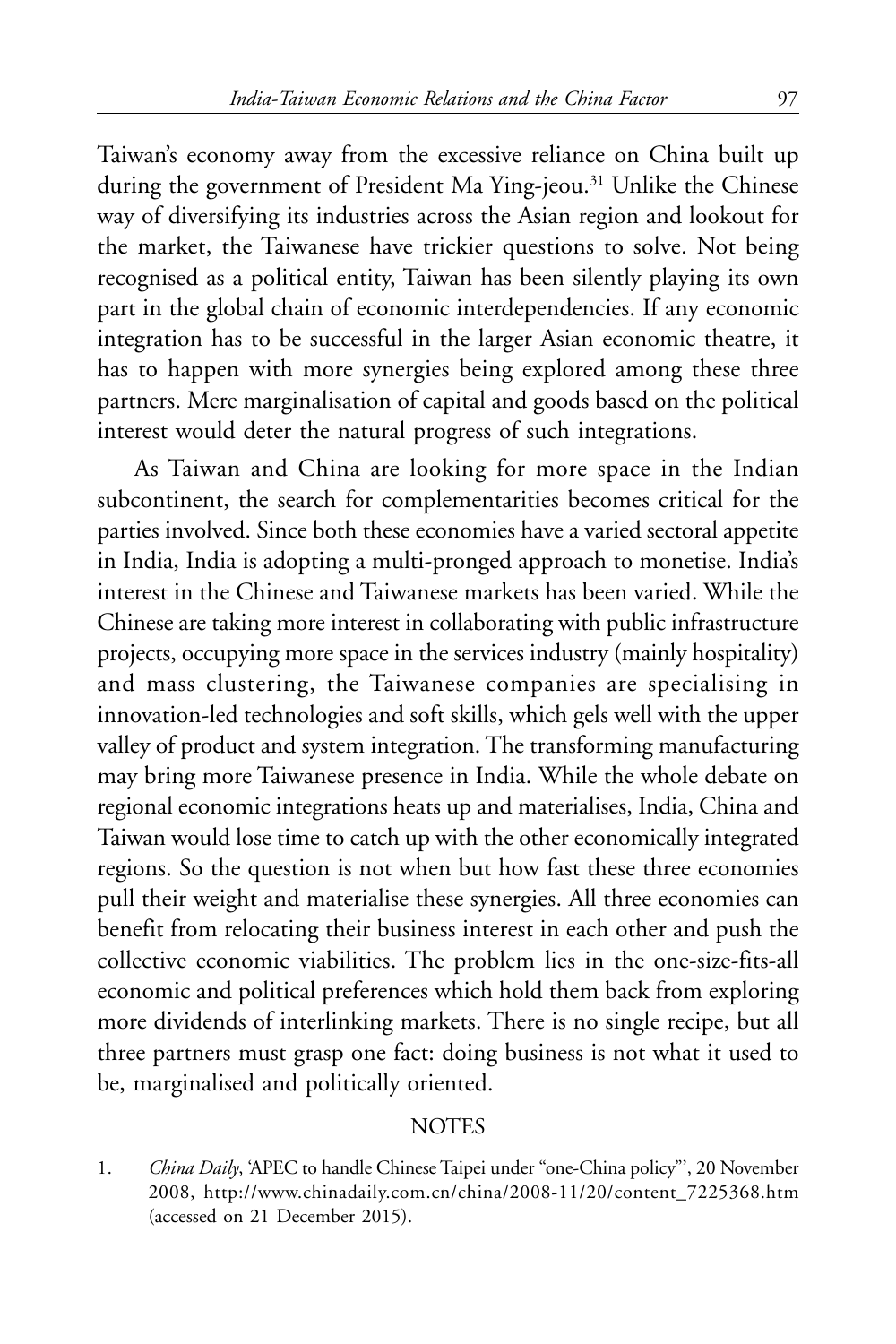- 2. Chris Hung, 'Outlook of Taiwanese ICT industry: current status and development strategies', 20 August 2015, www.cieca.org.tw/ConferenceData.aspx?mrid=704 (accessed on 25 January 2016); Andrew Jeffreys (ed.),*The Report: Taiwan 2007,* Oxford Business Group, 2007, ISBN 1-90202339-78-9.
- 3. *China Daily*, 'Taiwan firms face rising labor costs', 22 June 2010, http:// www.chinadaily.com.cn/china/2010-06/22/content\_10005273.htm (accessed on 20 December 2015).
- 4. Ministry of Finance, Republic of China, 2016. 'External trade statistics: export and import value by country', http://www.mof.gov.tw/Eng/Pages/ Detail.aspx?nodeid=259&pid=64520 (accessed on 16 March 2016); Crystal Hsu, 'Taiwan likely in recession: economists', 26 September 2015, http:// www.taipeitimes.com/News/biz/archives/2015/09/26/2003628584 (accessed on 2 February 2016); Sophia Yan, 'Trade has turned China and Taiwan into frenemies', CNN Money, 5 November 2015, http://money.cnn.com/2015/11/05/news/chinataiwan-trade-economy/ (accessed on 25 February 2016).
- 5. Murray Scot Tanner, *Chinese Economic Coercion against Taiwan: A Tricky Weapon to Use*, Santa Monica: RAND, 2007, p. 137, http://www.rand.org/content/dam/rand/ pubs/monographs/2007/RAND\_MG507.pdf.
- 6. *World Economic Survey* report, published by *Taipei Times* on 11 February 2016, reported that 'exports may stagnate at 5.5 in the coming six months'. 'Taiwan's economy deteriorating: Ifo,' 13 February 2016, http://www.taipeitimes.com/News/biz/archives/ 2016/02/13/2003639279 (accessed on 23 February 2016).
- 7. According to the Directorate-General of Budget, Accounting and Statistics, Taiwan, consumer prices in Taiwan rose to 2.40 in February 2016. It is the highest inflation rate since February 2013. 'Taiwan inflation rate', Trading Economics, Mach 2016,http:/ /www.tradingeconomics.com/taiwan/inflation-cpi (accessed on 15 March 2016).
- 8. Wu Fucheng, 'Qianzhan RCEP dui taiwan de jihuiyutiaozhan' (前瞻 RCEP 對台灣的機會與挑戰) [A review of opportunities and challenges for Taiwan by joining RCEP], *Pacific Ocean Enterprise Forum Brief*, March 2014, No. 3, http:// www.ctpecc.org.tw/publications/PECC-201403.pdf (accessed on 10 February 2016).
- 9. Economics Online/Importers and Exporters Association of Taipei, 'Buronghushi de RCEP zhenghechongji li' (不容忽視的 RCEP 整合衝擊力) [RCEP integration's impact cannot be ignored] May 2013., no. 264, http://www.ieatpe.org.tw/magazine/ ebook264/b5.pdf (accessed on 13 February 2016); Wu Fucheng, 'Jiaru RCEP de tiaozhanyuchulu' (加入 RCEP 的挑戰與出路) [Join the RCEP: challenges and solutions], 6 November 2012, http://www.cnfi.org.tw/kmportal/front/bin/ ptdetail.phtml?Part=magazine10111-512-4 (accessed on 23 February 2016); Li Woqiang, 'Taiwan jiaru TPP yu RCEP de jihuiyutiaozhan' (台灣加入TPP,與 RCEP ) [Taiwan's entry into TPP and RCEP: opportunities and challenges], 26 March 2014, http://www.npf.org.tw/1/13404 (accessed on 10 February 2016); Min Qing, 'Mayingjiu: TPPyu RCEP yingshuangguibingjin' (马英九: TPP与 RCEP 应双轨并进) [Ma Ying Jiu: Taiwan should adopt dual-track approach to TPP and RCEP], 17 February 2014, http://www.epochtimes.com/gb/14/2/17/n4085537.htm, (accessed on 10 February 2016).
- 10. In 2015, China's trade with India was at (US)\$71.22 billion (*Economics Times,* 2016),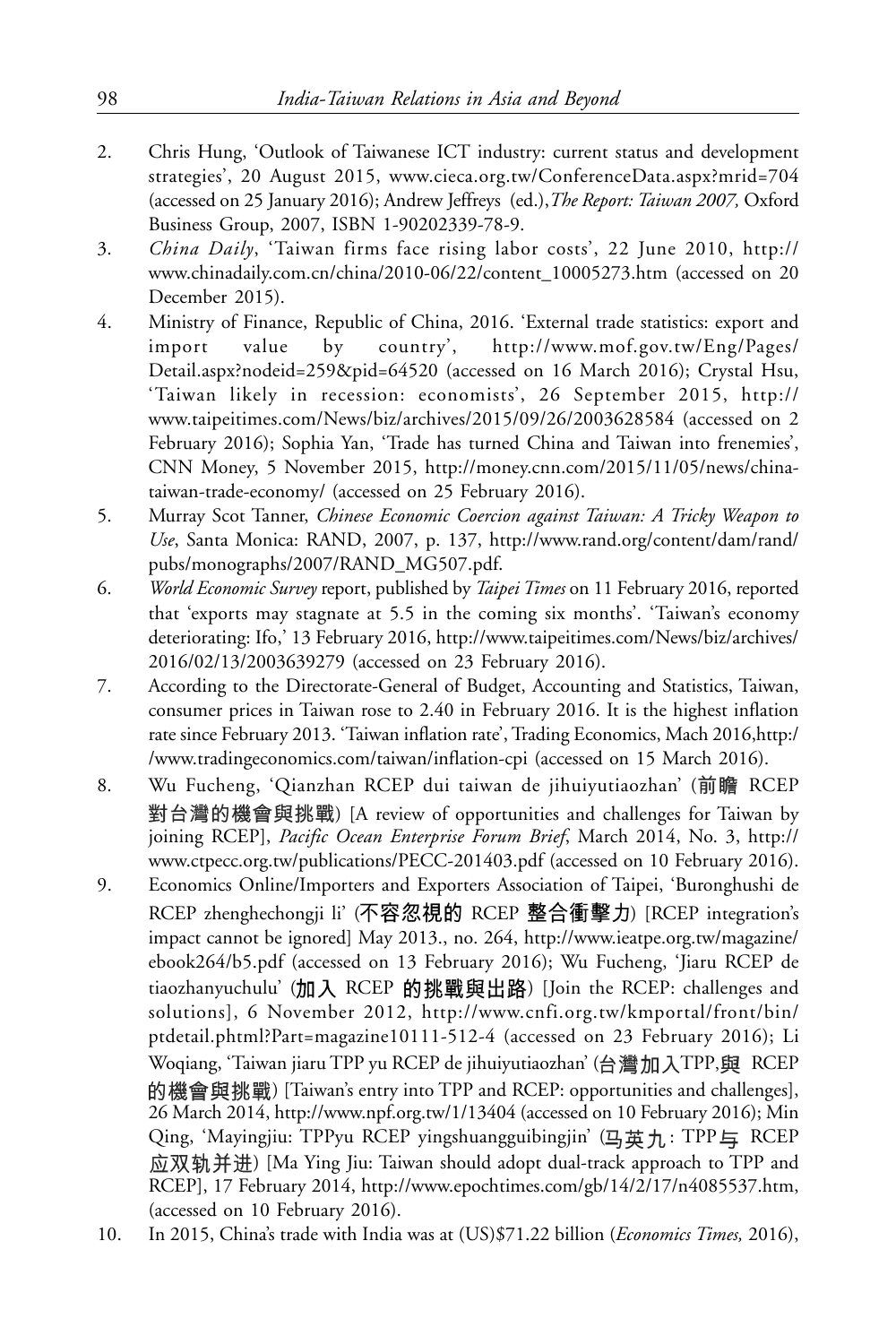whereas Taiwan's trade with India stood at \$4.95 billion (Ministry of Finance, Republic of China, 2016).

- 11. Embassy of India, Beijing, 2013. 'India-China bilateral relations: trade & commercial relations', http://www.indianembassy.org.cn/ DynamicContent.aspx?MenuId=3&SubMenuId=0 (accessed on 26 February 2016).
- 12. Jeffreys, *The Report: Taiwan 2007,* n. 2.
- 13. Ibid., p. 10.
- 14. Ibid.
- 15. Ibid.
- 16. T.N. Ashok, 'India Taiwan bilateral relations set to expand further: Taiwan envoy to India', 4 June 2015, http://diplomacyindia.com/india-taiwan-bilateral-relations-set-toexpand-further-taiwan-envoy-to-india-3639/ (accessed on 21 February 2016).
- 17. Ibid.
- 18. Ibid.
- 19. Kelly Her, 'New roads to India', *Taiwan Review,* 1 February 2016, http:// taiwantoday.tw/ct.asp?xItem=241379&ctNode=2235&mp=9 (accessed on 2 February 2016).
- 20. Ministry of Finance, ROC, 'External trade statistics ...', n. 4.
- 21. Ibid.
- 22. *Taiwan Today,* 'New roads to India', 1 February 2016, www.taiwantoday.tw/ fp.asp?xItem=241379&CtNode=2178 (accessed on 12 March 2016); *China Post,* 'Taiwan and India seeking to bolster trade relations', 1 May. 2015, http:// www.chinapost.com.tw/taiwan-business/2015/05/01/434911/Taiwan-and.htm (accessed on 11 March 2016).
- 23. Ministry of Finance, ROC, 'External trade statistics ...', n. 4.
- 24. Ibid.
- 25. Pradeesh Chandran, 'Taiwanese Cos to invest Rs. 3,200 cr in electronic cluster in Karnataka', *The Hindu*, 12 April 2015, http://www.thehindu.com/news/national/ karnataka/taiwanese-cos-to-invest-rs-3200-cr-in-electronic-cluster-in-karnataka/ article7530747.ece (accessed on 20 December 2015).
- 26. Moneycontrol.com, 'Taiwanese cos keen to be part of Make in India project', 13 April 2015, http://www.moneycontrol.com/news/press-release/taiwanese-cos-keen-to-bepartmakeindia-project\_2508481.html (accessed on 22 December 2015).
- 27. CTBC Bank opened its first branch in New Delhi in 1996 and its second branch in Sriperumbudur, Chennai in 2012. 'Welcome to CTBC Bank Co. Ltd.', http:// www.chinatrustindia.com(accessed on 3 March 2016). Areport by the Reserve Bank of India in early 2016 says that CTBC Bank is the only Taiwanese bank which has a branch form of presence in India, https://www.rbi.org.in/commonman/Upload/ English/Content/PDFs/71207.pdf.
- 28. *Taiwan Today,* 'New roads to India', 1 February 2016, www.taiwantoday.tw/ fp.asp?xItem=241379&CtNode=2178 (accessed on 12 March 2016).
- 29. *TVBS News,* 'Yinduchegong tai! Tong kuan chechajia '20 wan' ( 同款車差價「20 萬」) [Indian cars 'to attack' Taiwan! Car models with the difference of 200,000 TND], 10 February 2014, http://news.tvbs.com.tw/oldnews.html?nid=520662 (accessed on 20 March 2016).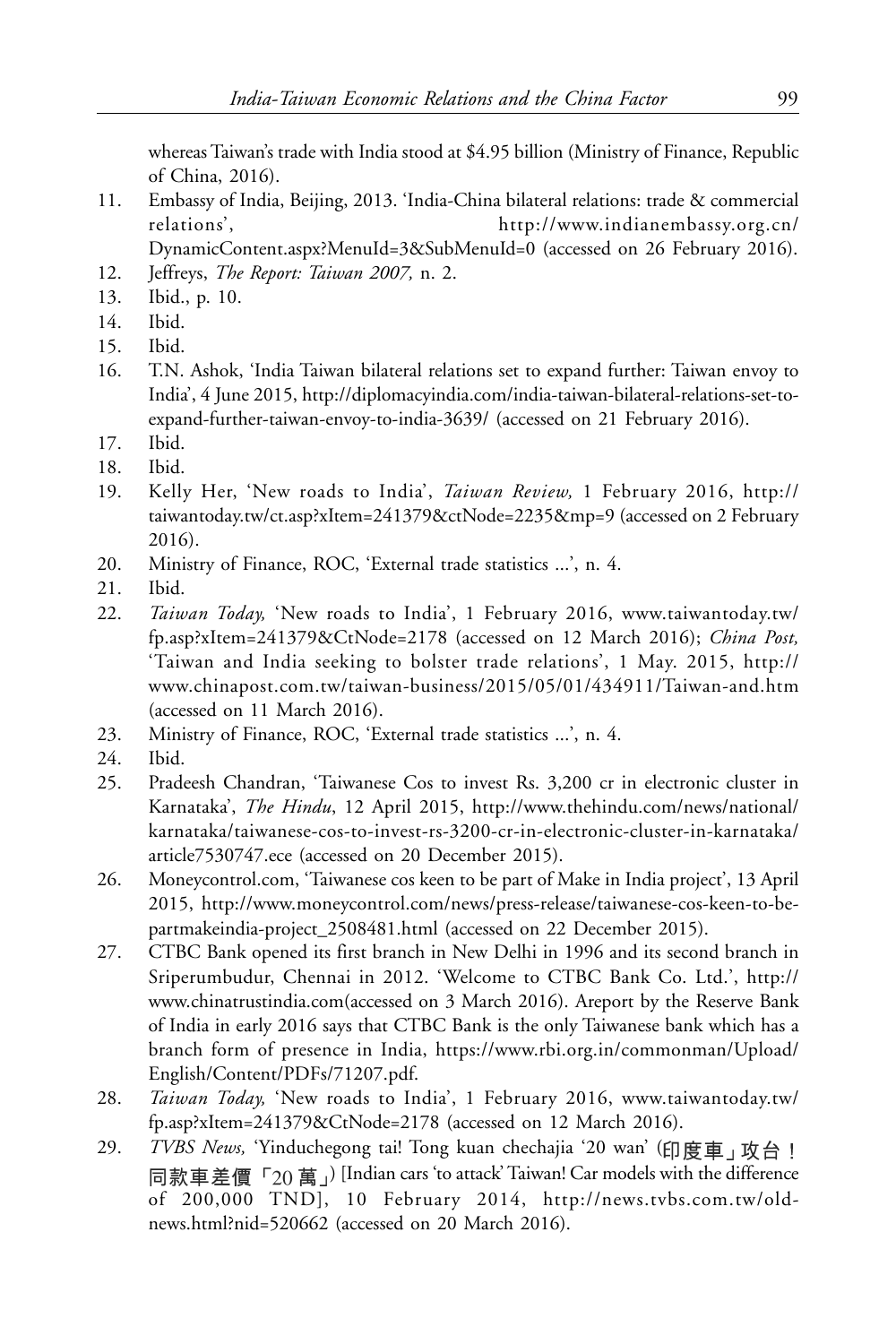- 30. Bruce Einhorn, 'Taiwanese Go South', 6 November 1995, http://www.bloomberg.com/ news/articles/1995-11-05/taiwanese-go-south-intl-edition (accessed on 10 March 2016).
- 31. Matthew Strong, 'Tsai unveils Go South policy,' *Taiwan News*, 22 September 2015, http://www.taiwannews.com.tw/etn/news\_content.php?id=2808338 (accessed on 10 March 2016).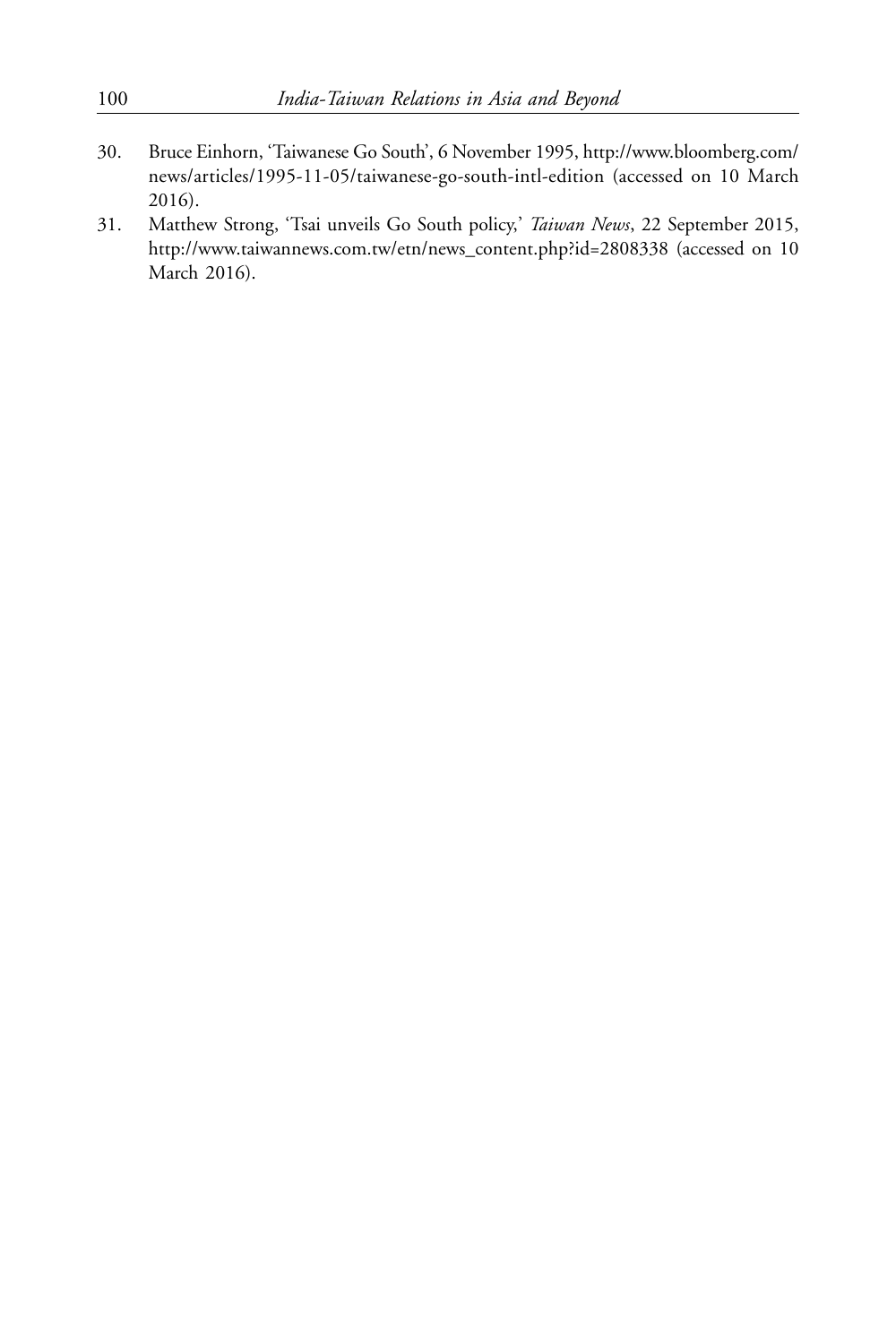# 10

# Maritime Security and the Indo-Pacific Security Link: The Strategic Reorientation of India and Taiwan

*Fu-Kuo Liu*

The concept of Indo-Pacific is to create a new 'strategic system' connecting the Indian Ocean and the Pacific Ocean.<sup>1</sup> Over the years, although there have been different interpretations of the concept by regional countries – Australia, Japan, the United States, India, and Indonesia – the main themes refer to economics, geopolitics and security. In addition, they could refer to the increasing importance of particular countries, notably the rise of China and India. This geographic combination signifies the important links of energy security and maritime security with regional security. As the major economies in East Asia heavily depend on crude oil, natural gas and raw materials shipped from the Middle East and Africa, the sea lines of communication (SLOCs) from the Indian Ocean to the Pacific Ocean have become critical to the strategic environment.

The current global power shift from West to East has confirmed the importance of East Asian dynamism to the world and further facilitated the critical connection of the two oceans. Since the turn of the century, this alarming tone has prevailed in most parts of the West.<sup>2</sup> As the East,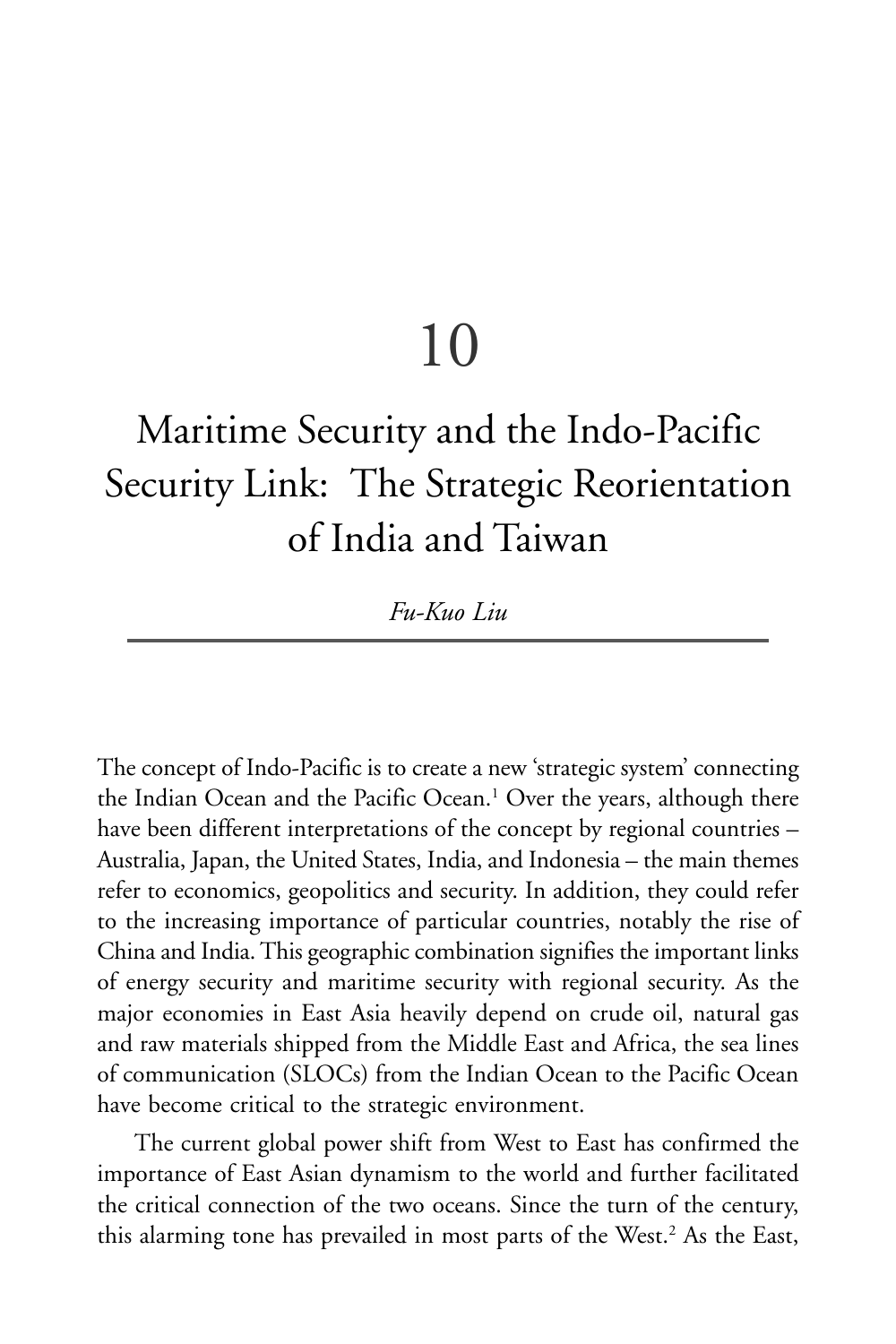mainly referring to the rise of the East Asian countries including China, increases its significance in the global economic, political and geostrategic affairs, its dependence on energy supply from the Middle East and Africa is growing to an unprecedented level. Energy supply routes from the Indian Ocean to the Pacific Ocean have become lifelines for many and have resulted in the shift of the strategic landscape. Two broader implications should also be taken into account. First, Indo-Pacific refers to the expansion of the geostrategic environment. In the perspective of maritime security, the common stake in protecting SLOCs throughout the region becomes salient to every state. Secondly, Indo-Pacific is originally driven by economic transactions and trading flows within the geographic context. East Asian countries rely more and more on the Indian Ocean for seaborne energy supply as well as for trade.

This chapter examines the significance of Indo-Pacific to the changing strategic environment in the region and the relevance of maritime security and energy security. Under the Indo-Pacific strategic context, it argues that geopolitical and geo-economic interest would drive a new ground of common interest for India and Taiwan. As such, it is time that India and Taiwan seek to reorient their strategy for further cooperation beyond nonpolitical affairs.

## **Change of Strategic Environment and the Emergence of Indo-Pacific**

The emergence of the Indo-Pacific concept implies a significant change of geopolitical and economic reality. Of course, China and India as important trading and strategic powers have brought about a change of geopolitical landscape in Asia.<sup>3</sup> As the East Asian economies grow fast, their dependence upon energy supply from the Middle East and Africa become critical for their sustained development. The East Asian economies also export industrial products to South Asia, Africa, the Middle East, and Europe through the Indian Ocean. As a result, increasing common stake has made the concept of Indo-Pacific more lively and convincing to the parties concerned. The concept has been officially emphasised by the different governments in the region, such as Australia, India, Japan, the United States, Indonesia, and Singapore.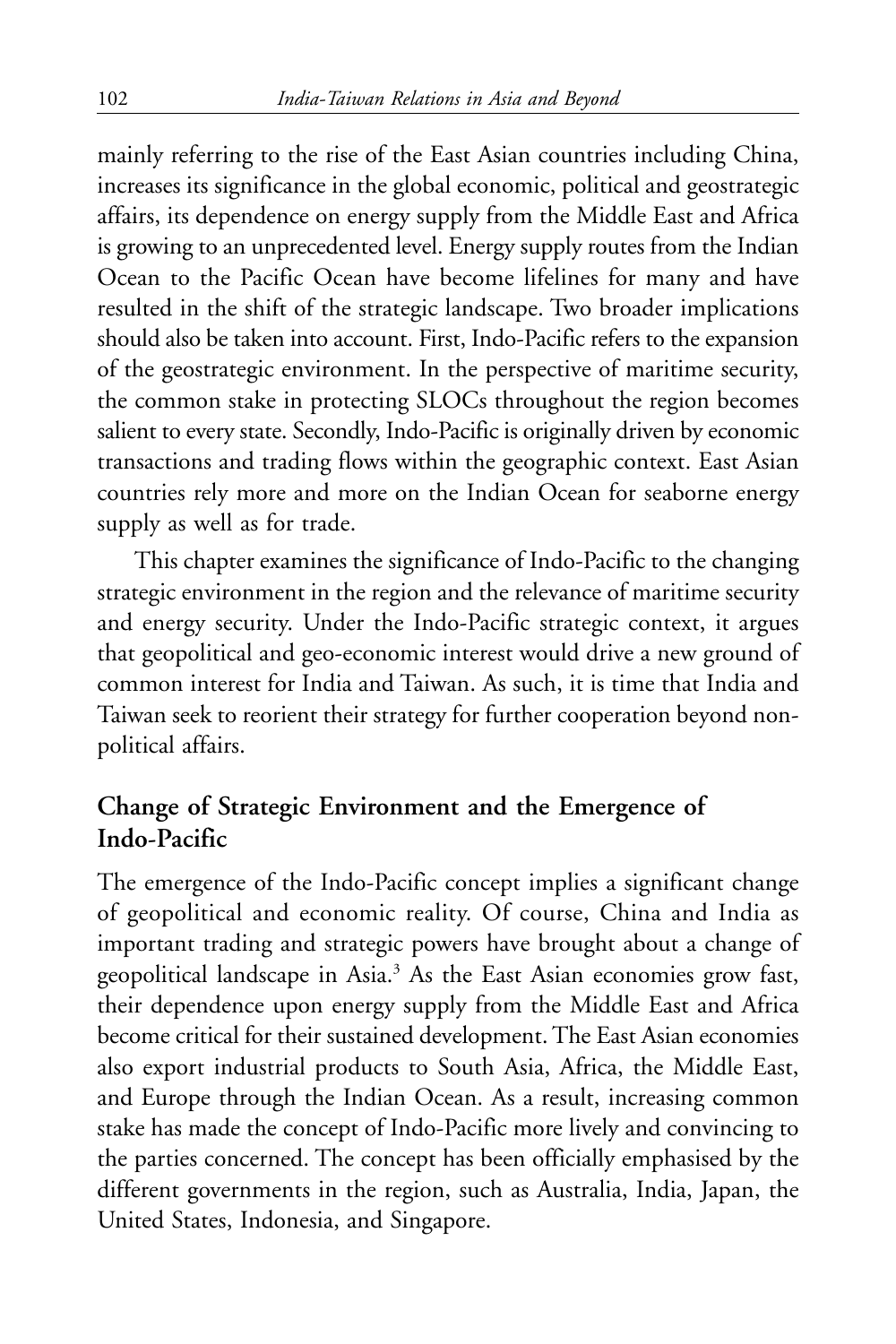The concept of Indo-Pacific mainly refers to the themes of economics, geopolitics and security and reflects recognising the new reality of growing connectivity between the Pacific Ocean and Indian Ocean. More significantly, this connectivity is creating a single 'strategic system'.<sup>4</sup> Because the emergence of new economies in the broader region becomes the centre of the global engine of economic development, it has shifted the focus of the power base and original geopolitical structure. As a result, it implies more for regional security and readjustment of the power restructure mainly referring to the four key powers: China, the United States, India, and Japan. Among others, Australia and Indonesia due to their geographic location first envisioned the relevance and strategic significance of Indo-Pacific. While observing the increasing economic and strategic weight of rising China, India and East Asia, the *2013 Australian Defence White Paper* emphasised the concept of Indo-Pacific as having great strategic significance and described its 'emergence as "a single strategic arc"'.<sup>5</sup> The *2016 Australian Defence White Paper* goes even further in emphasising the critical importance of Indo-Pacific.

A common feature of the economies involved in Indo-Pacific is their heavy reliance on seaborne energy imports. This makes maritime security critically important to the foundation of Indo-Pacific. The substance of maritime security in the Indo-Pacific context includes energy supply routes, transportation safety, assurance of maritime security, and geopolitical rebalance.

## **Maritime Security and Strategic Significance of Indo-Pacific**

As a single strategic system is increasingly formed through economic transactions, energy supply, diplomatic manipulation, and big power strategic competition, maritime security is at the core of Indo-Pacific. Although many in East Asia emphasise the economic significance of Indo-Pacific, they do recognise its broader strategic significance. China and India have, in particular, generated major momentum for the emergence of Indo-Pacific. When China steps up its overall efforts in the maritime domain including trade, energy, transportation and strategic advance, its vision on maritime strategy has been a focal point of observation.

China is rapidly increasing its dependency upon oil from the Middle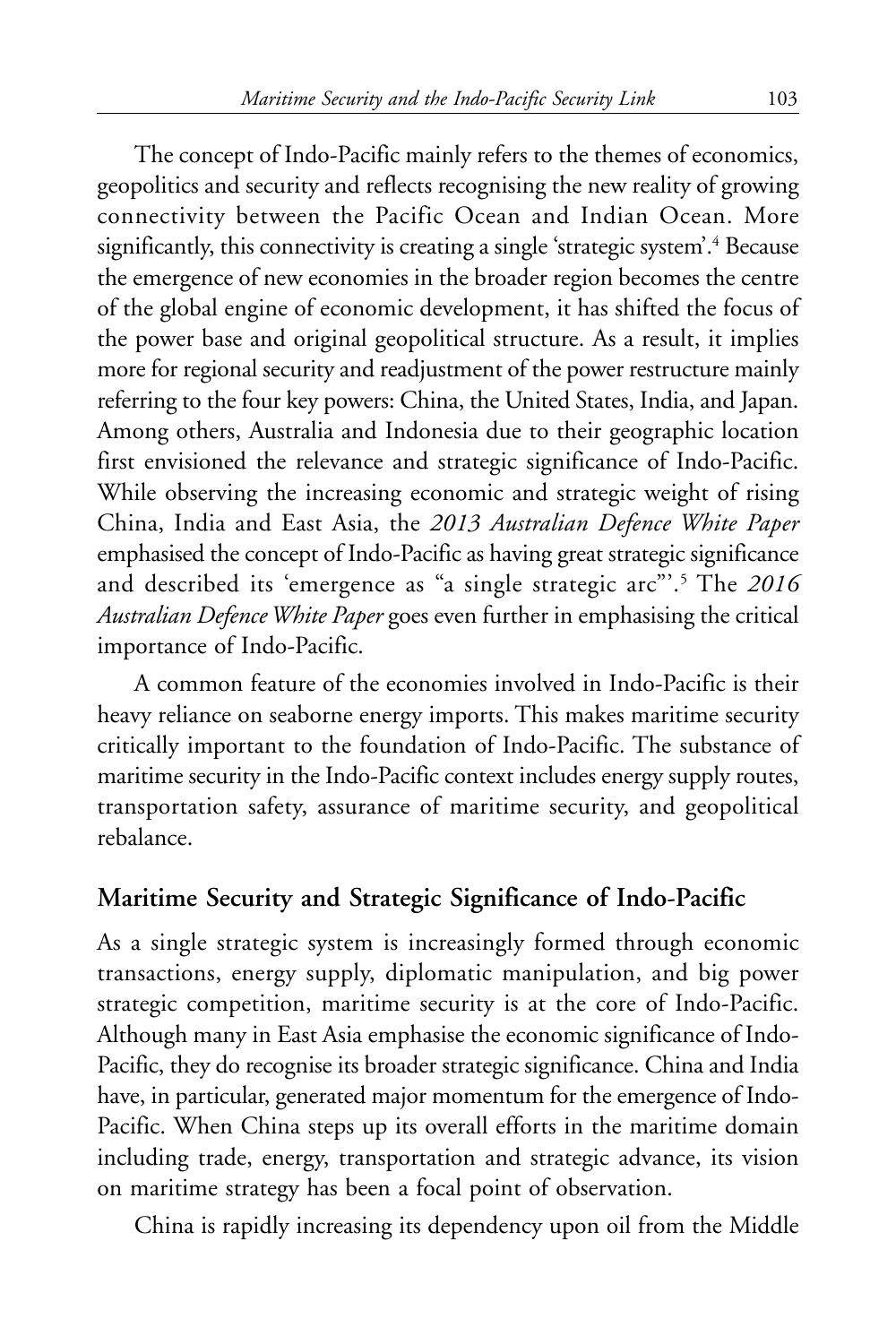East and Africa. Roughly 85 per cent of all oil imported by China passes through the Strait of Malacca.<sup>6</sup> As an energy-scarce state, China is increasingly dependent on maritime shipment through Indo-Pacific. To protect its energy supply, trade and national interest, China is driven to step up its military presence and power projection in the Indian Ocean. China may for now have doubts about the emergence of the Indo-Pacific strategic system, while India, Australia, the United States and Japan have publicly advocated its implication for strategic advance to deter China's expansionism. Although the Chinese government has not yet responded formally to the idea of Indo-Pacific, its latest grand strategy, the 21st Century Maritime Silk Road, reflects the Indo-Pacific context.

In a similar vein, India under Prime Minister Narendra Modi chants for its Act East policy, and US President Barack Obama continues to push through his country's Rebalance to Asia strategy. China's Maritime Silk Road, India's Act East policy and US Rebalance to Asia are part of the big-power competition for influence in Indo-Pacific.

In March 2015, the US Navy released its document, 'A Cooperative Strategy for 21st Century Sea Power', which emphasised the strategic idea of Indo-Asia-Pacific. This implies that the US military calculates the importance of a strategic shift and endorses the concept and increasing significance of Indo-Pacific. The US has recognised that 'the economic importance, security interests, and geography of this vast maritime region dictate a growing reliance on naval forces to protect US interests and maintain an enduring commitment to the stability of the region.' 7 Increasing dependence upon the transportation routes of the Indian Ocean indicates that the security stakes are rising.

According to its proclaimed strategy, the US will by 2020 shift 60 per cent of its naval forces into the region to cope with new challenges to its national interest. The US will not only enhance its war-fighting advantages in the theatre through 'improved interoperability, more integrated operations, and increasingly complex exercises and training', but also enhance partnerships with regional players through 'expanded maritime security operations, shared maritime domain awareness, and longer multilateral engagements.' 8 As such, the US Navy and Marine Corps have strengthened their forward deployment in the Indo-Pacific region. The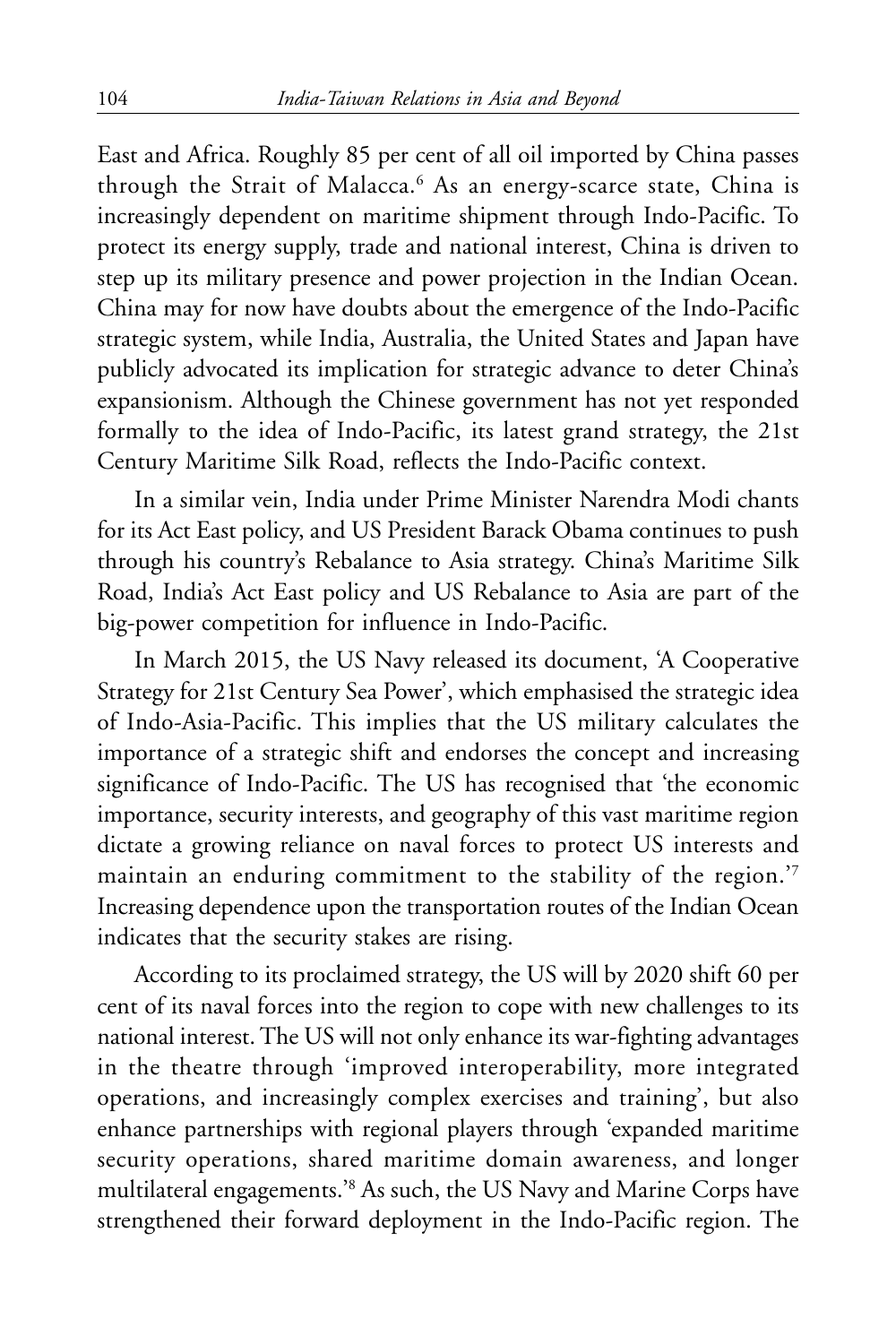Marine Corps' deployment to Darwin, Australia, reflects the United States' strategic consideration in Indo-Pacific and is very much aligned with the Indo-Pacific 'strategic arc'.

When China's and India's economic development accelerates further, increase in their energy demand would definitely heighten their dependence on maritime security for energy supply and trade flows. The countries concerned in the region, i.e. the US, India, Australia, Indonesia, Japan, and China will all respond to the strategic importance of Indo-Pacific. It is almost inevitable that all related countries will try to strengthen their naval control and alliance for assurance of the sea lanes from the Indian Ocean through the Pacific Ocean. Today, in the context of Indo-Pacific, the region is witnessing three kinds of developments: first, booming trade flows and increasing energy demands identify the critical importance of the region; second, China's naval forces are trying to stretch its reach into the Indian Ocean to protect its increasing interests in maritime involvement and gain access to supply markets of energy resources; third, by deploying naval forces in the Indian Ocean, China would lift its weight in the competing share of strategic room against Indian and US interests.

#### **India-Taiwan Strategic Reorientation**

Strategically, India depends more on sea trade than land routes. India's northern front has a complicated geography discouraging trade. The Indian Ocean provides convenient accesses for trade, transportation of energy and communication. As India is rising, its economic development, commercial growth, political stability and national security are all dependent on the security of sea lanes and maritime security surrounding India. According to an IMF projection, India will economically grow faster than China in 2015-2016. The recent Russian energy strategy is to diversify its dependence on European markets and broaden its export to China and India. Especially, Russia is concerned that China's economy is slowing down in 2015 and beyond and has taken a more proactive marketing strategy to get access to the Indian market. During the India-Russia Summit in December 2014, President Putin and Prime Minister Modi signed several critical agreements to facilitate bilateral cooperation, particularly on energy,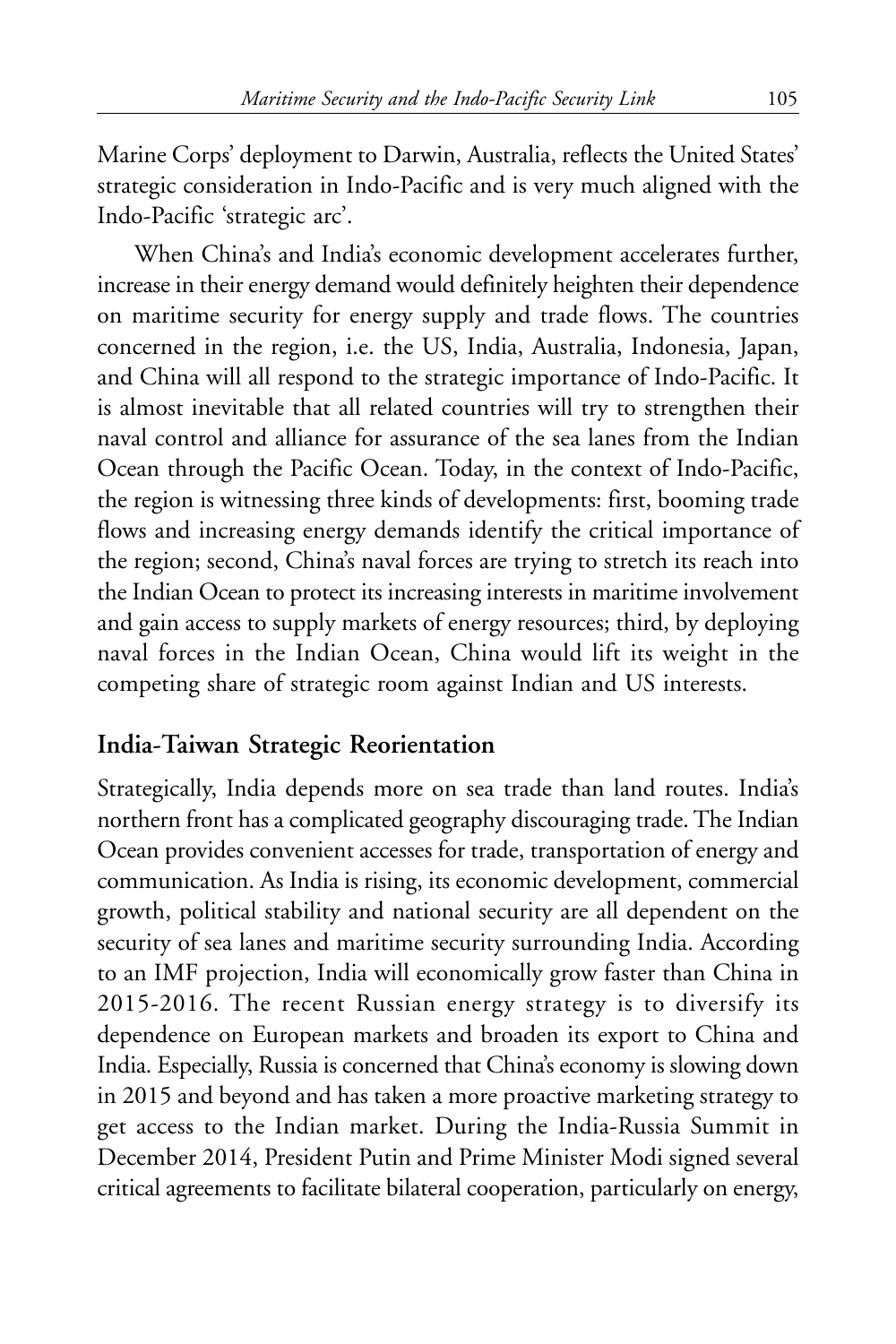involving oil and gas.<sup>9</sup> On the maritime front, India will increasingly depend on maritime imports from Russia's Far East.<sup>10</sup>

As India is looking more to the East in terms of its Act East policy for economic and security cooperation, it has widened its security stake with regional countries, especially in terms of sharing maritime interest. Around 55 per cent of India's trade in Asia-Pacific transits through the South China Sea region. India's trade and energy supply policies have increased the importance of Indo-Pacific as a single strategic system.

There are two key points regarding India's orientation in Indo-Pacific. First, its growing energy demand has made India connect with Asia-Pacific more comprehensively in order to ensure the region's maritime security. The International Energy Agency's *World Economic Outlook 2015* projects that India will have the fastest growth in energy demand from 2014 to 2040, in contrast to China's slowing energy demand.<sup>11</sup> In 2015, India has also overtaken China as the global number one importer of coal.<sup>12</sup> When India relies even more on energy imports in the years ahead, freedom of navigation in Indo-Pacific will have to be assured. The Indian Navy will increase its presence in Indo-Pacific, especially in the Asia-Pacific region, as India's new maritime strategy sets the Indian Ocean out to be a foreign policy priority. India's objective is also to maintain maritime dominance to counter China's expansionism in the Indian Ocean.<sup>13</sup> In this regard, the South China Sea becomes a critical strategic pivot for India.

Secondly, India's Act East policy has rolled into South-East Asia and East Asia. On the level of multilateral cooperation mechanisms, the Indian perspective of Indo-Pacific focuses more on ASEAN-centred mechanisms for regional cooperation, e.g. ASEAN-plus, East Asian Summit (EAS), ASEAN Defence Ministerial Meetings plus (ADMM+) than traditional Asia Pacific-centred regionalism, i.e. Asia-Pacific Economic Conference (APEC). Through these regional multilateral mechanisms, India would find it easier to broaden its connection with regional countries in its neighbourhood and Asia-Pacific. As such, India's interest will be attached to the dynamism of East Asian economic development. Beyond economic cooperation, regional security cooperation also greatly concerns India's interest. China's rise has changed the strategic landscape in Asia.

How does Taiwan respond to the Indo-Pacific link and India's Act East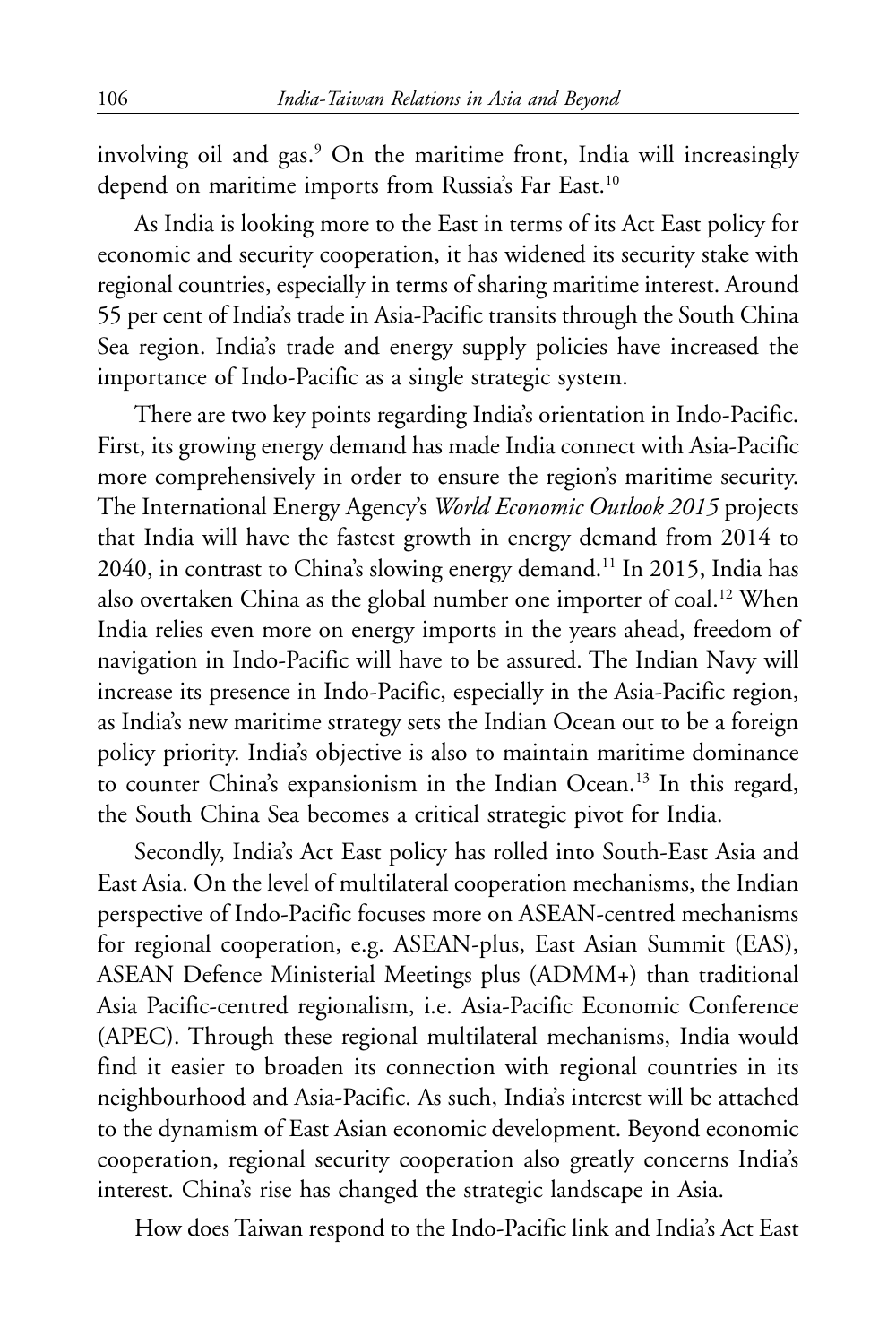policy? Has it developed a new strategy to accommodate the strategic change in the larger regional context? So far, Taiwan is very much stuck in domestic political tangles and the cross-Taiwan Strait relation, as the outgoing KMT government has become politically weak and the incoming government is still trying to figure out a probable common ground with Beijing. Before it can solve the difficulties and differences with Beijing, there would hardly be any elaboration going beyond the Taiwan Strait.

In practice, however, the way Taiwan has been conducting external trade, energy supply, shipping through the Indian Ocean and the Pacific Ocean is all very much along the line of the Indo-Pacific concept. Although Taiwan is not a significant political player in the region, it does take a unique geopolitical perspective in responding to the importance of Indo-Pacific.

For up to 98.04 per cent of its energy requirements Taiwan relies on imports. In 2014 Taiwan's overall energy reliance was on oil (48.52 per cent), natural gas (12.23 per cent), coal (29.20 per cent), nuclear energy (8.33 per cent), hydropower (0.49 per cent) and others (1.23 per cent).<sup>14</sup> Major energy imports (oil and gas) are from the Middle East and Africa. Taiwan's pattern of energy supply is very similar to that of Japan and South Korea. Its oil suppliers accounted for 81.6 per cent from the Middle East. Taiwan therefore is very vulnerable to any strategic change in maritime energy supply routes. Its unique political status and weak political posture in the international community has made it further vulnerable in this regard.

Taiwan's overall pattern of external trade and energy supply reflects its clear orientation to Indo-Pacific. Due to the political difficulty in establishing official links with other governments and intergovernmental organisations, Taiwan does not have diplomatic and political relationship with countries along the SLOCs. In view of the strategic shift and the emergence of Indo-Pacific, Taiwan will support the idea of securing SLOCs and freedom of navigation.

Over the last 20 years after they redeveloped quasi-diplomatic links, India and Taipei mostly worked on the official domains of economic, trade, technological, cultural, and educational cooperation. Due to political concerns about diplomatic pressure from China, India has kept a low profile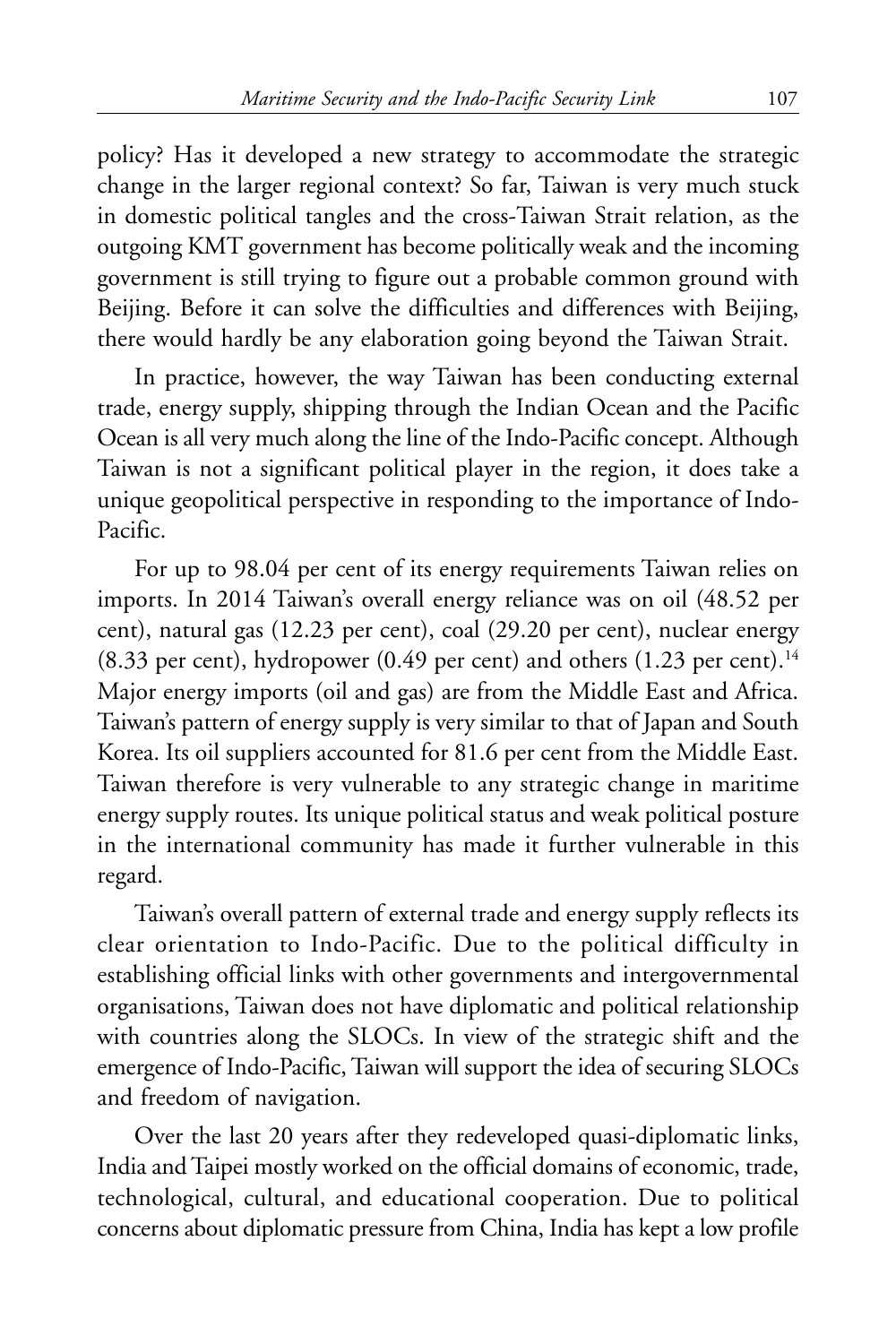while maintaining substantial contacts with Taiwan, while leaving the strategic areas untouched. As the mutual strategic interest generated by the emergence of Indo-Pacific increases, there is a growing need to review and reorient strategic planning of traditional wisdom on both sides. India is developing its Act East policy as a way of competing with the fast expanding China. Indo-Pacific may also imply more chances for cooperation and competition between China and India.

In the Indo-Pacific geopolitical context, Taiwan's strategic location and sharing strategic interest with India would strengthen the route of common interest between the two sides. Currently, Taiwan's involvement in maritime territorial claims in the East China Sea and South China Sea makes it a critical player in regional maritime territorial disputes. For strengthening its national security and for protecting its maritime interest and sovereignty, Taiwan is stepping up its military presence and diplomatic effort. Taiwan's dependence upon the Indian Ocean and SLOCs through the South China Sea will increase further, as strategic interest will be added to the present basis of economic transaction and energy supply. India will also enhance its maritime strategy in guarding against any potential interruption of communication in the sea. For both India and Taiwan, maritime security and energy security will be critical areas of cooperation.

#### **Concluding Remarks**

A strategic shift has taken shape in terms of the Indo-Pacific concept, driving the countries involved to respond positively. The region has witnessed US rebalance to Asia extending to the Indian Ocean, India's Act East policy materialising its accession to Asia-Pacific, and China's Maritime Silk Road connecting the Pacific and Indian Ocean. In this context, Indo-Pacific will become a ground of strategic competition for the big powers. The US, India, Japan, and Australia are currently referring to the geopolitical significance of Indo-Pacific as a counter to China's continuous expansion.

In the larger geopolitical context, India and Taiwan may have to add some new policy ingredients in their bilateral relations. Beyond cooperation in economic, cultural and technological affairs, a strategic partnership to strengthen the Indian presence in Asia-Pacific and to secure Taiwan's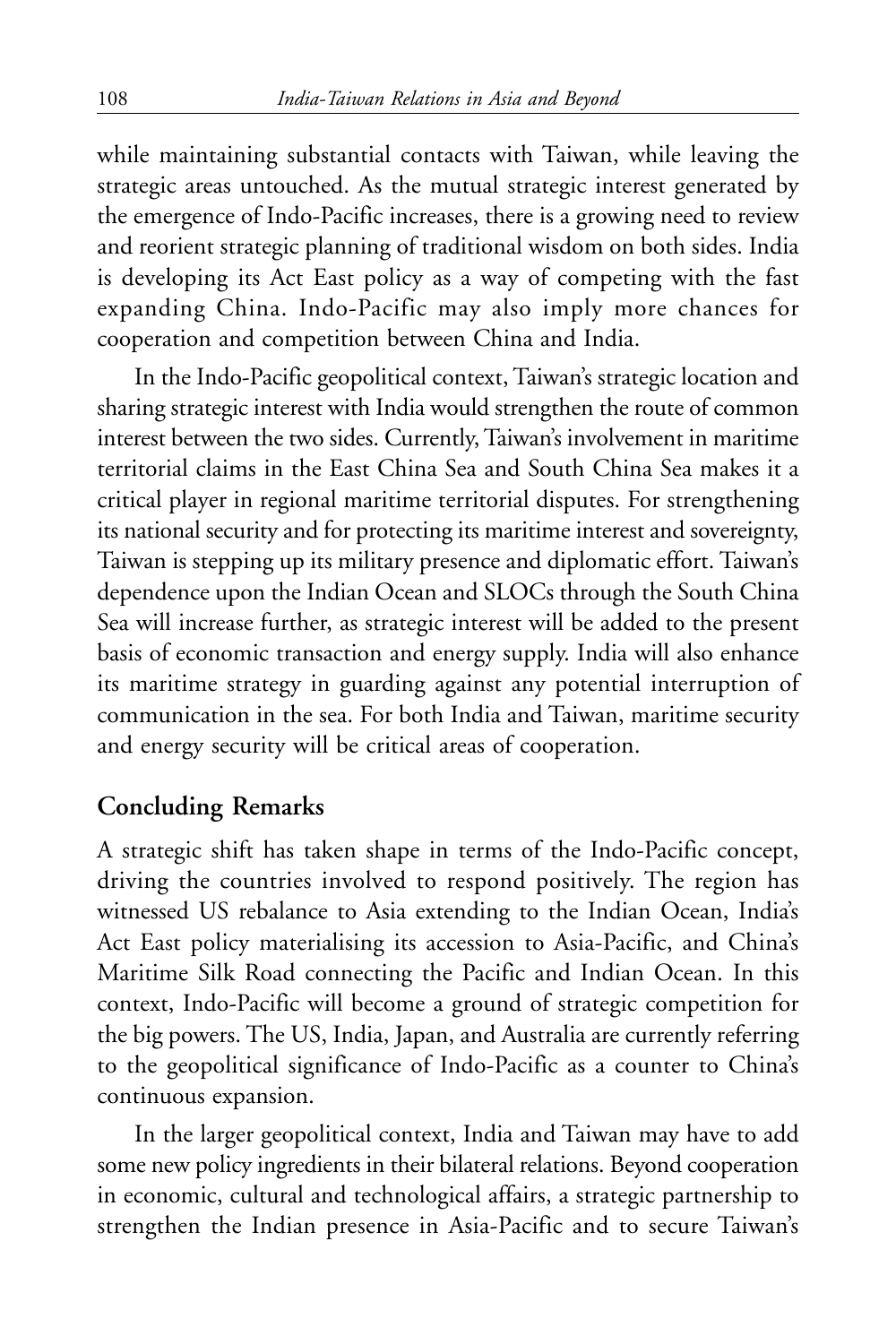seaborne trade and energy transportation in the Indian Ocean would be regarded as responding to the emergence of Indo-Pacific in today's geopolitical transformation.

#### **NOTES**

- 1. 'Redefining the region: the Indo-Pacific idea', *Asia-Pacific Regional Security Assessment 2015: Key Developments and Trends* (London: International Institute for Strategic Studies, 2015), p. 9.
- 2. Michael Cox, 'Power shifts, economic change and the decline of the west?' Foreign and Commonwealth Office, UK Government, 28 November 2012, https:// www.gov.uk/government/publications/power-shifts-economic-change-and-the-declineof-the-west/
- 3. *Asia-Pacific Regional Security Assessment 2015: Key Developments and Trends* (London: International Institute for Strategic Studies, 2015), pp. 7-9.
- 4. Ibid.
- 5. *Defence White Paper 2013*, Department of Defence, Australian Government. http:// www.defence.gov.au/whitepaper/2013/docs/wp\_2013\_web.pdf
- 6. 'China is hooked on Mideast oil, which helps build a good case for a Petroyaun', FAILAKA, 24 January 2014, http://failaka.com/china-is-hooked-on-mideast-oil/
- 7. 'A cooperative strategy for 21st century sea power', US Navy, March 2015, p. 3, http:/ /www.navy.mil/local/maritime/150227-CS21R-Final.pdf
- 8. Ibid., p. 14.
- 9. Gaurav Agnihotri**, '**With China Slowdown, Russia Looks to India**',** Oilprice.com, 10 September 2015, http://oilprice.com/Energy/Energy-General/With-China-Slowdown-Russia-Looks-To-India.html
- 10. 'BPCL buys first shipment of Russian Far East crude grade', *Business News*, 29 July 2015, http://in.reuters.com/article/2015/07/29/india-crude-idINKCN0Q30MU 20150729
- 11. Ragini Bhuyan, 'Five charts that show how India's dependence on fossil fuels will increase', Live Mint, 13 November 2015, http://www.livemint.com/Opinion/ Lc6lOXOiSwzSWPWF1yTvTI/Five-charts-that-show-how-Indias-dependence-onfossil-fuels.html
- 12. Benny Peiser, 'India to Overtake China as the World's Biggest Coal Importer', Climate Change Dispatch, 17 April 2015, http://www.climatechangedispatch.com/india-toovertake-china-as-the-world-s-biggest-coal-importer.html
- 13. 'India's new maritime strategy', *IISS Strategic Comments*, Volume 2015, Edition number: 37 (01 December 2015).
- 14. *Energy Statistics Hand Book 2014,* Bureau of Energy, Ministry of Economic Affairs, ROC, 2015, http://web3.moeaboe.gov.tw/ECW/english/content/SubMenu.aspx? menu\_id=1537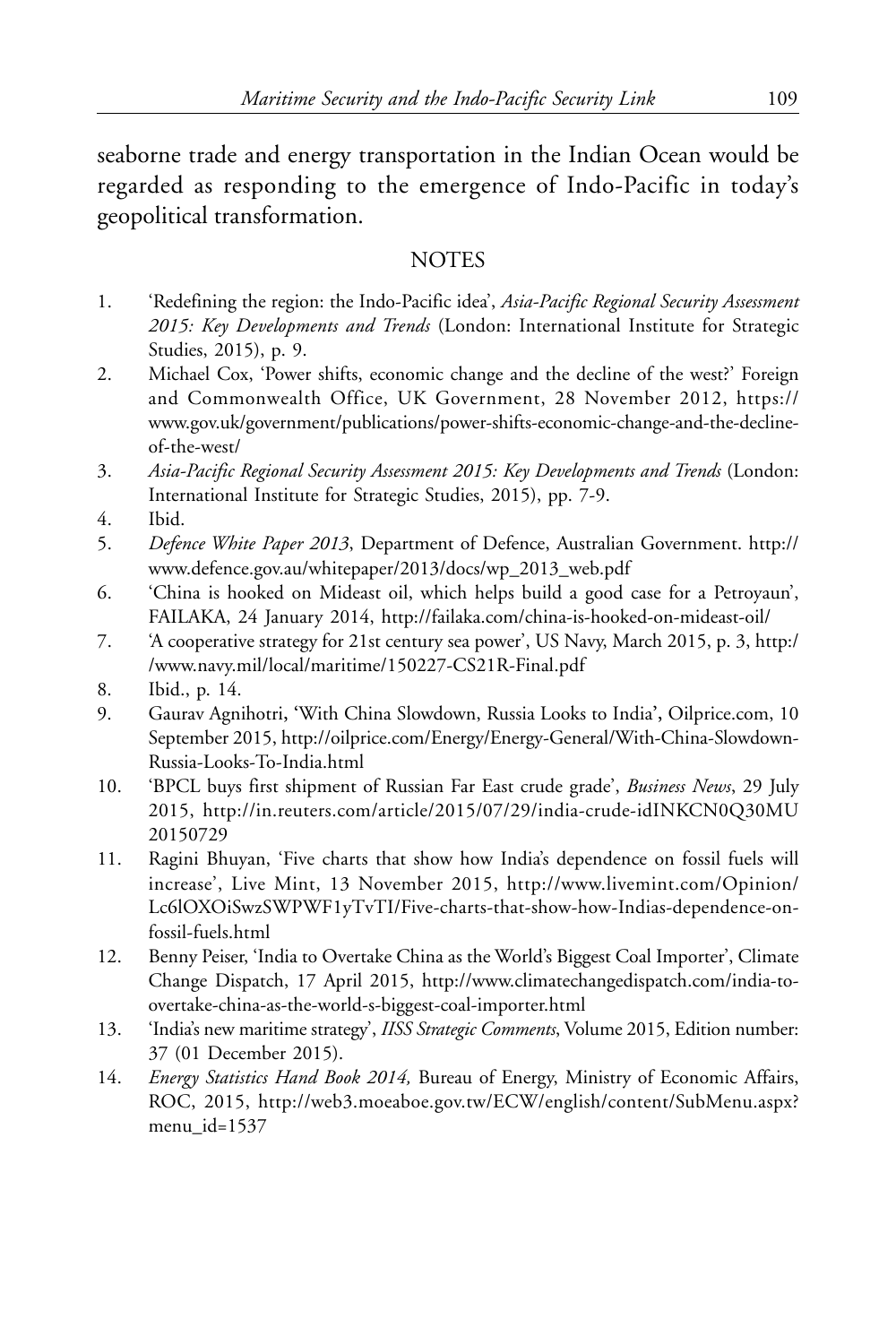# 11

# India and Taiwan: Partnering in Cyber Security

## *Cherian Samuel*

Cyber security has become a critical component of national security in recent years. Networks have become integral to the economic, political, financial and social fabric of both developed and emerging countries. However, efforts to secure this crucial resource at the global level are still fragmented and rudimentary. The same holds true even for bilateral cooperation for a variety of reasons. As titans in hardware and software, Taiwan and India, respectively, have sufficient reason to cooperate in cyberspace issues. However, the two governments are yet to take the lead in providing direction and impetus for cooperation. This is despite the fact that they both are victims to cyber attacks from the same source(s), and can benefit immensely from sharing information and resources to combat the cyber threat.

## **India in Cyberspace: A Snapshot**

India today has the second-largest internet user base in the world after China. The approximately 314 million Indians online make up about 28 per cent of the 1.2 billion population. However, the sheer numbers, even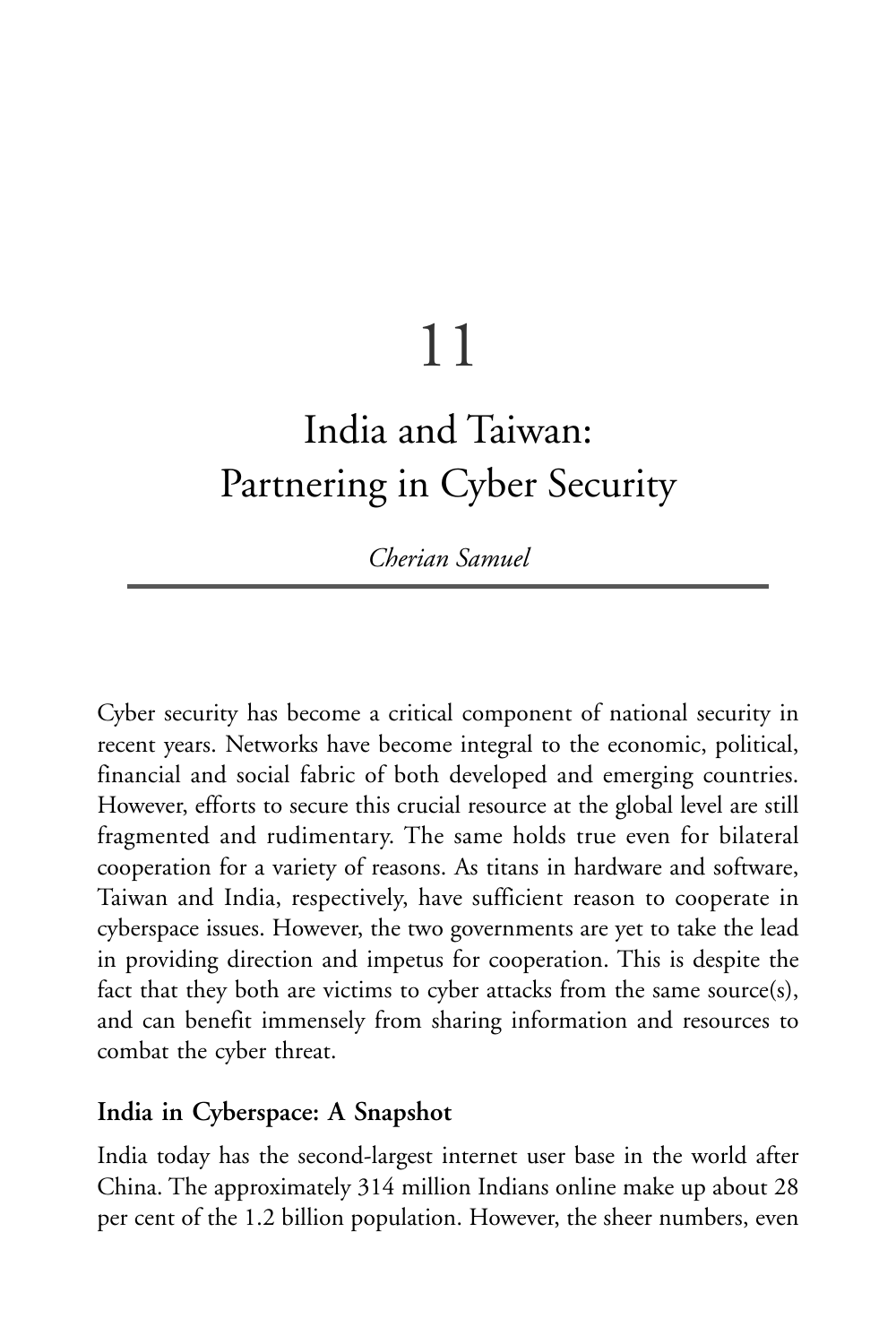with such low internet penetration, pose challenges to not just companies, but also the government and agencies responsible for ensuring the safety and security of cyberspace.

Many commentaries refer to India as a cyber power, something that might appear to beat odds with the frequent reports regarding the vulnerabilities in India's cyber security. Though India was one of the earlier countries to promulgate an Information Technology Bill and set up a Computer Emergency Responses Team (CERT), subsequently it began to lag behind in enhancing cyber security. Over the years, there have been large-scale intrusions by malicious actors into sensitive networks and breaches of critical information infrastructure. According to a statement made by the Minister of Communication in Parliament in December 2015, a total number of 22,060, 71,780, 130,338, and 49,504 cyber-security incidents including phishing, scanning, spam, malicious code, website intrusion, etc. were reported during the years 2012, 2013 and 2014, respectively. The Minister further said that a total of 27,605, 28,481 and 32,323 websites were hacked by various hacker groups during the same period.<sup>1</sup> A majority of these attacks were traced to IP addresses in a few countries, including Pakistan and China. This has been corroborated by a number of reports over the years from cyber security companies.

Even though it was the 2008 Mumbai terrorist attack that led to the enactment of the IT Amendment Act with focus on cyber security, there is a lack of both capabilities and capacities to counter cyber threats. A National Cyber Security Policy (NCSP) was announced in 2013 with the objectives of (1) creating a secure cyberspace ecosystem and (2) strengthening the regulatory framework. The architecture to implement the policy is only gradually being put in place. Among the proposed initiatives intended to build capacity in cyber security are a national Cyber Security Coordination Centre, an e-Governance Security Centre, initiatives to encourage manufacturing of electronic products within the country, and a Centre of Excellence in the 'Internet of things'. A National Cyber Security Coordinator has been appointed to coordinate cyber security activities. All this activity on the part of the government has also enthused the private sector, which despite owning much of the infrastructure of cyberspace, has so far shied away from taking responsibility for its security,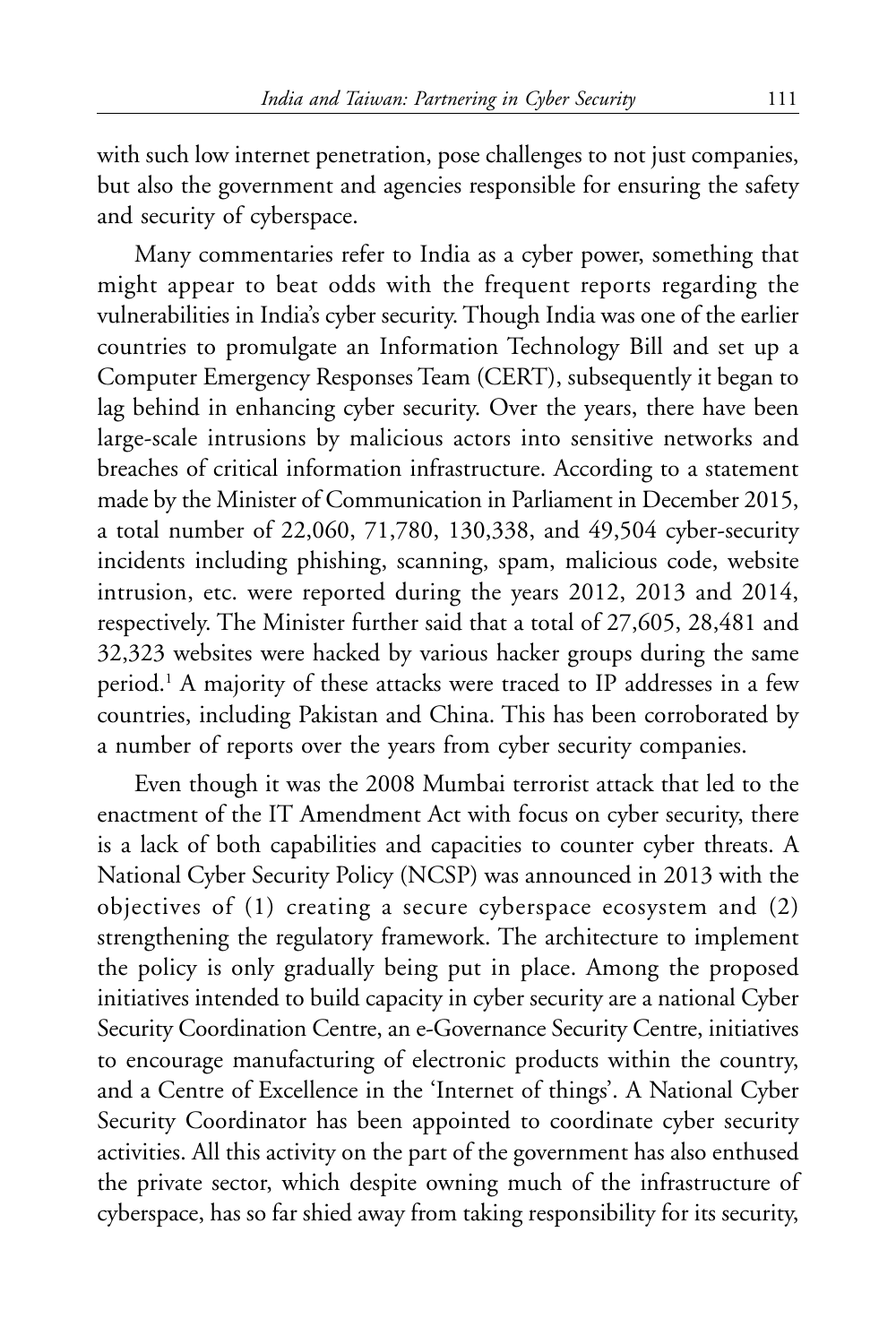arguing that providing security, physical or virtual, is the responsibility of the government. That harkens back to the development of ICT in Asia where the primary agent in developing the ICT sector was the government even in then advanced Asian countries such as Japan, South Korea and Malaysia.

#### **Recent Initiatives**

Cyber security has become even more crucial to the country's security following the announcement of programmes like Digital India, which seeks to deliver all manner of services to the citizen through digital means. Digital India seeks to provide an overall framework and leverage the use of IT to better serve the citizens. In a recent speech at NASSCOM, the Prime Minister said that his vision is 'a Digital India where government services are easily and efficiently available on mobile devices; where government actively engages with people on social media; where mobile phones enable personal services; and where cyber security becomes an integral part of the national security.'<sup>2</sup>

Digital India has nine so-called pillars, which broadly seek to provide digital infrastructure as a utility to every citizen, governance and services on demand, and digital empowerment. The cumulative expenditure on Digital India would be in the region of a billion dollars. There are other programmes related to financial inclusion that are closely tied in with this programme. For instance, the number of debit cards issued has gone up by 100 million as part of the programme to create bank accounts in rural areas. This capacity building for the citizens also has enormous implications for security, and specifically cyber security. As more people get exposed to technology when they avail government services online, conduct financial transactions through mobiles, or simply surf the internet using Wi-Fi at colleges, the risks will also go up manifold. Therefore, as Digital India scales up and cyber enables millions of people, both the core infrastructure and the individuals at the edges become targets of a variety of actors, from state-sponsored proxy actors, to international crime syndicates. In addition to this, there are any number of other issues directly related to cyber security, such as data protection, to supply chain integrity, and indirect issues such as internet governance that can also affect the security of a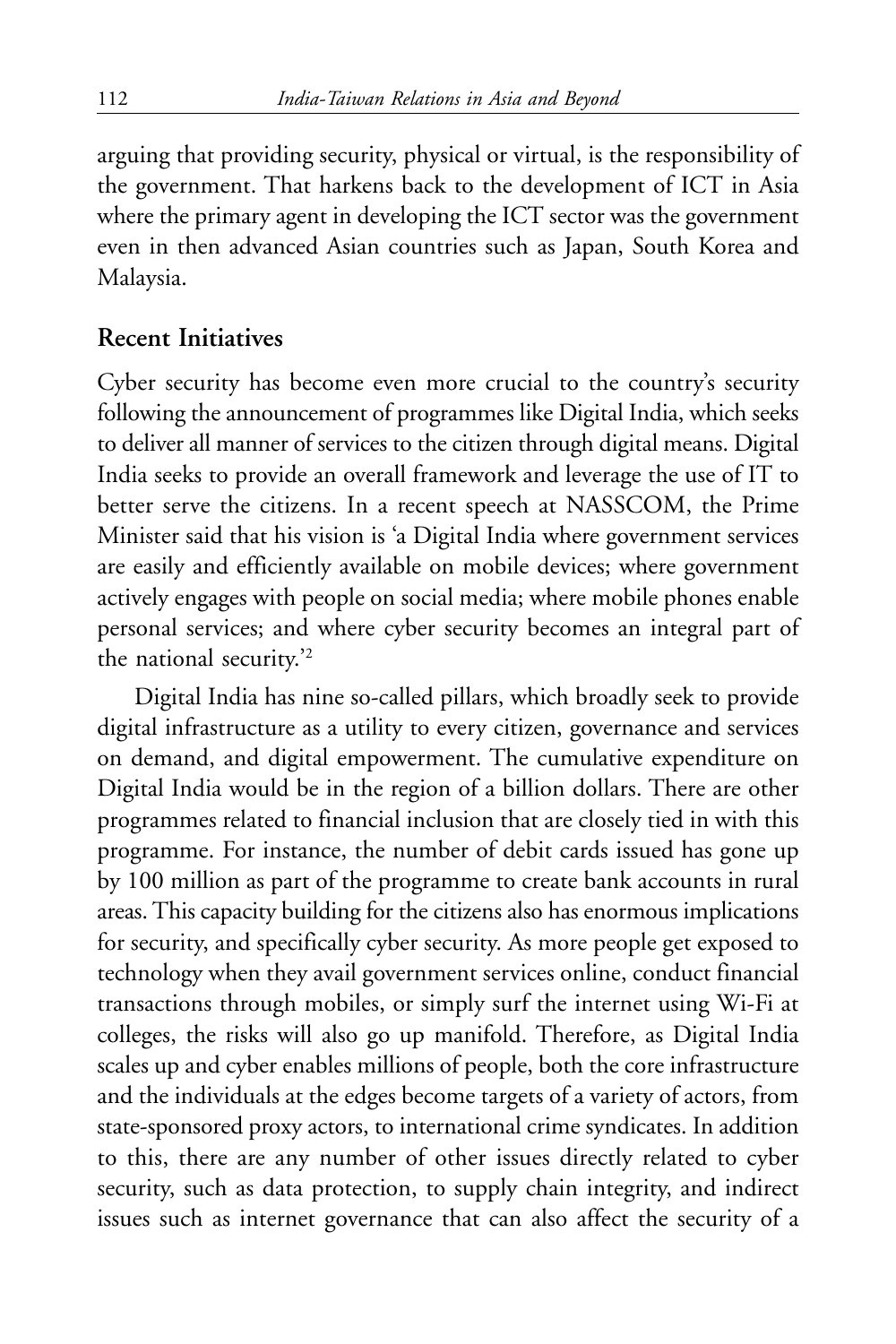state. Many of these issues were raised in the National Cyber Security Policy. For instance, Section H of the NCSP on the 'Promotion of Research & Development in Cyber Security' called for encouragement of 'Research & Development to produce cost-effective, tailor-made, indigenous security solutions meeting a wide range of cyber security challenges and target for export markets.' Some of these concerns are addressed through the Make in India programme, which encourages foreign companies to manufacture products in India. A more recent initiative, launched in January 2016, is the Startup India campaign, aimed at providing enablers for start-ups to succeed. The campaign is similar to the Headstart Taiwan project started by the Taiwan National Development Council in 2015, which also seeks to improve the environment for nascent entrepreneurs and reduce paperwork and red tape that usually accompanies setting up companies. A fourth initiative that ties in with the previous campaigns is the Skill India initiative, which seeks to skill and up-skill 400 million people by 2022.<sup>3</sup>

At the international level, India has been proactive in various multilateral fora from the United Nations to the International Telecommunication Union (ITU). It was a member of several Groups of Governmental Experts (GGE) on cyber security and has strongly supported confidence-building measures in cyberspace. India has also been active at the various meetings of the ITU. In the last plenipotentiary meeting at Busan in 2014, India put forward a proposal on ITU's Role in Realizing Secure Information Society (Proposal 98).<sup>4</sup> This called for a 'traffic routing plan' to 'effectively ensure the traceability of communication', citing cyber security concerns arising out of the fact that there was no way to trace the origin of malicious data and traffic.

India has also embraced multi-stakeholder internet governance, as per the Tunis Agenda which defined Internet Governance as 'the development and application by governments, the private sector and civil society, in their respective roles, of shared principles, norms, rules, decision-making procedures, and programmes that shape the evolution and use of the Internet.'

At the bilateral level, cyber security dialogues have been initiated with various countries including Japan, South Korea, the United Kingdom,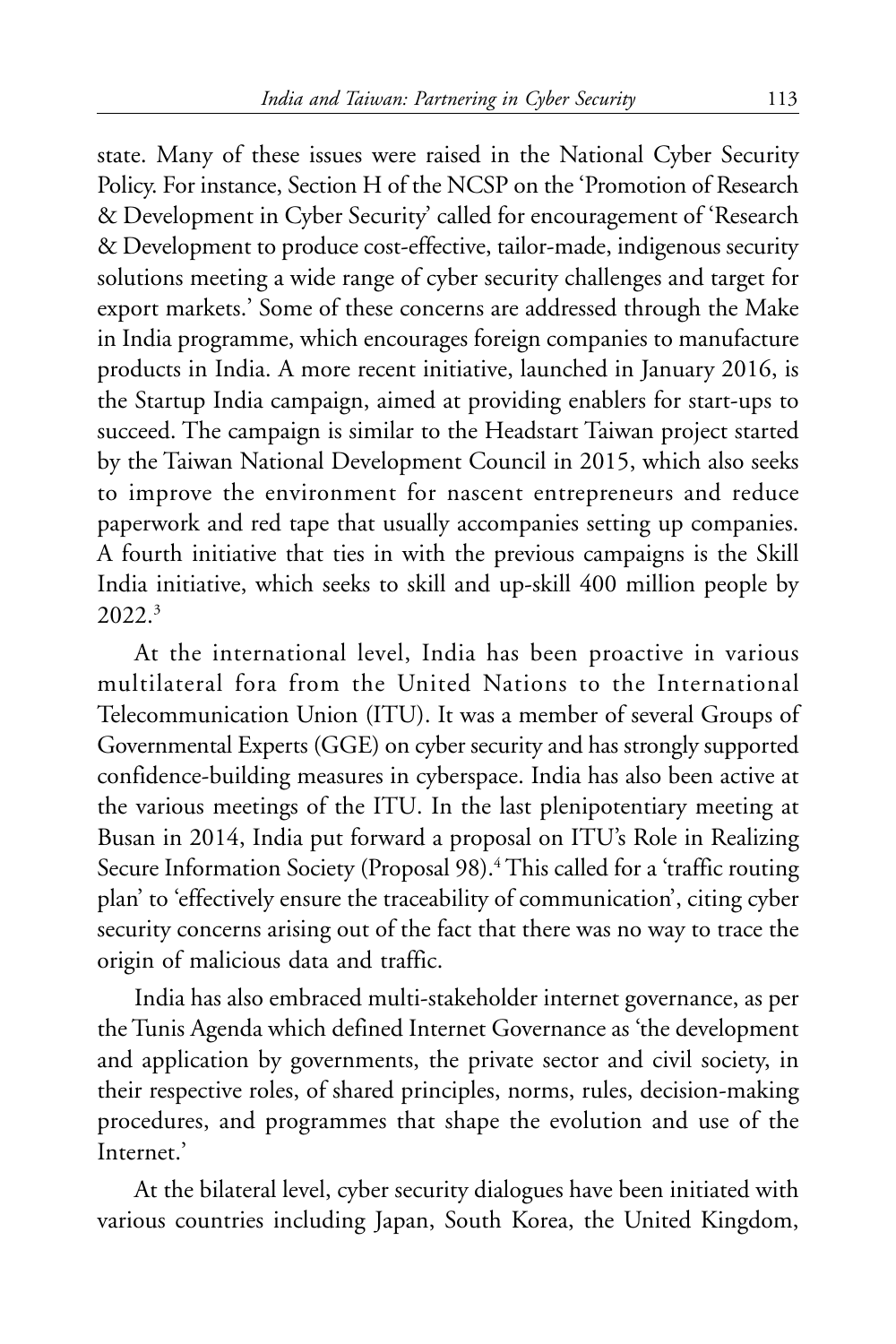France, the United States, the European Union, Malaysia and Singapore, covering various facets of cyber security.

#### **Scope for Cooperation**

There is tremendous scope for cooperation between India and Taiwan in the cyber security space. Both countries have natural interests and complementarities. While India is an IT and software superpower with exports touching (US)\$100 billion, more than 40 per cent of Taiwan's total exports are made up of electronic components. However, most of this goes to China and is in turn exported as finished electronics products to various countries. Consequently, while electronics imports from China to India were in the range of \$18.5 billion in 2015, electronics imports from Taiwan amounted to \$525 million, about half a per cent of Taiwan's total electronic exports of \$125 billion. With the thrust provided to manufacturing under Make in India, there is a case to be made for some of the electronic manufacturing undertaken by Taiwan to be shifted to India.

There has been interest in manufacturing in India on the part of Taiwanese companies. Foxconn has announced it is investing up to US\$20 billion to set up plants and an entire manufacturing ecosystem over the coming years.<sup>5</sup> This investment makes both strategic and economic sense as there are increasing concerns over backdoors in hardware products. This would take care of the many concerns in India about the integrity and potential for mischief inherent in such large-scale imports of electronics items from China. Other companies such as Acer, HTC and Asus are also looking to increase investment and market share in India.

On the cyber security front, Taiwan has been subject to large-scale cyber attacks similar to those faced by India, and for much longer. These is much scope for sharing of information and best practices since Taiwan has gone much further than India in building up a defensive capability and has intimate knowledge of the attackers and types of attacks. While Taiwan is inhibited by the fact that it is excluded from groupings such as the UN GGE, it is a member of APCERT, joining in 2003. It is also a part of the APEC cyber-related working groups. However, it is excluded from the ASEAN and ASEAN Regional Forum working groups.<sup>6</sup> Given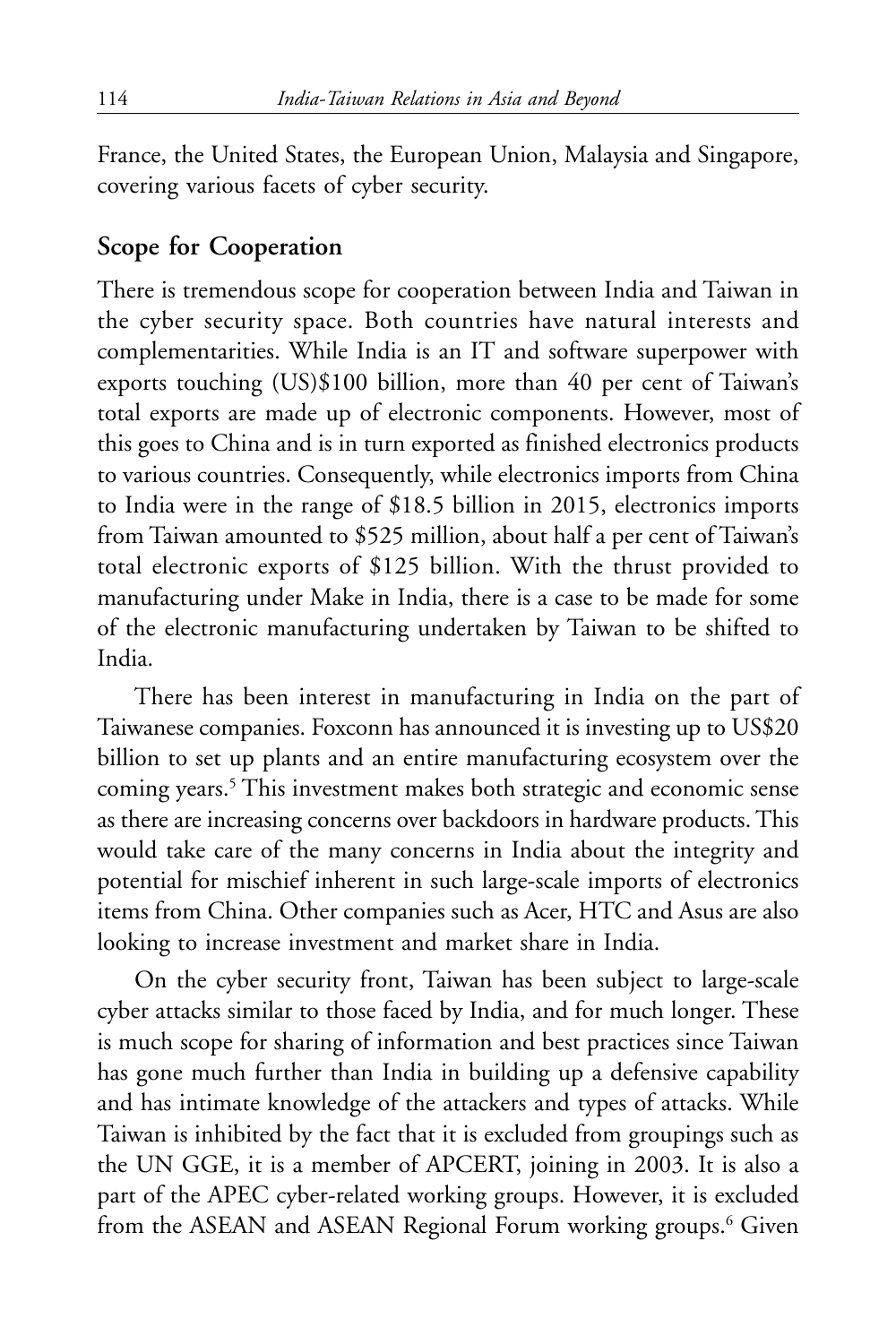that cyber security is a global concern, mechanisms such as APCERT in which both countries are members should be strengthened and become an effective forum for resolving cyber security issues.

On the governmental side, there is scope for closer cooperation and exchange of information on cyber attacks and cyber security incident management and best practices, but ultimately, it is synergies in the commercial space that will lubricate such exchanges. This is where developments like Foxconn's investment will make a difference and provide the much-needed push factor to cyber security cooperation. On the economic side, governments have a role to play in responding to constraints such as cultural disparities, ease of doing business, improving connectivity, and creating awareness about the opportunities available.

# **Conclusion**

For India, the internal challenges, in a nutshell, include building up capacities at home to provide a safe and secure cyberspace, particularly with regard to law enforcement, judicial, forensic capabilities; continuous updation of national cyber security policies to deal with new challenges from cloud computing to the internet of things; and better implementation of rules and regulations. Better interface between the public sector and private sector, creating opportunities for manufacturing within the country, cultivating a start-up culture to propel innovation and enhancing cooperation between academia, industry and the government are the other challenges before the government. All these are similar to the challenges faced by the Taiwan government and offer opportunities to exchange best practices.

Ultimately, in the Asian context, national governments still play a crucial role in deciding the flow of technologies, human resources and capital, and provide the necessary push through policies for the private sector to follow through. Given that there are undeniable strategic benefits to cooperating on issues related to cyber security, as well as economic spinoffs, both governments should make a determined effort to identify and remove the obstacles that are preventing cooperation from achieving the necessary momentum to get off the ground.

Given the wealth of knowledge and experience on cyber threats that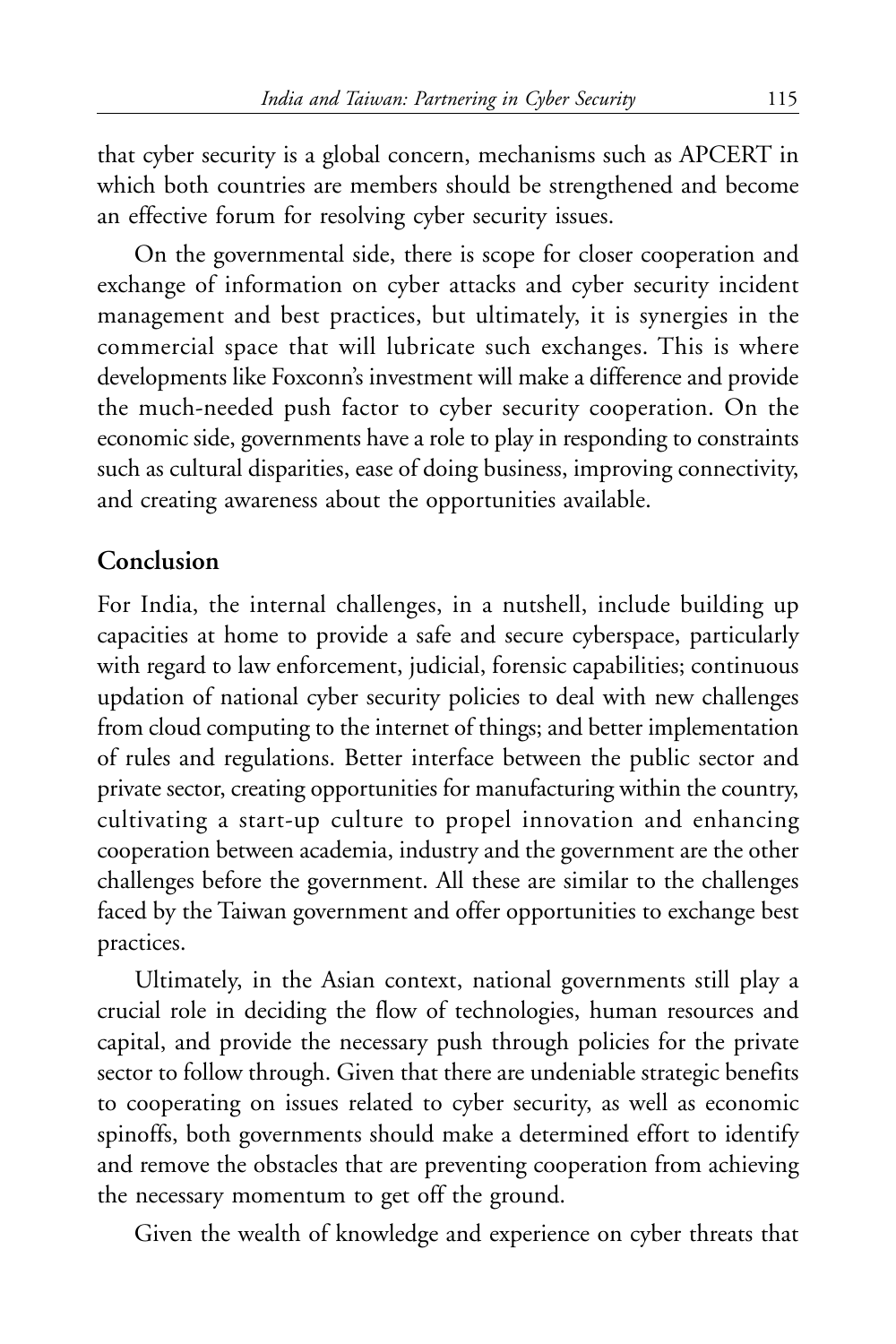resides in Taiwan, there is a case to be made for increased cooperation on cyber security with Taiwan. This could be formalised through MoUs between respective technical bodies in the two countries facilitating the exchange of best practices and information related to various types of attacks. In doing so, the pitfalls that are inherent to such cooperation should be avoided. In the first instance, the two countries have different levels of expertise and the responsibility for cyber security is vested in different authorities. Secondly, much of the infrastructure and expertise is in the private sector in both countries. Thirdly, given the sensitivity of networks, there is a disinclination to share the vulnerabilities that exist. Even very close allies such as the United States and Japan have found it difficult to sustain cyber security cooperation. Therefore, very precise parameters have to be drawn for cyber security cooperation to succeed.<sup>7</sup>

#### **NOTES**

- 1. *India Today*, 'Government says most cyber attacks on India are from Pakistan, China', 7 August 2015, http://indiatoday.intoday.in/technology/story/government-says-mostcyberattacks-on-india-are-from-pakistan-china/1/457046.html
- 2. *Daily News Analysis*, Digital India highlights… 2 July 2015, http://www.firstpost.com/ business/digital-india-highlights-rs-4-5-lakh-cr-investment-in-governance-18-lakh-jobsand-i-dream-of-2321734.html
- 3. *Economic Times*, Government to train 40 crore people under Skill India initiative, 21 July 2015, http://economictimes.indiatimes.com/articleshow/48090083.cms
- 4. http://www.itu.int/md/S14-PP-C-0098/en
- 5. *Economic Times*, Foxconn boost for 'Make in India': Why Taiwan's growing interests in India deserve attention, 16 August 2015, http://telecom.economictimes. indiatimes.com/news/industry/foxconn-boost-for-make-in-india-why-taiwans-growinginterests-in-india-deserve-attention/48499061
- 6. Bonnie S. Glaser and Jacqueline A. Vitello, *Taiwan's Marginalized Role in International Security: Paying a Price,* CSIS/Rowman & Littlefield, 2015, https://csis.org/files/ publication/150105\_Glaser\_TaiwanMarginalizedRole\_WEB.pdf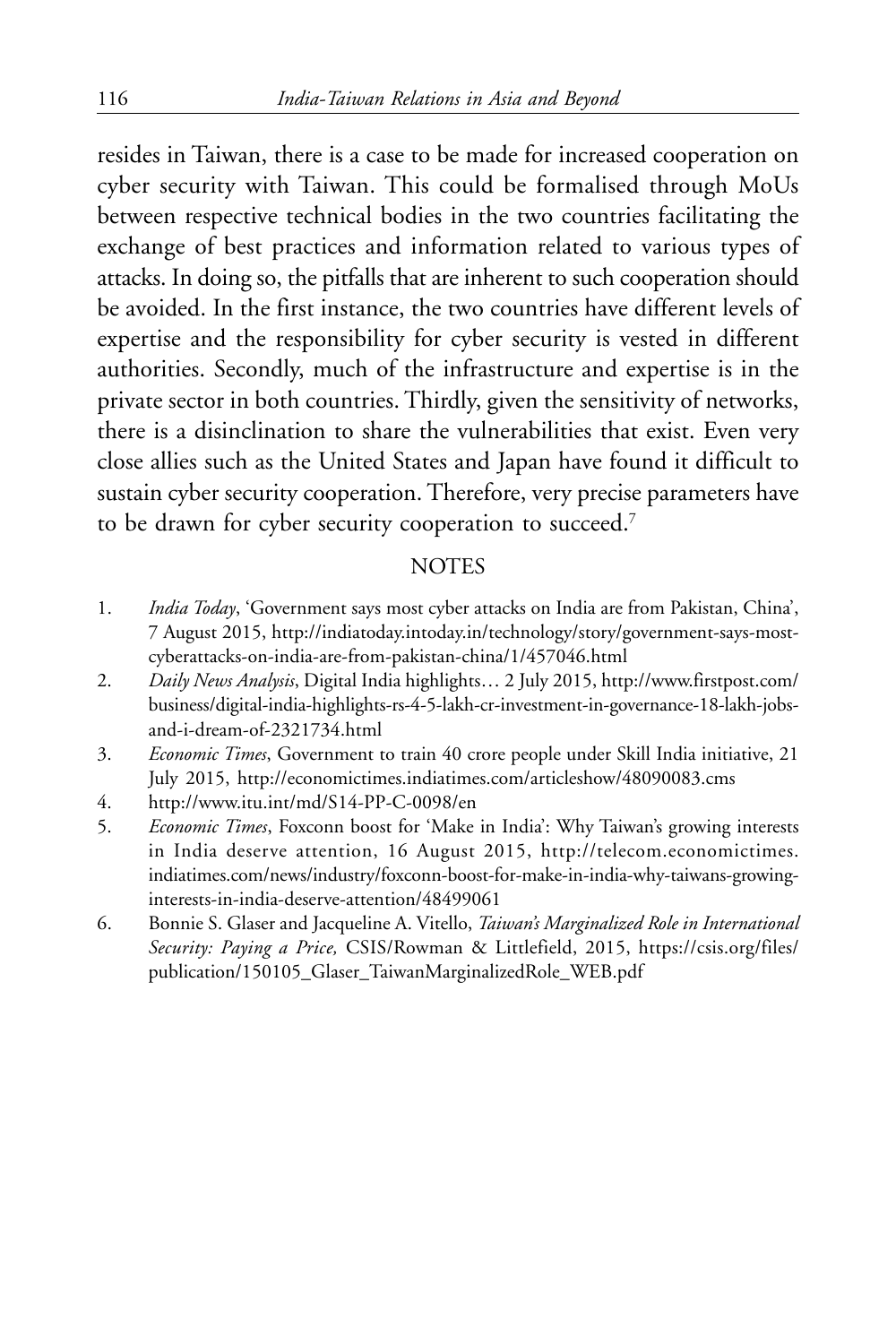# Index

Business Standard, 74

Admission Temporary Admission (ATA), 26 Africa, 104 Agarwal, Ritu, 5 ANZTEC, 61 APCERT, 114, 115 ASEAN Defence Ministerial Meetings plus (ADMM+), 106 ASEAN Economic Community (AEC), 76 ASEAN Regional Forum, 114 ASEAN, 20, 63, 64, 65, 72, 76, 88, 93 ASEAN-plus, 106 Asia Pacific Economic Cooperation (APEC), 59, 60, 62, 63, 64 Asian Development Bank (ADB), 60 Asian Factory, 69 Asian Infrastructure Investment Bank (AIIB), 15, 32, 60-61 Asia-Pacific Economic Cooperation (APEC), 88, 106 Asia-Pacific trade, 58 Asia-Pacific, 3, 61, 88, 89, 95 Association of Indian Universities (AIU), 26 ASTEP, 61 Asustek Computer, 90 Australia, 64, 76, 101, 102, 104, 105, 108 *Australian Defence White Paper*, 103 Bhutan, 39 Big power strategic competition, 103 BRICS, 63 British Colony, 64 Business Environment Risk Intelligence (BERI), 30

Cambodia, 72 Center for Strategic and International Studies (CSIS), 11 Chen Shui-bian, 29, 40-41 Chiang Kai-shek government, 24 China Development Bank, 95 China Trust Bank, 95 China, 8, 13, 15, 16, 24, 31, 40, 41, 43, 44, 60, 62, 64, 70, 71, 72, 74, 76, 79, 82, 83, 84, 89, 90, 91, 92, 95, 97, 103, 104, 105, 107, 111, 114 China's Maritime Silk Road, 104 One Belt, One Road (OBOR), 15, 45 rise in Asia, 59 rise, 106 Chinese Taipei, 27, 60, 64 Choudhury, Ila Pal , 23 Chung Hua Institution for Economic Research (CIER), 75 Cohen, Jerome A., 10 Cold War, 78, 83 Communist Party of China (CPC), 21, 39, 45 Computer Emergency Responses Team (CERT), 111 Confucian China, 81 CPC-KMT frame, 24 Cross-Strait relations, 31 Crude oil, 101 Cyber security, 110, 112, 114, 116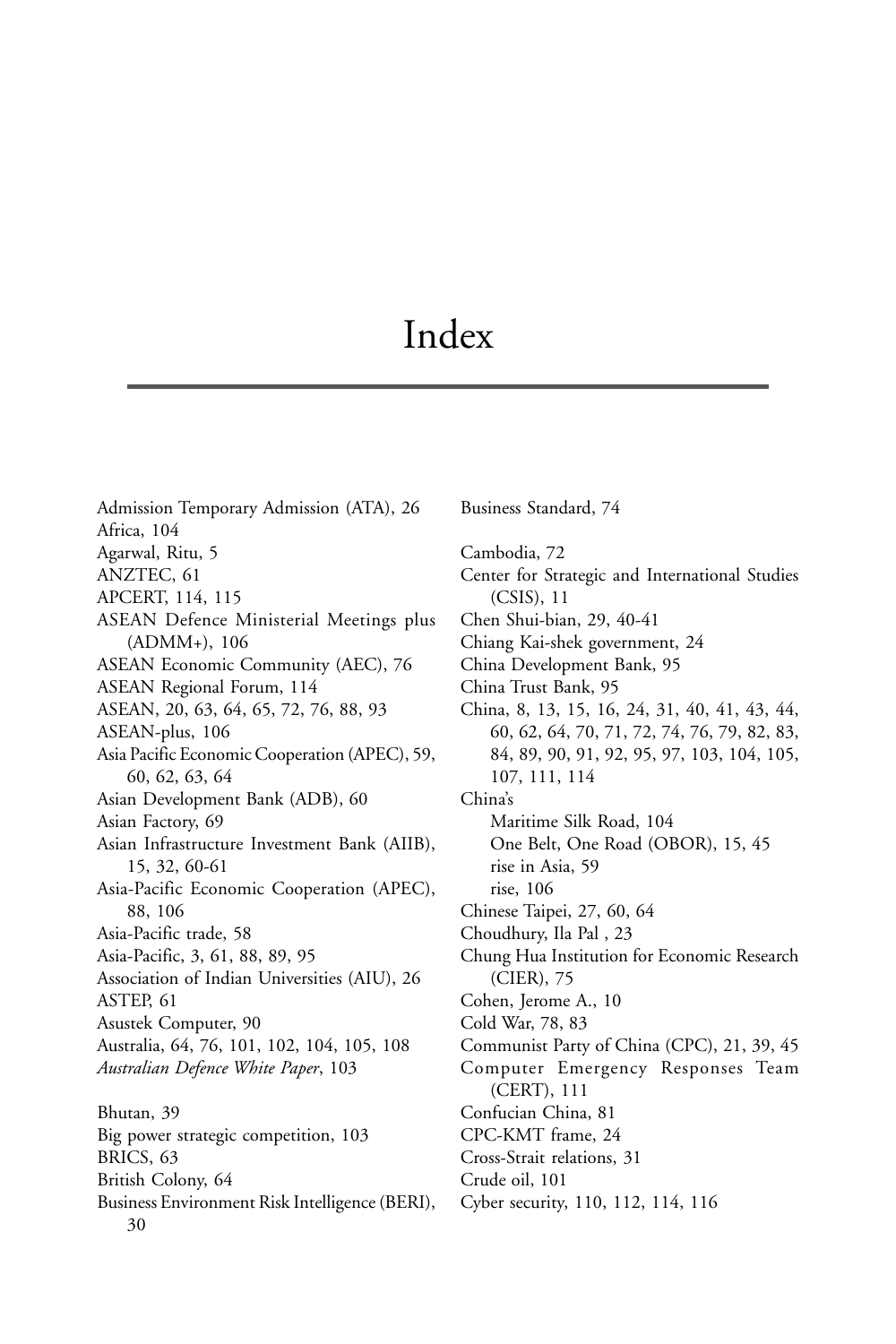Dean Cheng, 10 Democratic Progressive Party (DPP), 11, 20, 29, 40, 42, 44, 57 Deng Xiaoping, 41 Department of Industrial Policy & Promotion (DIPP), 70, 72 Deshpande, V.G., 23 Digital India, 112 Doi Moi, 71 Dongguan, 84 Dr. Tsai Ing-wen, 20 Dr. Wu Ching-ji, 27 East Asia Free Trade Area, 91 East Asia Summit (EAS), 63, 106 East Asia, 88, 89 East China Sea, 108 Economic Cooperation Agreement (ECA), 75, 77 Economic Cooperation Framework Agreement (ECFA), 61, 76 Economic Intelligence Unit (EIU), 30 Economic partners, 16 Economic transactions, 103 Energy supply, 103 European Union, 21, 28, 32, 114 Everything but Taiwan (EBT), 88 Federation of Indian Chambers of Commerce and Industry (FICCI), 82 Formosa, 23, 79 Foxconn Technology, 74 France, 114 Francis Yi-hua Kan, 4 Free Trade Agreement (FTA), 28, 93 Free Trade Area of Asia-Pacific (FTAAP), 4 Free Trade Area, 58, 64, 77 FTA of Asia-Pacific (FTAAP), 60, 62 FTA-like agreement, 61, 62, 65 Fu-Kuo Liu, 6 Global Production Network (GPN), 96 Global Supply Chain (GSC), 91 Gopalan, Suresh T., 6

Greater China Common Market, 84 Greater China Economic Region, 84

Greater China region, 87

Greater Chinese Economic Community, 84 Greater South China Economic Region, 84 Groups of Governmental Experts (GGE), 113 Guangdong, 84 Guangzhou, 84 Heritage Foundation, 30 Hindu Mahasabha, 23 Hi-tech Cooperation, 17 Holy See, 25 Hong Kong, 43, 64, 83 HTC, 90 Hu Jintao administration, 40 ICRIER, 62 India, 22, 24, 25, 26, 31, 37, 44, 46, 48, 49, 51, 54, 60, 64, 65, 75, 76, 79, 81, 85, 92, 97, 101, 102, 104, 105, 106, 107, 108, 113 Act East policy, 3, 6, 21, 25, 28, 32, 64, 65, 104, 106, 108 cyber power, 111 IT, 114 Look East policy, 25, 69, 76, 93 Ministry of Commerce and Industry, 70 software superpower, 114 Trade with Taiwan, 27 Indian Council for Research on International Economic Relations (ICRIER), 28, 75 Indian Institutes of Technology (IITs), 26 Indian Navy, 106 Indian Ocean, 101, 102, 107, 108 India-Russia Summit, 105 India-Taipei Association (ITA), 2, 19, 56, 69 India-Taiwan economic ties, 70 minimal cooperation, 3 trade, 31, 62 India-Taiwan-Japan triangle, 31 Indo-Asia-Pacific, 104 Indonesia, 73, 101, 102, 105 Indo-Pacific link, 106 Indo-Pacific, 3, 6, 57, 102, 103, 104, 107 Information Communication Technologies (ICT), 89, 90, 112 International Assessment and Strategic Center, 15 International Civil Aviation Organisation (ICAO), 21 International Energy Agency's World Economic Outlook 2015, 106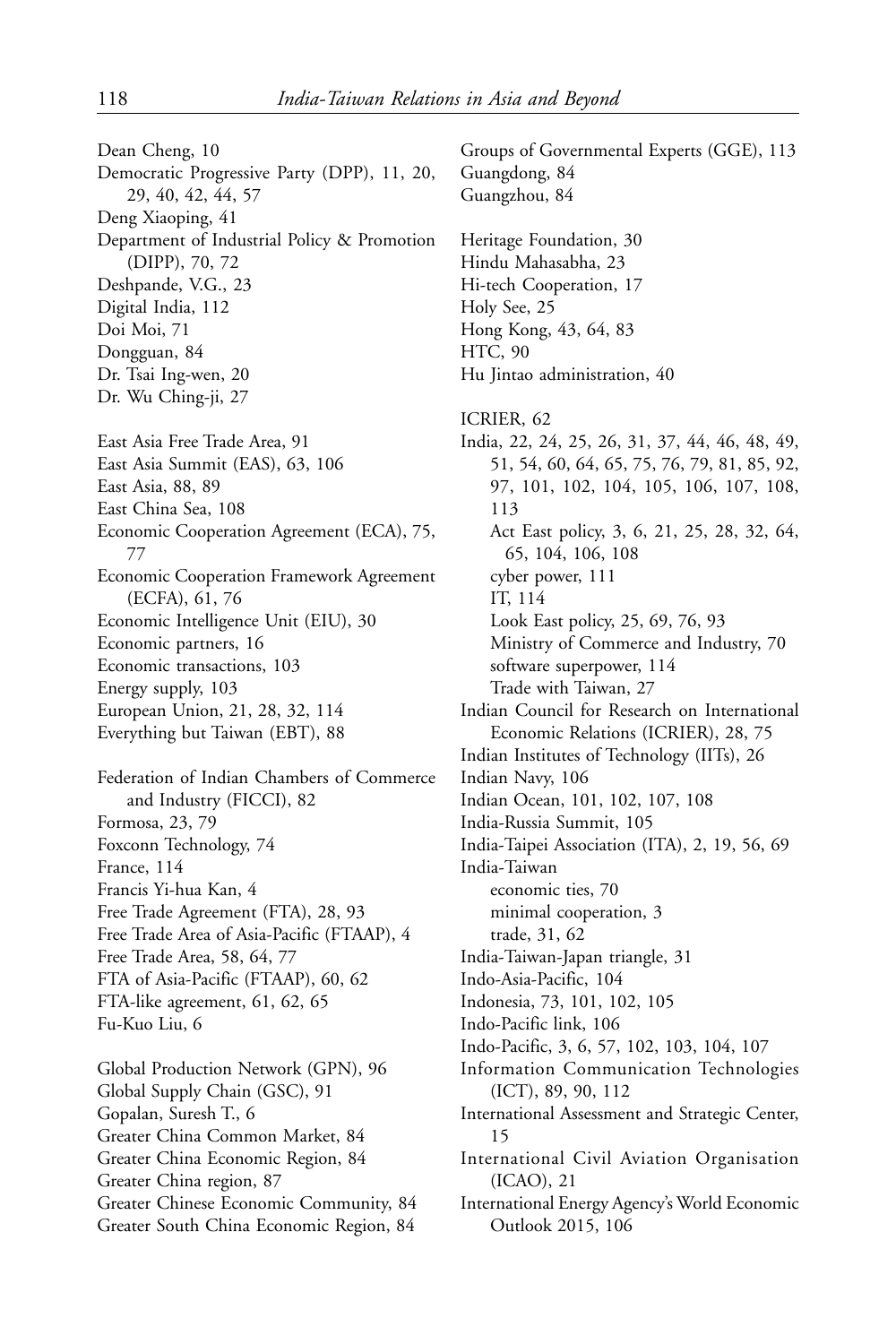| International Institute for Management<br>Development (IMD), 30<br>International Telecommunication Union (ITU), | Nationa<br>Nationa<br>Nationa |
|-----------------------------------------------------------------------------------------------------------------|-------------------------------|
| 113                                                                                                             | 113                           |
| ITA, 26                                                                                                         | Nationa                       |
|                                                                                                                 | gove                          |
| Japan, 21, 28, 32, 64, 76, 82, 101, 102, 104,                                                                   | regi                          |
| 105, 108, 112, 113, 116                                                                                         | Nationa                       |
| Jawaharlal Nehru University (JNU), 26                                                                           | Natural                       |
| Jin Liqun, 60                                                                                                   | Nehru,                        |
|                                                                                                                 | New Ze                        |
| Kinmen, 61                                                                                                      | Non-tr                        |
| Khare, N.B., 23                                                                                                 | mar                           |
| Korea War, 22                                                                                                   |                               |
| Korea's outward FDI stock, 71                                                                                   | Obama,                        |
| Kripalani, J.B., 23                                                                                             | One-Ch                        |
| Krishna, M.K., 23                                                                                               | 46,                           |
| Kuomintang (KMT), 21, 22, 24, 40, 41, 43<br>forces, 23                                                          | Original                      |
| government, 29, 31, 107                                                                                         | $P-5, 20$                     |
| rule, 65                                                                                                        | Pacific (<br>Pakistan         |
| Lin, Michael, 94                                                                                                | pan-Asia                      |
| Lohia, Ram Manohar, 23                                                                                          | pan-Asia                      |
|                                                                                                                 | Panda, J                      |
| Ma Ying-jeou, 8, 11, 15, 28, 29, 45, 57, 58,                                                                    | Penang,                       |
| 59, 65, 97                                                                                                      | Penghu,                       |
| administration, 12                                                                                              | People's                      |
| Macau, 43                                                                                                       | 31,                           |
| Macmillan, Harold, 23                                                                                           | People-t                      |
| Madhok, Balraj, 23                                                                                              | Philippi                      |
| Malaysia, 71, 112, 114                                                                                          | Pou Che                       |
| Maritime security, 103                                                                                          | Praja So                      |
| Masani, M.R., 23                                                                                                |                               |
| Matsu, 61                                                                                                       | Rao, Ni                       |
| Ma-Xi meeting, 9, 13, 14                                                                                        | Regiona                       |
| Mehta, Ashok, 23                                                                                                | (RC                           |
| Memorandum of Understanding (MoU), 93,<br>116                                                                   | 95,<br>mec                    |
| Middle East, 96                                                                                                 | Regiona                       |
| Modi, Narendra, 17, 58, 66, 85, 104-5                                                                           | Regiona                       |
| government, 72, 75                                                                                              | Republi                       |
| Make in India, 65, 86                                                                                           | Reserve                       |
| Myanmar, 72                                                                                                     | Richard                       |
| Myanmar's Ministry of Commerce, 72                                                                              | Russian                       |
| Nanjing Military Region, 15                                                                                     | Samuel,                       |
| NASSCOM, 112                                                                                                    | Sea Line                      |
| Nathan, Andrew J., 11                                                                                           | 107                           |

l Chengchi University (NCCU), 26 l Chiao Tung University (NCTU), 26 1 Cyber Security Policy (NCSP), 111, l Democratic Alliance (NDA), 85 ernment, 38, 86 me, 39 l Tsing Hua University (NTHU), 26 gas, 101 23, 24, 79 aland, 61, 64, 76 aditional security cooperation in itime, 3 Barack, 104 ina policy, 19, 20, 25, 28, 32, 38, 39, 59, 92 Equipment Manufacturer (OEM), 89 Dcean, 101, 105, 107  $, 111$ a, 91 a-Pacific, 91 agannath P., 6 Penang, 71 61 Republic of China (PRC), 2, 4, 19-24, 31, 32, 43, 56, 59 o-people contacts, 43 nes, 73 en Group, 72 cialist Party (PSP), 23 rupama, 28 l Comprehensive Economic Partnership (RCEP), 4, 15, 32, 56, 60, 61, 64, 76, 91, 95, 96 hanisms, 59<sup>.</sup> 1 cooperation, 4 I production networks, 76

c of Korea (RoK), 64

Bank of India (RBI), 27

Fisher, 15

energy strategy, 105

Cherian, 5 es of Communication (SLOCs), 101-2, 107-8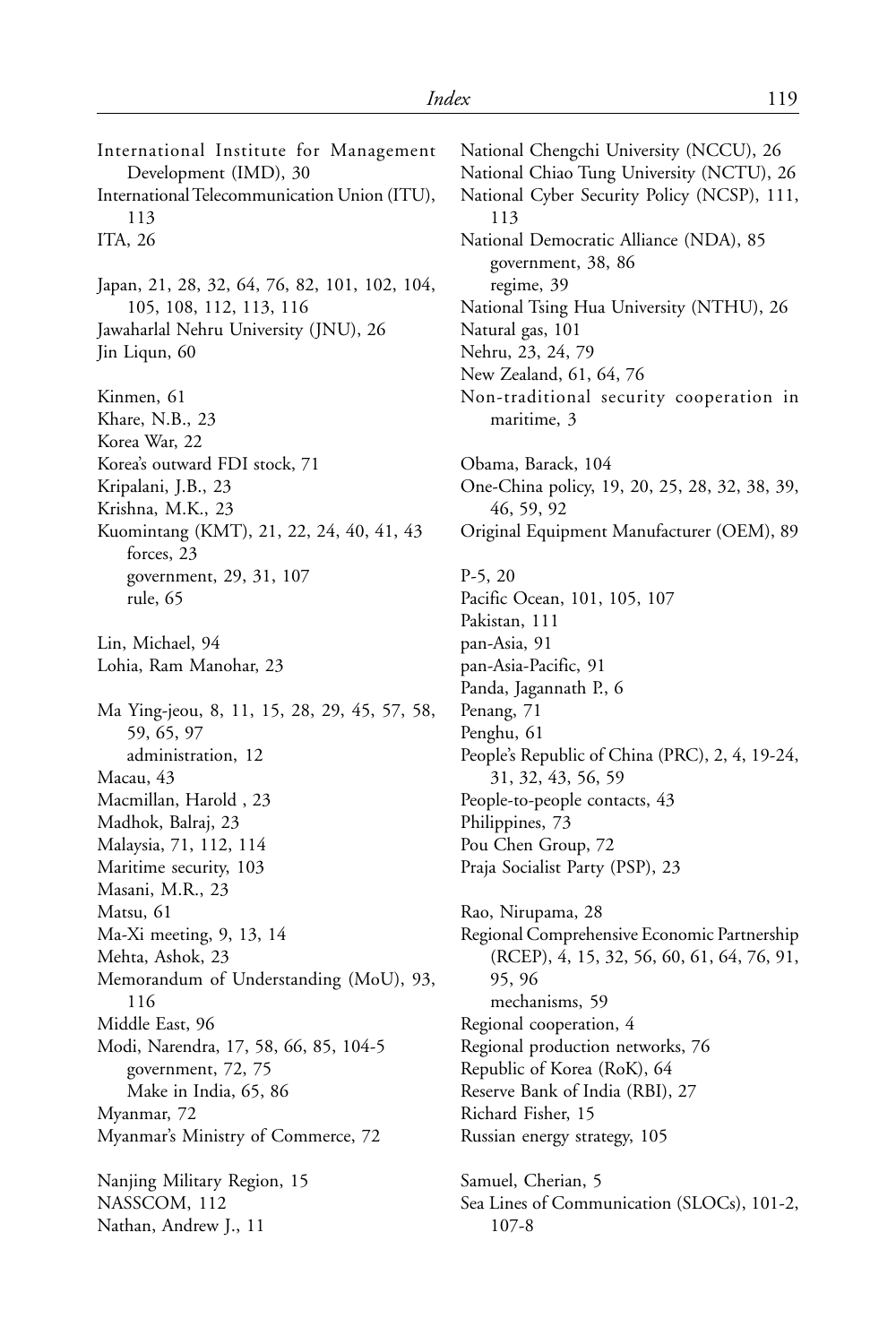Shenzhen, 84 Singapore, 61, 76, 102, 114 Singh, Manmohan, 85 Singh, Prashant Kumar, 5 Sino-Taiwanese relationship, 42 South Asia, 80, 85, 96 South China Sea, 10, 58, 106, 108 South Korea, 64, 76, 82, 83, 112, 113 South-East Asia, 70, 71, 72, 74 Sun Yat Sen Three People's Principles, 53 Swaraj, Sushma, 39 Taipei Economic and Cultural Center (TECC), 2, 19, 26, 39, 56, 69, 95 Taiwan Electrical and Electronic Manufacturers' Association (TEEMA), 94 Taiwan Electronic Manufacturing Cluster (TEMC), 94 Taiwan External Trade Development Council's (TAITRA), 94 Taiwan FDI outflows, 73 Taiwan National Development Council, 113 Taiwan Strait, 4, 8, 16 crisis, 23 Taiwan, 21, 24, 25, 26, 28, 29, 31, 32, 40, 48, 50, 55, 70, 71, 75, 76, 80, 83, 89, 92, 97, 106, 116 Province of China, 27 success of democratisation, 54 Taiwan's accumulated FDI in Vietnam, 72 Taiwan's Chung-Hua Institution for Economic Research (CIER), 28 Taiwan's Continental Engineering Corporation (CEC), 27 Taiwan's economic, 52, 82, 90 exports to India, 94 foreign direct investment, 26 stock in India, 45 Go South policy, 3 Go West, 70

Ministry of Economic Affairs, 70 outward FDI stock, 71 overall energy reliance, 107 Top Trading Partners, 30 Thailand, 73 Tibet, 24 Trans-Pacific Partnership (TPP), 4, 15, 59, 60, 61, 62, 95 Trend Micro, 90 Tsai Ing-Wen, 66, 92 UN General Assembly, 57 UN GGE, 114 UNCTAD World Investment Report, 71 United Kingdom (UK), 22, 113 United Nations (UN), 32, 57 principles, 22, 23 United Progressive Alliance (UPA), 85 government, 86 United States (US), 16, 21, 22, 28, 32, 39, 79, 92, 101-2, 104-5, 108, 114, 116 Marine Corps, 104 military, 104 Navy, 104 Rebalance to Asia, 104 University of Delhi (DU), 26 US-China dynamics, 4 USSR, 22 Vietnam, 71 Volkswagen Polo, 96

West, 101 Wi-Fi, 112 World Economic Forum (WEF), 30 World Health Assembly (WHA), 21 World War II, 83 Wu Den-yih, 28

Xi Jinping, 8, 10, 12, 14, 45, 59 Xiangming Chen, 84 Yelery, Arvind, 6